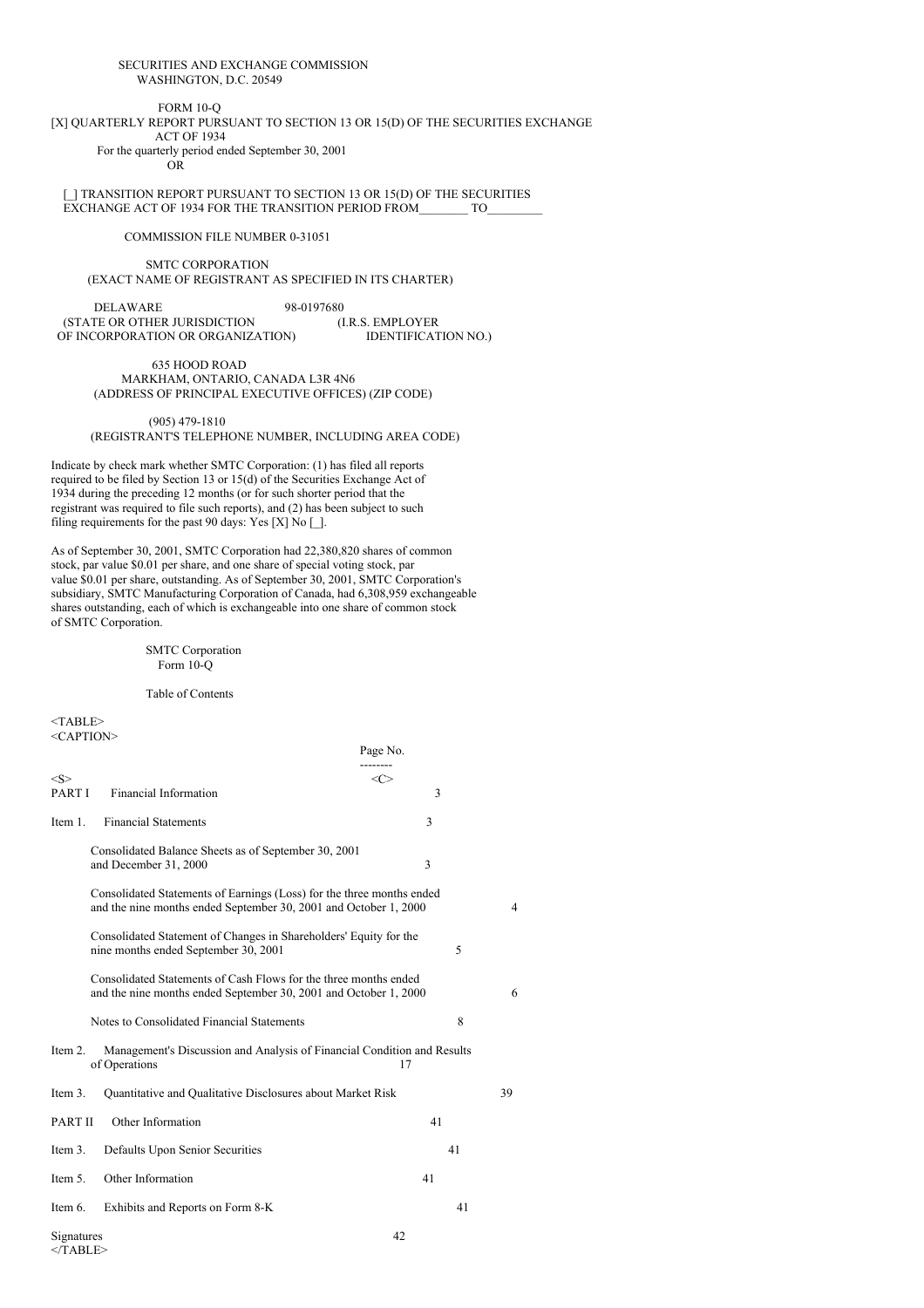Consolidated Balance Sheets (Expressed in thousands of U.S. dollars)

### PART I FINANCIAL INFORMATION ITEM 1. FINANCIAL STATEMENTS

#### $<$ TABLE> <CAPTION>

| -UNI IIUIV                           |                                               |
|--------------------------------------|-----------------------------------------------|
|                                      | September 30,<br>December 31,<br>2001<br>2000 |
|                                      | (unaudited)                                   |
| <s></s>                              | $<\infty$<br>$<\infty$                        |
| Assets                               |                                               |
| Current assets:                      |                                               |
| Cash and short-term investments      | 31,346<br>\$ 2,698<br>S.                      |
| Accounts receivable                  | 90,260<br>194,749                             |
| Inventories (note 2)                 | 92,907<br>191,821                             |
| Prepaid expenses                     | 5,333<br>5,233                                |
| Income taxes recoverable             | 1.599                                         |
| Deferred income taxes                | 1,044<br>$\overline{\phantom{a}}$             |
|                                      | 221,445<br>395,545                            |
| Capital assets                       | 62,935<br>58,564                              |
| Goodwill                             | 73,940<br>80,149                              |
| Other assets                         | 11,257<br>9,859                               |
| Deferred income taxes                | 29,180<br>3,359                               |
|                                      | 398,757<br>\$547,476<br>\$                    |
|                                      |                                               |
| Liabilities and Shareholders' Equity |                                               |
| Current liabilities:                 |                                               |
| Accounts payable                     | 57,380<br>\$ 141,574<br>S                     |

|           |         |                                                                       | 7,500                                                                                   |
|-----------|---------|-----------------------------------------------------------------------|-----------------------------------------------------------------------------------------|
|           |         |                                                                       | 995                                                                                     |
|           |         |                                                                       |                                                                                         |
| 109,151   | 207,222 |                                                                       |                                                                                         |
|           |         |                                                                       |                                                                                         |
|           |         |                                                                       |                                                                                         |
|           |         | 2,221                                                                 |                                                                                         |
|           |         |                                                                       |                                                                                         |
|           |         |                                                                       |                                                                                         |
| 77,431    |         |                                                                       |                                                                                         |
|           | 367     |                                                                       |                                                                                         |
|           |         |                                                                       |                                                                                         |
|           |         |                                                                       |                                                                                         |
| (68, 780) |         |                                                                       |                                                                                         |
|           |         |                                                                       |                                                                                         |
| 160,710   | 228,486 |                                                                       |                                                                                         |
|           |         |                                                                       |                                                                                         |
|           |         |                                                                       |                                                                                         |
|           |         |                                                                       |                                                                                         |
| \$        | 398,757 | 40,323<br>11,250<br>198<br>126,218<br>457<br>2,221<br>(13)<br>152,072 | 51,695<br>5,458<br>108,305<br>1,242<br>77,427<br>(27)<br>151,396<br>(677)<br>\$ 547,476 |

 $<$ /TABLE>

See accompanying notes to consolidated financial statements.

# 3

# SMTC CORPORATION

Consolidated Statements of Earnings (Loss) (Expressed in thousands of U.S. dollars, except share quantities and per share amounts)

(Unaudited)

 $<$ TABLE> <CAPTION>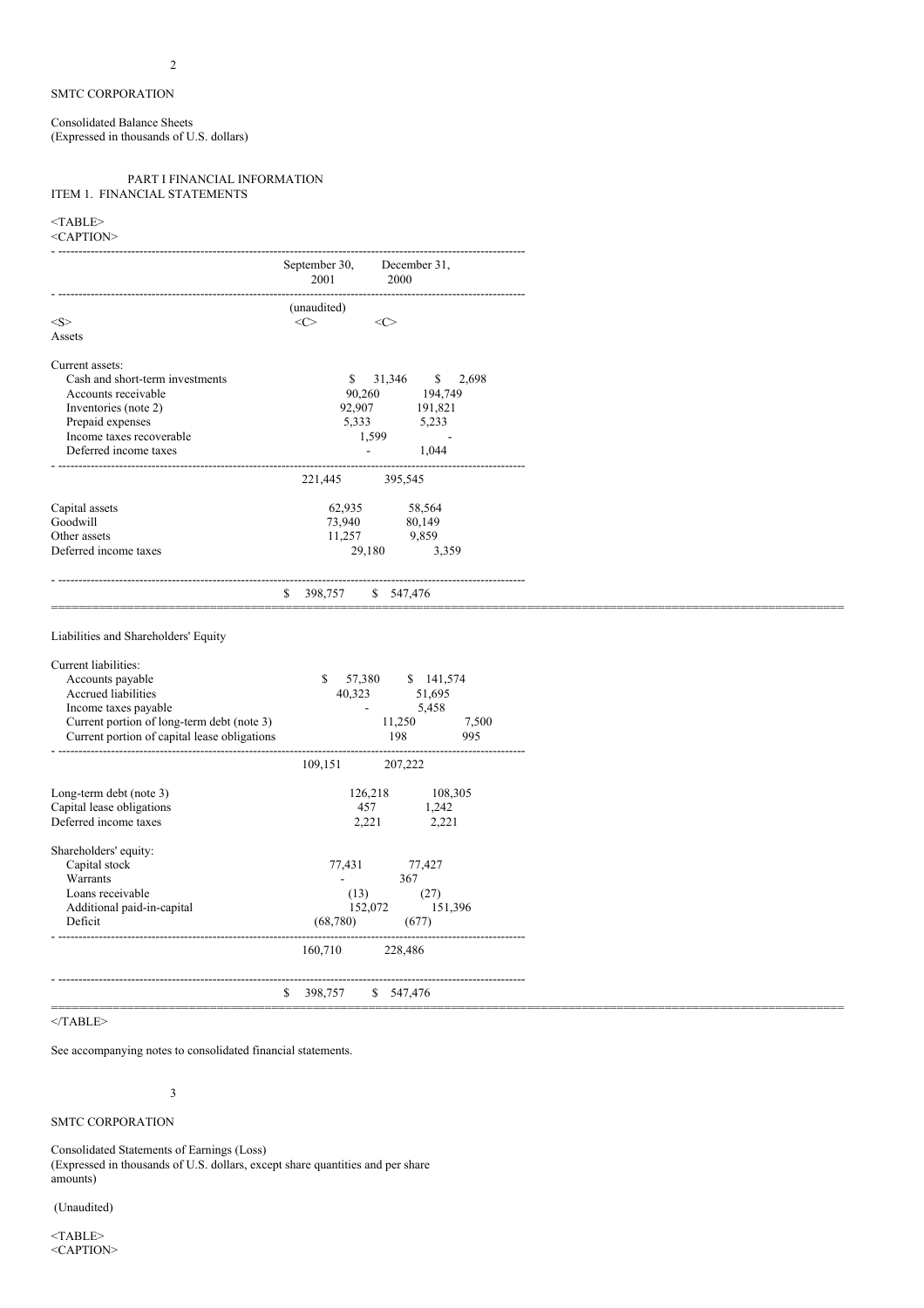|                                                                                                                                                                                                                                                                                                                                                              | Three months ended                                         |                                                  |                                                                       | Nine months ended   |                        |
|--------------------------------------------------------------------------------------------------------------------------------------------------------------------------------------------------------------------------------------------------------------------------------------------------------------------------------------------------------------|------------------------------------------------------------|--------------------------------------------------|-----------------------------------------------------------------------|---------------------|------------------------|
|                                                                                                                                                                                                                                                                                                                                                              | ---------------------------------<br>September 30,<br>2001 | 2000                                             | ---------------------------------<br>October 1, September 30,<br>2001 | 2000                | October 1,             |
| $<\!\!S\!\!>$<br>Revenue                                                                                                                                                                                                                                                                                                                                     | $<\infty$                                                  | $\langle$ C><br>\$ 126,921 \$ 231,492 \$ 479,711 | $\langle C \rangle$                                                   | $\langle C \rangle$ | \$ 522,961             |
| Cost of sales (including restructuring<br>and other charges) (note 7) 147,543 211,957 502,963                                                                                                                                                                                                                                                                |                                                            |                                                  |                                                                       |                     | 478,475                |
| Gross profit (loss)                                                                                                                                                                                                                                                                                                                                          | (20,622)                                                   | 19,535                                           | (23, 252)                                                             |                     | 44,486                 |
| Selling, general and<br>administrative expenses (note 7) 16,945 9,335                                                                                                                                                                                                                                                                                        |                                                            |                                                  |                                                                       | 34,991              | 24,279                 |
| Amortization                                                                                                                                                                                                                                                                                                                                                 | 2,359                                                      | 1,663                                            | 7,064                                                                 | 4,165               |                        |
| Restructuring charges (note 7)                                                                                                                                                                                                                                                                                                                               |                                                            | 7,939                                            | 23,693<br>$\Delta \sim 10^{11}$ m $^{-1}$                             |                     |                        |
| Operating income (loss)                                                                                                                                                                                                                                                                                                                                      | (47, 865)                                                  | 8,537                                            | (89,000)                                                              |                     | 16,042                 |
| Interest                                                                                                                                                                                                                                                                                                                                                     | 1,900                                                      | 2,665                                            | 7,353                                                                 | 10,569              |                        |
| Earnings (loss) before income taxes (49,765) 5,872                                                                                                                                                                                                                                                                                                           |                                                            |                                                  |                                                                       | (96,353)            | 5,473                  |
| Income tax expense (recovery)                                                                                                                                                                                                                                                                                                                                |                                                            | (15, 548)                                        | 2,567                                                                 | (28, 250)           | 3,492                  |
| Earnings (loss) before<br>extraordinary loss                                                                                                                                                                                                                                                                                                                 | (34,217)                                                   | 3,305                                            | (68, 103)                                                             | 1,981               |                        |
| Extraordinary loss, net of tax<br>recovery of \$1,640<br>------------------------------------                                                                                                                                                                                                                                                                |                                                            | 2,678                                            |                                                                       | 2,678               |                        |
| Net earnings (loss)                                                                                                                                                                                                                                                                                                                                          | $\frac{1}{2}$ (34,217)                                     | \$ 627                                           | \$ (68,103)                                                           | \$                  | (697)                  |
| Earnings (loss) per share:<br>Basic earnings (loss) per share<br>before extraordinary item<br>Extraordinary loss per share<br>and the contract of the contract of the contract of the contract of the contract of the contract of the contract of the contract of the contract of the contract of the contract of the contract of the contract of the contra | (1.19)                                                     | \$ 0.14<br>(0.13)<br>$\sim 100$                  | \$<br>(2.38)                                                          | (0.32)              | $\{(1.14)$             |
| Basic net earnings (loss) per share $\quad$ (1.19)                                                                                                                                                                                                                                                                                                           |                                                            |                                                  | $\$\ 0.01$<br>(2.38)                                                  |                     | (0.46)                 |
| Diluted earnings (loss) per share \$                                                                                                                                                                                                                                                                                                                         |                                                            | (1.19)<br>\$                                     | 0.01<br>S                                                             | (2.38)<br>S         | (0.46)                 |
| Weighted average number of common<br>shares used in the calculations of<br>earnings (loss) per share:<br><b>Basic</b><br>Diluted<br>$<$ TABLE>                                                                                                                                                                                                               | 28,689,779<br>28,689,779                                   | 20,334,099<br>21,098,232                         | 28,580,537<br>28,580,537                                              |                     | 8,349,896<br>8,349,896 |
|                                                                                                                                                                                                                                                                                                                                                              |                                                            |                                                  |                                                                       |                     |                        |
| See accompanying notes to consolidated financial statements.                                                                                                                                                                                                                                                                                                 | 4                                                          |                                                  |                                                                       |                     |                        |

SMTC CORPORATION

Consolidated Statement of Changes in Shareholders' Equity (Expressed in thousands of U.S. dollars)

Nine months ended September 30, 2001 (Unaudited)

 $<$ TABLE>

<CAPTION> - ------------------------------------------------------------------------------------------------------------------- Additional Capital paid-in Loans Shareholders' stock Warrants capital receivable Deficit equity - -------------------------------------------------------------------------------------------------------------------  $\langle \mathbb{S} \rangle$   $\langle \mathbb{C} \rangle$   $\langle \mathbb{C} \rangle$   $\langle \mathbb{C} \rangle$   $\langle \mathbb{C} \rangle$   $\langle \mathbb{C} \rangle$   $\langle \mathbb{C} \rangle$   $\langle \mathbb{C} \rangle$ Balance, December 31, 2000 \$ 77,427 \$ 367 \$ 151,396 \$ (27) \$ (677) \$ 228,486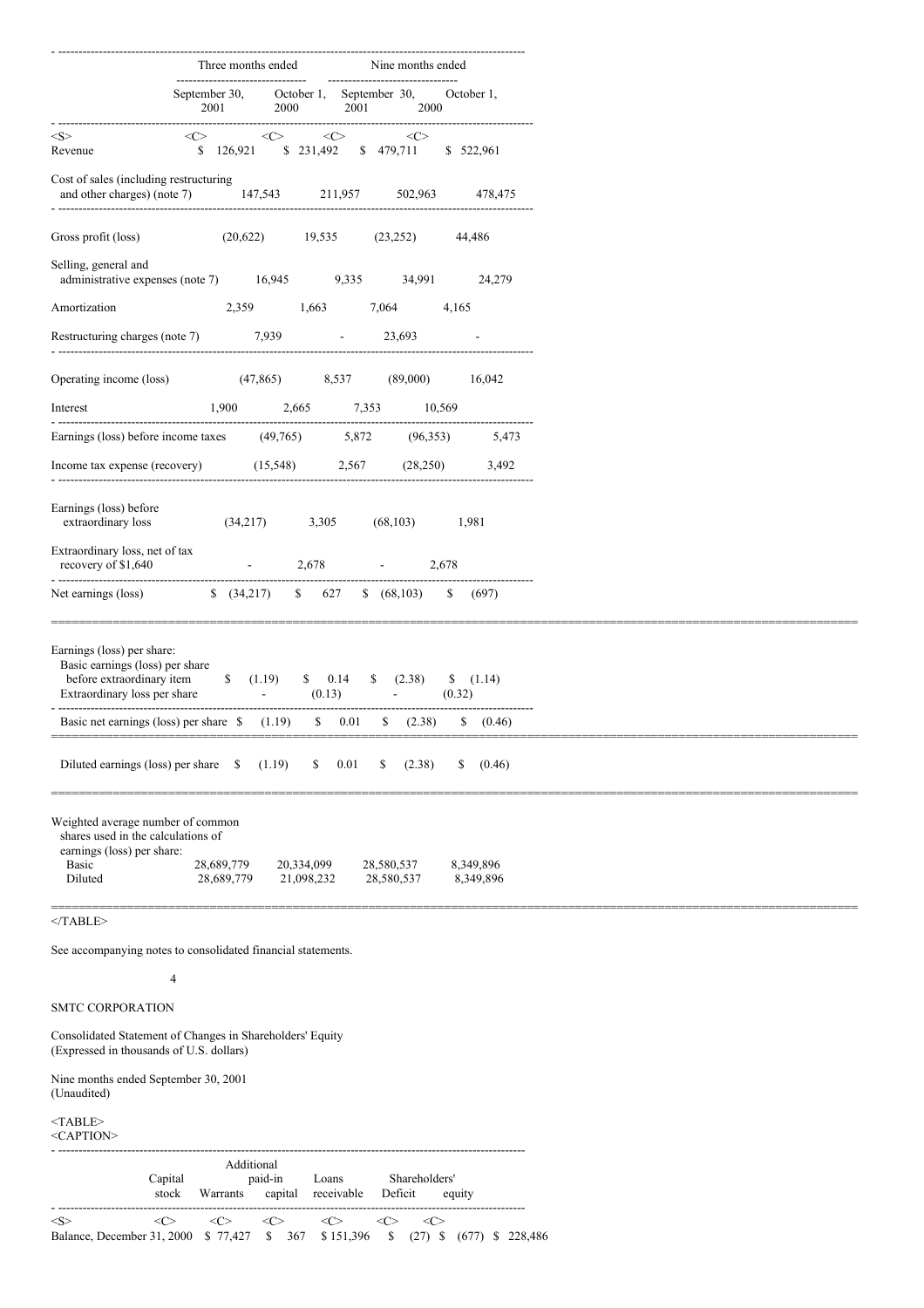| Warrants exercised            | 4                        | (367)                    | 363 |                          |           |           |    |
|-------------------------------|--------------------------|--------------------------|-----|--------------------------|-----------|-----------|----|
| Options exercised             | $\overline{\phantom{a}}$ | $\overline{\phantom{a}}$ | 313 |                          |           | 313       |    |
| Repayment of loans receivable |                          | ۰                        |     |                          | 14        |           | 14 |
| Loss for the period           | -                        | -                        |     | $\overline{\phantom{a}}$ | (68, 103) | (68, 103) |    |

# Balance, September 30, 2001 \$ 77,431 \$ - \$ 152,072 \$ (13) \$ (68,780) \$ 160,710

===================================================================================================================

- -------------------------------------------------------------------------------------------------------------------

 $<$  /TABLE>  $\,$ 

See accompanying notes to consolidated financial statements.

5

# SMTC CORPORATION

Consolidated Statements of Cash Flows (Expressed in thousands of U.S. dollars)

# (Unaudited)

#### <TABLE>

<CAPTION>

|                                                               | Three months ended<br>---------------------------- |                                       | -------------------------- | Nine months ended        |                          |
|---------------------------------------------------------------|----------------------------------------------------|---------------------------------------|----------------------------|--------------------------|--------------------------|
|                                                               | September 30,<br>2001                              | October 1,<br>2000                    | September 30,<br>2001      | 2000                     | October 1,               |
| $<\!\!S\!\!>$<br>Cash provided by (used in):                  | $<\infty$                                          | $<\infty$                             | $<\infty$                  | $<\infty$                |                          |
|                                                               |                                                    |                                       |                            |                          |                          |
| Operations:                                                   |                                                    |                                       |                            |                          |                          |
| Net earnings (loss)                                           | \$ (34,217)                                        | \$                                    | 627<br>\$ (68,103)         |                          | \$ (697)                 |
| Items not involving cash:                                     |                                                    |                                       |                            |                          |                          |
| Amortization                                                  | 2,359                                              | 1,663                                 | 7,064                      | 4,165                    |                          |
| Depreciation                                                  | 3,150                                              | 2,819                                 | 8,946                      | 7,659                    |                          |
| Deferred income tax provision (benefit)                       |                                                    | (9,872)                               | (2,140)                    | (24, 777)                | (1,662)                  |
| Loss on disposition of capital assets<br>Impairment of assets |                                                    |                                       | 5,023                      | (44)                     |                          |
| Write-off of deferred financing costs                         |                                                    | $\overline{\phantom{a}}$              | 2,461                      |                          | 2,461                    |
| Change in non-cash operating working capital:                 |                                                    |                                       |                            |                          |                          |
| Accounts receivable                                           | 21,346                                             |                                       | (90, 498)                  | 104,489                  | (139, 441)               |
| Inventories                                                   | 33,490                                             | (83,713)                              | 98,914                     | (145,100)                |                          |
| Prepaid expenses                                              | 1,094                                              | (960)                                 | (842)                      |                          | (2,430)                  |
| Accounts payable, accrued liabilities and                     |                                                    |                                       |                            |                          |                          |
| income taxes payable                                          |                                                    | (19,613)                              | 81,682                     | (100,777)                | 156,277                  |
|                                                               | (2,263)                                            | (88,059)                              | 29,937                     | (118, 812)               |                          |
| Financing:                                                    |                                                    |                                       |                            |                          |                          |
| Increase in long-term debt                                    |                                                    | 35,643                                | 21,663                     |                          | $\overline{\phantom{a}}$ |
| Decrease in long-term debt                                    |                                                    | (63, 599)<br>$\overline{\phantom{a}}$ |                            |                          | (33,045)                 |
| Principal payments on capital leases                          |                                                    | (50)                                  | (427)                      | (303)                    | (1,148)                  |
| Proceeds from warrants                                        |                                                    |                                       |                            | 2,500                    |                          |
| Issuance of demand notes                                      |                                                    | 9,925                                 |                            | 9,925                    |                          |
| Repayment of demand notes                                     |                                                    |                                       | (9,925)                    |                          | (9, 925)                 |
| Issuance of subordinated notes                                |                                                    |                                       | (5,200)                    |                          | $\overline{\phantom{a}}$ |
| Loans to shareholders                                         |                                                    |                                       | (5,236)                    | $\overline{\phantom{a}}$ |                          |
| Proceeds from issuance of common stock                        |                                                    |                                       | 182,623                    | 313                      | 182,623                  |
| Repayment of loans receivable                                 |                                                    |                                       | 15                         | 14                       | 15                       |
| Debt issuance costs                                           |                                                    | (1, 450)                              |                            | (1, 450)                 |                          |
|                                                               | 35,593                                             | 111,962                               | 16,451                     | 149,495                  |                          |
| Investments:                                                  |                                                    |                                       |                            |                          |                          |
| Purchase of capital assets                                    |                                                    | (3,398)                               | (5,370)                    | (17, 598)                | (12, 524)                |
| Purchase of other assets, net                                 |                                                    | (18)                                  | (933)                      | (18)                     | (933)                    |
| Acquisition of Pensar Corporation                             |                                                    |                                       | (18,000)                   |                          | (18,000)                 |
| Other                                                         | (124)                                              |                                       | (124)                      |                          |                          |
| Proceeds from sale of capital assets                          |                                                    |                                       |                            | 44                       |                          |
|                                                               | (3, 540)                                           | (24, 303)                             | (17,740)                   | (31, 413)                |                          |
| Decrease in cash and cash equivalents                         |                                                    | 29,790                                | (400)                      | 28,648                   | (730)                    |
| Cash and cash equivalents, beginning of period                |                                                    | 1,556                                 | 1,753                      | 2,698                    | 2,083                    |
| Cash and cash equivalents, end of period                      |                                                    | \$31,346                              | \$1,353                    | \$31,346                 | \$1,353                  |
|                                                               |                                                    |                                       |                            |                          |                          |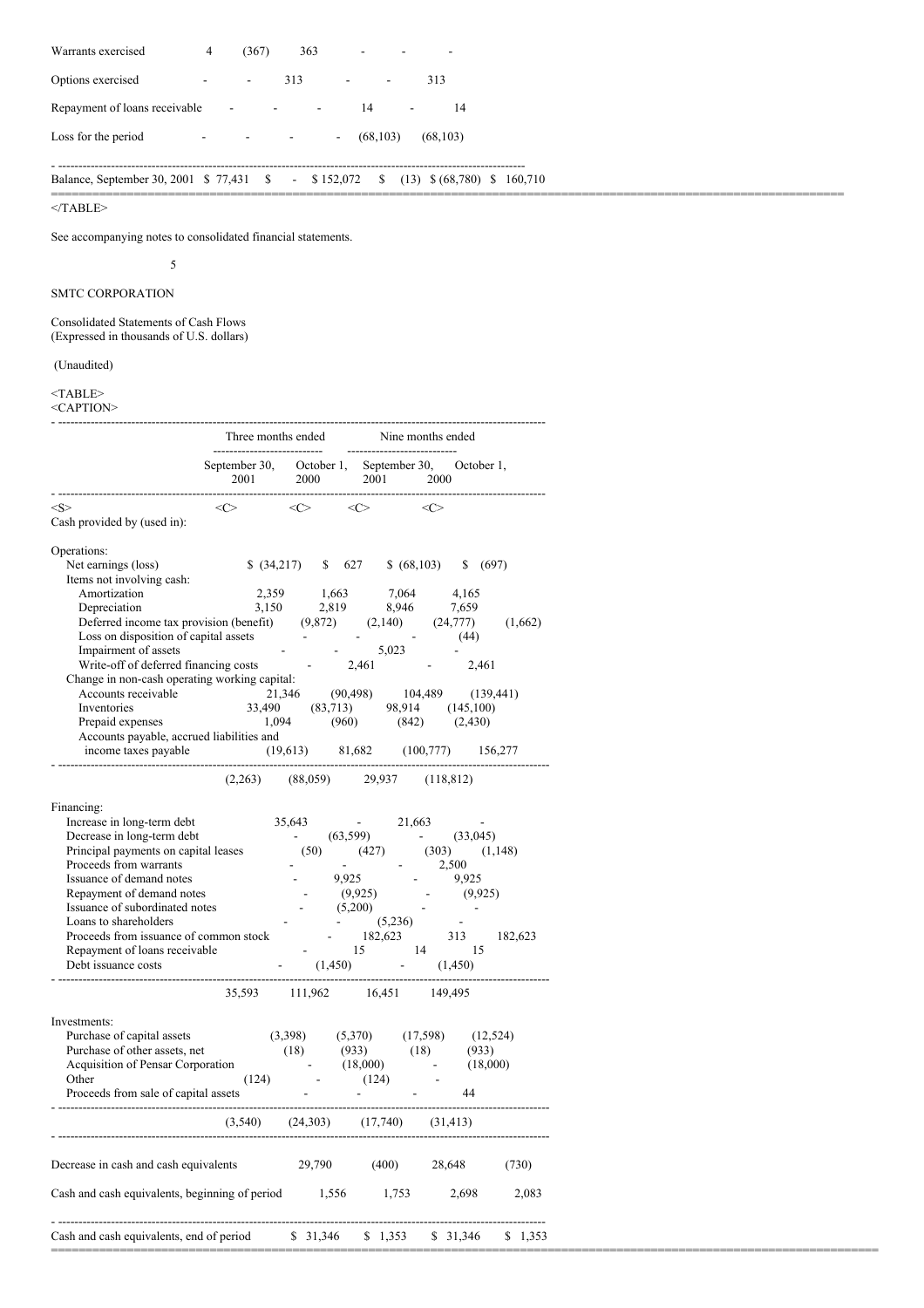#### $\langle$ TABLE>

See accompanying notes to consolidated financial statements.

# 6

# SMTC CORPORATION

Consolidated Statements of Cash Flows (continued) (Expressed in thousands of U.S. dollars)

# (Unaudited)

# <TABLE>

<CAPTION>

|                                              | Three months ended |                 | Nine months ended |                 |
|----------------------------------------------|--------------------|-----------------|-------------------|-----------------|
|                                              | September 30,      | October 1.      | September 30,     | October 1,      |
| $<\!\!S\!\!>$                                | 2001<br><c></c>    | 2000<br><c></c> | 2001<br><c></c>   | 2000<br><c></c> |
| Supplemental disclosures:                    |                    |                 |                   |                 |
| Cash paid during the period:                 |                    |                 |                   |                 |
| Income taxes                                 | S                  | \$1,440         | \$3,502           | \$3,042         |
| Interest                                     | 1,973              | 2,272           | 7,217             | 10,167          |
| Non-cash investing and financing activities: |                    |                 |                   |                 |
| Cash released from escrow                    |                    |                 | 3,125             |                 |
| Shares issued on acquisition of              |                    |                 |                   |                 |
| Pensar Corporation                           |                    | 19,019          |                   | 19,019          |
| Acquisition of equipment under               |                    |                 |                   |                 |
| capital lease                                |                    |                 | 541               |                 |
| Value of warrants issued in excess of        |                    |                 |                   |                 |
| proceeds received                            |                    |                 |                   | 1.098           |

===================================================================================================================

#### $<$ /TABLE>

Cash and cash equivalents is defined as cash and short-term investments.

See accompanying notes to consolidated financial statements.

7

#### SMTC CORPORATION

Consolidated Notes to Financial Statements (Expressed in thousands of U.S. dollars, except share quantities and per share amounts)

Three and nine months ended September 30, 2001 and October 1, 2000 (Unaudited)

- --------------------------------------------------------------------------------

### 1. Basis of presentation:

The Company's accounting principles are in accordance with accounting principles generally accepted in the United States.

The accompanying unaudited consolidated balance sheet as at September 30, 2001, the unaudited consolidated statements of earnings (loss) for the three and nine month periods ended September 30, 2001 and October 1, 2000, the unaudited consolidated statement of changes in shareholders' equity for the nine month period ended September 30, 2001, and the unaudited consolidated statements of cash flows for the three and nine month periods ended September 30, 2001 and October 1, 2000 have been prepared on substantially the same basis as the annual consolidated financial statements. Management believes the financial statements reflect all adjustments, consisting only of normal recurring accruals, which are, in the opinion of management, necessary for a fair presentation of the Company's financial position, operating results and cash flows for the periods presented. The results of operations for the three and nine month periods ended September 30, 2001 are not necessarily indicative of results to be expected for the entire year. These unaudited interim consolidated financial statements should be read in conjunction with the annual consolidated financial statements and notes thereto for the year ended December 31, 2000.

#### 2. Inventories:

<TABLE> <CAPTION> -------------------------------------------------------------------------------------------------------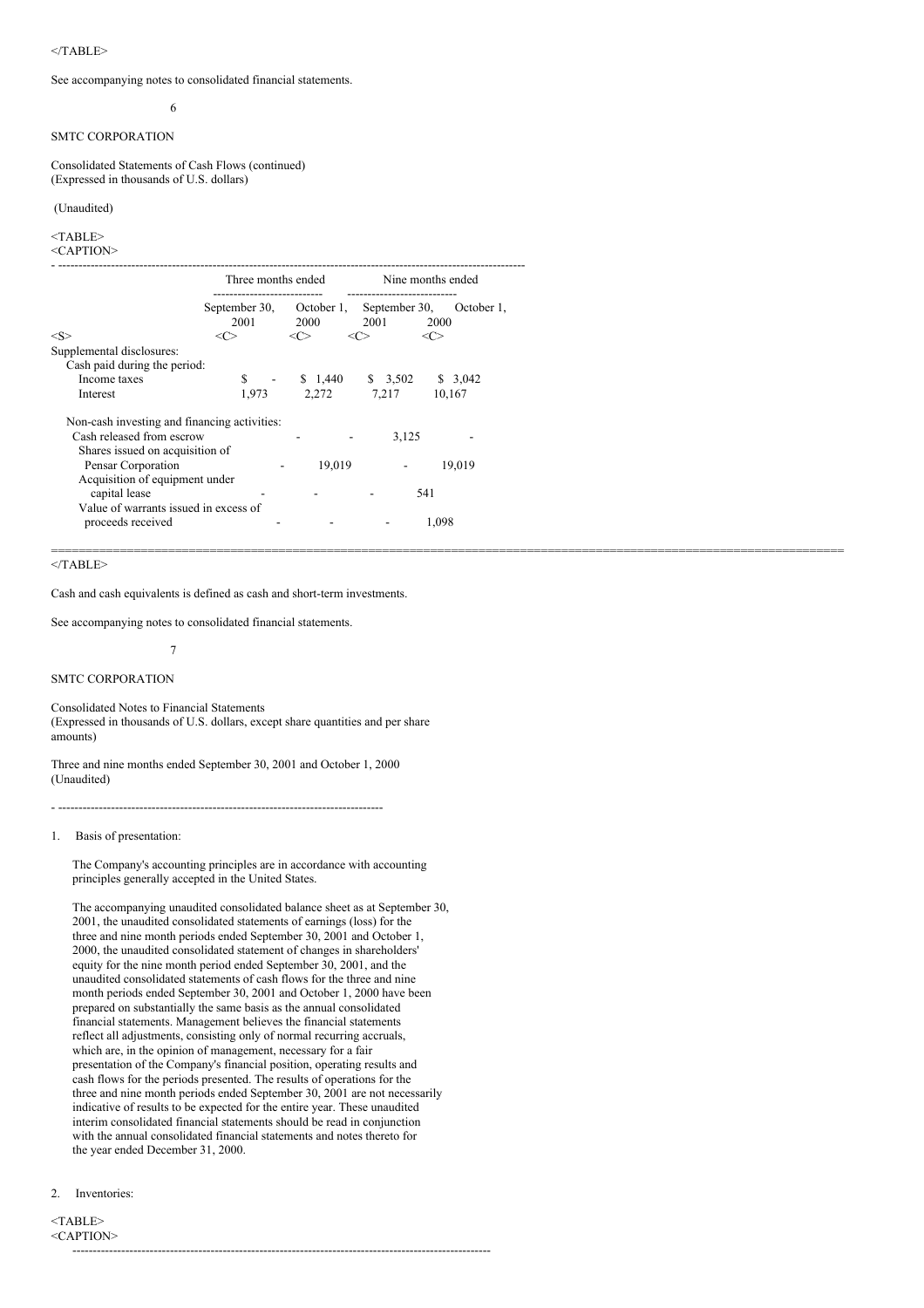|                 | September 30, December 31,<br>2001<br>2000 |
|-----------------|--------------------------------------------|
|                 | -------------------------------            |
| Raw materials   | 61.199<br>107,767<br>\$<br>Y.              |
| Work in process | 56,521<br>18.035                           |
| Finished goods  | 12.494<br>25,493                           |
| Other           | 1.179<br>2.040                             |
|                 | \$191,821<br>S<br>92.907                   |
|                 |                                            |

 $<$ /TABLE>

8

### SMTC CORPORATION

Consolidated Notes to Financial Statements (continued) (Expressed in thousands of U.S. dollars, except share quantities and per share amounts)

Three and nine months ended September 30, 2001 and October 1, 2000 (Unaudited)

#### - -------------------------------------------------------------------------------- 3. Long-term debt:

The Company has incurred recent operating losses resulting in its non-compliance with certain financial covenants contained in its current credit agreement. On November 19, 2001, the Company and its lending group signed a definitive term sheet for an agreement under which certain terms of the current credit facility would be revised and the non-compliance as at September 30, 2001 would be waived. The revised terms would establish amended financial and other covenants covering the period up to December 31, 2002, based on the Company's current business plan. During this time period, the facility would bear interest at US base rate plus 2.5%.

In connection with the amended agreement, the Company has agreed to issue to the lenders warrants to purchase common stock of the Company at an exercise price equal to the market value at the date of the grant for 1.5% of the total outstanding shares on the effective date of the amendment and 0.5% of the total outstanding shares on December 31, 2002. If an event of default has occurred during the period from the amendment date to December 31, 2002, and has been continuing for more than 30 days, the lenders will receive on December 31, 2002 warrants to purchase an additional 1% of the total outstanding shares at an exercise price equal to the market value at such date. If all amounts outstanding under the credit agreement are repaid in full on or before March 31, 2003, all warrants received by the lenders, other than the warrants received on the amendment date, shall be returned to the Company. The warrants will not be tradable separate from the related debt until the later of December 31, 2002 or nine months after the issuance of the warrants being transferred. After the debt under the credit agreement has been paid in full, the Company may repurchase the warrants or warrant shares at a price that values the warrant shares at three times the exercise price. The Company will also pay amendment fees of 0.5% of the outstanding debt as at the amendment date and may be required to pay default fees if it violates certain covenants after the effective date of the amendment. The amendment fees and the fair value of the warrants issued in connection with amending the agreement will be accounted for as deferred financing fees and will be deferred and amortized over the remaining term of the facility.

 $\overline{9}$ 

### SMTC CORPORATION

Consolidated Notes to Financial Statements (continued) (Expressed in thousands of U.S. dollars, except share quantities and per share amounts)

Three and nine months ended September 30, 2001 and October 1, 2000 (Unaudited)

- --------------------------------------------------------------------------------

4. Loss per share:

The following table sets forth the calculation of basic and diluted loss per common share: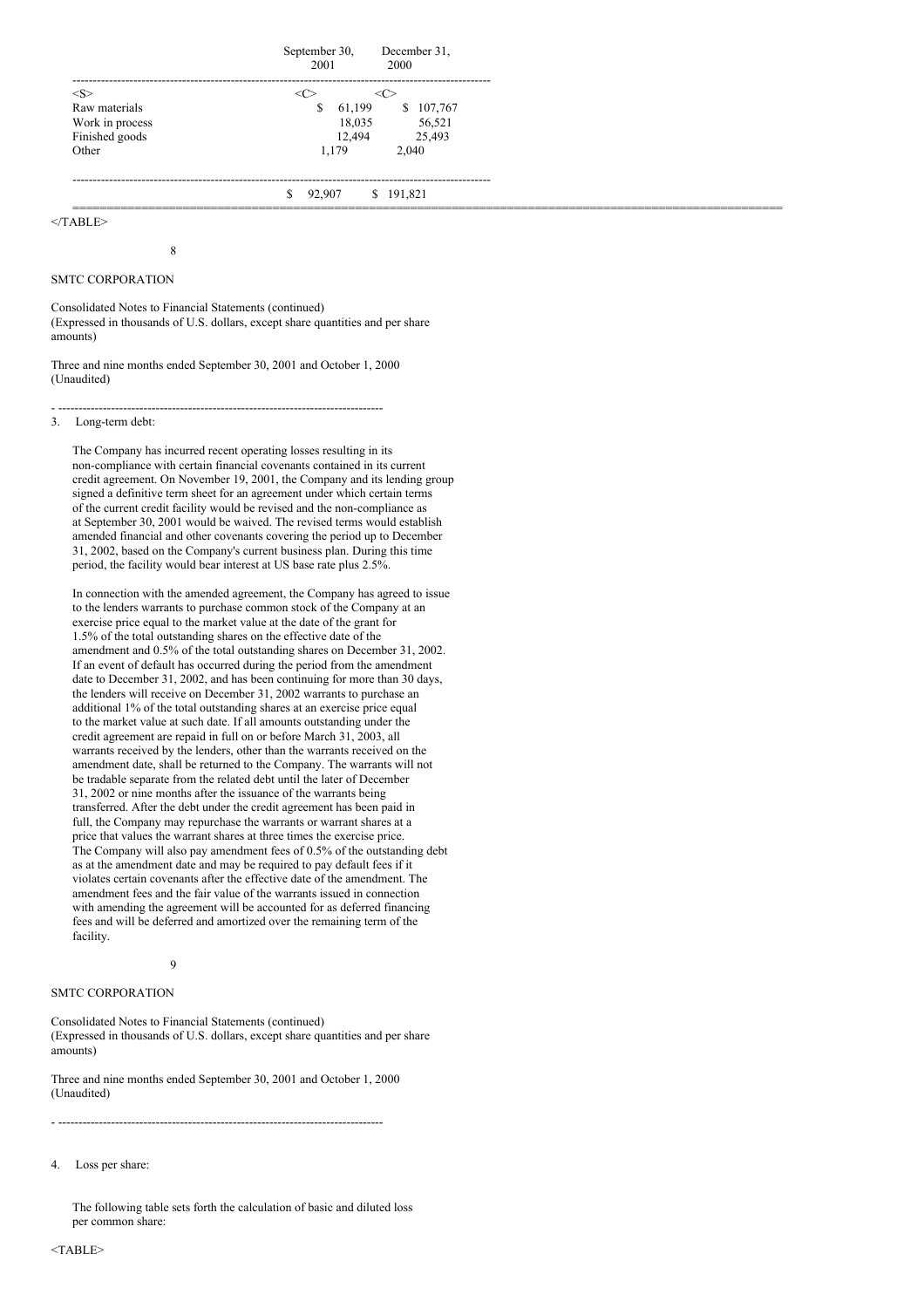|                                                                                                                            | Three months ended |             |                                  | Nine months ended   |                             |                           |                                                   |
|----------------------------------------------------------------------------------------------------------------------------|--------------------|-------------|----------------------------------|---------------------|-----------------------------|---------------------------|---------------------------------------------------|
|                                                                                                                            | 2001               |             | 2000                             |                     | 2001                        | 2000                      | September 30, October 1, September 30, October 1, |
| <s><br/>Numerator:</s>                                                                                                     | <<>                |             | $<\infty$                        | $\langle C \rangle$ |                             | <<>                       |                                                   |
| Net earnings (loss) before<br>extraordinary loss<br>Less Class L preferred<br>entitlement                                  | $\mathbb{S}$       |             | $(34,217)$ \$ 3,305 \$<br>(390)  |                     |                             | $(68, 103)$ \$<br>(3,164) | 1,981                                             |
| Earnings (loss) before extraordinary item                                                                                  |                    |             |                                  |                     | $\overline{\phantom{a}}$    |                           |                                                   |
| available to common shareholders                                                                                           |                    |             | $\frac{1}{2}$ (34,217) \$        |                     |                             |                           | 2,915 \$ (68,103) \$                              |
| Denominator:<br>Weighted-average shares -<br>basic<br>Effect of dilutive securities:<br>Employee stock options<br>Warrants | 28,689,779         |             | 20,334,099 28,580,537<br>432,008 | 332,125             |                             |                           | 8,349,896                                         |
| Weighted-average shares -<br>diluted                                                                                       |                    |             | 28,689,779 21,098,232 28,580,537 |                     |                             |                           | 8,349,896                                         |
| Earnings (loss) per share before<br>extraordinary item:<br><b>Basic</b>                                                    | \$                 | $(1.19)$ \$ |                                  |                     | $0.14 \quad$ \$ $(2.38)$ \$ |                           | (0.14)                                            |

### $<$ TABLE>

For the three and nine month periods ended September 30, 2001 and the nine month period ended October 1, 2000 options and warrants to purchase common stock were outstanding during those periods but were not included in the computation of diluted loss per share because their effect would be anti-dilutive on the loss per share for the period.

10

### SMTC CORPORATION

Consolidated Notes to Financial Statements (continued) (Expressed in thousands of U.S. dollars, except share quantities and per share amounts)

Three and nine months ended September 30, 2001 and October 1, 2000 (Unaudited)

- --------------------------------------------------------------------------------

5. Income taxes:

The Company's effective tax rate differs from the statutory rate primarily due to non-deductible goodwill amortization and operating losses not tax effected in certain jurisdictions.

6. Segmented information:

The Company derives its revenue from one dominant industry segment, the electronics manufacturing services industry. The Company is operated and managed geographically and has nine facilities in the United States, Canada, Europe and Mexico. The Company monitors the performance of its geographic operating segments based on EBITA (earnings before interest, taxes and amortization) before restructuring charges. Prior to 2001, the Company had not incurred any restructuring charges. Intersegment adjustments reflect intersegment sales that are generally recorded at prices that approximate arm's-length transactions. Information about the operating segments is as follows:

# <TABLE>

### <CAPTION>

------------------------------------------------------------------------------------------------------------ Three months ended September 30, 2001 Nine months ended September 30, 2001 ----------------------------------------------------------------------------------------------

|         | Net          |          | Net                |          |
|---------|--------------|----------|--------------------|----------|
| Total   | Intersegment | external | Total Intersegment | external |
| revenue | revenue      | revenue  | revenue<br>revenue | revenue  |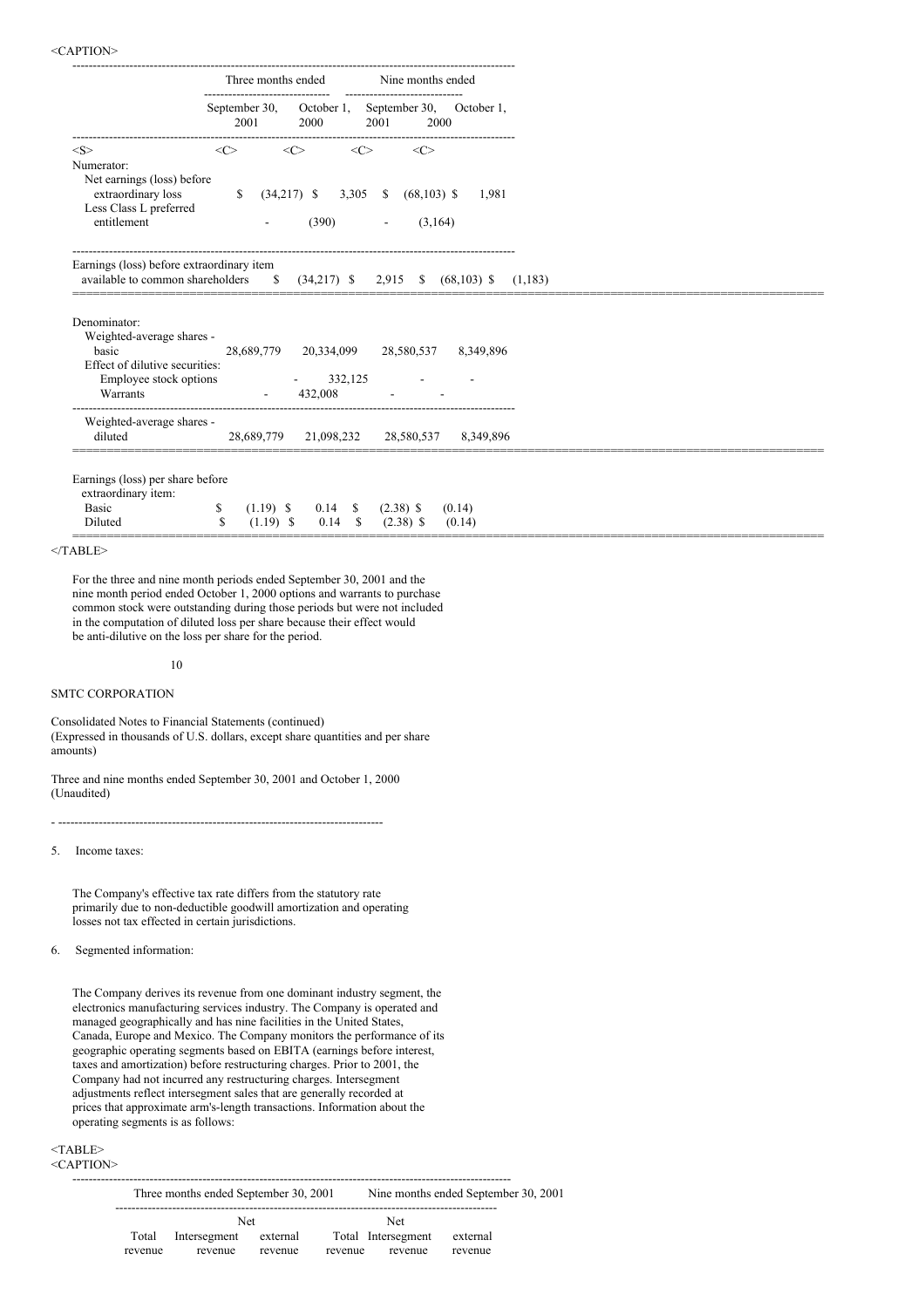| < S ><br><<>                          | $\langle$ C><br><<>     | $<\infty$<br>$\langle$ C>                                                        |
|---------------------------------------|-------------------------|----------------------------------------------------------------------------------|
| <c></c>                               |                         | United States \$ 113,415 \$ (1,831) \$ 111,584 \$ 427,307 \$ (40,245) \$ 387,062 |
| 8,596<br>Canada                       | (931)<br>7,665          | 51,276<br>(2,451)<br>48,825                                                      |
| Europe<br>5,611                       | 5,323<br>(288)          | $(1,239)$ 19,368<br>20,607                                                       |
| Mexico<br>36,526                      | $(34,177)$ 2,349 85,114 | $(60,658)$ 24,456                                                                |
|                                       |                         | \$ 164,148 \$ (37,227) \$ 126,921 \$ 584,304 \$ (104,593) \$ 479,711             |
| EBITA (before restructuring charges): |                         |                                                                                  |
| <b>United States</b>                  | \$(18,711)              | (17,024)                                                                         |
| Canada                                | (4,226)                 | (4,014)                                                                          |
| Europe                                | (765)                   | (1, 331)                                                                         |
| Mexico                                | (6,703)                 | (12,768)                                                                         |
|                                       | (30, 405)               | (35, 137)                                                                        |
| Interest                              | 1,900                   | 7,353                                                                            |
| Amortization                          | 2,359                   | 7,064                                                                            |
| Loss before income taxes              |                         |                                                                                  |
| and restructuring charges             | (34,664)                | (49, 554)                                                                        |
| Restructuring charges (note 7)        | 15,101                  | 46,799                                                                           |
| Loss before income taxes              | (49,765)                | (96,353)                                                                         |
|                                       |                         |                                                                                  |
| Capital expenditures:                 |                         |                                                                                  |
| <b>United States</b>                  | \$<br>1,915             | \$10,136                                                                         |
| Canada                                | 8                       | 1,573                                                                            |
| Europe                                | 303                     | 546                                                                              |
| Mexico                                | 1.172                   | 5,343                                                                            |
|                                       | 3,398<br>S.             | \$17,598                                                                         |

 $\leq$ TABLE>

11

# SMTC CORPORATION

Consolidated Notes to Financial Statements (continued) (Expressed in thousands of U.S. dollars, except share quantities and per share amounts)

Three and nine months ended September 30, 2001 and October 1, 2000 (Unaudited)

- --------------------------------------------------------------------------------

6. Segmented information (continued):

# <TABLE>

#### <CAPTION>

|                      |                  | Three months ended October 1, 2000    |                                  |                  |                                                                          | Nine months ended October 1, 2000 |
|----------------------|------------------|---------------------------------------|----------------------------------|------------------|--------------------------------------------------------------------------|-----------------------------------|
|                      | Total<br>revenue | <b>Net</b><br>Intersegment<br>revenue | external<br>revenue              | Total<br>revenue | --------------------------------------<br>Net<br>Intersegment<br>revenue | external<br>revenue               |
| $<\!\!S\!\!>$        | $\ll$            | $\langle C \rangle$                   | <c></c>                          | $\ll$            | <c><br/>&lt;( <math>&gt;</math></c>                                      |                                   |
| <b>United States</b> | \$188,680        |                                       | $\frac{1}{2}$ (2,130) \$ 186,577 | \$428,700        |                                                                          | $$(5,672)$ \$ 423,028             |
| Canada               | 18.998           | (1, 541)                              | 17.457                           | 49,003           | (3,963)                                                                  | 45,040                            |
| Europe               | 5,530            | (449)                                 | 5,081                            | 14,895           | (2,610)                                                                  | 12,285                            |
| Mexico               | 27.144           | (4,767)                               | 22,377                           | 48.614           | (6.006)                                                                  | 42,608                            |
|                      | \$240,352        | S.                                    | $(8.860)$ \$ 231.492 \$ 541.212  |                  |                                                                          | $$(18,251)$ $$522,961$            |

| EBITA:                                 |            |             |
|----------------------------------------|------------|-------------|
| <b>United States</b>                   | S<br>7,104 | S<br>16,181 |
| Canada                                 | 2,802      | 5,030       |
| Europe                                 | (246)      | (1, 468)    |
| Mexico                                 | 540        | 464         |
|                                        | 10.200     | 20,207      |
| Interest                               | 2,665      | 10,569      |
| Amortization                           | 1,663      | 4,165       |
| Earnings (loss) before<br>income taxes | 5,872<br>S | S<br>5,473  |
|                                        |            |             |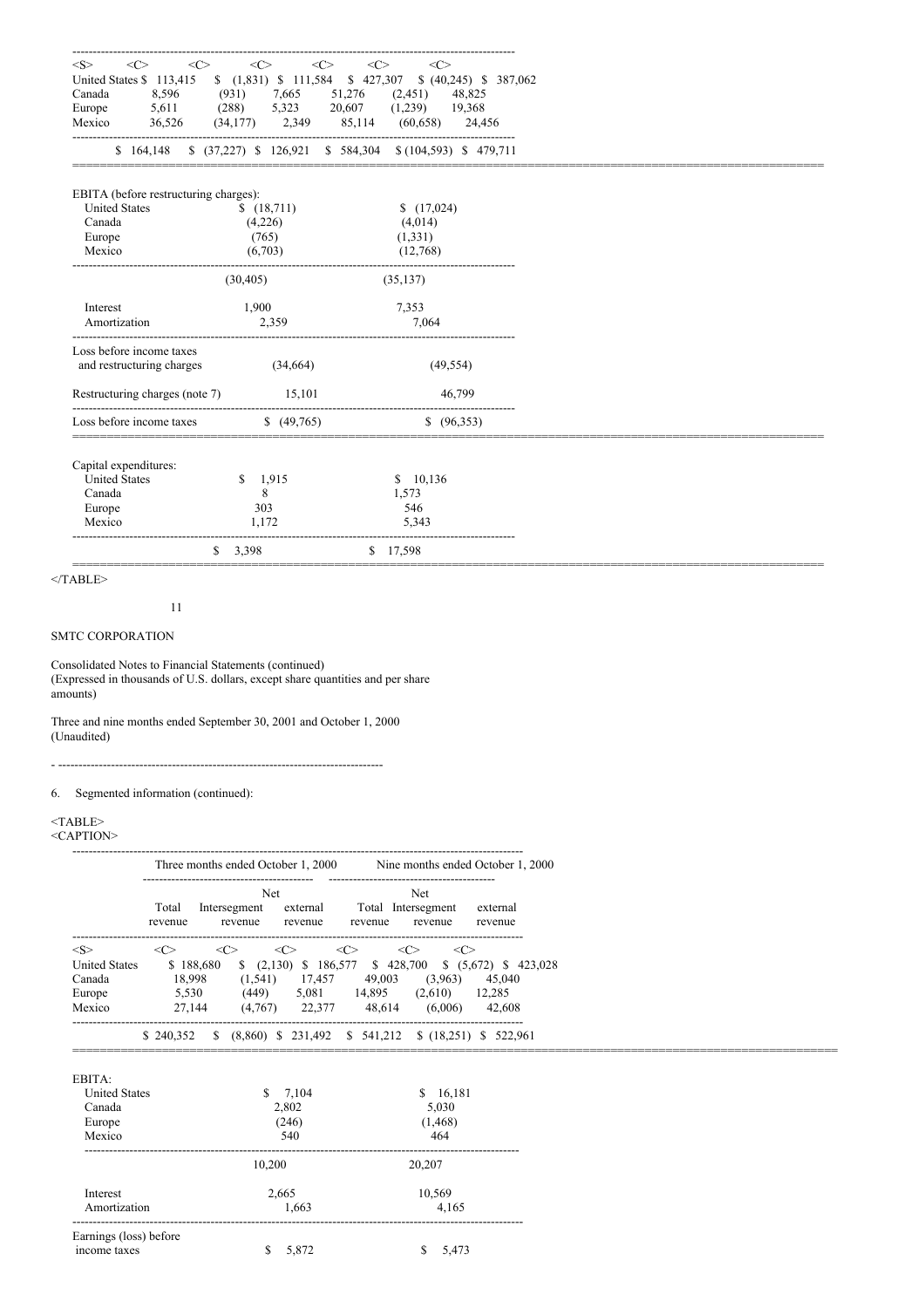| nditures:   |             |           |
|-------------|-------------|-----------|
| ated States | 2.474<br>S. | 6.439     |
| `anada      | 964         | .821      |
| Europe      | 513         | $73'_{-}$ |
| Mexico      | 419         | 4.073     |
|             | \$5,370     | \$13,065  |
|             |             |           |

===============================================================================================================

 $<$ /TABLE>

The following enterprise-wide information is provided. Geographic revenue information reflects the destination of the product shipped. Long-lived assets information is based on the principal location of the asset.

#### <TABLE> <CAPTION>

|                      | Three months ended                                     |                             | Nine months ended                                                |                               |  |  |  |
|----------------------|--------------------------------------------------------|-----------------------------|------------------------------------------------------------------|-------------------------------|--|--|--|
|                      | -----------------------------<br>September 30,<br>2001 | 2000                        | ----------------------------<br>October 1, September 30,<br>2001 | October 1.<br>2000            |  |  |  |
| $<\!\!S\!\!>$        | $\langle C \rangle$                                    | $\langle C \rangle$         | $\langle C \rangle$                                              | $\langle C \rangle$           |  |  |  |
| Geographic revenue:  |                                                        |                             |                                                                  |                               |  |  |  |
| <b>United States</b> | \$102.936                                              |                             |                                                                  | \$206,926 \$403,679 \$465,510 |  |  |  |
| Canada               |                                                        | 5,522 4,725 29,266 13,219   |                                                                  |                               |  |  |  |
| Europe               |                                                        | 11,640 14,635 34,320 33,085 |                                                                  |                               |  |  |  |
| Asia                 | 6.823                                                  | 5.206 12.446 11.147         |                                                                  |                               |  |  |  |
|                      | \$126,921 \$231,492 \$479,711 \$522,961                |                             |                                                                  |                               |  |  |  |

 $<$ /TABLE>

#### 12

### SMTC CORPORATION

Consolidated Notes to Financial Statements (continued) (Expressed in thousands of U.S.dollars, except share quantities and per share amounts)

- --------------------------------------------------------------------------------

Three and nine months ended September 30, 2001 and October 1, 2000 (Unaudited)

6. Segmented information (continued):

|                                                                          | September 30,<br>December 31,<br>2001<br>2000                                         |
|--------------------------------------------------------------------------|---------------------------------------------------------------------------------------|
| Long-lived assets:<br><b>United States</b><br>Canada<br>Europe<br>Mexico | \$ 79,136<br>76,132<br>S.<br>22,643<br>24,540<br>19,049<br>20,410<br>14,627<br>19,051 |
|                                                                          | 136,875<br>\$138,713<br>S.                                                            |

### 13

# SMTC CORPORATION

Consolidated Notes to Financial Statements (continued) (Expressed in thousands of U.S.dollars, except share quantities and per share amounts)

Three and nine months ended September 30, 2001 and October 1, 2000 (Unaudited)

- --------------------------------------------------------------------------------

7. Restructuring and other charges:

Restructuring charges:

During the first quarter of 2001, in response to the slowing technology end market, the Company announced that, along with other cost reduction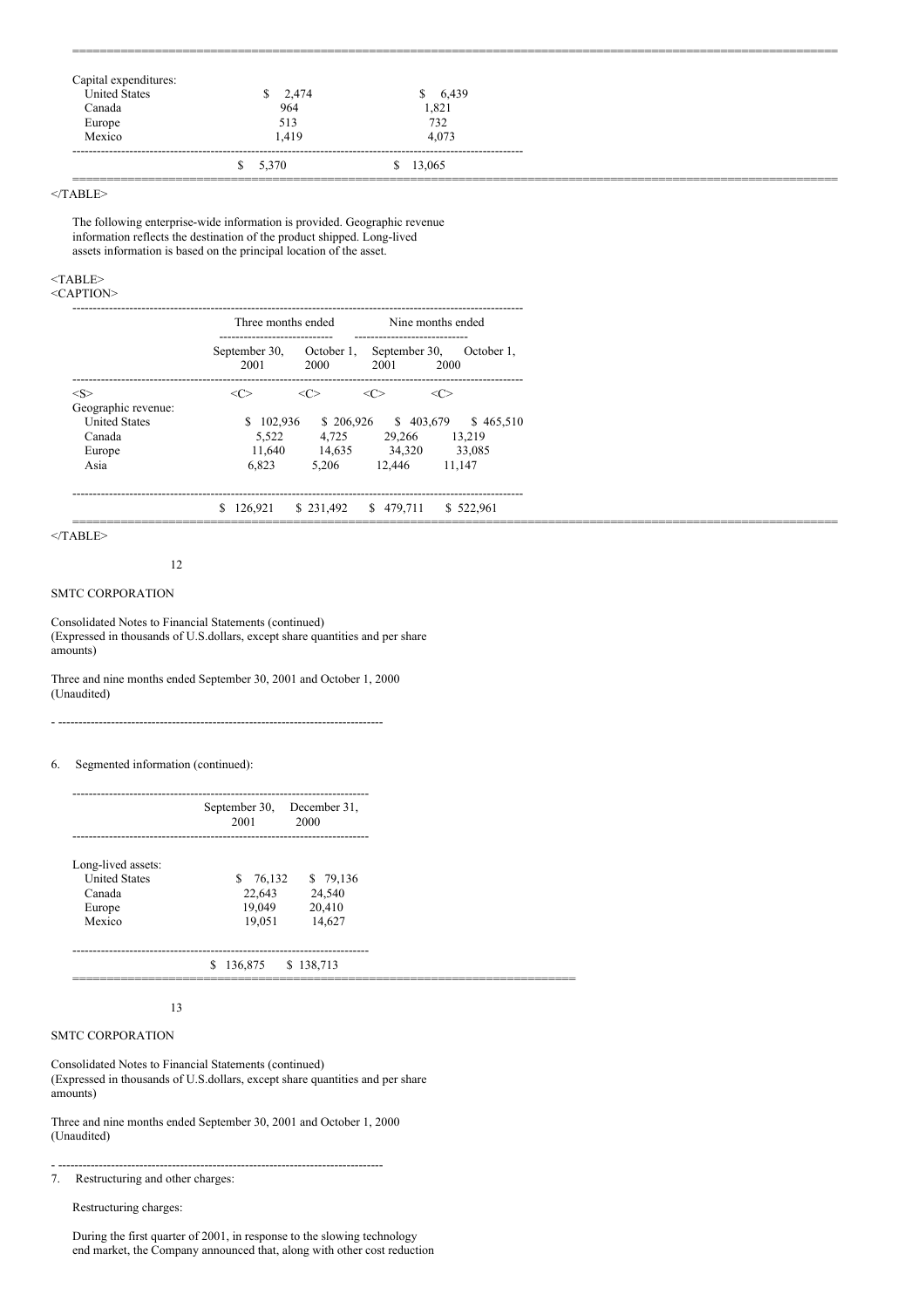initiatives, it would close its assembly facility in Denver, Colorado. As a result, the Company recorded restructuring charges of \$22,654 pre-tax during the first quarter and \$9,044 pre-tax during the second quarter. During the third quarter of 2001, the Company recorded restructuring charges of \$15,101 pre-tax related to inventory exposures, the cost of exiting equipment and facility leases, additional severance costs and other facility exit costs. Of the total third quarter restructuring charge, \$9,372 pre-tax relates to further costs associated with exiting the Denver facility, and \$1,289 pre-tax relates to the closure of our Haverhill, Massachusetts facility. The following tables detail the components of the restructuring charges, and the related amounts included in accrued liabilities:

### <TABLE>

| $\langle$ CAPTION> |
|--------------------|
|--------------------|

|                                                                | Three months<br>ended<br>April 1,      | ended                       | ended                       | Three months Three months Nine months<br>ended<br>July 1, September 30, September 30, |       |          |
|----------------------------------------------------------------|----------------------------------------|-----------------------------|-----------------------------|---------------------------------------------------------------------------------------|-------|----------|
| $<\!\!S\!\!>$                                                  | 2001<br>$\langle C \rangle$            | 2001<br>$\langle C \rangle$ | 2001<br>$\langle C \rangle$ | 2001<br>$\langle C \rangle$                                                           |       |          |
| Inventory reserves included in cost of sales $$6,900$ $$9,044$ |                                        |                             |                             | \$7,162                                                                               |       | \$23,106 |
| Lease and other contract obligations<br>Severance              |                                        | 5,178<br>$2,526$ - 1,370    | $-3,443$                    | 3,896                                                                                 | 8,621 |          |
| Asset impairment<br>Other                                      | 5,023<br>3.027                         | $\overline{\phantom{a}}$    | $-5,023$<br>3.126           | 6,153                                                                                 |       |          |
|                                                                | 15,754                                 | <b>State State</b>          | 7.939                       | 23,693                                                                                |       |          |
|                                                                | \$ 22,654 \$ 9,044 \$ 15,101 \$ 46,799 |                             |                             |                                                                                       |       |          |

#### <CAPTION>

Amounts included in accrued liabilities:

|                                                                   | reserve<br>as at<br>July 1,<br>2001 | ended ended<br>2001 | Restructuring Additions for Payments for Restructuring<br>three months three months<br>as at<br>September 30, September 30, September 30,<br>2001 | reserve<br>2001                    |       |
|-------------------------------------------------------------------|-------------------------------------|---------------------|---------------------------------------------------------------------------------------------------------------------------------------------------|------------------------------------|-------|
| $<\!\!S\!\!>$                                                     | $\ll$                               | $\ll$               | $\langle$ C $>$<br>$\langle$ C $>$                                                                                                                | ---------------------------------- |       |
| Lease and other contract obligations \$4,765 \$3,443<br>Severance | 241                                 | 1,370               | (368)                                                                                                                                             | (1,023)<br>S.<br>1.243             | 7.185 |
| Other                                                             | 1.966                               | 415                 | (1.323)                                                                                                                                           | 1.058                              |       |
|                                                                   | \$6.972                             | \$ 5.228            | $\frac{(2,714)}{2}$<br>-S                                                                                                                         | 9.486                              |       |

 $<$ /TABLE>

14

### SMTC CORPORATION

Consolidated Notes to Financial Statements (continued) (Expressed in thousands of U.S.dollars, except share quantities and per share amounts)

Three and nine months ended September 30, 2001 and October 1, 2000 (Unaudited)

- --------------------------------------------------------------------------------

7. Restructuring and other charges (continued):

First quarter restructuring charges include the costs associated with the closure of the assembly facility in Denver and severance costs associated with restructuring activities in Cork, Ireland and Chihuahua, Mexico. The closure of the assembly facility in Denver involved the severance of employees, the disposition of assets and the decommissioning, exiting and subletting of the facility. The severance costs related to Denver included all 429 employees. First quarter restructuring charges also include the severance costs related to 847 plant and operational employees at our Mexico facility and 45 plant and operational employees at our Cork, Ireland facility.

The asset impairment recorded in the first quarter reflects the write-down of certain long-lived assets primarily at the Denver location that became impaired as a result of the rationalization of facilities. The asset impairment was determined based on undiscounted projected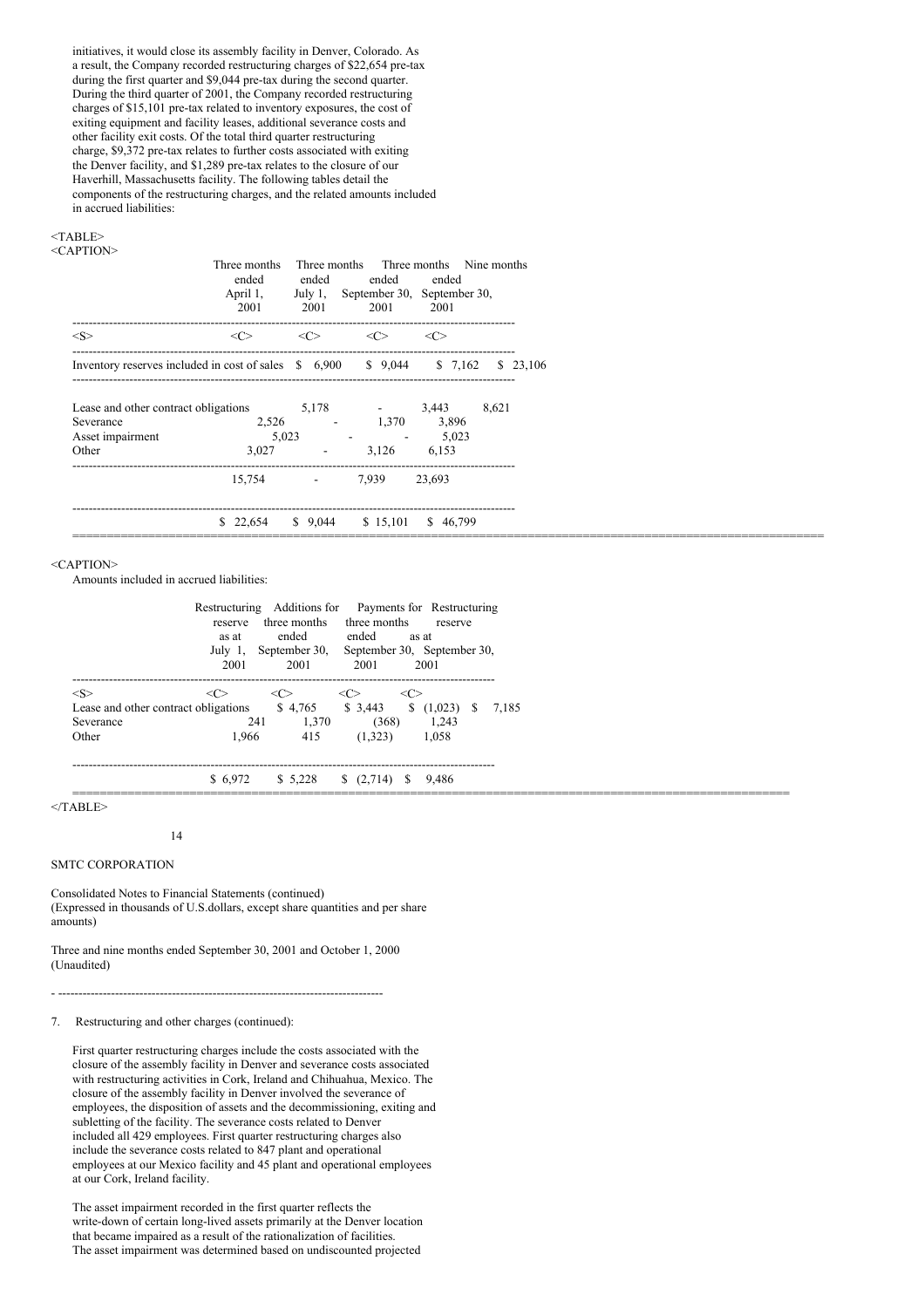future net cash flows relating to the assets resulting in a write-down to estimated salvage values.

Other first quarter facility exit costs include personnel costs and other fees directly related to exit activities at the Denver location.

Second quarter restructuring charges include costs associated with the closure of the Denver facility.

Third quarter restructuring charges include further costs associated with the closure of the Denver facility, costs associated with the closure of the Haverhill facility, costs of exiting equipment and facility leases at various locations and severance costs. The severance costs relate to 68 plant and operational employees at our Donegal, Ireland facility, 2 plant and operational employees at our Cork, Ireland facility, 26 plant and operational employees at our Haverhill facility and 68 plant and operational employees at our Mexico facility.

Other third quarter restructuring charges include accounts receivable charges associated with exiting the Denver facility of \$2,210 and other costs of \$916 related to the closure of the Haverhill facility.

The major components of the restructuring are estimated to be complete in the first half of fiscal year 2002.

15

# SMTC CORPORATION

Consolidated Notes to Financial Statements (continued) (Expressed in thousands of U.S.dollars, except share quantities and per share amounts)

Three and nine months ended September 30, 2001 and October 1, 2000 (Unaudited)

- --------------------------------------------------------------------------------

7. Restructuring and other charges (continued):

Other charges:

During the third quarter the Company recorded other charges totaling \$20,923 pre-tax related to accounts receivable and inventory exposures, resulting from the current downturn in the technology sector. Included in cost of sales are other charges of \$12,768 related to inventory exposures and included in selling, general and administrative expenses are other charges of \$8,155 related to accounts receivable exposures, at various facilities other than the Denver facility (see foregoing discussion under restructuring charges).

8. Implementation of Recently Issued Accounting Standards:

In July 2001 the FASB issued SFAS No. 141 and SFAS No. 142. The new standards mandate the purchase method of accounting for business combinations and require that goodwill no longer be amortized but instead be tested for impairment at least annually. Upon adoption of the standards beginning January 1, 2002, the Company will discontinue amortization of goodwill and test for impairment using the new standards. Effective July 1, 2001 and for the remainder of the fiscal year, goodwill acquired in business combinations completed after June 30, 2001, will not be amortized and impairment testing will be based on existing standards. The Company is currently determining the impact of the new standards. It is likely that the elimination of the amortization of goodwill will have a material impact on the Company's financial statements.

In October 2001, the FASB issued Statement No. 144 "Accounting for the Impairment or Disposal of Long-Lived Assets", which retains the fundamental provisions of SFAS 121 for assets held for use, provides guidance on the accounting for long-lived assets to be disposed of other than by sale, clarifies the accounting for long-lived assets to be disposed of by sale, and resolves various implementation issues that have arisen subsequent to the issuance of SFAS 121. Statement 144 also broadens the definition of discontinued operations to include all distinguishable components of an entity that will be eliminated from ongoing operations. This Statement is effective for fiscal years beginning after December 15, 2001, to be applied prospectively. The Company is currently determining the impact of the new standard.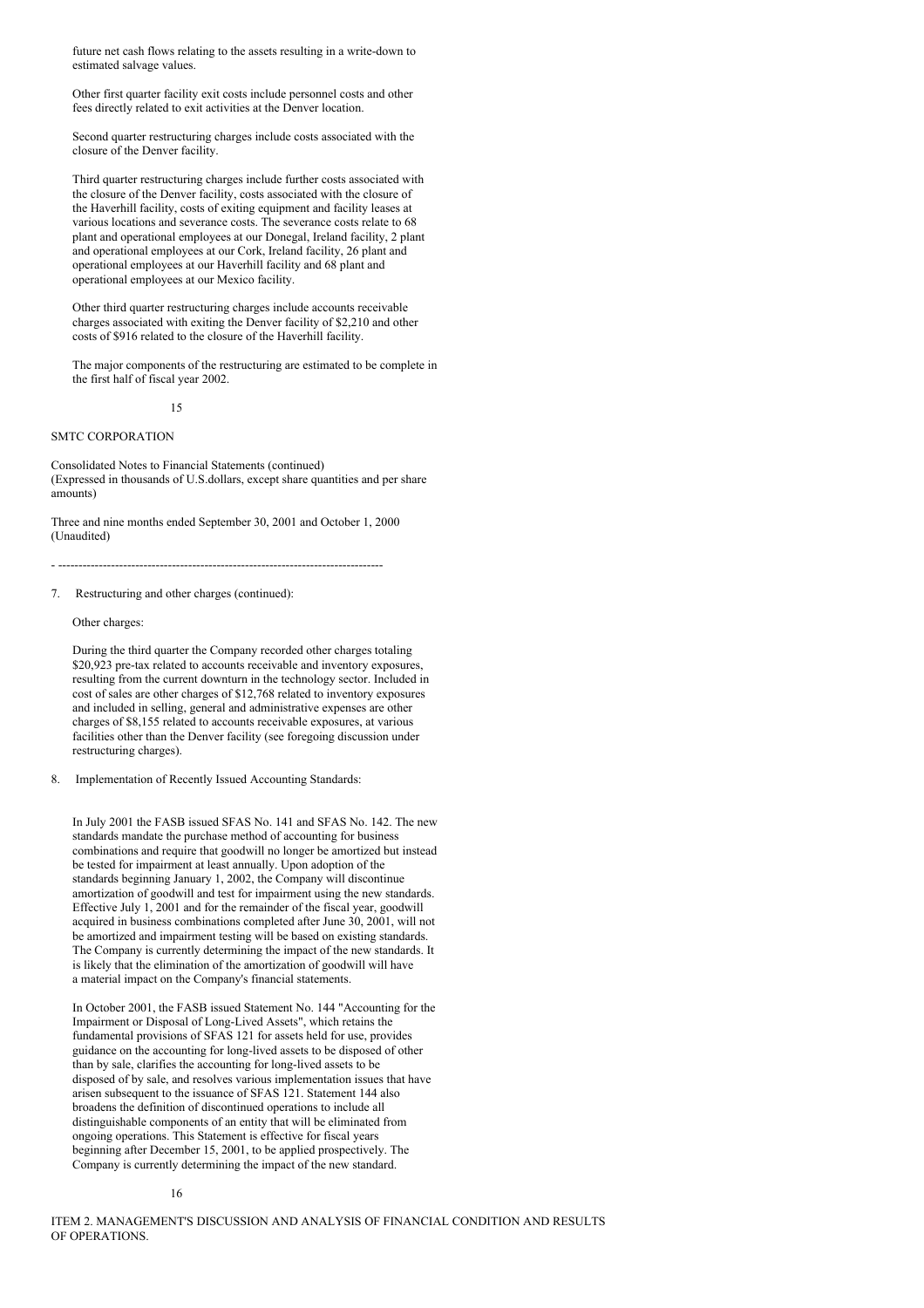# SELECTED CONSOLIDATED FINANCIAL DATA

The consolidated financial statements of SMTC are prepared in accordance with United States GAAP.

Consolidated Statement of Operations Data (including \$15.1 million of pre-tax restructuring charges for the three months ended September 30, 2001 and \$46.8 million of pre-tax restructuring charges for the nine months ended September 30, 2001):

(in millions, except share and per share amounts)

#### $<$ TABLE> <CAPTION>

|                                                                                                                                                                                                                                                                                                                                                                          |                                                   | Three Months Ended                                                                                                                                                                                                                                                                                                                                                                                                                    |  |  |  |                                         |      |                     |  |       |
|--------------------------------------------------------------------------------------------------------------------------------------------------------------------------------------------------------------------------------------------------------------------------------------------------------------------------------------------------------------------------|---------------------------------------------------|---------------------------------------------------------------------------------------------------------------------------------------------------------------------------------------------------------------------------------------------------------------------------------------------------------------------------------------------------------------------------------------------------------------------------------------|--|--|--|-----------------------------------------|------|---------------------|--|-------|
|                                                                                                                                                                                                                                                                                                                                                                          | September 30, October 1, September 30, October 1, |                                                                                                                                                                                                                                                                                                                                                                                                                                       |  |  |  |                                         |      |                     |  |       |
|                                                                                                                                                                                                                                                                                                                                                                          |                                                   | 2001 2000 2001                                                                                                                                                                                                                                                                                                                                                                                                                        |  |  |  |                                         | 2000 |                     |  |       |
| $<\!\!S\!\!>$                                                                                                                                                                                                                                                                                                                                                            |                                                   | $\langle C \rangle$                                                                                                                                                                                                                                                                                                                                                                                                                   |  |  |  | $\langle C \rangle$ $\langle C \rangle$ |      | $\langle C \rangle$ |  |       |
| Revenue                                                                                                                                                                                                                                                                                                                                                                  |                                                   | $\begin{array}{ccccccccc}\n\text{S} & & & & & \text{S} & & & & \text{S} & & & & \text{S} & & & & \text{S} & & & \text{S} & & & \text{S} & & & \text{S} & & & \text{S} & & & \text{S} & & & \text{S} & & & \text{S} & & & \text{S} & & & \text{S} & & & \text{S} & & & \text{S} & & & \text{S} & & & \text{S} & & & \text{S} & & & \text{S} & & & \text{S} & & & \text{S} & & & \text{S} & & & \text{S} & & & \text{S} & & & \text{S}$ |  |  |  |                                         |      |                     |  |       |
| Cost of sales (including restructuring)<br>charges of \$7.2 million for the<br>three months ended September 30,<br>2001 and \$23.1 million for the nine                                                                                                                                                                                                                  |                                                   |                                                                                                                                                                                                                                                                                                                                                                                                                                       |  |  |  |                                         |      |                     |  |       |
| months ended September 30, 2001) 147.5 211.9 502.9                                                                                                                                                                                                                                                                                                                       |                                                   |                                                                                                                                                                                                                                                                                                                                                                                                                                       |  |  |  |                                         |      |                     |  | 478.5 |
| Gross profit (loss)<br>$(20.6)$<br>$(30.6)$<br>$(30.7)$<br>Selling, general and administrative                                                                                                                                                                                                                                                                           |                                                   |                                                                                                                                                                                                                                                                                                                                                                                                                                       |  |  |  |                                         |      |                     |  |       |
| Expenses                                                                                                                                                                                                                                                                                                                                                                 |                                                   |                                                                                                                                                                                                                                                                                                                                                                                                                                       |  |  |  |                                         |      |                     |  |       |
| 16.9 9.3 34.9 24.2<br>2.4 1.7 7.1 4.2<br>Amortization                                                                                                                                                                                                                                                                                                                    |                                                   |                                                                                                                                                                                                                                                                                                                                                                                                                                       |  |  |  |                                         |      |                     |  |       |
| Restructuring charge 7.9 - 23.7                                                                                                                                                                                                                                                                                                                                          |                                                   |                                                                                                                                                                                                                                                                                                                                                                                                                                       |  |  |  |                                         |      |                     |  |       |
|                                                                                                                                                                                                                                                                                                                                                                          |                                                   |                                                                                                                                                                                                                                                                                                                                                                                                                                       |  |  |  |                                         |      |                     |  |       |
|                                                                                                                                                                                                                                                                                                                                                                          |                                                   |                                                                                                                                                                                                                                                                                                                                                                                                                                       |  |  |  |                                         |      |                     |  |       |
| Operating income (loss) (47.8) 8.6 (88.9) 16.1<br>Interest 1.9 2.7 7.4 10.6                                                                                                                                                                                                                                                                                              |                                                   |                                                                                                                                                                                                                                                                                                                                                                                                                                       |  |  |  |                                         |      |                     |  |       |
| Earnings (loss) before income taxes (49.7) 5.9 (96.3) 5.5                                                                                                                                                                                                                                                                                                                |                                                   |                                                                                                                                                                                                                                                                                                                                                                                                                                       |  |  |  |                                         |      |                     |  |       |
| Income tax expense (recovery) $(15.5)$ $2.6$ $(28.2)$ $3.5$                                                                                                                                                                                                                                                                                                              |                                                   |                                                                                                                                                                                                                                                                                                                                                                                                                                       |  |  |  |                                         |      |                     |  |       |
|                                                                                                                                                                                                                                                                                                                                                                          |                                                   |                                                                                                                                                                                                                                                                                                                                                                                                                                       |  |  |  |                                         |      |                     |  |       |
| Earnings (loss) before extraordinary loss (34.2) 3.3 (68.1) 2.0                                                                                                                                                                                                                                                                                                          |                                                   |                                                                                                                                                                                                                                                                                                                                                                                                                                       |  |  |  |                                         |      |                     |  |       |
| Extraordinary loss                                                                                                                                                                                                                                                                                                                                                       |                                                   | $2.7$ $2.7$ $2.7$                                                                                                                                                                                                                                                                                                                                                                                                                     |  |  |  |                                         |      |                     |  |       |
| Net earnings (loss) $\begin{array}{cccc} \n\text{Set} & (34.2) & \text{Set} & (36.1) & \text{Set} & (0.7) \\  & \text{Set} & (34.2) & \text{Set} & (0.6) & (0.81) & (0.7) \\  & \text{Set} & (34.2) & \text{Set} & (34.2) & (0.6) & (0.7) \\  & \text{Set} & (34.2) & \text{Set} & (34.2) & (0.6) & (0.7) \\  & \text{Set} & (34.2) & \text{Set} & (34.2) & (0.6) & (0.$ | ----------------                                  |                                                                                                                                                                                                                                                                                                                                                                                                                                       |  |  |  |                                         |      |                     |  |       |
|                                                                                                                                                                                                                                                                                                                                                                          |                                                   |                                                                                                                                                                                                                                                                                                                                                                                                                                       |  |  |  |                                         |      |                     |  |       |
| Net earnings (loss) per common share:                                                                                                                                                                                                                                                                                                                                    |                                                   |                                                                                                                                                                                                                                                                                                                                                                                                                                       |  |  |  |                                         |      |                     |  |       |
| Basic before extraordinary loss \$ (1.19) \$ 0.14 \$ (2.38) \$ (0.14)<br>Extraordinary loss (0.13) (0.32)                                                                                                                                                                                                                                                                |                                                   |                                                                                                                                                                                                                                                                                                                                                                                                                                       |  |  |  |                                         |      |                     |  |       |
| Basic                                                                                                                                                                                                                                                                                                                                                                    |                                                   | $$(1.19) \quad $0.01 \quad $(2.38) \quad $(0.46)$                                                                                                                                                                                                                                                                                                                                                                                     |  |  |  |                                         |      |                     |  |       |
| Diluted                                                                                                                                                                                                                                                                                                                                                                  |                                                   |                                                                                                                                                                                                                                                                                                                                                                                                                                       |  |  |  |                                         |      |                     |  |       |
|                                                                                                                                                                                                                                                                                                                                                                          |                                                   |                                                                                                                                                                                                                                                                                                                                                                                                                                       |  |  |  |                                         |      |                     |  |       |
| Weighted average number of shares                                                                                                                                                                                                                                                                                                                                        |                                                   |                                                                                                                                                                                                                                                                                                                                                                                                                                       |  |  |  |                                         |      |                     |  |       |
| outstanding:                                                                                                                                                                                                                                                                                                                                                             |                                                   |                                                                                                                                                                                                                                                                                                                                                                                                                                       |  |  |  |                                         |      |                     |  |       |
| Basic                                                                                                                                                                                                                                                                                                                                                                    |                                                   | 28,689,779 20,334,099 28,580,537 8,349,896                                                                                                                                                                                                                                                                                                                                                                                            |  |  |  |                                         |      |                     |  |       |
| Diluted                                                                                                                                                                                                                                                                                                                                                                  |                                                   | 28,689,779 21,098,232 28,580,537 8,349,896                                                                                                                                                                                                                                                                                                                                                                                            |  |  |  |                                         |      |                     |  |       |
| $<$ TABLE>                                                                                                                                                                                                                                                                                                                                                               |                                                   |                                                                                                                                                                                                                                                                                                                                                                                                                                       |  |  |  |                                         |      |                     |  |       |

17

Other Financial Data - Consolidated Adjusted Net Earnings (Loss): (in millions, except share and per share amounts)

 $<$ TABLE>

| <caption></caption>                            |                    |              |               |       |                         |               |               |            |  |  |
|------------------------------------------------|--------------------|--------------|---------------|-------|-------------------------|---------------|---------------|------------|--|--|
|                                                | Three months ended |              |               |       | Nine Months Ended       |               |               |            |  |  |
|                                                | September 30,      |              | October 1,    |       | September 30,           |               |               | October 1, |  |  |
|                                                | 2001               |              | 2000          |       | 2001                    | 2000          |               |            |  |  |
| $<\!\!S\!\!>$                                  | $<\infty$          |              | <<>           |       |                         | <<>           |               |            |  |  |
| Net earnings (loss)                            | \$                 | (34.2)       | <sup>\$</sup> | 0.6   | <sup>\$</sup><br>(68.1) |               | S.            | (0.7)      |  |  |
| Adjustments:                                   |                    |              |               |       |                         |               |               |            |  |  |
| Extraordinary loss                             |                    |              | 2.7           |       |                         |               | 2.7           |            |  |  |
| Amortization of goodwill                       |                    | 2.1          |               | 1.5   | 6.3                     |               | 3.5           |            |  |  |
| Restructuring charges                          |                    | 15.1         |               |       | 46.8                    |               |               |            |  |  |
| Other charges                                  |                    | 20.9         |               |       | 20.9                    |               |               |            |  |  |
| Income tax effect                              |                    | (11.4)       |               | (0.4) | (21.3)                  |               | (0.7)         |            |  |  |
|                                                |                    |              |               |       |                         |               |               |            |  |  |
| Adjusted net earnings (loss)                   |                    | $\mathbb{S}$ | $(7.5)$ \$    | 4.4   | $\frac{(15.4)}{2}$      |               | <sup>\$</sup> | 4.8        |  |  |
| Adjusted net earnings (loss) per common share: |                    |              |               |       |                         |               |               |            |  |  |
| Basic                                          | \$                 | $(0.26)$ \$  | 0.22          | S     | (0.54)                  | S.            | 0.57          |            |  |  |
| Diluted                                        | S                  | $(0.26)$ \$  | 0.21          | S     | (0.54)                  | <sup>\$</sup> | 0.57          |            |  |  |
| Weighted average number of shares outstanding: |                    |              |               |       |                         |               |               |            |  |  |
| Basic                                          |                    | 28,689,779   | 20,334,099    |       | 28,580,537              |               |               | 8,349,896  |  |  |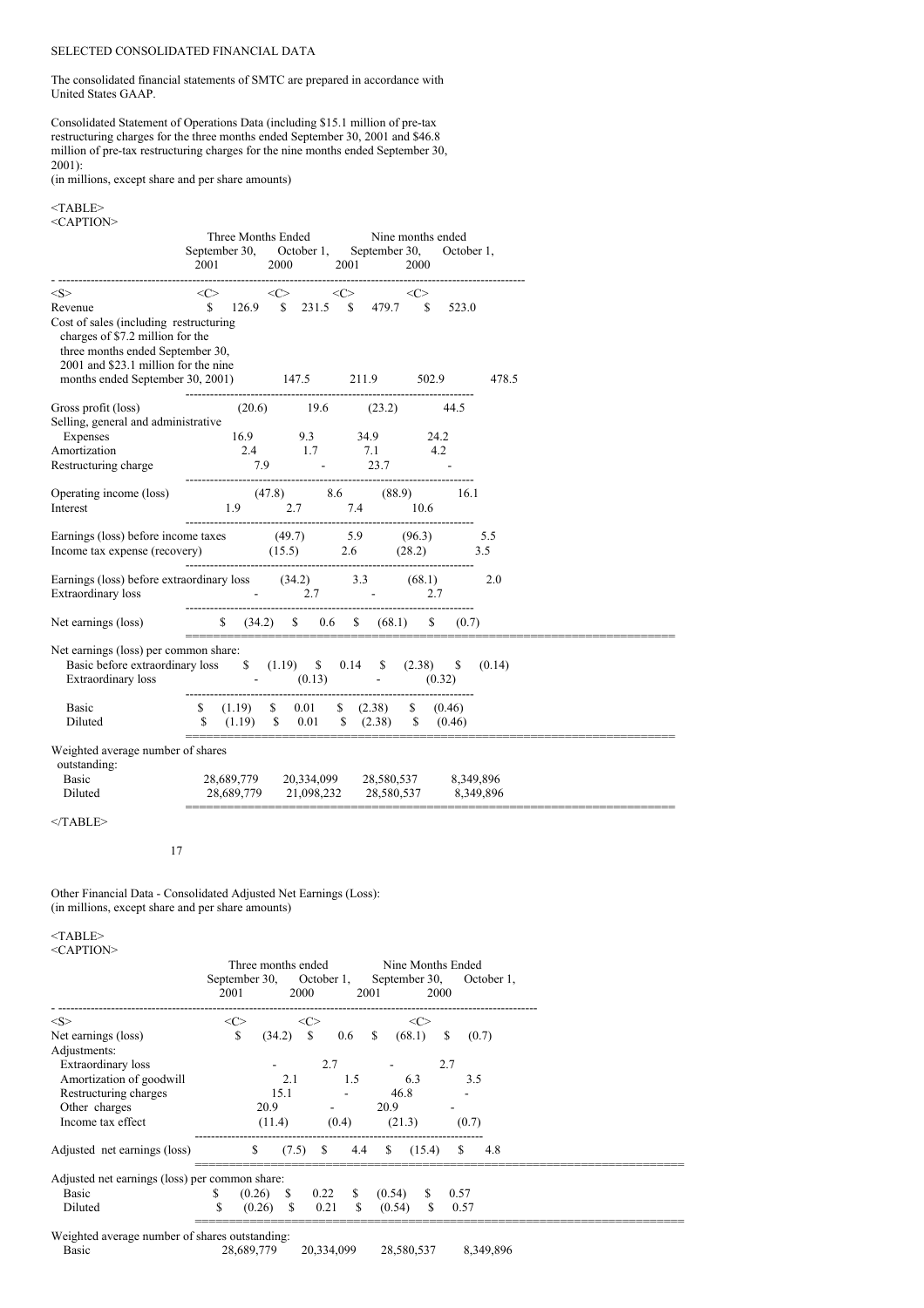=======================================================================

# $<$ /TABLE>

As a result of the combination of Surface Mount and HTM and a number of subsequent acquisitions, we use consolidated adjusted net earnings (loss) as a measure of our operating performance. Consolidated adjusted net earnings (loss) is consolidated net earnings (loss) adjusted for acquisition related charges such as the amortization of goodwill, restructuring charges, other charges relating to inventory and accounts receivable exposures resulting from the current downturn in the technology sector, and the related income tax effect of these adjustments. Consolidated adjusted net earnings (loss) is not a measure of performance under United States GAAP or Canadian GAAP. Consolidated adjusted net earnings (loss) should not be considered in isolation or as a substitute for net earnings prepared in accordance with United States GAAP or Canadian GAAP or as an alternative measure of operating performance or profitability.

18

Consolidated Statement of Operations Data (excluding \$15.1 million of pre-tax restructuring charges for the three months ended September 30, 2001 and \$46.8 million of pre-tax restructuring charges for the nine months ended September 30, 2001):

(in millions, except share and per share amounts)

#### <TABLE> <CAPTION>

|                                                                                                                                                            | Three Months Ended Nine months ended<br>September 30, October 1, September 30, October 1,<br>2001 2000 2001 2000                                                                                                                                     |  |  |  |  |
|------------------------------------------------------------------------------------------------------------------------------------------------------------|------------------------------------------------------------------------------------------------------------------------------------------------------------------------------------------------------------------------------------------------------|--|--|--|--|
| $<\!\!S\!\!>$                                                                                                                                              | $\langle \langle \rangle \rangle$ $\langle \langle \rangle$ $\langle \rangle$ $\langle \rangle$                                                                                                                                                      |  |  |  |  |
| Revenue                                                                                                                                                    | \$ 126.9 \$ 231.5 \$ 479.7 \$ 523.0<br>$$126.9$ $$231.5$ $$479.7$ $$523.0$                                                                                                                                                                           |  |  |  |  |
| Cost of sales                                                                                                                                              | 140.3 211.9 479.8 478.5                                                                                                                                                                                                                              |  |  |  |  |
| Gross profit (loss)<br>Selling, general and administrative                                                                                                 | $(13.4)$ 19.6 $(0.1)$ 44.5                                                                                                                                                                                                                           |  |  |  |  |
| Expenses<br>Amortization                                                                                                                                   | 16.9 9.3 34.9 24.2<br>2.4 1.7 7.1 4.2                                                                                                                                                                                                                |  |  |  |  |
| Operating income (loss) (32.7) 8.6 (42.1) 16.1<br>Interest 1.9 2.7 7.4 10.6                                                                                |                                                                                                                                                                                                                                                      |  |  |  |  |
| Earnings (loss) before income taxes (34.6) 5.9 (49.5) 5.5<br>Income tax expense (recovery) (10.9) 2.6 (14.5) 3.5                                           |                                                                                                                                                                                                                                                      |  |  |  |  |
| Earnings (loss) before extraordinary loss (23.7) 3.3 (35.0) 2.0<br>Extraordinary loss - 2.7 - 2.7 2.7                                                      |                                                                                                                                                                                                                                                      |  |  |  |  |
|                                                                                                                                                            |                                                                                                                                                                                                                                                      |  |  |  |  |
| Net earnings (loss) per common share:<br>Basic before extraordinary loss $$ (0.83) $ $ 0.14 $ $ (1.23) $ $ (0.14) $$<br>Extraordinary loss $(0.13)$ (0.32) |                                                                                                                                                                                                                                                      |  |  |  |  |
| Basic<br>Diluted                                                                                                                                           | $\begin{array}{ccccccccc} \mathbb{S} & (0.83) & \mathbb{S} & 0.01 & \mathbb{S} & (1.23) & \mathbb{S} & (0.46) \\ \mathbb{S} & (0.83) & \mathbb{S} & 0.01 & \mathbb{S} & (1.23) & \mathbb{S} & (0.46) \\ \end{array}$<br>____________________________ |  |  |  |  |
| Weighted average number of shares<br>outstanding:                                                                                                          |                                                                                                                                                                                                                                                      |  |  |  |  |
| Basic<br>Diluted                                                                                                                                           | 28,689,779 20,334,099 28,580,537 8,349,896<br>28,689,779 21,098,232 28,580,537 8,349,896                                                                                                                                                             |  |  |  |  |

 $<$ TABLE>

Consolidated statement of operating data excluding restructuring charges is not a measure of performance under US GAAP and has been presented as supplemental information only and should not be considered in isolation or as a substitute for net earnings (loss) prepared in accordance with US GAAP or as an alternative measure of operating performance or profitability.

19

Other Financial Data - Consolidated Adjusted Net Earnings (Loss): (in millions, except share and per share amounts)

<TABLE> <CAPTION>

| NGAT HUIV | Three months ended       |      | Nine Months Ended |      |                          |
|-----------|--------------------------|------|-------------------|------|--------------------------|
|           | September 30, October 1, |      |                   |      | September 30, October 1, |
|           | 2001                     | 2000 | 2001              | 2000 |                          |
|           |                          |      |                   |      |                          |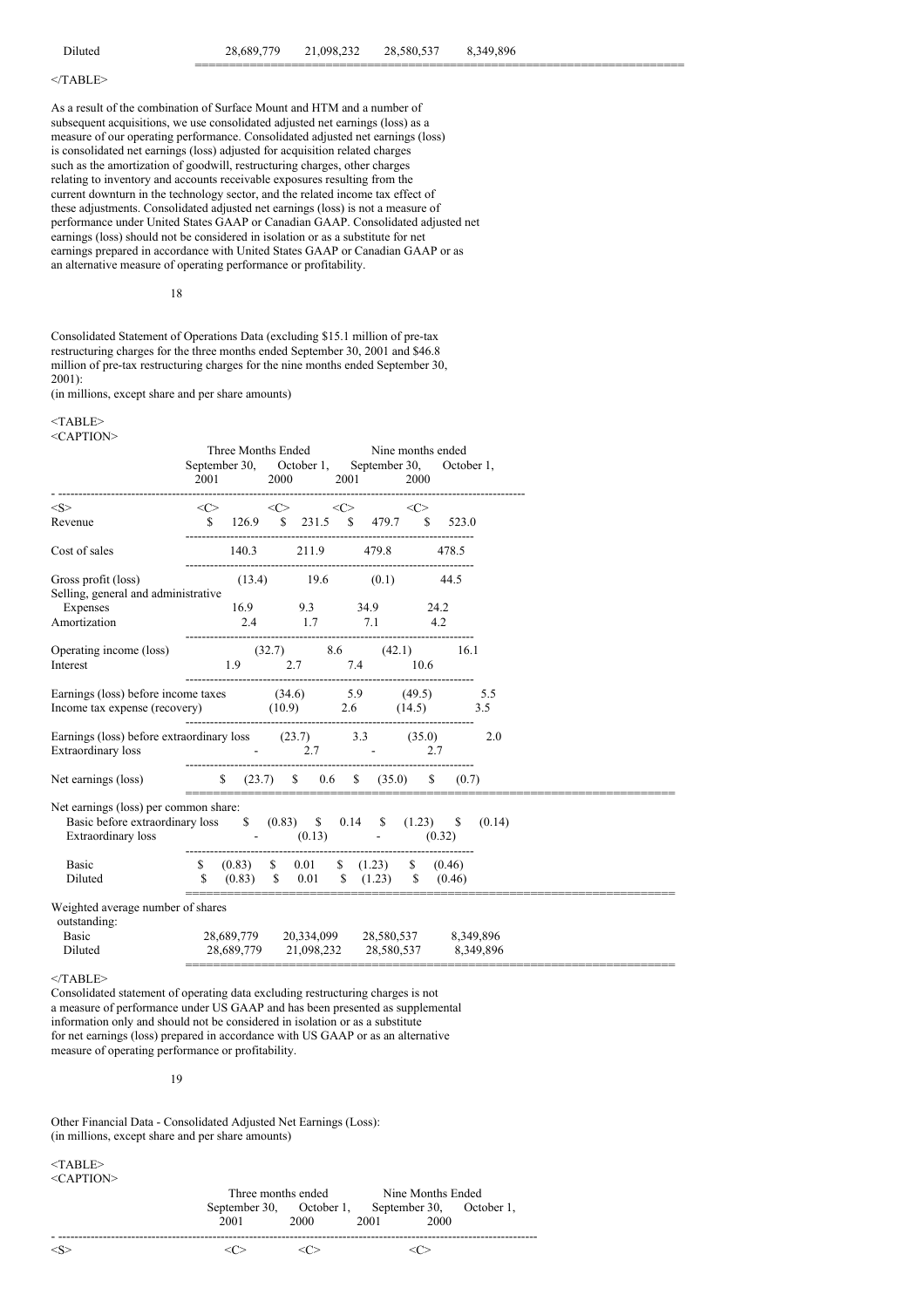| S<br>(23.7)             | S<br>0.6                                                                                                                     | \$<br>(35.0)                                   | (0.7)<br>S. |
|-------------------------|------------------------------------------------------------------------------------------------------------------------------|------------------------------------------------|-------------|
|                         |                                                                                                                              |                                                |             |
| -                       | 2.7                                                                                                                          |                                                | 2.7         |
| 2.1                     | 1.5                                                                                                                          | 6.3                                            | 3.5         |
| 20.9                    |                                                                                                                              | 20.9                                           |             |
| (6.8)                   | (0.4)                                                                                                                        | (7.6)                                          | (0.7)       |
| \$                      | 4.4                                                                                                                          | S.<br>(15.4)                                   | S.<br>4.8   |
|                         |                                                                                                                              |                                                |             |
| (0.26)<br>\$            | S                                                                                                                            | S.<br>(0.54)                                   | 0.57        |
| <sup>\$</sup><br>(0.26) | 0.21<br>\$                                                                                                                   | (0.54)<br>\$                                   | 0.57        |
|                         |                                                                                                                              |                                                |             |
|                         |                                                                                                                              | 28,580,537                                     | 8,349,896   |
|                         |                                                                                                                              | 28,580,537                                     | 8,349,896   |
|                         | Adjusted net earnings (loss) per common share:<br>Weighted average number of shares outstanding:<br>28,689,779<br>28,689,779 | $(7.5)$ \$<br>0.22<br>20,334,099<br>21,098,232 |             |

 $<$ /TABLE>

As a result of the combination of Surface Mount and HTM and a number of subsequent acquisitions, we use consolidated adjusted net earnings (loss) as a measure of our operating performance. Consolidated adjusted net earnings (loss) is consolidated net earnings (loss) adjusted for acquisition related charges such as the amortization of goodwill, restructuring charges, other charges relating to inventory and accounts receivable exposures resulting from the current downturn in the technology sector, and the related income tax effect of these adjustments. Consolidated adjusted net earnings (loss) is not a measure of performance under United States GAAP or Canadian GAAP. Consolidated adjusted net earnings (loss) should not be considered in isolation or as a substitute for net earnings prepared in accordance with United States GAAP or Canadian GAAP or as an alternative measure of operating performance or profitability.

Consolidated Balance Sheet Data: (in millions)

<TABLE> <CAPTION>

|                                          | As at<br>September 30, December 31,<br>2001 |       | As at<br>2000 |              |       |
|------------------------------------------|---------------------------------------------|-------|---------------|--------------|-------|
| $<\!\!S\!\!>$                            |                                             |       | <( >          |              |       |
| Cash and short-term investments          |                                             | S     | 31.3          | $\mathbf{s}$ | 2.7   |
| Working capital                          |                                             | 112.3 |               | 188.3        |       |
| Total assets                             |                                             | 398.8 |               | 547.5        |       |
| Total debt, including current maturities |                                             |       | 138.1         |              | 118.0 |
| Shareholders' equity<br>$<$ TABLE>       |                                             | 160.7 |               | 228.5        |       |

#### 20

### MANAGEMENT'S DISCUSSION AND ANALYSIS OF FINANCIAL CONDITION AND RESULTS OF OPERATIONS

#### Overview

We are a leading provider of advanced electronics manufacturing services, or EMS, to electronics industry original equipment manufacturers, or OEM's, worldwide. Our full range of value-added services include product design, procurement, prototyping, advanced cable and harness interconnect, high-precision enclosures, printed circuit board assembly, test, final system build, comprehensive supply chain management, packaging, global distribution and after sales support.

SMTC Corporation, or SMTC, is the result of the July 1999 combination of the former SMTC Corporation, or Surface Mount, and HTM Holdings, Inc., or HTM. Upon completion of the combination and concurrent recapitalization, the former stockholders of HTM held approximately 58.0% of the outstanding shares of SMTC. We have accounted for the combination under the purchase method of accounting as a reverse acquisition of Surface Mount by HTM. As HTM acquired Surface Mount for accounting purposes, HTM's assets and liabilities are included in our consolidated financial statements at their historical cost. The results of operations of Surface Mount are included in our consolidated financial statements from the date of the combination. Surface Mount was established in Toronto, Ontario in 1985. HTM was established in Denver, Colorado in 1990. SMTC was established in Delaware in 1998.

The July 1999 combination of Surface Mount and HTM provided us with increased customer relationships. Collectively, since 1995 we have completed the following seven acquisitions: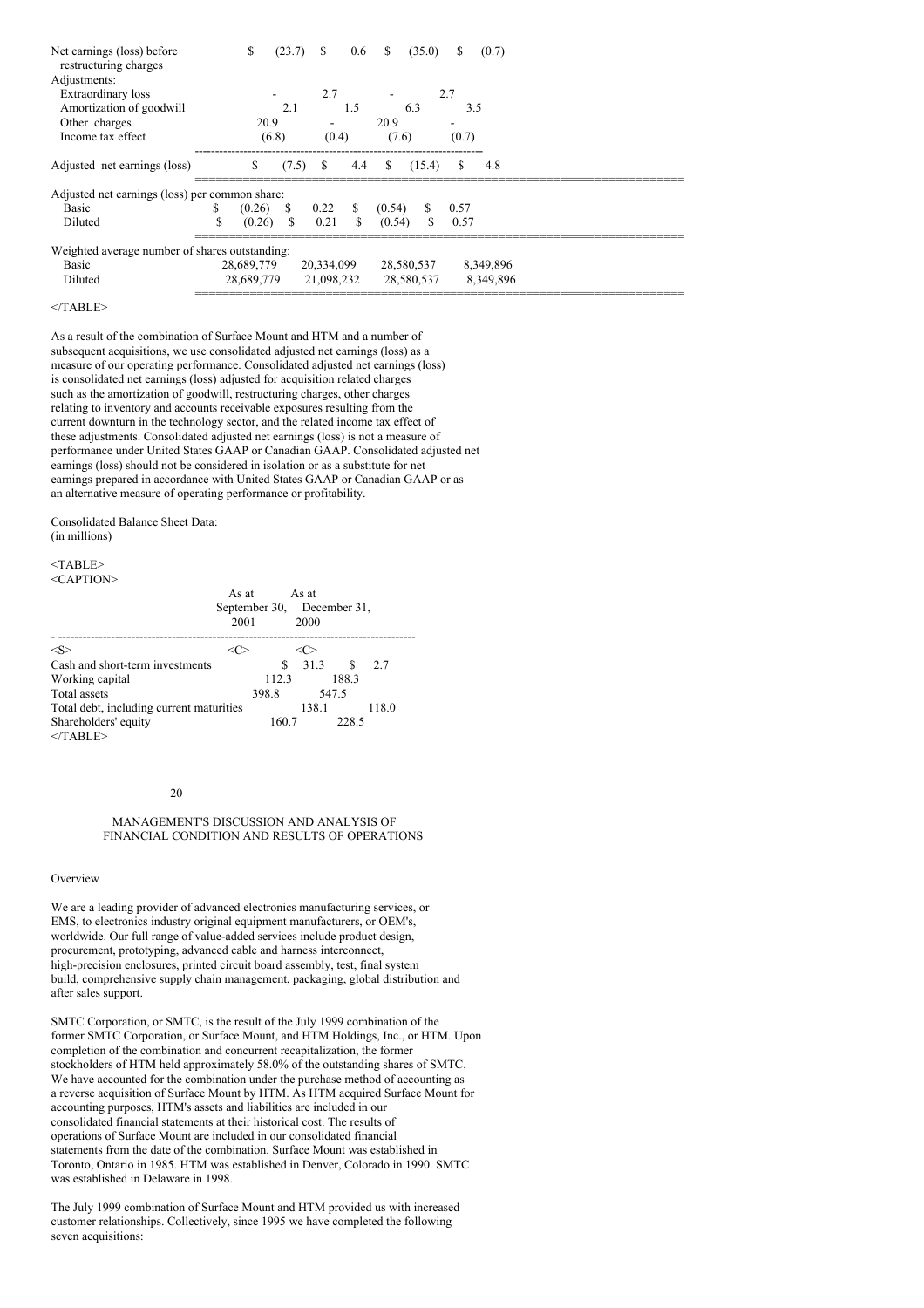- . Radian Electronics' operations, which enabled our expansion into Austin, Texas, and established our relationship with Dell, in 1996;
- . Ogden Atlantic Design's operations in Charlotte, North Carolina, which provided us with a facility in a major technology center in the Southeastern United States, in 1997;
- . Ogden International Europe's operations in Cork, Ireland, which expanded our global presence into Europe, in 1998;
- . Zenith Electronics' facility in Chihuahua, Mexico, which expanded our cost-effective manufacturing capabilities;
- . W.F. Wood, based outside Boston, Massachusetts, which provided us with a manufacturing presence in the Northeastern United States, expanded our value-added services to include high precision enclosures capabilities, and added EMC and Sycamore Networks as customers, in September 1999;
- . Pensar Corporation, located in Appleton, Wisconsin, which provided us with a wide range of electronics and design manufacturing services, on July 27, 2000 and concurrent with the closing of the initial public offering; and

21

. Qualtron Teoranta, with sites in both Donegal, Ireland and Haverhill, Massachusetts (which has subsequently been closed), which allowed us to expand our ability to provide customers with a broad range of services focusing on fiber optic connector assemblies and volume cable assemblies, on November 22, 2000.

In addition, we completed the following financing activities in 2000:

Initial Public Offering

- . On July 27, 2000, we completed an initial public offering of our common stock in the United States and the exchangeable shares of our subsidiary, SMTC Manufacturing Corporation of Canada, in Canada, raising net proceeds (not including proceeds from the sale of shares upon the exercise of the underwriters' over-allotment option) of \$157.1 million;
- . Concurrent with the effectiveness of the initial public offering, we completed a share capital reorganization;
- . In connection with the initial public offering, we entered into an amended and restated credit agreement with our lenders, which provided for an initial term loan of \$50.0 million and revolving credit loans, swing line loans and letters of credit up to \$100.0 million;
- . On July 27, 2000, we paid a fee of \$1.8 million to terminate a management agreement under which we paid quarterly fees of approximately \$0.2 million; and
- . On August 18, 2000, we sold additional shares of common stock upon exercise of the underwriters' over-allotment option, raising net proceeds of \$24.6 million.

#### Pre Initial Public Offering

- . In May 2000, we issued senior subordinated notes to certain shareholders for proceeds of \$5.2 million, which were repaid with the proceeds of our initial public offering;
- . On May 18, 2000, we issued 41,667 warrants for \$2.5 million cash consideration in connection with the May 2000 issue of \$5.2 million in senior subordinated notes; and
- . On July 3, 2000, we issued demand notes in the aggregate principal amount of \$9.9 million, which were repaid with the proceeds of our initial public offering.

With the continued economic downturn in the technology sectors, we expect that we will be unable in the near term to maintain the historic growth we have achieved to date.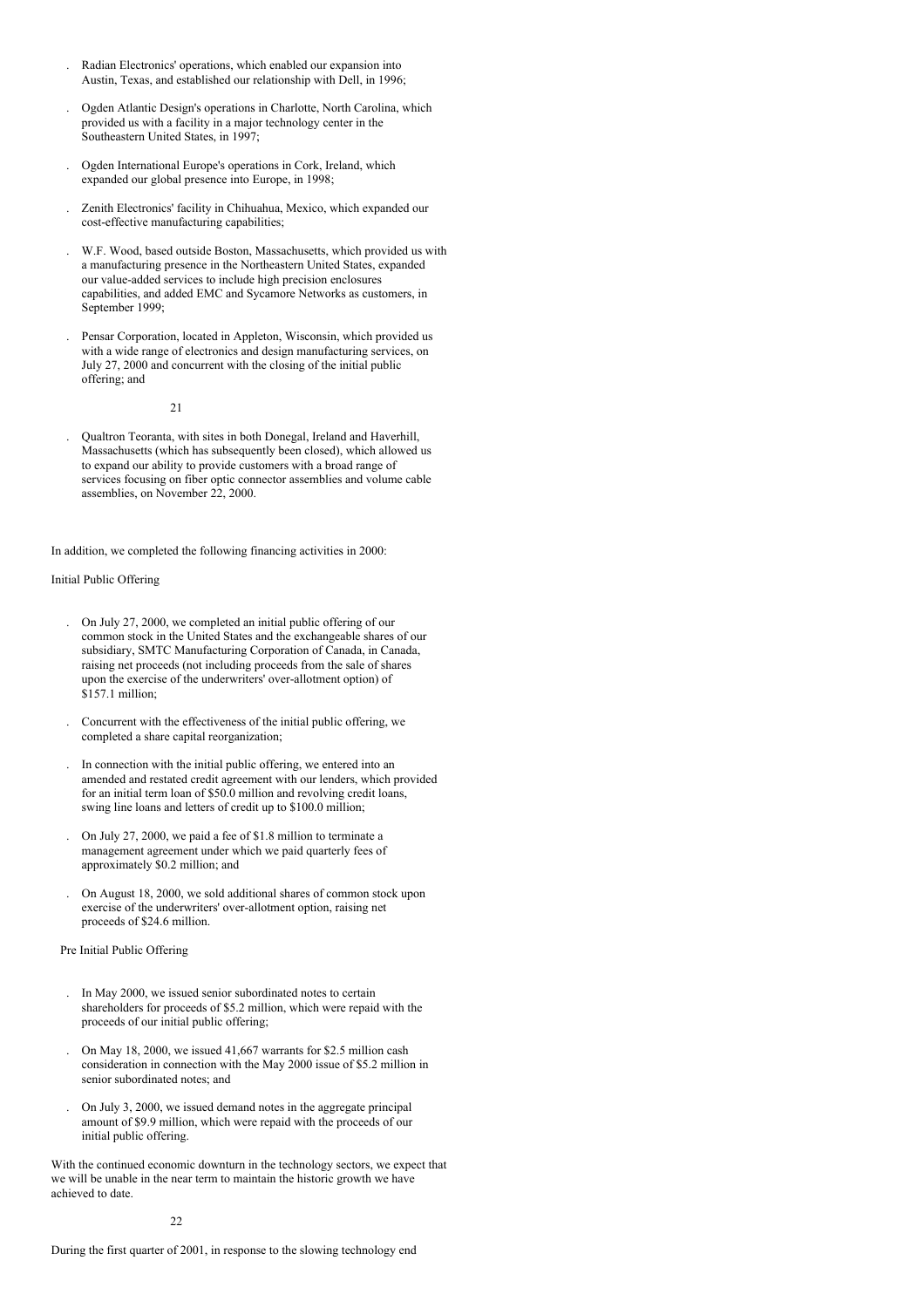market, we announced that we would close our Denver, Colorado facility, leaving in place a sales and marketing presence to service the Rocky Mountain region. During the second quarter of 2001, production at the Denver facility, one of the last remaining sites not recently refurbished, was migrated to SMTC facilities closer to customer locations, and to our recently retrofitted and expanded, lower cost Chihuahua facility. In connection with the closure of the Denver facility, and other cost realignment initiatives, we recorded a restructuring charge of \$22.7 million pre-tax for the three months ended April 1, 2001 and \$9.0 million pre-tax for the three months ended July 1, 2001. For the three months ended September 30, 2001, the Company recorded restructuring charges and other charges of \$15.1 million pre-tax and \$20.9 million pre-tax, respectively, related to inventory and accounts receivable exposures, the cost of exiting equipment and facility leases, additional severance costs and other facility exit costs. Of the total third quarter 2001 charge, \$9.4 million pre-tax relates to further costs associated with exiting the Denver facility and \$1.3 million relates to the closure of our Haverhill, Massachusetts facility. The major components of the restructuring are estimated to be complete in the first half of fiscal year 2002.

We used approximately \$143.7 million of the proceeds from our initial public offering to reduce indebtedness under our credit facility. On July 27, 2000, we entered into an amended and restated credit facility with our lenders, which provided for an initial term loan of \$50.0 million and revolving credit loans, swing line loans and letters of credit up to \$100.0 million. As at September 30, 2001, we had borrowed \$137.5 million under this facility. The Company has incurred recent operating losses resulting in its non-compliance with certain financial covenants contained in its current credit agreement. On November 19, 2001, the Company and its lending group signed a definitive term sheet for an agreement under which certain terms of the current credit facility would be revised and the non-compliance as at September 30, 2001 would be waived. The revised terms would establish amended financial and other covenants covering the period up to December 31, 2002, based on the Company's current business plan. During this time period, the facility would bear interest at US base rate plus 2.5%.

In connection with the amended agreement, the Company has agreed to issue to the lenders warrants to purchase common stock of the Company at an exercise price equal to the market value at the date of the grant for 1.5% of the total outstanding shares on the effective date of the amendment and 0.5% of the total outstanding shares on December 31, 2002. If an event of default has occurred during the period from the amendment date to December 31, 2002, and has been continuing for more than 30 days, the lenders will receive on December 31, 2002 warrants to purchase an additional 1% of the total outstanding shares at an exercise price equal to the market value at such date. If all amounts outstanding under the credit agreement are repaid in full on or before March 31, 2003, all warrants received by the lenders, other than the warrants received on the amendment date, shall be returned to the Company. The warrants will not be tradable separate from the related debt until the later of December 31, 2002 or nine months after the issuance of the warrants being transferred. After the debt under the credit agreement has been paid in full, the Company may repurchase the warrants or warrant shares at a price that values the warrant shares at three times the exercise price. The Company will also pay amendment fees of 0.5% of the outstanding debt as at the amendment date and may be required to pay default fees if it violates certain covenants after the effective date of the amendment. The amendment fees and the fair value of the warrants issued in connection with amending the agreement will be accounted for as deferred financing fees and will be deferred and amortized over the remaining term of the facility.

We currently provide turnkey manufacturing services to the majority of our customers. Turnkey

 $23$ 

manufacturing services typically result in higher revenue and higher gross profits but lower gross profit margins when compared to consignment services.

With our turnkey manufacturing customers, we generally operate under contracts that provide a general framework for our business relationship. Our actual production volumes are based on purchase orders under which our customers do not commit to firm production schedules more than 30 to 90 days in advance. In order to minimize customers' inventory risk, we generally order materials and components only to the extent necessary to satisfy existing customer forecasts or purchase orders. Fluctuations in material costs are typically passed through to customers. We may agree, upon request from our customers, to temporarily delay shipments, which causes a corresponding delay in our revenue recognition. Ultimately, however, our customers are generally responsible for all goods manufactured on their behalf.

We service our customers through a total of nine facilities located in the United States, Canada, Europe and Mexico. In the third quarter of 2001, approximately 69.1% of our revenue was generated from operations in the United States, approximately 22.2% from Mexico, approximately 5.3% from Canada and approximately 3.4% from Europe. We expect to continue to increase revenue from our Chihuahua facility, with the transfer of certain production from other facilities and with the addition of new business and increased volume from our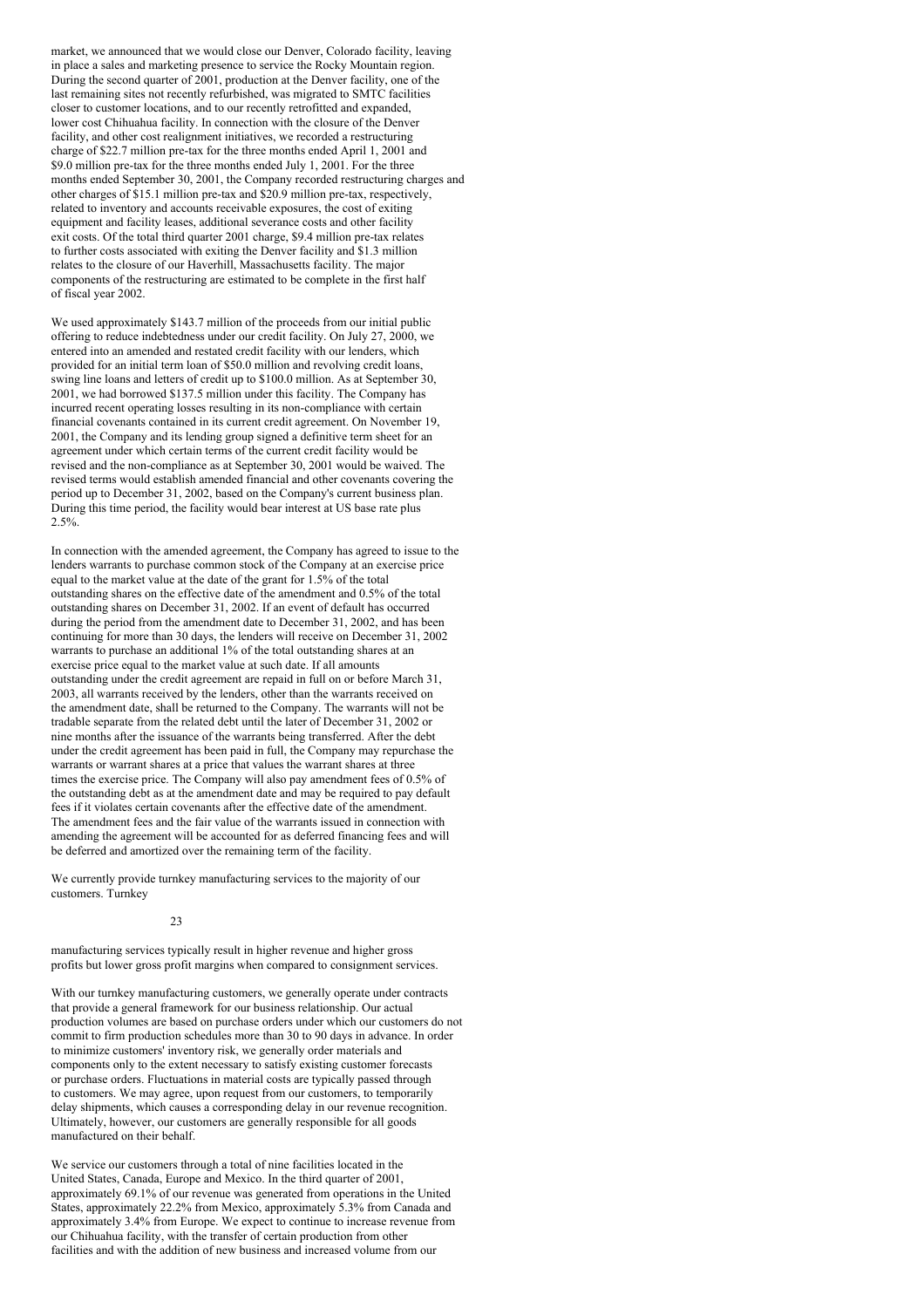#### current business.

Our fiscal year end is December 31. The consolidated financial statements of SMTC are prepared in accordance with United States GAAP.

#### 24

# SMTC Corporation

Results of Operations

The following table sets forth certain operating data expressed as a percentage of revenue for the periods indicated:

(Excluding \$15.1 million of pre-tax restructuring charges for the three months ended September 30, 2001 and \$46.8 million of pre-tax restructuring charges for the nine months ended September 30, 2001):

<TABLE> <CAPTION>

| $\langle C \rangle$<br>< S<br><<><br>$\langle$ C><br><<><br>$100.0\%$ $100.0\%$<br>$100.0\%$<br>Revenue<br>$100.0\%$<br>Cost of sales<br>110.6<br>91.5 100.0<br>91.5<br>$(10.6)$ 8.5 0.0<br>8.5<br>Gross profit (loss)<br>Selling, general and administrative<br>13.3 4.0 7.3 4.6<br>expenses<br>1.5<br>1.9<br>0.7<br>0.8<br>Amortization<br>Operating income (loss)<br>$(25.8)$ 3.8 $(8.8)$<br>3.1<br>1.5<br>$1.2 \t1.5$<br>2.0<br>Interest<br>Earnings (loss) before income taxes (27.3) 2.6 (10.3) 1.1<br>Income tax expense (recovery) $(8.6)$ 1.1 $(3.0)$ 0.7<br>Earnings (loss) before extraordinary loss $(18.7)$ 1.5 $(7.3)$<br>0.4<br>Extraordinary loss<br>1.2<br><b>Contract Contract</b><br>0.5<br>$\sim$<br>$(7.3)\%$<br>Net earnings (loss)<br>$(18.7)\%$ 0.3%<br>$(0.1)\%$ | 2001 | Three months ended Nine months ended<br>2000 | 2001 | 2000 | September 30, October 1, September 30, October 1, |
|-------------------------------------------------------------------------------------------------------------------------------------------------------------------------------------------------------------------------------------------------------------------------------------------------------------------------------------------------------------------------------------------------------------------------------------------------------------------------------------------------------------------------------------------------------------------------------------------------------------------------------------------------------------------------------------------------------------------------------------------------------------------------------------------|------|----------------------------------------------|------|------|---------------------------------------------------|
|                                                                                                                                                                                                                                                                                                                                                                                                                                                                                                                                                                                                                                                                                                                                                                                           |      |                                              |      |      |                                                   |
|                                                                                                                                                                                                                                                                                                                                                                                                                                                                                                                                                                                                                                                                                                                                                                                           |      |                                              |      |      |                                                   |
|                                                                                                                                                                                                                                                                                                                                                                                                                                                                                                                                                                                                                                                                                                                                                                                           |      |                                              |      |      |                                                   |
|                                                                                                                                                                                                                                                                                                                                                                                                                                                                                                                                                                                                                                                                                                                                                                                           |      |                                              |      |      |                                                   |
|                                                                                                                                                                                                                                                                                                                                                                                                                                                                                                                                                                                                                                                                                                                                                                                           |      |                                              |      |      |                                                   |
|                                                                                                                                                                                                                                                                                                                                                                                                                                                                                                                                                                                                                                                                                                                                                                                           |      |                                              |      |      |                                                   |
|                                                                                                                                                                                                                                                                                                                                                                                                                                                                                                                                                                                                                                                                                                                                                                                           |      |                                              |      |      |                                                   |
|                                                                                                                                                                                                                                                                                                                                                                                                                                                                                                                                                                                                                                                                                                                                                                                           |      |                                              |      |      |                                                   |
|                                                                                                                                                                                                                                                                                                                                                                                                                                                                                                                                                                                                                                                                                                                                                                                           |      |                                              |      |      |                                                   |
|                                                                                                                                                                                                                                                                                                                                                                                                                                                                                                                                                                                                                                                                                                                                                                                           |      |                                              |      |      |                                                   |
|                                                                                                                                                                                                                                                                                                                                                                                                                                                                                                                                                                                                                                                                                                                                                                                           |      |                                              |      |      |                                                   |
|                                                                                                                                                                                                                                                                                                                                                                                                                                                                                                                                                                                                                                                                                                                                                                                           |      |                                              |      |      |                                                   |
|                                                                                                                                                                                                                                                                                                                                                                                                                                                                                                                                                                                                                                                                                                                                                                                           |      |                                              |      |      |                                                   |
|                                                                                                                                                                                                                                                                                                                                                                                                                                                                                                                                                                                                                                                                                                                                                                                           |      |                                              |      |      |                                                   |

 $<$ /TABLE>

(Including \$15.1 million of pre-tax restructuring charges for the three months ended September 30, 2001 and \$46.8 million of pre-tax restructuring charges for the nine months ended September 30, 2001):

#### <TABLE> <CAPTION>

|                                                                                                                                                               |                                      |                     | Three months ended Nine months ended<br>2001 2000 2001 2000 |              |                     | September 30, October 1, September 30, October 1, |
|---------------------------------------------------------------------------------------------------------------------------------------------------------------|--------------------------------------|---------------------|-------------------------------------------------------------|--------------|---------------------|---------------------------------------------------|
| $<\!\!S\!\!>$                                                                                                                                                 | $\langle$ $\rangle$                  | $\langle C \rangle$ |                                                             | $\langle$ C> | $\langle C \rangle$ |                                                   |
| Revenue                                                                                                                                                       |                                      |                     | $100.0\%$ $100.0\%$ $100.0\%$ $100.0\%$ $100.0\%$           |              |                     |                                                   |
| Cost of sales (including restructuring<br>charges of \$7.2 million for the three<br>months ended September 30, 2001 and<br>\$23.1 million for the nine months |                                      |                     |                                                             |              |                     |                                                   |
| ended September 30, 2001) 116.2 91.5 104.8 91.5                                                                                                               |                                      |                     |                                                             |              |                     |                                                   |
|                                                                                                                                                               |                                      |                     |                                                             |              |                     |                                                   |
| Gross profit (loss) (16.2) 8.5 (4.8) 8.5                                                                                                                      |                                      |                     |                                                             |              |                     |                                                   |
| Selling, general and administrative                                                                                                                           |                                      |                     |                                                             |              |                     |                                                   |
| expenses                                                                                                                                                      |                                      |                     | 13.3 4.0 7.3 4.6                                            |              |                     |                                                   |
| Amortization                                                                                                                                                  | 1.9 0.7 1.5 0.8                      |                     |                                                             |              |                     |                                                   |
| Restructuring charge 6.3 - 5.0 -                                                                                                                              |                                      |                     |                                                             |              |                     |                                                   |
| Operating income (loss)                                                                                                                                       | $(37.7)$ 3.8 $(18.6)$                |                     |                                                             |              |                     | 3.1                                               |
| Interest                                                                                                                                                      | 1.5 1.2 1.5 2.0                      |                     |                                                             |              |                     |                                                   |
|                                                                                                                                                               |                                      |                     |                                                             |              |                     |                                                   |
| Earnings (loss) before income taxes (39.2) 2.6 (20.1) 1.1                                                                                                     |                                      |                     |                                                             |              |                     |                                                   |
| Income tax expense (recovery) $(12.2)$ 1.1 $(5.9)$ 0.7                                                                                                        |                                      |                     |                                                             |              |                     |                                                   |
| Earnings (loss) before extraordinary loss $(27.0)$ 1.5 $(14.2)$ 0.4<br>Extraordinary loss                                                                     | $-1.2$                               |                     |                                                             |              | 0.5                 |                                                   |
| Net earnings (loss)                                                                                                                                           | $(27.0)\%$ 0.3% $(14.2)\%$ $(0.1)\%$ |                     |                                                             |              |                     |                                                   |

 $<$ /TABLE>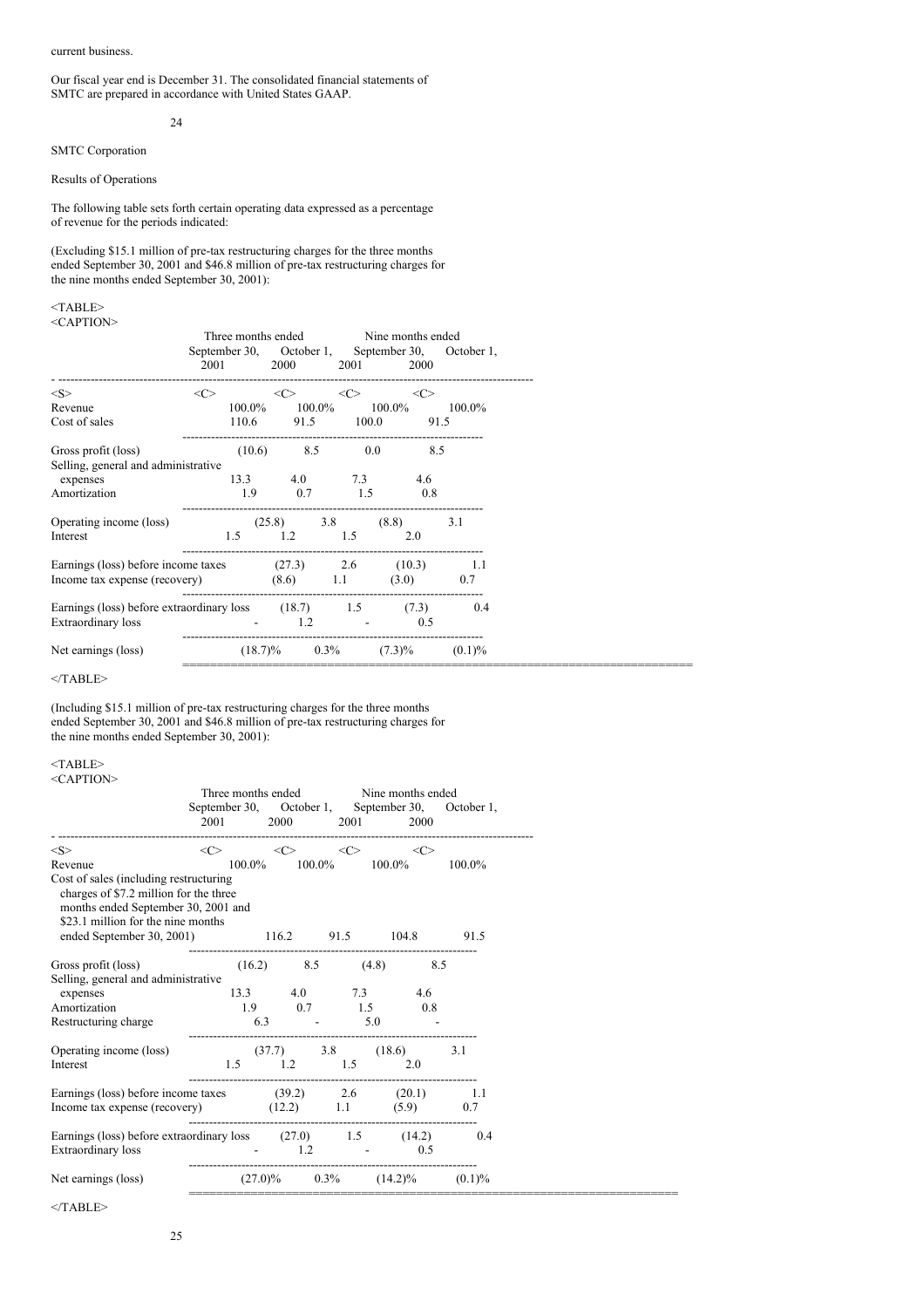Quarter ended September 30, 2001 compared to the quarter ended October 1, 2000

#### Revenue

Revenue decreased \$104.6 million, or 45.2%, from \$231.5 million in the third quarter of 2000 to \$126.9 million in the third quarter of 2001. The decrease in revenue is due to the impact of the technology market slowdown across the customer base. We recorded approximately \$7.0 million of sales of raw materials inventory to customers, which carried no margin, during the third quarter of 2001, compared to \$15.6 million in the third quarter of 2000.

Revenue from IBM of \$25.9 million, Alcatel of \$18.4 million and Dell of \$12.9 million for the third quarter of 2001 was 20.4%, 14.5% and 10.2%, respectively, of total revenue. In the third quarter of 2000, revenue from Dell of \$31.0 million and Alcatel of \$40.2 million represented 13.4% and 17.4%, respectively, of total revenue. No other customers represented more than 10% of revenue in either period.

In the third quarter of 2001, 69.1% of our revenue was generated from operations in the United States, 22.2% from Mexico, 5.3% from Canada and 3.4% from Europe. In the third quarter of 2000, 78.5% of our revenue was generated from operations in the United States, 11.3% from Mexico, 7.9% from Canada and 2.3% from Europe.

#### Gross Profit

Gross profit, excluding a \$7.2 million restructuring charge related to a write-down of inventory in connection with the closure of our Denver facility. decreased \$33.0 million from \$19.6 million in the third quarter of 2000 to a loss of \$13.4 million in the third quarter of 2001. The decline in the gross profit was due to \$12.8 million of charges related to inventory recorded during the third quarter of 2001 in response to the decline in the technology markets, coupled with the lower sales base and an under-absorption of fixed production overhead costs.

Gross profit including \$7.2 million of the total restructuring charge was a loss of \$20.6 million in the third quarter of 2001.

### Selling, General & Administrative Expenses

Selling, general and administrative expenses increased \$7.6 million from \$9.3 million in the third quarter of 2000 to \$16.9 million in the third quarter of 2001 because during the third quarter of 2001, \$8.1 million of charges related to accounts receivable were recorded in response to the decline in the technology markets. Excluding the charges related to accounts receivable, selling general and administrative expenses declined \$0.5 million from \$9.3 million in the third quarter of 2000 to \$8.8 million for the same period in 2001. As a percentage of revenue, excluding the charges related to accounts receivable, selling general and administrative expenses increased from 4.0% in the third quarter of 2000 to 6.9% in the third quarter of 2001 due to the lower sales base.

#### Amortization

#### 26

Amortization of intangible assets of \$2.4 million in the third quarter of 2001 included the amortization of \$0.6 million of goodwill related to the combination of Surface Mount and HTM, \$0.4 million of goodwill related to the acquisition of W.F. Wood, \$0.7 million related to the acquisition of Pensar and \$0.4 million related to the acquisition of Qualtron. Amortization of intangible assets in the third quarter of 2001 also included the amortization of \$0.2 million of deferred finance costs related to the establishment of our senior credit facility in July 2000 and \$0.1 million of deferred equipment lease costs.

Amortization of \$1.7 million in the third quarter of 2000 included the amortization of \$0.6 million of goodwill related to the combination of Surface Mount and HTM, \$0.4 million of goodwill related to the acquisition of W.F. Wood, \$0.4 million related to the acquisition of Pensar, \$0.2 million of deferred finance costs related to the establishment of our senior credit facility in July 2000 and \$0.1 million of deferred equipment lease costs.

#### Restructuring Charge

In response to the economic slowdown, we announced during the first quarter of 2001 that along with other cost realignment initiatives, we would close our assembly facility located in Denver, Colorado. As such, an aggregate restructuring charge of \$22.7 million pre-tax was recorded during the first quarter of 2001, consisting of an inventory write-down of \$6.9 million, lease and other contractual obligations of \$5.2 million, severance costs of \$2.5 million, asset impairment charges of \$5.0 million and other facility exit charges of \$3.1 million. During the second quarter of 2001, a \$9.0 million pre-tax charge was recorded relating to a further inventory write-down at our Denver facility. During the third quarter of 2001, an additional \$15.1 million pre-tax charge was recorded consisting of a further inventory write-down of \$7.2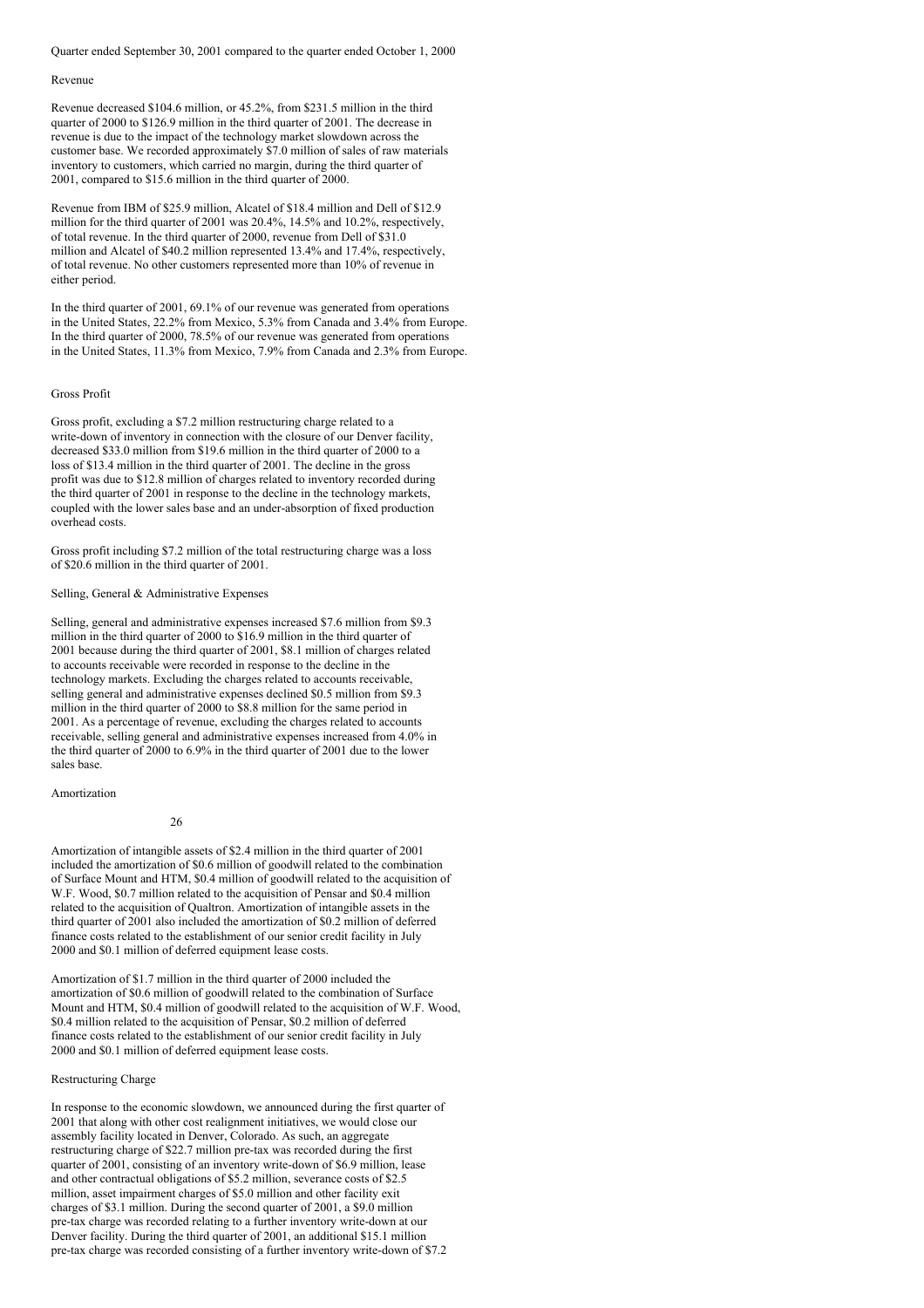million related the closure of our Denver facility, lease and other contractual obligations of \$3.4 million, severance costs of \$1.4 million and other restructuring charges of \$3.1 million. Of the third quarter restructuring charge of \$15.1 million pre-tax, \$9.4 million pre-tax relates to the closure of the Denver facility and \$1.3 million pre-tax relates to the closure of our Haverhill, Massachusetts facility.

The cash component of the restructuring charge accrued for at the end of the second quarter of \$7.0 million was increased \$5.2 million for the third quarter restructuring charges, consisting of lease and other contractual obligations of \$3.4 million, severance of \$1.4 million and other of \$0.4 million, and was drawn down by \$2.7 million during the third quarter, consisting of \$1.0 million in lease and other contract obligation payments, \$0.4 million in severance payments and \$1.3 million in other payments. We believe the restructuring accrual remaining of \$9.5 million at September 30, 2001 will be sufficient to satisfy the remaining obligations associated with these restructuring activities.

The major components of the restructuring are estimated to be complete in the first half of fiscal year 2002.

#### Interest Expense

Interest expense decreased \$0.8 million from \$2.7 million in the third quarter of 2000 to \$1.9 million in the third quarter of 2001. The weighted average interest rates with respect to the debt for the third quarter of 2000 and the third quarter of 2001 were 9.3% and 6.7%, respectively.

27

#### Income Tax Expense

In the third quarter of 2001, an income tax recovery of \$15.5 million was recorded on a pre-tax loss of \$49.7 million resulting in an effective tax recovery rate of 31.2%, as losses in certain jurisdictions were not tax effected due to the uncertainty of our ability to utilize such losses. We are also unable to deduct \$1.0 million of goodwill related to the combination of Surface Mount and HTM and the acquisition of Qualtron.

In the third quarter of 2000, an income tax expense of \$2.6 million was recorded on a pre-tax income of \$5.9 million resulting in an effective income tax rate of 44.1%, as we were not able to claim a recovery on losses of \$0.2 million incurred by our Irish subsidiary or deduct \$0.6 million of goodwill expense related to the combination of Surface Mount and HTM.

#### Extraordinary Item

Approximately \$143.7 million of the proceeds of the initial public offering were used to reduce our indebtedness under our credit facility. In connection with the initial public offering, we entered into an amended and restated credit agreement with our lenders. As a result, an extraordinary loss of \$2.7 million (\$4.3 million before tax), related to early payment penalties, write-off of a portion of the unamortized deferred financing fees and the write-off of the value of the warrants issued in excess of the proceeds received, was recorded for the third quarter of 2000.

Nine months ended September 30, 2001 compared to nine months ended October 1, 2000

#### Revenue

Revenue decreased \$43.3 million, or 8.3%, from \$523.0 million for the nine month period ended October 1, 2000 to \$479.7 million for the nine month period ended September 30, 2001. The decrease in revenue is due to the effects of the general decline in the technology market. We recorded approximately \$29.6 million of sales of raw materials inventory to customers, which carried no margin, during the first nine months of 2001, compared to \$36.1 million during the first nine months of 2000.

Revenue from IBM of \$78.5 million and Dell of \$51.3 million for the nine month period ended September 30, 2001 was 16.4% and 10.7%, respectively, of total revenue for the period. Revenue from Dell for the nine months ended October 1, 2000 was \$96.3 million, or 18.4% of total revenue for the period. No other customers represented more than 10% of revenue in either period.

For the nine month period ended September 30, 2001, 73.1% of our revenue was generated from operations in the United States, 14.6% from Mexico, 8.8% from Canada and 3.5% from Europe. During the nine month period ended October 1, 2000, 79.2% of our revenue was generated from operations in the United States, 9.1% from Canada, 9.0% from Mexico and 2.7% from Europe.

#### Gross Profit

Gross profit, excluding the \$23.1 million portion of our restructuring charge that related to a write-down of inventory in connection with the closure of our Denver facility, decreased \$44.6 million from \$44.5 million for the nine months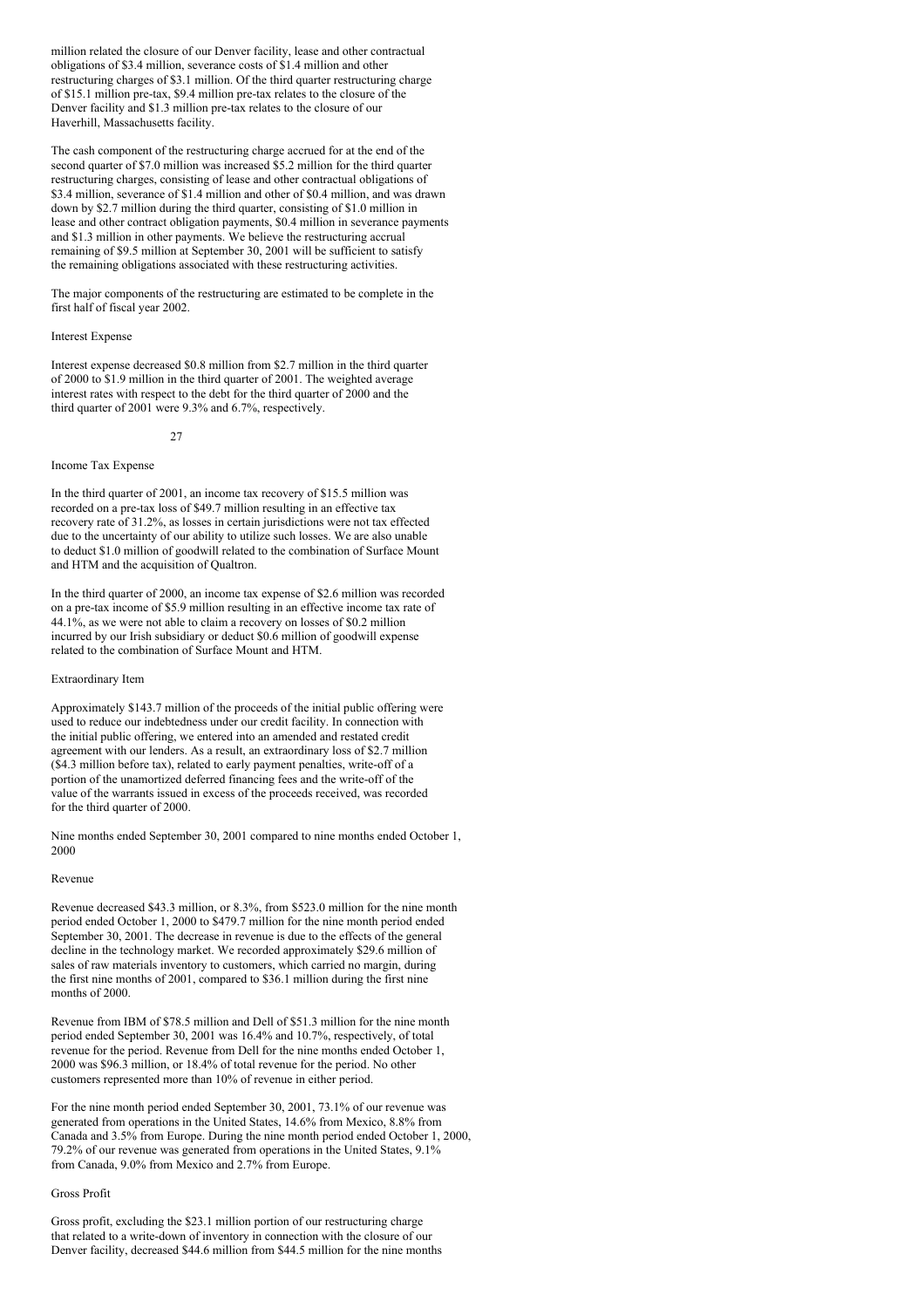ended October 1, 2000 to a loss of \$0.1 million for the nine months ended September 30, 2001. The decline in the gross profit was due to \$12.8 million of charges related to inventory recorded

### $28$

during the third quarter of 2001 in response to the decline in the technology markets, coupled with the lower sales base and an under-absorption of fixed production overhead costs.

Gross profit for the first nine months of 2001, including the \$23.1 million restructuring charge, was a loss of \$23.2 million.

Selling, General & Administrative Expenses

Selling, general and administrative expenses increased \$10.7 million from \$24.2 million for the nine months ended October 1, 2000 to \$34.9 million for the nine months ended September 30, 2001. During the nine months ended September 30, 2001, \$8.1 million of charges related to accounts receivable were recorded in response to the decline in the technology markets. Excluding the charges related to accounts receivable, selling general and administrative expenses increased \$2.6 million from \$24.2 million in the nine months ended October 1, 2000 to \$26.8 million for the nine months ended September 30, 2001 due to the acquisitions of Pensar and Qualtron. As a percentage of revenue, excluding the charges related to accounts receivable, selling general and administrative expenses increased from 4.6% for the nine months ended October 1, 2000 to 5.6% for the nine months ended September 30, 2001 due to the acquisitions of Pensar and Qualtron and to the lower sales base.

#### Amortization

Amortization of intangible assets of \$7.1 million in the first nine months of 2001 included the amortization of \$1.8 million of goodwill related to the combination of Surface Mount and HTM, \$1.2 million of goodwill related to the acquisition of W.F. Wood, \$2.1 million related to the acquisition of Pensar and \$1.2 million related to the acquisition of Qualtron. Amortization of intangible assets in the first nine months of 2001 also included the amortization of \$0.5 million of deferred finance costs related to the establishment of our senior credit facility in July 2000 and \$0.3 million of deferred equipment lease costs.

Amortization of \$4.2 million in the first nine months of 2000 included the amortization of \$1.7 million of goodwill related to the combination of Surface Mount and HTM, \$1.3 million of goodwill related to the acquisition of W.F. Wood, \$0.4 million related to the acquisition of Pensar, \$0.5 million of deferred finance costs related to the establishment of our senior credit facility in July 2000 and \$0.3 million of deferred equipment lease costs.

#### Restructuring Charge

In response to the economic slowdown, we announced during the first quarter of 2001 that along with other cost realignment initiatives, we would close our assembly facility located in Denver, Colorado. During the third quarter of 2001, we also closed our Haverhill, Massachusetts facility. As such, an aggregate restructuring charge of \$46.8 million pre-tax was recorded, consisting of an inventory write-down of \$23.1 million, lease and other contractual obligations of \$8.6 million, severance costs of \$3.9 million, asset impairment charges of \$5.0 million and other facility exit charges of \$6.2 million. Of the total restructuring charge, \$37.5 million relates to the closure of our Denver facility. The closure of the assembly facility in Denver involves the severance of employees, the disposition of assets and the decommissioning, exiting and subletting of the facility. The severance costs related to Denver include all 429 employees. The severance costs also include 68 plant and operational employees at our Donegal,

#### $29$

Ireland facility, 47 plant and operational employees at our Cork, Ireland facility, 26 plant and operational employees at our Haverhill facility and 915 plant and operational employees at our Mexico facility.

The asset impairment reflects the write-down of certain long-lived assets primarily at the Denver location that became impaired as a result of the rationalization of facilities. The asset impairment was determined based on undiscounted projected future net cash flows relating to the assets resulting in a write-down to estimated salvage values. Other facility exit costs include personnel costs and other fees directly related to exit activities at the Denver and Haverhill locations.

The non-cash component of the write-down is \$30.3 million.

We recorded an income tax recovery of \$13.7 million related to the restructuring charge at an effective rate of 29.3%. The after-tax restructuring charge was \$33.1 million.

The cash component of the restructuring charge of \$16.5 million consists of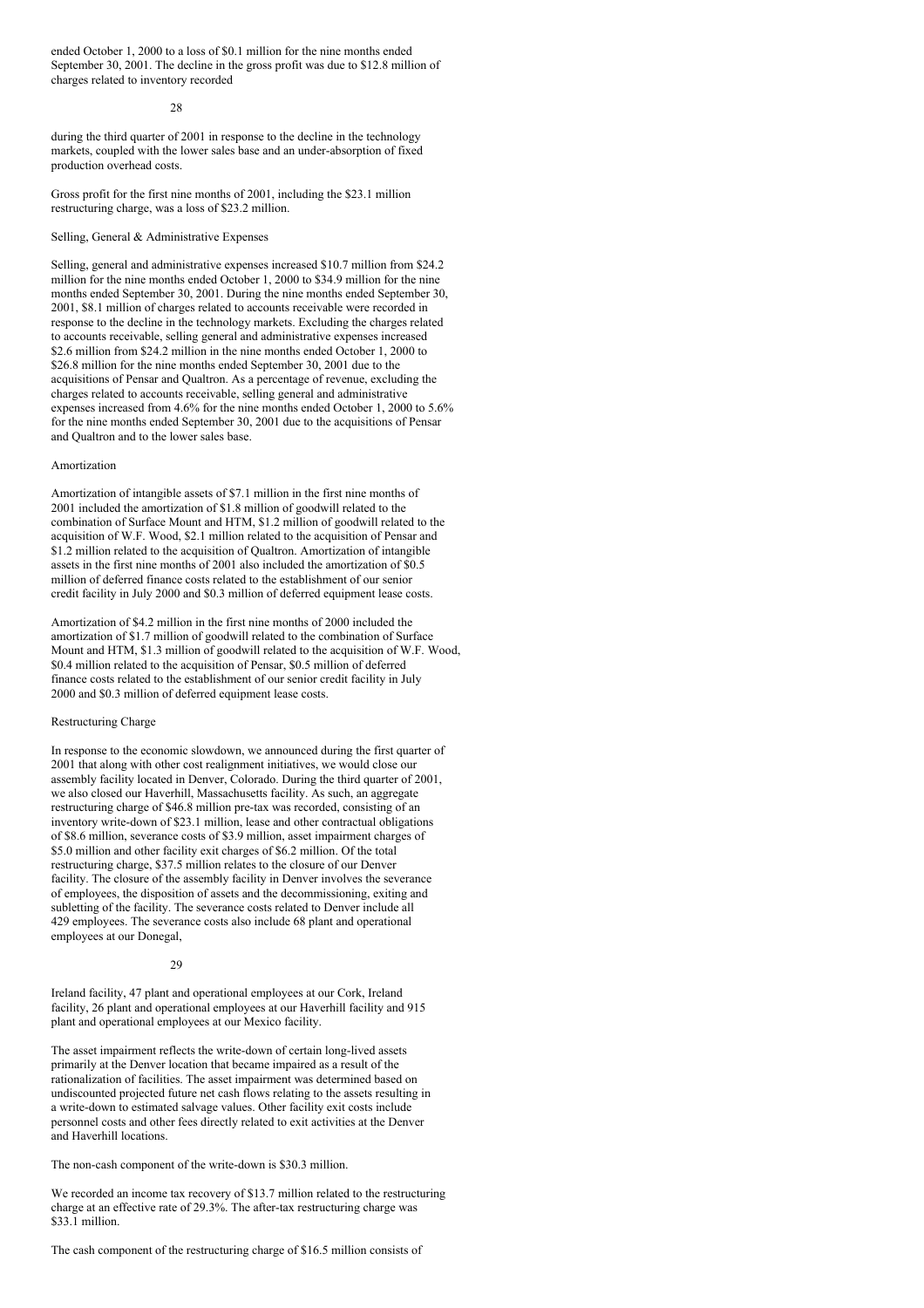lease and other contract obligations of \$8.6 million, severance costs of \$3.9 million and other of \$3.5 million. To September 30, 2001, \$6.5 million has been paid out, including lease and other contract obligation payments of \$1.4 million, severance payments of \$2.7 million and other payments of \$2.4 million. We believe the restructuring accrual remaining of \$9.5 million at September 30, 2001 will be sufficient to satisfy the remaining obligations associated with these restructuring activities.

The major components of the restructuring are estimated to be complete in the first half of fiscal year 2002.

#### Interest Expense

Interest expense decreased \$3.2 million from \$10.6 million for the nine months ended October 1, 2000 to \$7.4 million for the nine months ended September 30, 2001 due to a reduction of debt as a result of the initial public offering and lower levels of inventory and receivables, combined with lower interest rates. The weighted average interest rates with respect to the debt for the nine months ended October 1, 2000 and the nine months ended September 30, 2001 were 9.5% and 7.6%, respectively.

#### Income Tax Expense

For the nine month period ended September 30, 2001 an income tax recovery of \$28.2 million was recorded on a pre-tax loss of \$96.4 million resulting in an effective tax recovery rate of 29.3%, as losses in certain jurisdictions were not tax effected due to the uncertainty of our ability to utilize such losses. We also are unable to deduct \$3.0 million of goodwill related to the combination of Surface Mount and HTM and the acquisition of Qualtron.

For the nine month period ended October 1, 2000, we recorded an income tax expense of \$3.5 million on earnings of \$5.5 million, which produced an effective tax rate of 63.6% as we were not able to claim a recovery on losses of \$1.4 million incurred by our Irish subsidiary or deduct \$1.7 million of goodwill expense related to the combination of Surface Mount and HTM.

#### $30$

#### Extraordinary Item

Approximately \$143.7 million of the proceeds of the initial public offering were used to reduce our indebtedness under our credit facility. In connection with the initial public offering, we entered into an amended and restated credit agreement with our lenders. As a result, an extraordinary loss of \$2.7 million (\$4.3 million before tax), related to early payment penalties, write-off of a portion of the unamortized deferred financing fees and the write-off of the value of the warrants issued in excess of the proceeds received, was recorded for the third quarter of 2000.

#### Liquidity and Capital Resources

Our principal sources of liquidity are cash provided from operations and from borrowings under our senior credit facility and our access to the capital markets. Our principal uses of cash have been to finance mergers and acquisitions, to meet debt service requirements and to finance capital expenditures and working capital requirements. We anticipate our principal uses of cash in the future will be to meet debt service requirements and to finance capital expenditures and working capital requirements.

Net cash used for operating activities for the nine month period ended October 1, 2000 was \$118.8 million compared to net cash generated from operating activities of \$29.9 million for the nine month period ended September 30, 2001. Lower levels of activity and our continued focus on improving our accounts receivable and inventory levels during the period led to the reduced use of working capital.

Net cash provided by financing activities for the nine month period ended October 1, 2000 was \$149.5 million due to the proceeds from issuance of capital stock of \$182.6 million and proceeds from the issue of warrants of \$2.5 million, which was offset by repayment of long-term debt and capital leases and debt issuance costs of \$33.0 million, \$1.1 million and \$1.5 million respectively. Net cash provided by financing activities for the nine month period ended September 30, 2001 was \$16.5 million due to the increase in long-term debt of \$21.7 million and proceeds from issuance of capital stock on the exercise of options of \$0.3 million, both of which were offset by repayment of capital leases of \$0.3 million and loans issued to shareholders of \$5.2 million. As at September 30, 2001, we had borrowed \$137.5 million under our credit facility. We intend to continue to borrow under our credit facility to finance working capital.

Net cash used in investing activities for the nine months ended October 1, 2000 was \$31.4 million due to net purchases of capital and other assets of \$13.4 million and the acquisition of Pensar of \$18.0 million. Net cash used in investing activities for the nine months ended September 30, 2001 was \$17.7 million due to the net purchase of capital and other assets.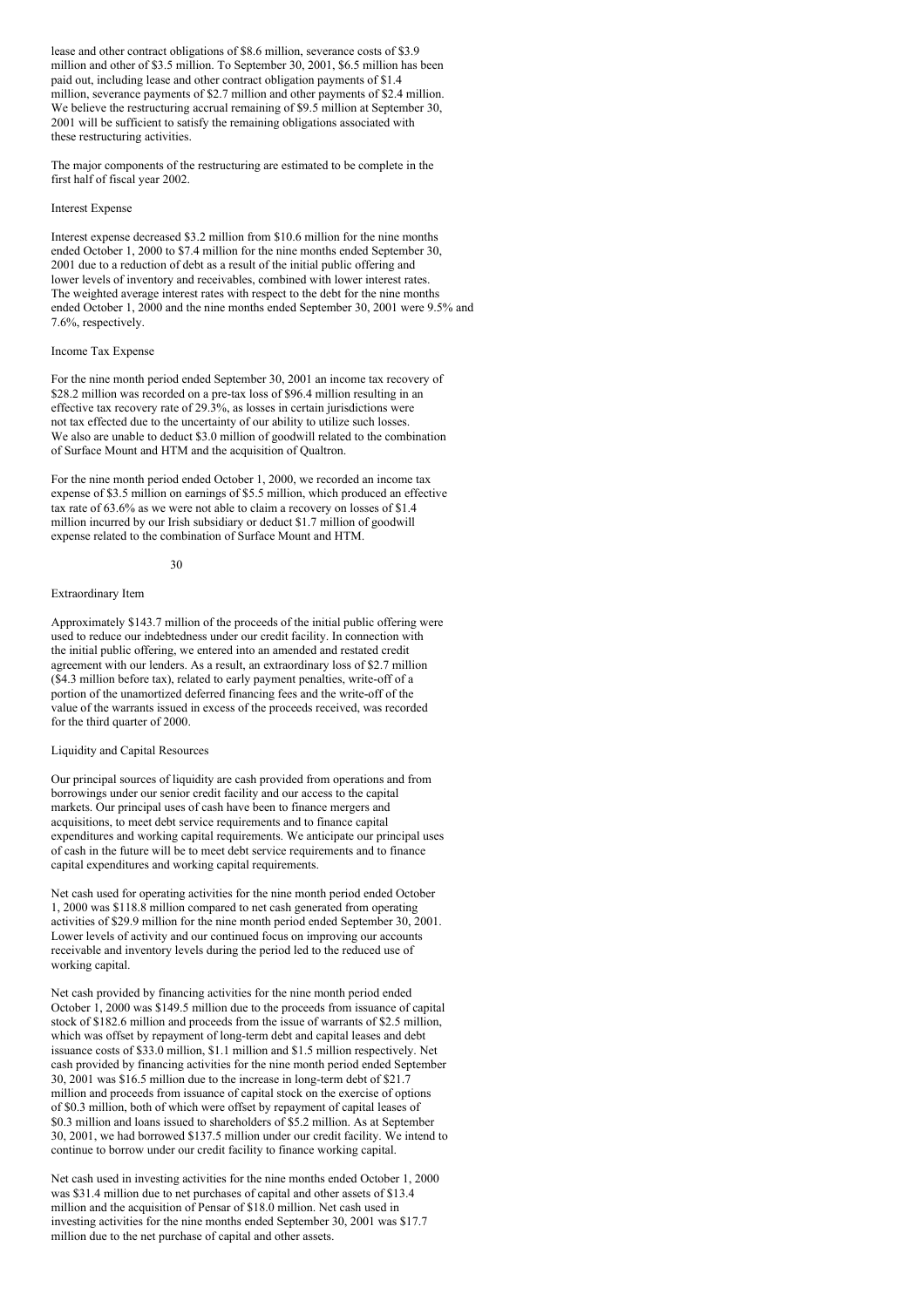The Company has incurred recent operating losses resulting in its non-compliance with certain financial covenants contained in its current credit agreement. On November 19, 2001, the Company and its lending group signed a definitive term sheet for an agreement under which certain terms of the current credit facility would be revised and the non-compliance as at September 30, 2001 would be waived. The revised terms would establish amended financial and other covenants covering the period up to December 31, 2002 based on the Company's current business plan. During this time period, the facility would bear interest at US base rate plus 2.5%.

31

In connection with the amended agreement, the Company has agreed to issue to the lenders warrants to purchase common stock of the Company at an exercise price equal to the market value at the date of the grant for 1.5% of the total outstanding shares on the effective date of the amendment and 0.5% of the total outstanding shares on December 31, 2002. If an event of default has occurred during the period from the amendment date to December 31, 2002, and has been continuing for more than 30 days, the lenders will receive on December 31, 2002 warrants to purchase an additional 1% of the total outstanding shares at an exercise price equal to the market value at such date. If all amounts outstanding under the credit agreement are repaid in full on or before March 31, 2003, all warrants received by the lenders, other than the warrants received on the amendment date, shall be returned to the Company. The warrants will not be tradable separate from the related debt until the later of December 31, 2002 or nine months after the issuance of the warrants being transferred. After the debt under the credit agreement has been paid in full, the Company may repurchase the warrants or warrant shares at a price that values the warrant shares at three times the exercise price. The Company will also pay amendment fees of 0.5% of the outstanding debt as at the amendment date and may be required to pay default fees if it violates certain covenants after the effective date of the amendment. The amendment fees and the fair value of the warrants issued in connection with amending the agreement will be accounted for as deferred financing fees and will be deferred and amortized over the remaining term of the facility.

Our management believes that cash generated from operations, available cash and amounts available under our senior credit facility will be adequate to meet our debt service requirements, capital expenditures and working capital needs at our current levels of operations and organic growth, although no assurance can be given in this regard, particularly with respect to amounts available under our credit facility, as discussed above. There can be no assurance that our business will generate sufficient cash flow from operations or that future borrowings will be available to enable us to service our indebtedness. Our future operating performance and ability to service or refinance indebtedness will be subject to future economic conditions and to financial, business and other factors, certain of which are beyond our control.

#### RECENTLY ISSUED ACCOUNTING STANDARDS

In July 2001 the FASB issued SFAS No. 141 and SFAS No. 142. The new standards mandate the purchase method of accounting for business combinations and require that goodwill no longer be amortized but instead be tested for impairment at least annually. Upon adoption of the standards beginning January 1, 2002, the Company will discontinue amortization for goodwill and test for impairment using the new standards. Effective July 1, 2001 and for the remainder of the fiscal year, goodwill acquired in business combinations completed after June 30, 2001, will not be amortized and impairment testing will be based on existing standards. The Company is currently determining the impact of the new standards. It is likely that the elimination of the amortization on goodwill will have a material impact on the Company's financial statements.

In October 2001, the FASB issued Statement No. 144 "Accounting for the Impairment or Disposal of Long-Lived Assets", which retains the fundamental provisions of SFAS 121 for assets held for use, provides guidance on the accounting for long-lived assets to be disposed of other than by sale, clarifies the accounting for long-lived assets to be disposed of by sale, and resolves various implementation issues that have arisen subsequent to the issuance of SFAS 121. Statement 144 also broadens the definition of discontinued operations to include all distinguishable components of an entity that will be eliminated from ongoing operations. This Statement is effective for fiscal years beginning after December 15, 2001, to be applied prospectively. The Company is currently determining the impact of the new standard.

### 32

#### FORWARD-LOOKING STATEMENTS

A number of the matters and subject areas discussed in this Form 10-Q are forward-looking in nature. The discussion of such matters and subject areas is qualified by the inherent risks and uncertainties surrounding future expectations generally; these expectations may differ materially from SMTC's actual future experience involving any one or more of such matters and subject areas. SMTC cautions readers that all statements other than statements of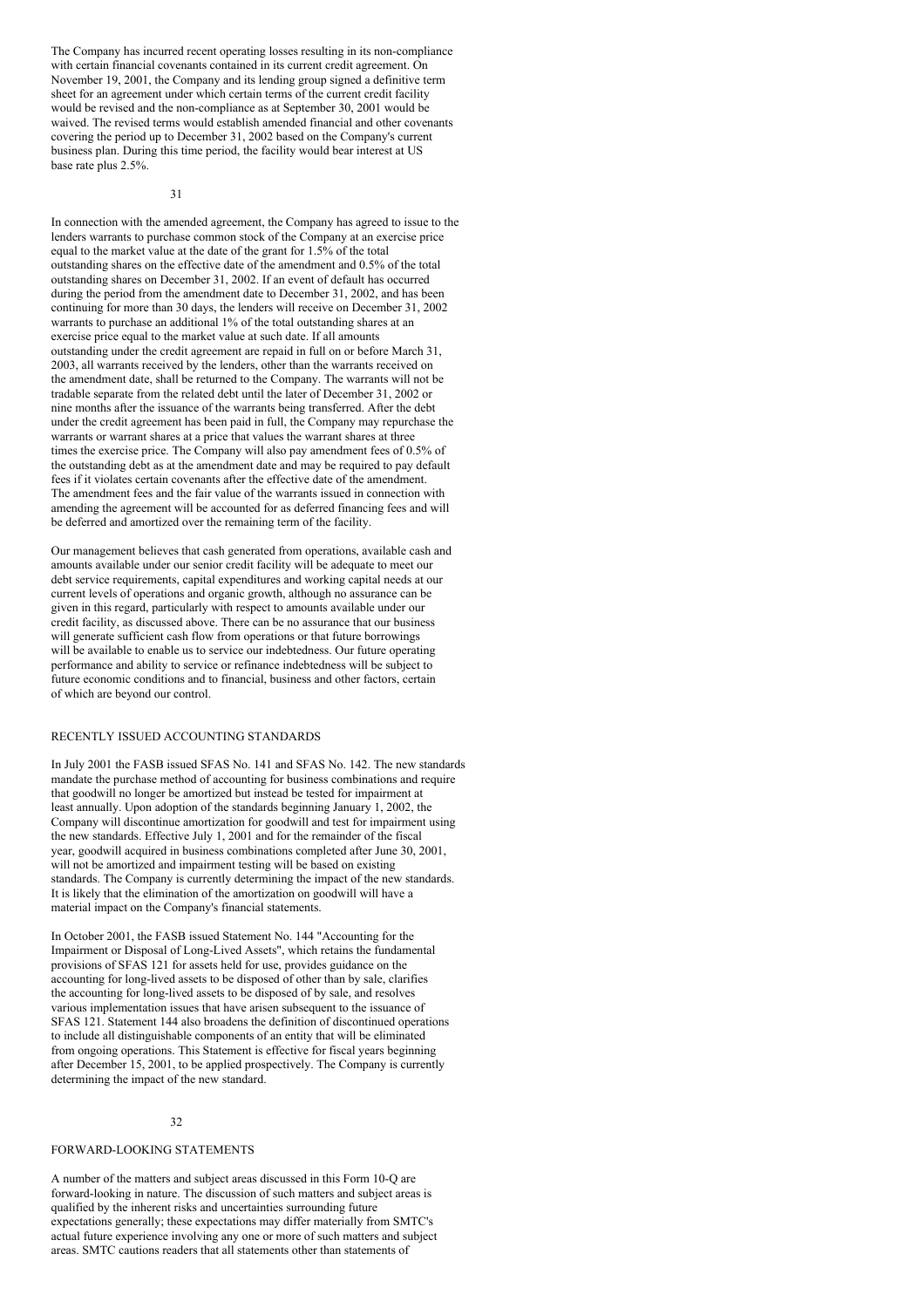historical facts included in this report on Form 10-Q regarding SMTC's financial position and business strategy may constitute forward-looking statements. All of these forward-looking statements are based upon estimates and assumptions made by SMTC's management, which although believed to be reasonable, are inherently uncertain. Therefore, undue reliance should not be placed on such estimates and statements. No assurance can be given that any of such estimates or statements will be realized, and it is likely that actual results will differ materially from those contemplated by such forward-looking statements. Factors that may cause such differences include: (1) increased competition; (2) increased costs; (3) the inability to consummate business acquisitions on attractive terms; (4) the loss or retirement of key members of management; (5) increases in SMTC's cost of borrowings or lack of availability of additional debt or equity capital on terms considered reasonable by management; (6) further credit agreement covenant violations; (7) adverse state, federal or foreign legislation or regulation or adverse determinations by regulators; (8) changes in general economic conditions in the markets in which SMTC may compete and fluctuations in demand in the electronics industry; (9) the inability to manage inventory levels efficiently in light of changes in market conditions; and (10) the inability to sustain historical margins as the industry develops. SMTC has attempted to identify certain of the factors that it currently believes may cause actual future experiences to differ from SMTC's current expectations regarding the relevant matter or subject area. In addition to the items specifically discussed in the foregoing, SMTC's business and results of operations are subject to the risks and uncertainties described under the heading "Factors That May Affect Future Results" below. The operations and results of SMTC's business may also be subject to the effect of other risks and uncertainties. Such risks and uncertainties include, but are not limited to, items described from time to time in SMTC's reports filed with the Securities and Exchange Commission.

#### FACTORS THAT MAY AFFECT FUTURE RESULTS

#### RISKS RELATED TO OUR BUSINESS AND INDUSTRY

A majority of our revenue comes from a small number of customers; if we lose any of our largest customers, our revenue could decline significantly.

Our largest customer in the nine months ended September 30, 2001 was IBM, which represented approximately 16.4% of our total revenue for such period. Our next five largest customers collectively represented an additional 48.9% of our total revenue in the first nine months of 2001. We expect to continue to depend on a small number of customers for a significant percentage of our revenue. In addition to having a limited number of customers, we manufacture a limited number of products for each of our customers. If we lose any of our largest customers or any product line manufactured for one of our largest customers, we could experience a significant reduction in our revenue. Also, the insolvency of one or more of our largest customers or the inability of one or more of our largest customers to pay for its orders could decrease revenue. As many of our costs and operating expenses are relatively fixed, a reduction in net revenue can decrease our profit margins and adversely affect our business, financial condition and results of operations.

#### 33

Our industry is very competitive and we may not be successful if we fail to compete effectively.

The electronics manufacturing services (EMS) industry is highly competitive. We compete against numerous domestic and foreign EMS providers including Celestica Inc., Flextronics International Ltd., Jabil Circuit, Inc., SCI Systems, Inc. and Solectron Corporation. In addition, we may in the future encounter competition from other large electronics manufacturers that are selling, or may begin to sell, electronics manufacturing services. Many of our competitors have international operations, and some may have substantially greater manufacturing, financial, research and development and marketing resources and lower cost structures than we do. We also face competition from the manufacturing operations of current and potential customers, which are continually evaluating the merits of manufacturing products internally versus the advantages of using external manufacturers.

We may experience variability in our operating results, which could negatively impact the price of our shares.

Our annual and quarterly results have fluctuated in the past. The reasons for these fluctuations may similarly affect us in the future. Historically, our calendar fourth quarter revenue has been highest and our calendar first quarter revenue has been lowest. Prospective investors should not rely on results of operations in any past period to indicate what our results will be for any future period. Our operating results may fluctuate in the future as a result of many factors, including:

- . variations in the timing and volume of customer orders relative to our manufacturing capacity;
- . variations in the timing of shipments of products to customers;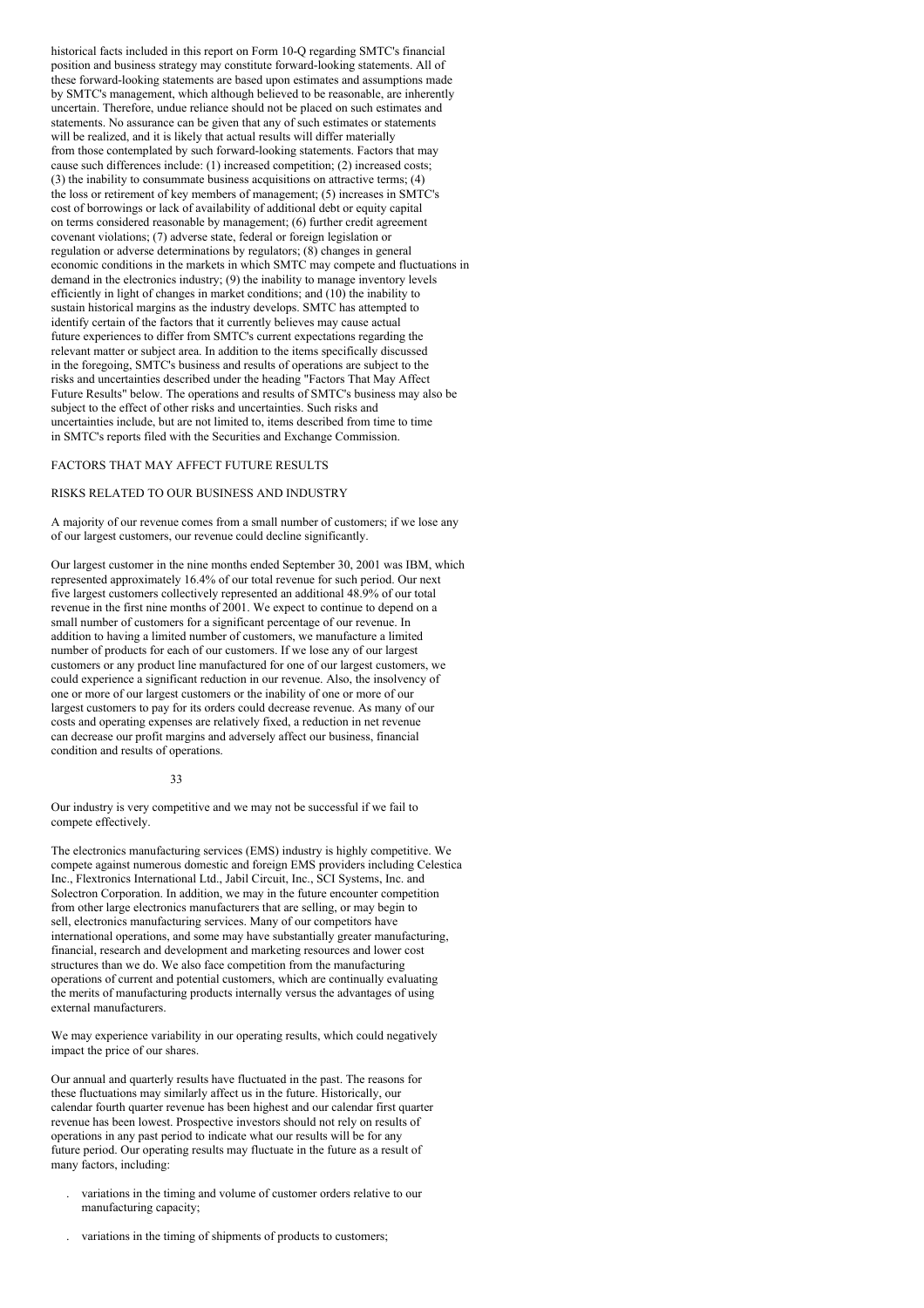- . introduction and market acceptance of our customers' new products;
- . changes in demand for our customers' existing products;
- . the accuracy of our customers' forecasts of future production requirements;
- . effectiveness in managing our manufacturing processes and inventory levels;
- . changes in competitive and economic conditions generally or in our customers' markets;
- . changes in the cost or availability of components or skilled labor; and
- . the timing of, and the price we pay for, acquisitions and related integration costs.

In addition, most of our customers typically do not commit to firm production schedules more than 30 to 90 days in advance. Accordingly, we cannot forecast the level of customer orders with certainty. This makes it difficult to schedule production and maximize utilization of our manufacturing capacity. In the past, we have been required to increase staffing, purchase materials and incur other expenses to meet the anticipated demand of our customers. Sometimes anticipated orders from certain customers have failed to materialize, and sometimes delivery schedules have been deferred as a result of changes in a customer's business needs. Any material delay, cancellation or reduction of orders from our largest customers could cause our revenue to decline significantly. In addition, as many of our costs and operating expenses are relatively fixed, a reduction in customer demand can decrease our gross margins and adversely affect our business, financial condition and results of operations. On other occasions, customers have required rapid and unexpected increases in production, which have placed burdens on our manufacturing capacity. Any of these factors or a combination of these factors could have a material

#### 34

adverse effect on our business, financial condition and results of operations.

We are dependent upon the electronics industry, which produces technologically advanced products with short life cycles.

Substantially all of our customers are in the electronics industry, which is characterized by intense competition, short product life-cycles and significant fluctuations in product demand. In addition, the electronics industry is generally subject to rapid technological change and product obsolescence. If our customers are unable to create products that keep pace with the changing technological environment, their products could become obsolete and the demand for our services could significantly decline. Our success is largely dependent on the success achieved by our customers in developing and marketing their products. Furthermore, this industry is subject to economic cycles and is currently experiencing a substantial downturn. The downturn in the electronics industry that began in the first quarter of 2001 has materially adversely affected us. A future recession or a continuation or worsening of the downturn in the electronics industry would also likely have a material adverse effect on our business, financial condition and results of operations.

Shortage or price fluctuation in component parts specified by our customers could delay product shipment and affect our profitability.

A substantial portion of our revenue is derived from "turnkey" manufacturing. In turnkey manufacturing, we provide both the materials and the manufacturing services. If we fail to manage our inventory effectively, we may bear the risk of fluctuations in materials costs, scrap and excess inventory, all of which can have a material adverse effect on our business, financial condition and results of operations. We are required to forecast our future inventory needs based upon the anticipated demands of our customers. Inaccuracies in making these forecasts or estimates could result in a shortage or an excess of materials. In addition, delays, cancellations or reductions of orders by our customers could result in an excess of materials. A shortage of materials could lengthen production schedules and increase costs. An excess of materials may increase the costs of maintaining inventory and may increase the risk of inventory obsolescence, both of which may increase expenses and decrease profit margins and operating income. Many of the products we manufacture require one or more components that we order from sole-source suppliers. Supply shortages for a particular component can delay productions of all products using that component or cause cost increases in the services we provide. In addition, in the past, some of the materials we use, such as memory and logic devices, have been subject to industry-wide shortages. As a result, suppliers have been forced to allocate available quantities among their customers and we have not been able to obtain all of the materials desired. Our inability to obtain these needed materials could slow production or assembly, delay shipments to our customers, increase costs and reduce operating income. Also, we may bear the risk of periodic component price increases. Accordingly, some component price increases could increase costs and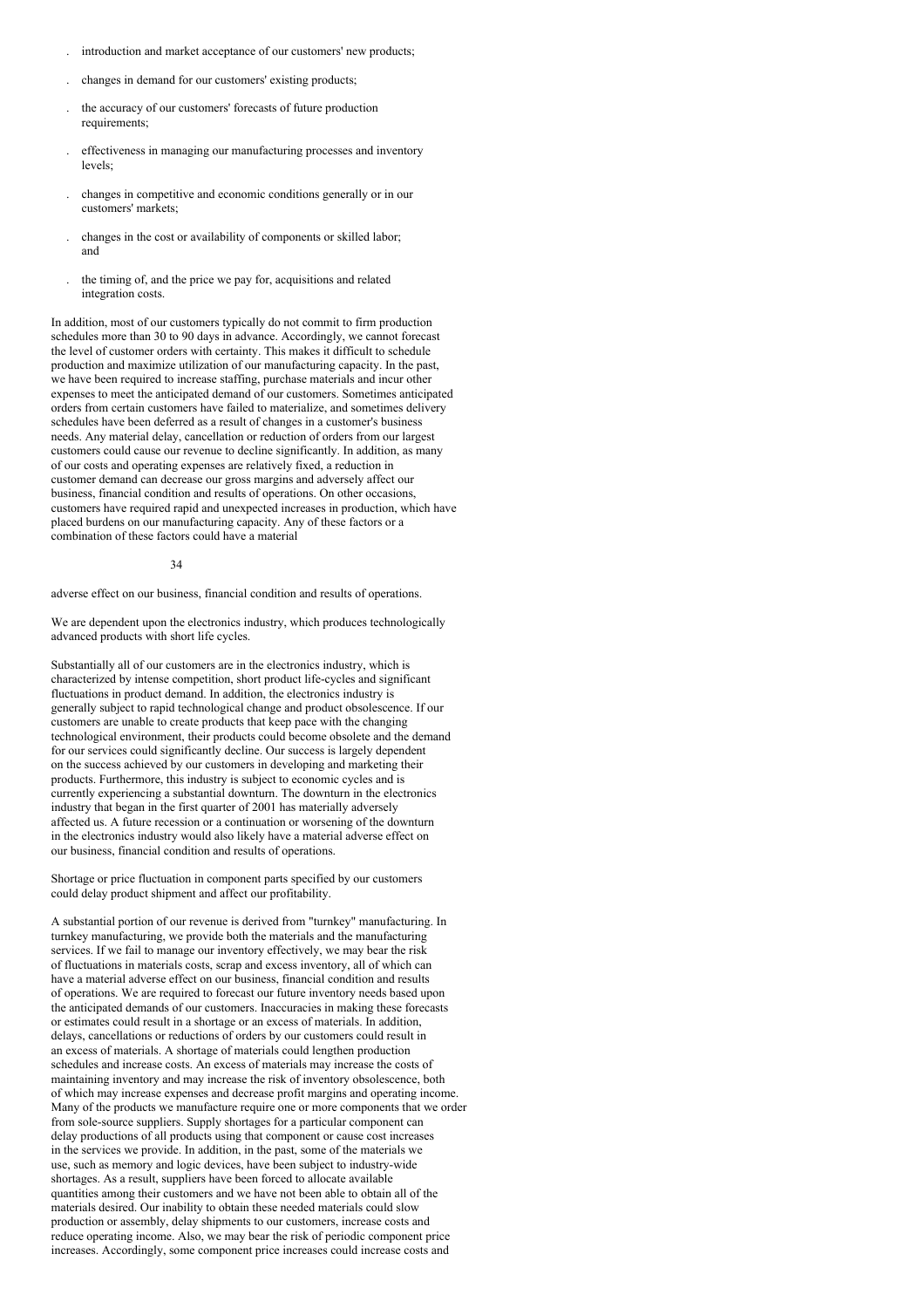reduce operating income. Also we rely on a variety of common carriers for materials transportation, and we route materials through various world ports. A work stoppage, strike or shutdown of a major port or airport could result in manufacturing and shipping delays or expediting charges, which could have a material adverse effect on our business, financial condition and results of operations.

We have experienced significant growth in a short period of time and may have trouble integrating acquired businesses and managing our expansion.

Since 1995, we have completed seven acquisitions. Acquisitions may involve numerous risks, including difficulty in integrating operations, technologies, systems, and products and services of acquired companies; diversion of management's attention and disruption of operations; increased expenses and working capital requirements; entering markets in which we have limited or no prior experience and where competitors in such markets have stronger market positions; and the potential loss of key employees and customers of acquired companies. In addition, acquisitions may involve financial risks, such as the potential liabilities of the acquired businesses, the dilutive effect of the issuance of additional equity securities, the incurrence of additional debt, the financial impact of transaction expenses and the amortization of goodwill and other intangible assets involved in any transactions that are accounted for

#### 35

using the purchase method of accounting, and possible adverse tax and accounting effects. We have a limited history of owning and operating our acquired businesses on a consolidated basis. There can be no assurance that we will be able to meet performance expectations or successfully integrate our acquired businesses on a timely basis without disrupting the quality and reliability of service to our customers or diverting management resources. Our rapid growth has placed and will continue to place a significant strain on management, on our financial resources, and on our information, operating and financial systems. If we are unable to manage this growth effectively, it may have a material adverse effect on our business, financial condition and results of operations.

We may not be able to finance future acquisitions, and even if we are able to do so, our acquisition strategy may not succeed.

As part of our business strategy, we would like to continue to grow by pursuing acquisitions of other companies, assets or product lines that complement or expand our existing business. Competition for attractive companies in our industry is substantial. We cannot assure you that we will be able to identify suitable acquisition candidates or finance and complete transactions that we select. Our inability or failure to execute our acquisition strategy may have a material adverse effect on our business, financial condition and results of operations. Also, if we are not able to successfully complete acquisitions, we may not be able to compete with larger EMS providers who are able to provide a total customer solution.

If we do not effectively manage the expansion of our operations, our business may be harmed.

We have grown rapidly in the past few years, and this growth may be difficult to support or sustain. Internal growth and further expansion of services may require us to expand our existing operations and relationships. Expansion has caused, and may continue to cause, strain on our infrastructure, including our managerial, technical, financial and other resources. Our ability to manage any future growth effectively will require us to attract, train, motivate and manage new employees successfully, to integrate new employees into our operations and to continue to improve our operational and information systems. We may experience inefficiencies as we integrate new operations and manage geographically dispersed operations. We may incur cost overruns. We may encounter construction delays, equipment delays or shortages, labor shortages and disputes, and production start-up problems that could adversely affect our growth and our ability to meet customers' delivery schedules. We may not be able to obtain funds for this expansion on acceptable terms or at all. In addition, we would incur new fixed operating expenses associated with any expansion efforts, including increases in depreciation expense and rental expense. If our revenue were not to increase sufficiently to offset these expenses, our business, financial condition and results of operations would be materially adversely affected.

If we are unable to respond to rapidly changing technology and process development, we may not be able to compete effectively.

The market for our products and services is characterized by rapidly changing technology and continuing process development. The future success of our business will depend in large part upon our ability to maintain and enhance our technological capabilities, to develop and market products and services that meet changing customer needs, and to successfully anticipate or respond to technological changes on a cost-effective and timely basis. In addition, the EMS industry could in the future encounter competition from new or revised technologies that render existing technology less competitive or obsolete or that reduce the demand for our services. There can be no assurance that we will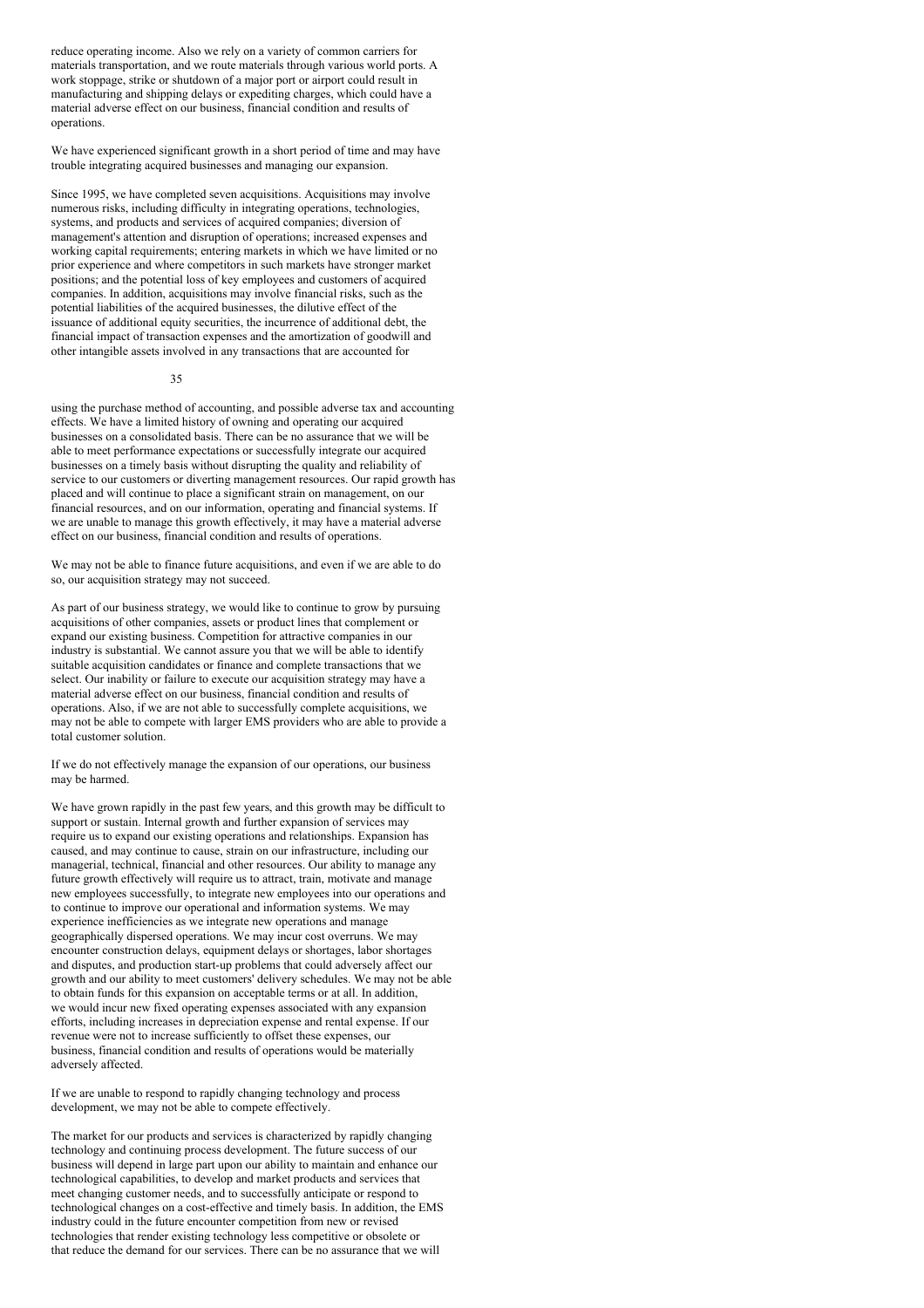effectively respond to the technological requirements of the changing market. Further, there can be no assurance that capital will be available in the future or that investments in new technologies will result in commercially viable technological processes.

Our business will suffer if we are unable to attract and retain key personnel and skilled employees.

We depend on the services of our key senior executives, including Paul Walker, Philip Woodard, Gary Walker, Derrick D'Andrade and Frank Burke. Our business also depends on our ability to continue to

36

recruit, train and retain skilled employees, particularly executive management, engineering and sales personnel. Recruiting personnel in our industry is highly competitive. In addition, our ability to successfully integrate any acquired companies depends in part on our ability to retain key management and existing employees both at the time of the acquisition and thereafter. There can be no assurance that we will be able to retain our executive officers and key personnel or attract qualified management in the future.

In the first nine months of 2001, we responded to the downturn in the electronics industry by reducing our workforce from 6,173 at December 31, 2000 to approximately 2,500 at September 30, 2001. If demand for our products and services grows, we may find it difficult to expand our workforce to meet that demand.

Risks particular to our international operations could adversely affect our overall results.

Our success will depend, among other things, on successful expansion into new foreign markets in order to offer our customers lower cost production options. Entry into new foreign markets may require considerable management time as well as start-up expenses for market development, hiring and establishing office facilities before any significant revenue is generated. As a result, operations in a new foreign market may operate at low profit margins or may be unprofitable. Revenue generated outside of the United States and Canada was approximately 12% in 2000. International operations are subject to inherent risks, including:

- . fluctuations in the value of currencies and high levels of inflation;
- . longer payment cycles and greater difficulty in collecting amounts receivable;
- . unexpected changes in and the burdens and costs of compliance with a variety of foreign laws;
- . political and economic instability;
- . increases in duties and taxation;
- . inability to utilize net operating losses incurred by our foreign operations to reduce our U.S. and Canadian income taxes;
- . imposition of restrictions on currency conversion or the transfer of funds; and
- . trade restrictions.

We are subject to a variety of environmental laws, which expose us to potential financial liability.

Our operations are regulated under a number of federal, state, provincial, local and foreign environmental and safety laws and regulations, which govern, among other things, the discharge of hazardous materials into the air and water as well as the handling, storage and disposal of such materials. Compliance with these environmental laws is a major consideration for us because we use metals and other hazardous materials in our manufacturing processes. We may be liable under environmental laws for the cost of cleaning up properties we own or operate if they are or become contaminated by the release of hazardous materials, regardless of whether we caused such release. In addition we, along with any other person who arranges for the disposal of our wastes, may be liable for costs associated with an investigation and remediation of sites at which we have arranged for the disposal of hazardous wastes, if such sites become contaminated, even if we fully comply with applicable environmental laws. In the event of a contamination or violation of environmental laws, we could be held liable for damages including fines, penalties and the costs of remedial actions and could also be subject to revocation of our discharge permits. Any such

revocations could require us to cease or limit production at one or more of our facilities, thereby having a material adverse effect on our operations.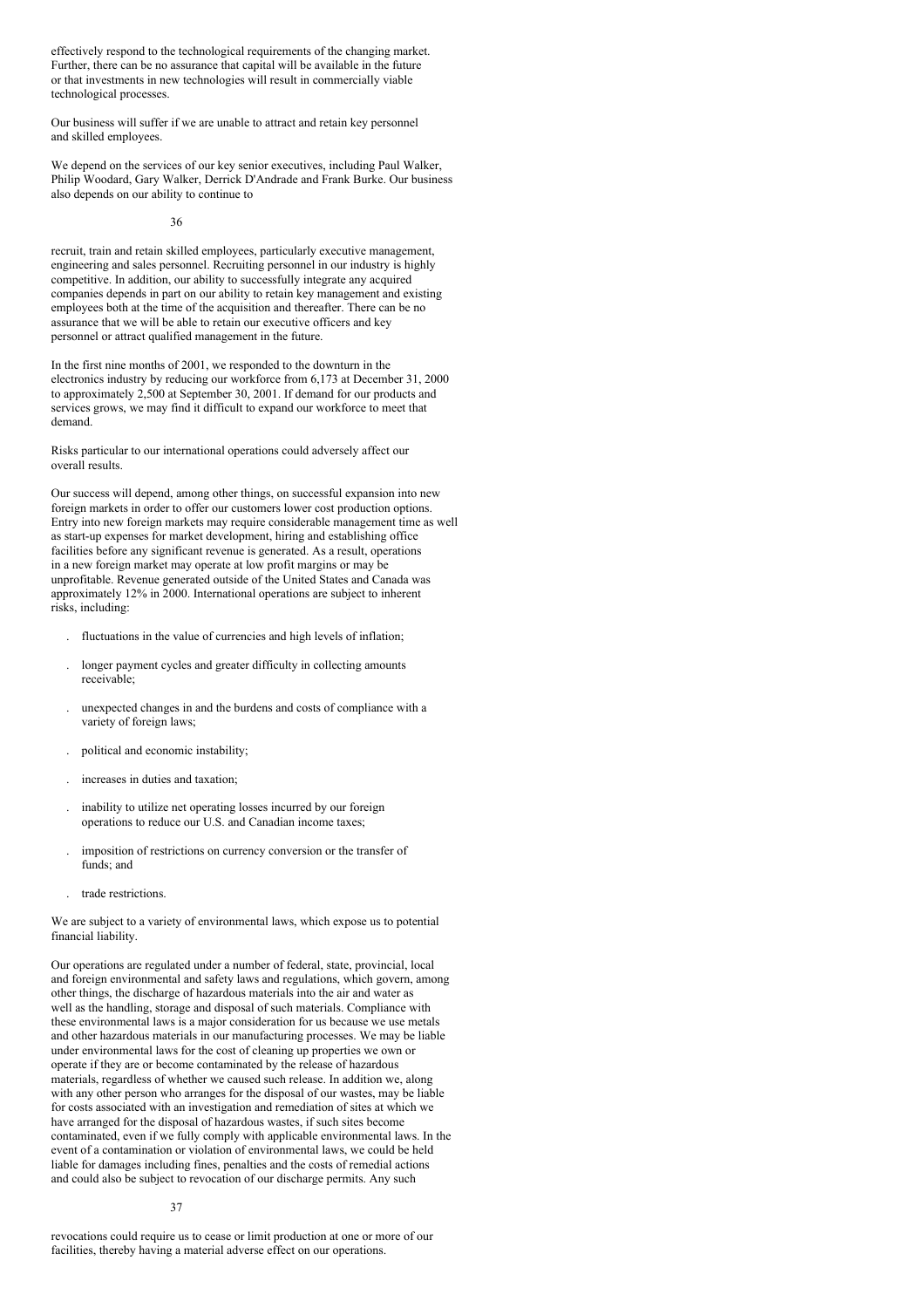Environmental laws could also become more stringent over time, imposing greater compliance costs and increasing risks and penalties associated with any violation, which could have a material adverse effect on our business, financial condition and results of operations.

#### RISKS RELATED TO OUR CAPITAL STRUCTURE

Our indebtedness could adversely affect our financial health and severely limit our ability to plan for or respond to changes in our business.

At September 30, 2001 we had \$137.5 million of indebtedness under our senior credit facility. We may incur additional indebtedness from time to time to finance working capital requirements, capital expenditures or for other purposes. This debt could have adverse consequences for our business, including:

- . We will be more vulnerable to adverse general economic conditions;
- . We will be required to dedicate a substantial portion of our cash flow from operations to repayment of debt, limiting the availability of cash for other purposes;
- . We may have difficulty obtaining additional financing in the future for working capital, capital expenditures, acquisitions, general corporate purposes or other purposes;
- . We may have limited flexibility in planning for, or reacting to, changes in our business and industry;
- . We could be limited by financial and other restrictive covenants in our credit arrangements in our borrowing of additional funds; and
- We may fail to comply with the covenants under which we borrowed our indebtedness, which could result in an event of default. If an event of default occurs and is not cured or waived, it could result in all amounts outstanding, together with accrued interest, becoming immediately due and payable. If we were unable to repay such amounts, the lenders could proceed against any collateral granted to them to secure that indebtedness.

There can be no assurance that our leverage and such restrictions will not materially adversely affect our ability to finance our future operations or capital needs or to engage in other business activities. In addition, our ability to pay principal and interest on our indebtedness to meet our financial and restrictive covenants and to satisfy our other debt obligations will depend upon our future operating performance, which will be affected by prevailing economic conditions and financial, business and other factors, certain of which are beyond our control, as well as the availability of revolving credit borrowings under our senior credit facility or successor facilities.

The terms of our credit agreement impose significant restrictions on our ability to operate.

The terms of our current credit agreement restrict, among other things, our ability to incur additional indebtedness, pay dividends or make certain other restricted payments, consummate certain asset sales, enter into certain transactions with affiliates, merge, consolidate or sell, assign, transfer, lease, convey or otherwise dispose of all or substantially all of our assets. We are also required to maintain specified financial ratios and satisfy certain financial condition tests, which further restrict our ability to operate as we choose. The Company has incurred recent operating losses resulting in its non-compliance with certain financial covenants contained in its current credit agreement. On November 19, 2001, the Company and its lending group signed a definitive term sheet for an agreement under which certain terms of the current credit facility would be revised and the non-compliance as at September 30, 2001 would be waived. The

#### 38

revised terms would establish amended financial and other covenants covering the period up to December 31, 2002, based on the Company's current business plan.

Substantially all of our assets and those of our subsidiaries are pledged as security under our senior credit facility.

We have been unable to comply with certain covenants under our credit facility in the past, and we may be unable to do so in the future.

In the past, we have been unable to comply with certain EBITDA-based covenants contained in our credit agreement. On November 19, 2001, we agreed with our lending group to a definitive term sheet, which outlines an amendment to the terms of the credit agreement. The amendment would contain new covenants, including financial covenants based on our current business plan, that we must comply with. Certain of these covenants must be met on a weekly basis, on a monthly basis, and/or on a quarterly basis. If we violate any of these new covenants (or any of the existing covenants contained in the credit agreement)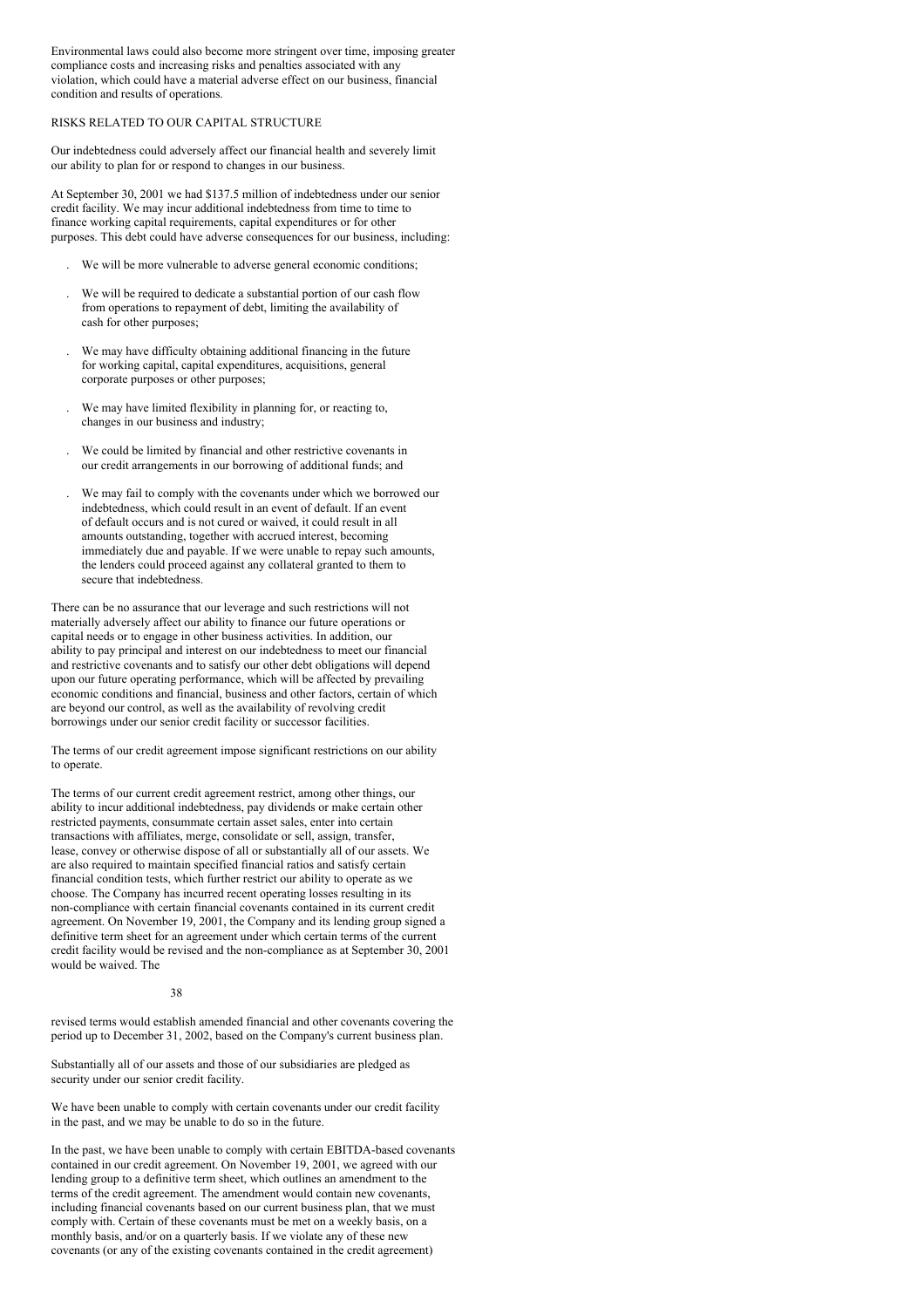and we are considered to be in default under the credit agreement, we are at risk for the lenders to call in the entire amount outstanding under the facility, which at September 30, 2001 was \$137.5 million.

Investment funds affiliated with Bain Capital, Inc., investment funds affiliated with Celerity Partners, Inc., Kilmer Electronics Group Limited and certain members of management have significant influence over our business, and could delay, deter or prevent a change of control or other business combination.

Investment funds affiliated with Bain Capital, Inc., investment funds affiliated with Celerity Partners, Inc., Kilmer Electronics Group Limited and certain members of management held approximately 13.4%, 12.1%, 7.1% and 13.2%, respectively, of our outstanding shares as of September 30, 2001. In addition, two of the nine directors who serve on our board are, or were, representatives of the Bain funds, two are representatives of the Celerity funds, two are representatives of Kilmer Electronics Group Limited and two are members of management. By virtue of such stock ownership and board representation, the Bain funds, the Celerity funds, Kilmer Electronics Group Limited and certain members of management have a significant influence over all matters submitted to our stockholders, including the election of our directors, and exercise significant control over our business policies and affairs. Such concentration of voting power could have the effect of delaying, deterring or preventing a change of control or other business combination that might otherwise be beneficial to our stockholders.

Provisions in our charter documents and state law may make it harder for others to obtain control of us even though some stockholders might consider such a development favorable.

Provisions in our charter, by-laws and certain provisions under Delaware law may have the effect of delaying or preventing a change of control or changes in our management that stockholders consider favorable or beneficial. If a change of control or change in management is delayed or prevented, the market price of our shares could suffer.

ITEM 3. QUANTITATIVE AND QUALITATIVE DISCLOSURES ABOUT MARKET RISK

#### Interest Rate

Our senior credit facility bears interest at a floating rate. The weighted average interest rate on our senior credit facility for the quarter ended September 30, 2001 was 6.7%. Our debt of \$137.5 million bore interest at 5.3% on September 30, 2001 based on the Eurodollar base rate. If the Eurodollar base rate increased by 10% our interest rate would rise to 5.6% and our interest expense would have increased by approximately \$0.1 million for the third quarter  $of 2001$ 

Foreign Currency Exchange Risk

#### 39

Most of our sales and purchases are denominated in U.S. dollars, and as a result we have relatively little exposure to foreign currency exchange risk with respect to sales made.

#### 40

### PART II OTHER INFORMATION

### ITEM 3. DEFAULTS UPON SENIOR SECURITIES.

The Company maintains a credit facility, under which it had borrowed \$137.5 million at September 30, 2001. The Company failed to comply with certain EBITDA-based covenants contained in the credit agreement at the end of the third quarter and was unable to cure such default with thirty days thereafter.

The Company and its lenders have agreed to a term sheet for waivers of those EBITDA-based covenants and for amendments of the covenants that would apply for the period up to December 31, 2002 to correspond to the Company's current business plan.

#### ITEM 5. OTHER INFORMATION

The Company announced in a press release on October 2, 2001 that it has hired Frank Burke as the Company's Chief Financial Officer. Mr. Burke's employment offer letter is attached hereto as Exhibit 10.1.

On October 26, 2001, the Board appointed William Brock to the Board of Directors to fill the vacancy created by the resignation of Prescott Ashe from the Board for the remainder of Mr. Ashe's term, which expires at the annual meeting of stockholders in 2002. The Board also appointed Mr. Brock to the Audit Committee of the Board.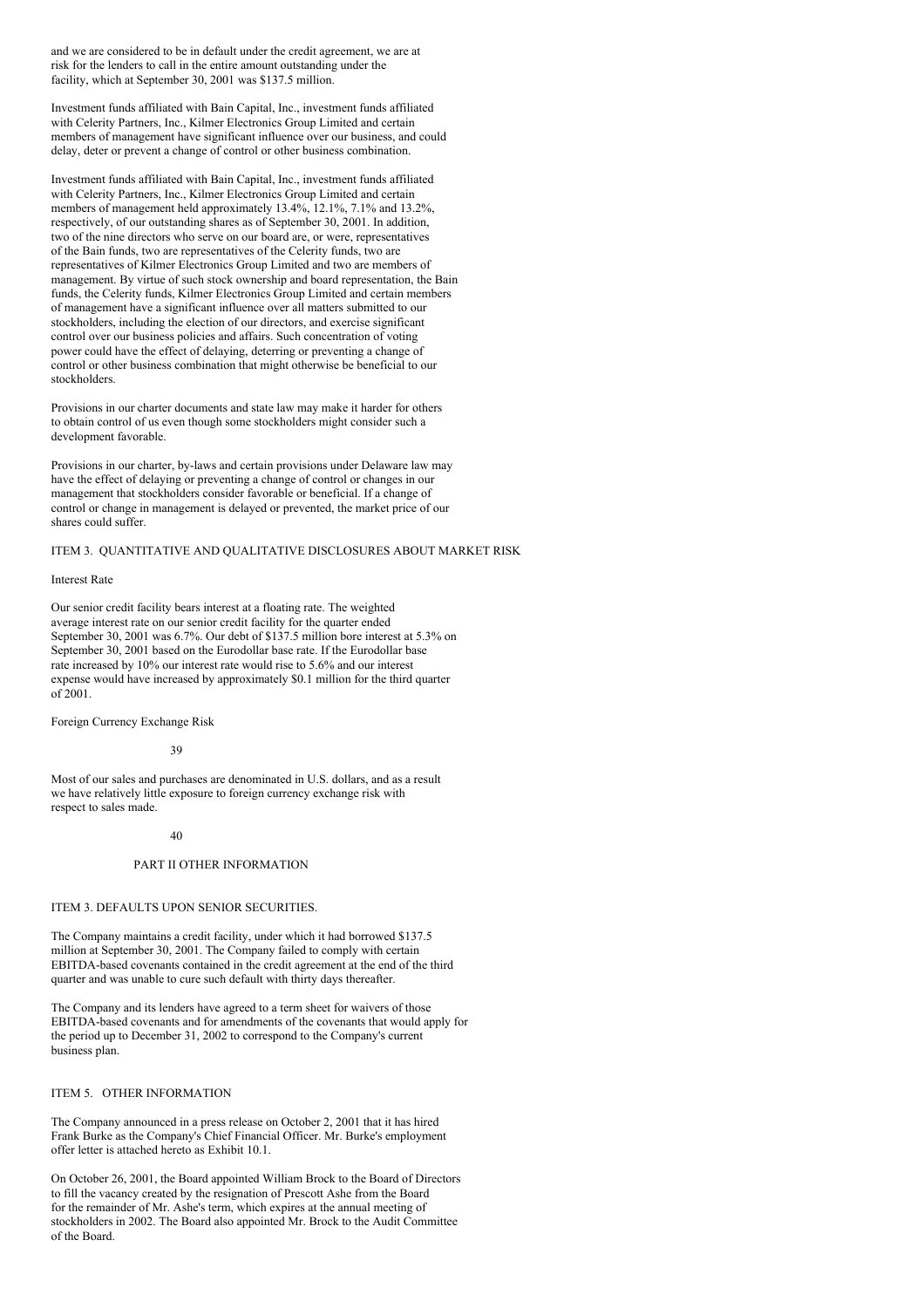#### ITEM 6. EXHIBITS AND REPORTS ON FORM 8-K

(a) List of Exhibits:

----------------

- 10.1 Employment offer letter from the Company to Frank Burke dated July 26, 2001.
- 10.2 Lease agreement between Flextronics International USA, Inc. and SMTC Manufacturing Corporation of Texas.

(b) Reports on Form 8-K: None.

--------------------

41

# SIGNATURES

Pursuant to the requirements of the Securities Exchange Act of 1934, SMTC Corporation has duly caused this report to be signed on its behalf by the undersigned thereto duly authorized.

# SMTC CORPORATION

By: /s/ Paul Walker

---------------- Name: Paul Walker Title: President and CEO

By: /s/ Frank Burke

--------------- Name: Frank Burke Title: Chief Financial Officer

Date: November 19, 2001

42

### EXHIBIT INDEX

Exhibit

| <b>EXHIDIL</b> |             |
|----------------|-------------|
| Number         | Description |
|                |             |

- 10.1 Employment offer letter from the Company to Frank Burke dated July 26, 2001.
- 10.2 Lease agreement between Flextronics International USA, Inc. and SMTC Manufacturing Corporation of Texas.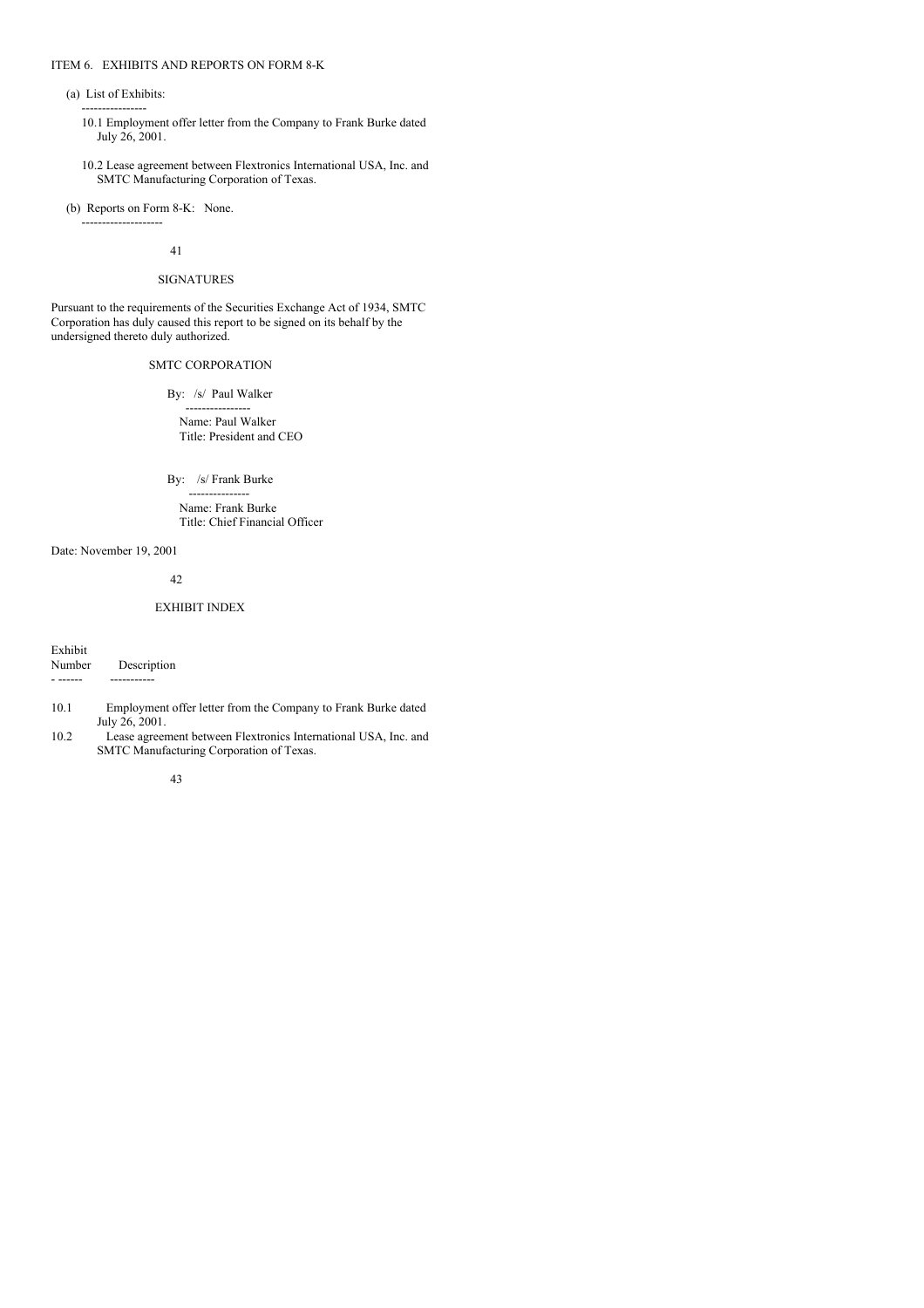### Exhibit 10.1

[SMTC Letterhead]

July 26, 2001

Frank Burke 112 Strath Avenue Toronto, Ontario, M8X 1R5

Subject: Offer of Employment

On behalf of SMTC Manufacturing Corporation of Canada (the "Company"), I am pleased to offer you the position of Chief Financial Officer, on the following terms and conditions:

- 1. Salary: The Company shall pay you a salary at the rate of Cdn\$250,000 per year. Such salary shall be payable in bi-weekly installments of \$9,615.39.
- 2. Executive Bonus Plan: You shall be paid in the first year of employment with the Company a guaranteed bonus of Cdn\$250,000 paid in increments of 25% quarterly. Subsequent yearly bonuses shall be paid in increments of 25% quarterly based on targets mutually established over the first thirty days of employment. These targets shall be based on industry benchmarks and the Company internal goals, such as: (i) working capital metrics (net cash cycle); (ii) operating cash flow; (iii) profitability (EBITDA/EPS), etc., etc.
- 3. Signing Bonus: The Company shall pay you a guaranteed first year Signing Bonus of Cdn\$100,000.
- 4. Stock Option Plan: You shall be granted 200,000 share options vested as follows:
	- o 75,000 shares at the current stock price of the day this agreement is signed vested over a period of twelve months
	- o 25,000 shares at \$5.00 strike price vested over a period of four years
	- o 50,000 shares at \$8.00 strike price vested over a period of four years
	- o 50,000 shares at \$12.00 strike price vested over a period of four years
- 5. Change of Control: In the event of a Change of Control Transaction of the Company your stock options shall become fully vested and exercisable immediately prior to the Change of Control Transaction.
- 6. Severance Agreement: Upon termination of your employment by the Company "Without Cause", you shall receive bi-weekly payments based on your annual salary for a period of one year beginning in the bi-weekly period following such termination. You shall also receive one year's bonus based on the previous twelve months performance. Such bonus shall be payable in four quarterly installments beginning in the first quarter following your termination. If termination should occur within the first twelve months of employment with the Company, the 75,000 initial share grant shall vest immediately.
- 7. Benefits: SMTC Employees Benefits Plans covers:
	- o \$15,000 of life insurance
	- o \$15,000 of AD&D insurance
	- o Extended Health Care
	- o Dental Care

The employee's contribution to the Plan is \$20.87. SMTC offers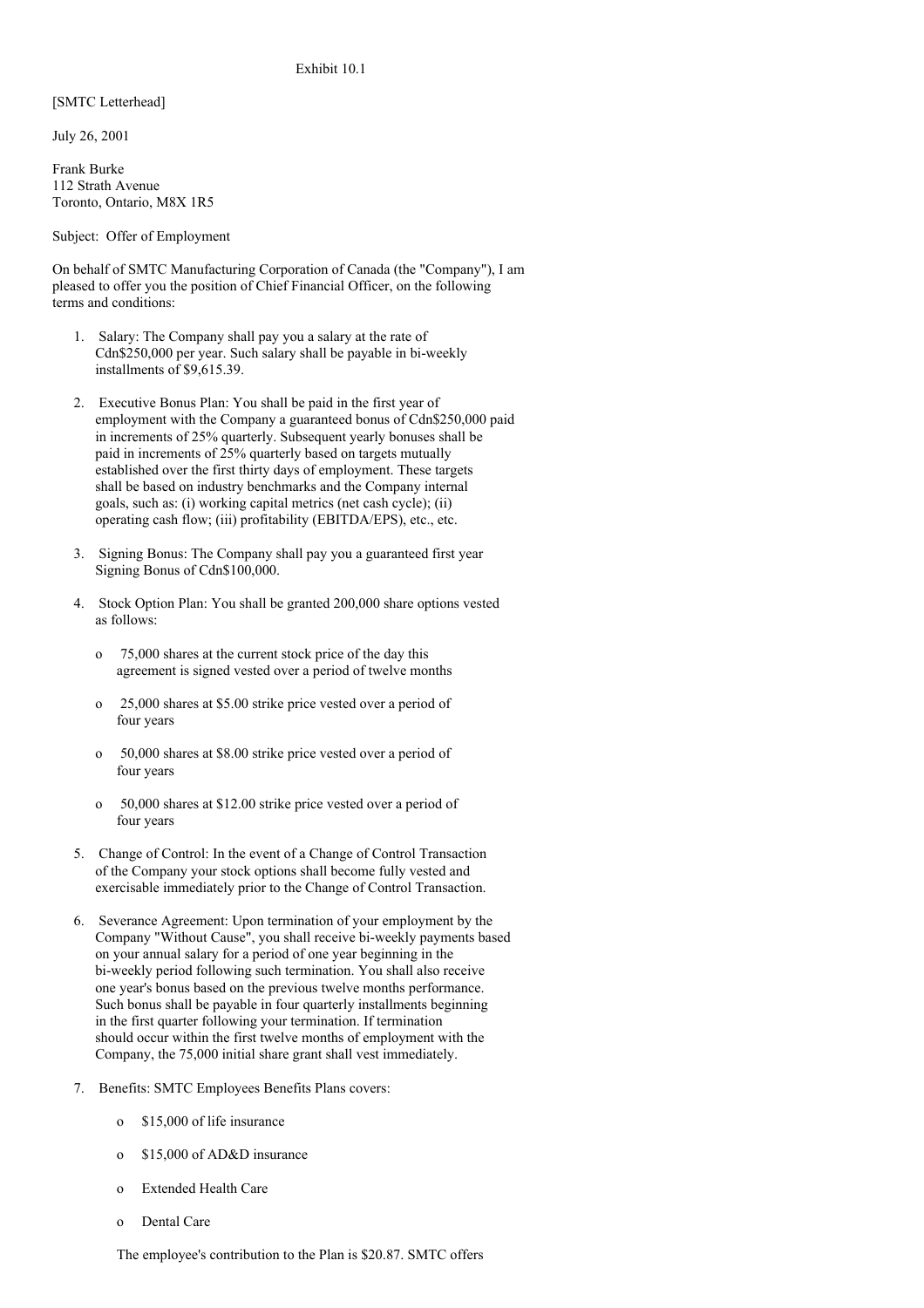optional Long-term Disability coverage to its employees. The employee pays the full premium for this benefit. SMTC also offers optional family coverage of Extended Health Care and Dental Care under its Benefits Plan at an additional cost of \$71.38 monthly, paid by the employee.

8. Vacation: Our standard vacation policy is four weeks vacation after one year of service.

We would like your employment to commence October 1, 2001 at which time you will report to me. During your first day of employment our Human Resources will discuss with you the Company Group Benefits Program for which you will become eligible immediately.

Frank, I am delighted with your decision to accept employment with SMTC, and hope that your experience here shall be a mutually gratifying one. Please sign below and fax back to me via my private fax 905.479.9686 by August 7, 2001.

Yours truly,

/s/ Paul Walker - ------------------

Paul Walker President & C.E.O.

PS: Enclosed with this Offer of Employment are two other documents, SMTC Information Systems Policy and Code of Conduct Policy, for your signature.

I, Frank Burke, ACCEPT THIS OFFER OF EMPLOYMENT

/s/Frank Burke - -----------------------------------

SIGNATURE DATE: August 7, 2001

-2-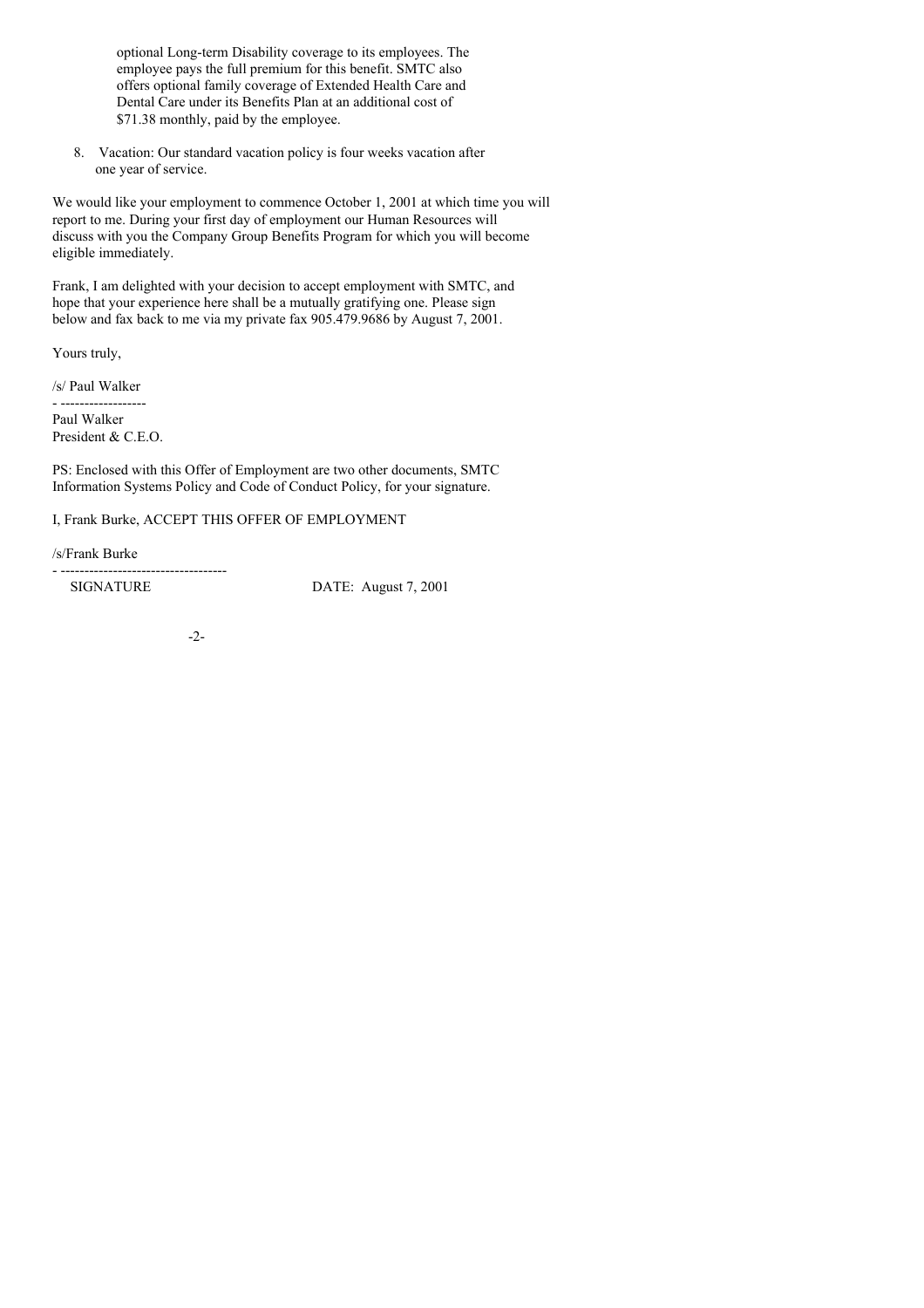# Exhibit 10.2

# LEASE AGREEMENT

between

# FLEXTRONICS INTERNATIONAL USA, INC., a California corporation, as Landlord,

### and

# SMTC MANUFACTURING CORPORATION OF TEXAS, a Texas corporation, as Tenant

ARTICLE ............................................................... PAGE

# TABLE OF CONTENTS

| 6 |
|---|

# i

| 7                                                                       |
|-------------------------------------------------------------------------|
|                                                                         |
|                                                                         |
|                                                                         |
| 10                                                                      |
|                                                                         |
| Section 6.2 Assignment, Subletting, or Other Transfers by Tenant<br>-11 |
|                                                                         |
|                                                                         |
|                                                                         |
| 14                                                                      |
|                                                                         |
|                                                                         |
|                                                                         |
|                                                                         |
|                                                                         |
|                                                                         |
|                                                                         |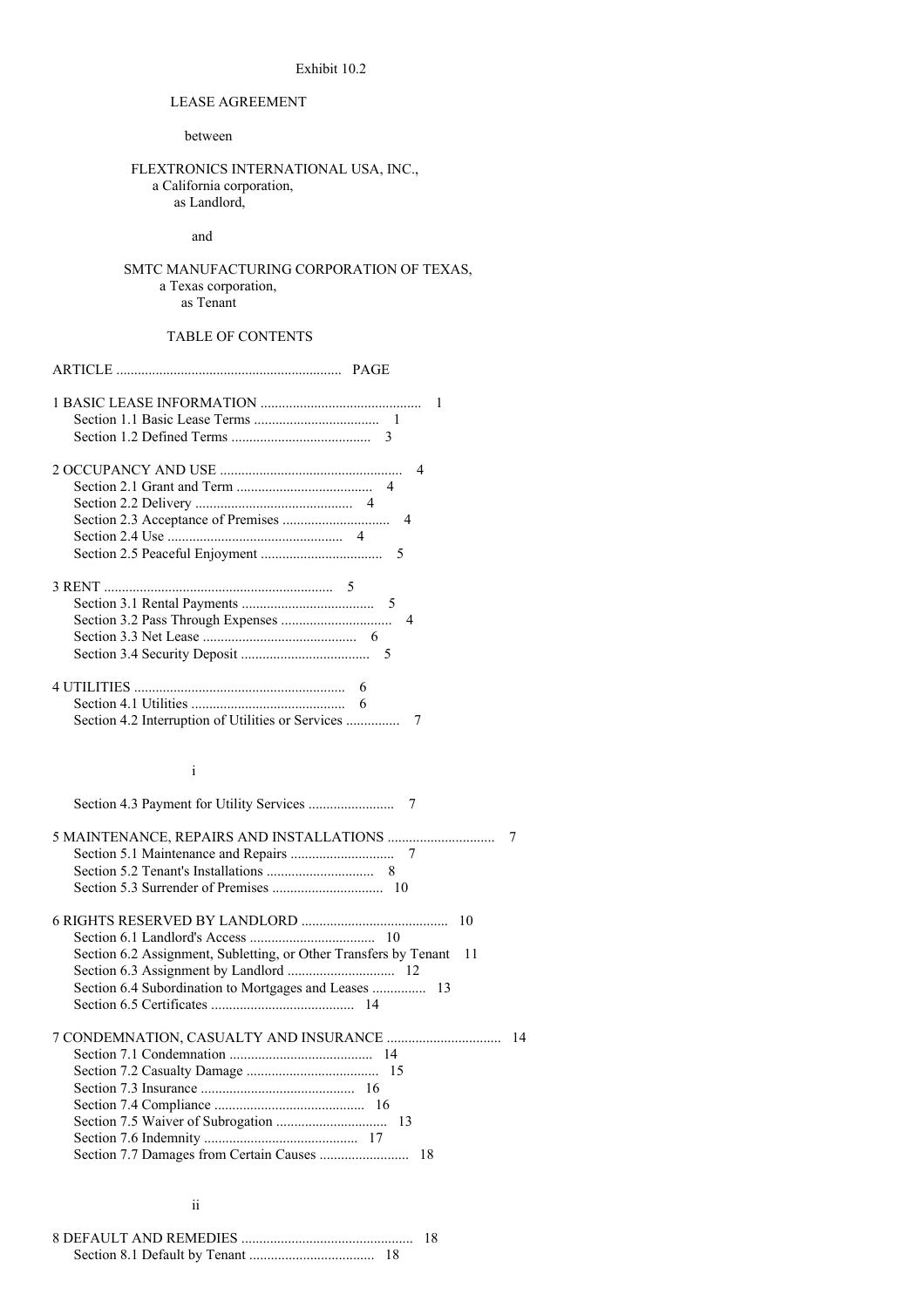Section 8.2 Landlord's Remedies ................................. 19 Section 8.3 Landlord's Lien ..................................... 22 Section 8.4 Attorney's Fees and Other Expenses of Enforcement ... 22 Section 8.5 Default by Landlord ................................. 22

#### iii

| Section 9.16 Instruments and Evidence Required to be |  |
|------------------------------------------------------|--|
|                                                      |  |
|                                                      |  |
|                                                      |  |
|                                                      |  |
|                                                      |  |
|                                                      |  |
|                                                      |  |
|                                                      |  |
|                                                      |  |

# EXHIBITS

#### iv

#### LEASE AGREEMENT

THIS LEASE AGREEMENT ("Lease") is entered into as of the Effective Date, by and among FLEXTRONICS INTERNATIONAL USA, INC., a California corporation ("Landlord"), and SMTC MANUFACTURING CORPORATION OF TEXAS, a Texas corporation ("Tenant").

# ARTICLE 1

# BASIC LEASE INFORMATION

Section 1.1 Basic Lease Terms.

(a) "Base Rent" means the sum of:

(i) One Hundred Fifty-Five Thousand Six Hundred Ninety-Five and 66/100 Dollars (\$155,695.66) per calendar month during the first (1st) Lease Year;

(ii) One Hundred Sixty Thousand Three Hundred Sixty-Six and 52/100 Dollars (\$160,366.52) per calendar month during the second (2nd) Lease Year;

(iii) One Hundred Sixty-Five Thousand One Hundred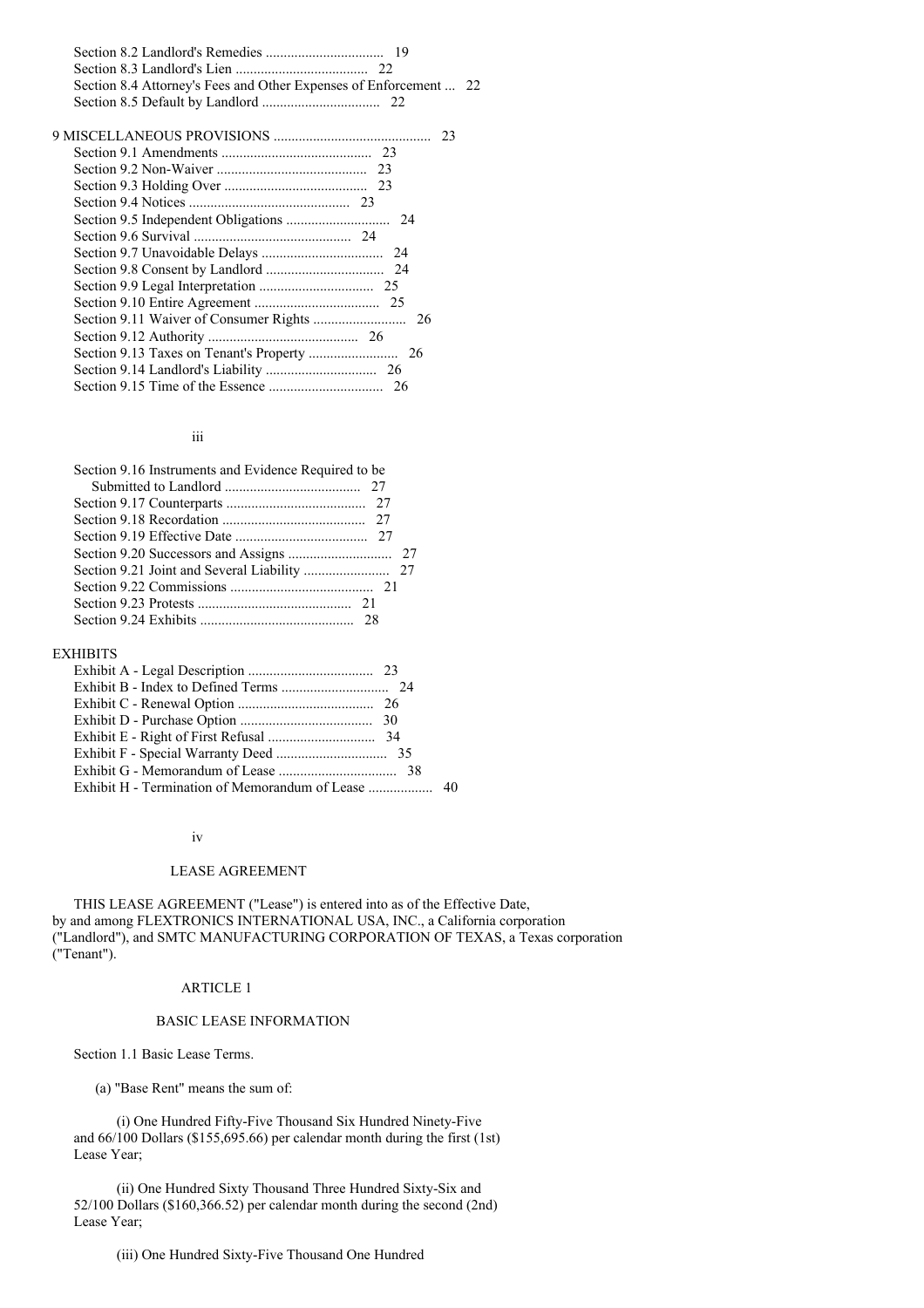Seventy-Seven and 51/100 Dollars (\$165,177.51) per calendar month during the third (3rd) Lease Year;

(iv) One Hundred Seventy Thousand One Hundred Thirty-Two and 83/100 Dollars (\$170,132.83) per calendar month during the fourth (4th) Lease Year;

(v) One Hundred Seventy-Five Thousand Two Hundred Thirty-Six and 81/100 Dollars (\$175,236.81) per calendar month during the fifth (5th) Lease Year;

(vi) One Hundred Eighty Thousand Four Hundred Ninety-Three and 91/100 Dollars (\$180,493.91) per calendar month during the sixth (6th) Lease Year;

(vii) One Hundred Eighty-Five Thousand Nine Hundred Eight and 72/100 Dollars (\$185,908.72) per calendar month during the seventh (7th) Lease Year;

(viii) One Hundred Ninety-One Thousand Four Hundred Eighty-Five and 98/100 Dollars (\$191,485.98) per calendar month during the eighth (8th) Lease Year;

(ix) One Hundred Ninety-Seven Thousand Two Hundred Thirty and 55/100 Dollars (\$197,230.55) per calendar month during the ninth (9th) Lease Year;

(x) Two Hundred Three Thousand One Hundred Forty-Seven and 46/100 Dollars (\$203,147.46) per calendar month during the tenth (10th) Lease Year; and,

(b) "Building" means the building located on the Land, the street address of which is 15700 Long Vista Drive, Austin, Texas 78728.

(c) "Commencement Date" means September 1, 2001.

(d) "Delivery Date" means the date on which the Premises are delivered to Tenant.

(e) "Land" means the tracts of real property which are described in Exhibit "A" to this Lease.

(f) "Landlord's Address" is 2090 Fortune Drive, San Jose, California 95131, Attn: Mike Carney; or if by facsimile, to 214.510.5021, Attn: Ken Bray; or any other address for notices designated by Landlord pursuant to Section 9.4.

(g) "Lease Term" means a term commencing on the Commencement Date and continuing for one hundred twenty (120) full calendar months.

(h) "Lease Year" means a period of twelve (12) full calendar months. The first (1st) Lease Year will begin on the Commencement Date, and each subsequent Lease Year will begin on September 1 of the applicable calendar year.

(i) "Operating Expenses" means any and all expenses which Landlord shall pay or become obligated to pay in connection with the Premises other than personal income, inheritance, or estate taxes.

(j) "Pass Through Expenses" means all costs and expenses incurred by Landlord relative to (A) all taxes, assessments, and other governmental charges, whether federal, state, county or municipal and whether by taxing districts or authorities presently existing or created hereafter, attributable to the Premises or its operations, and any form of real estate tax or assessment, general, special, ordinary, or extraordinary, and any license fee, commercial rental tax, improvement bond or bonds, levy, or tax (other than personal income, inheritance, or estate

# $\mathcal{L}$

taxes) imposed on Landlord because of its ownership of the Premises or imposed on the Premises or any portion thereof by any authority having the direct or indirect power to tax; (B) any owner's association dues and assessments; (C) all costs and premiums relative to each commercial general liability insurance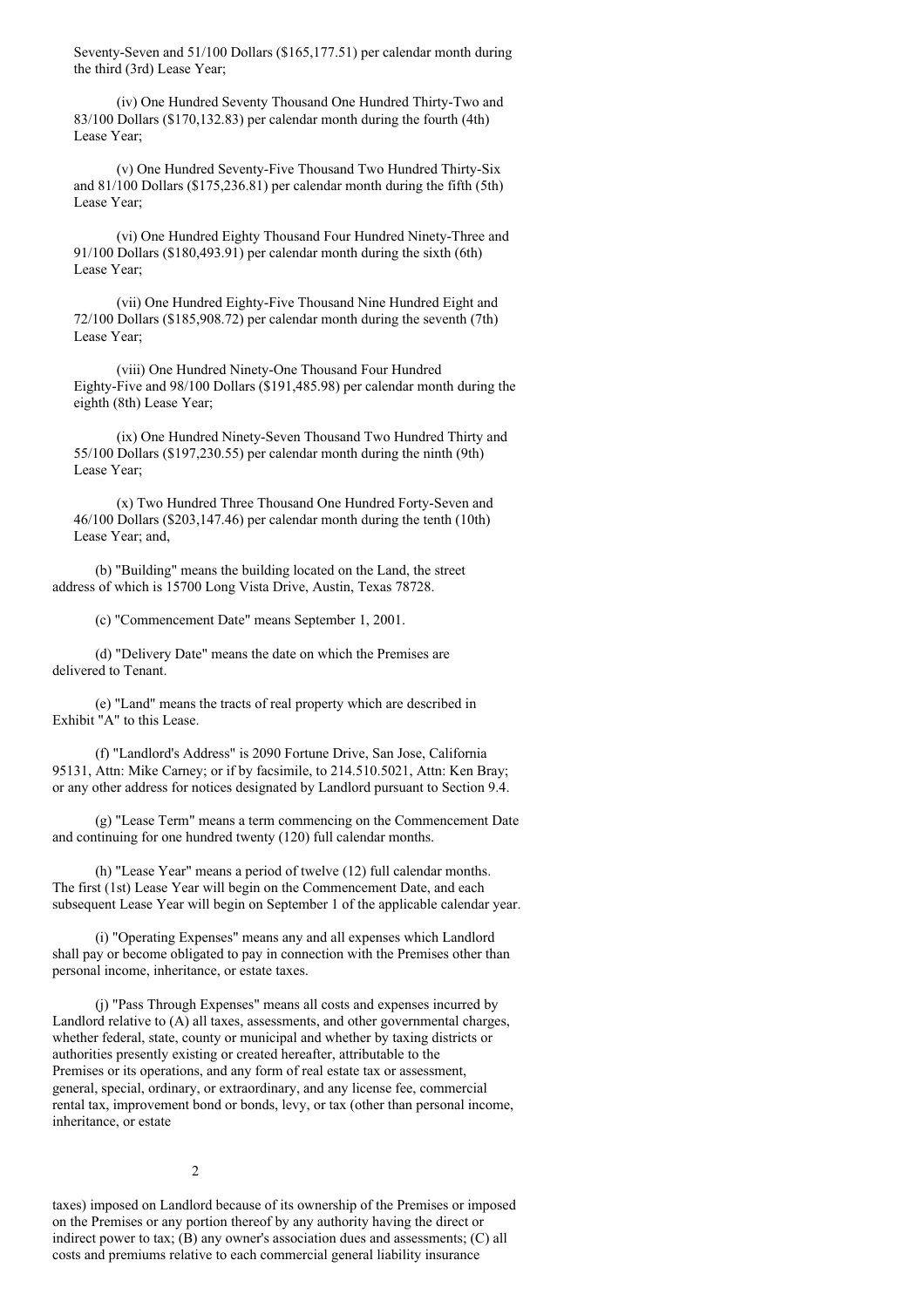policy, fire and extended coverage insurance policy, and rent loss insurance policy maintained by Landlord with respect to the Premises; and (D) an amount equal to one and one-half percent (1-1/2%) of the Base Rent for the subject Lease Year.

(k) "Permitted Use" means the use of the Premises for one or more of: (i) the manufacturing, assembly, warehousing, distribution, and office operations conducted in the Premises by Tenant on the Effective Date; (ii) similar manufacturing operations conducted elsewhere by Tenant or an Affiliate of Tenant on the Effective Date, including other electronic assembly and light manufacturing, warehousing, research and development, and related activities; and (iii) other manufacturing, assembly, warehousing, and distribution activities similar to those conducted by Tenant on the Effective Date, and/or related office, shipping, receiving, or research and development uses, provided, in any instance, that such uses comply with any applicable Legal Requirements. Tenant shall not conduct any other uses in the Premises without first obtaining Landlord's written consent, which shall not be unreasonably withheld, conditioned, or delayed.

(l) "Premises" means, collectively, the Land, the Building, and all other improvements located on the Land.

(m) "Rent" means, collectively, the Base Rent and any other amounts payable to Landlord by Tenant.

(n) "Security Deposit" means the sum of \$475,000.00.

(o) "Tenant's Address" is 15700 Long Vista Drive, Austin, Texas 78728, Attn: Kirk Hartstein, facsimile number 512.310.4301; with a copy to SMTC Corporation, 635 Hood Road, Markham, Ontario, Canada L3R4N6, Attn: Richard Smith, Chief Financial Officer, facsimile number 905.479.5326; or any other address(es) for notices designated by Tenant pursuant to Section 9.4.

1.2 Defined Terms. Each of the Basic Lease Terms defined in Section 1.1 will be used as defined terms in this Lease (including the Exhibits to this Lease). In addition, other terms are defined in various sections of this Lease. The schedule of those defined terms can be

# 3

found at Exhibit "B" to this Lease. All words which are used as defined terms in this Lease are delineated with initial capital letters and, when delineated with initial capital letters, shall have the meaning specified in the applicable provision of this Lease in which that term is defined.

# ARTICLE 2

### OCCUPANCY AND USE

Section 2.1 Grant and Term. In consideration for the obligation of Tenant to pay Rent and subject to and upon the terms and conditions stated in this Lease, Landlord leases to Tenant, and Tenant leases from Landlord, the Premises for the Lease Term.

Section 2.2 Delivery. The Premises shall be delivered to Tenant as of the Commencement Date. Tenant is currently in occupancy of the Premises under the terms of the prior Lease, dated as of February 23, 2001 ("Prior Lease").

Section 2.3 Acceptance of Premises. During the period in which Tenant occupied the Premises under the Prior Lease, Tenant made a complete examination and inspection of the Premises and hereby accepts the Premises "as is" in its condition on the Effective Date.

Section 2.4 Use. The Premises may be used only for the Permitted Use and for no other purposes without the prior written consent of Landlord. Tenant shall not, even if technically within the Permitted Use, use the Premises for any purpose which is unreasonably dangerous to person or property, which creates a nuisance, or which would violate any applicable Legal Requirement or Insurance Requirement. In addition, the Permitted Use shall not, under any circumstances, include the operation of an Adult Oriented Business, and Adult Oriented Businesses are specifically prohibited. Tenant shall comply with, and shall cause any Tenant Related Parties to comply with, all Legal Requirements and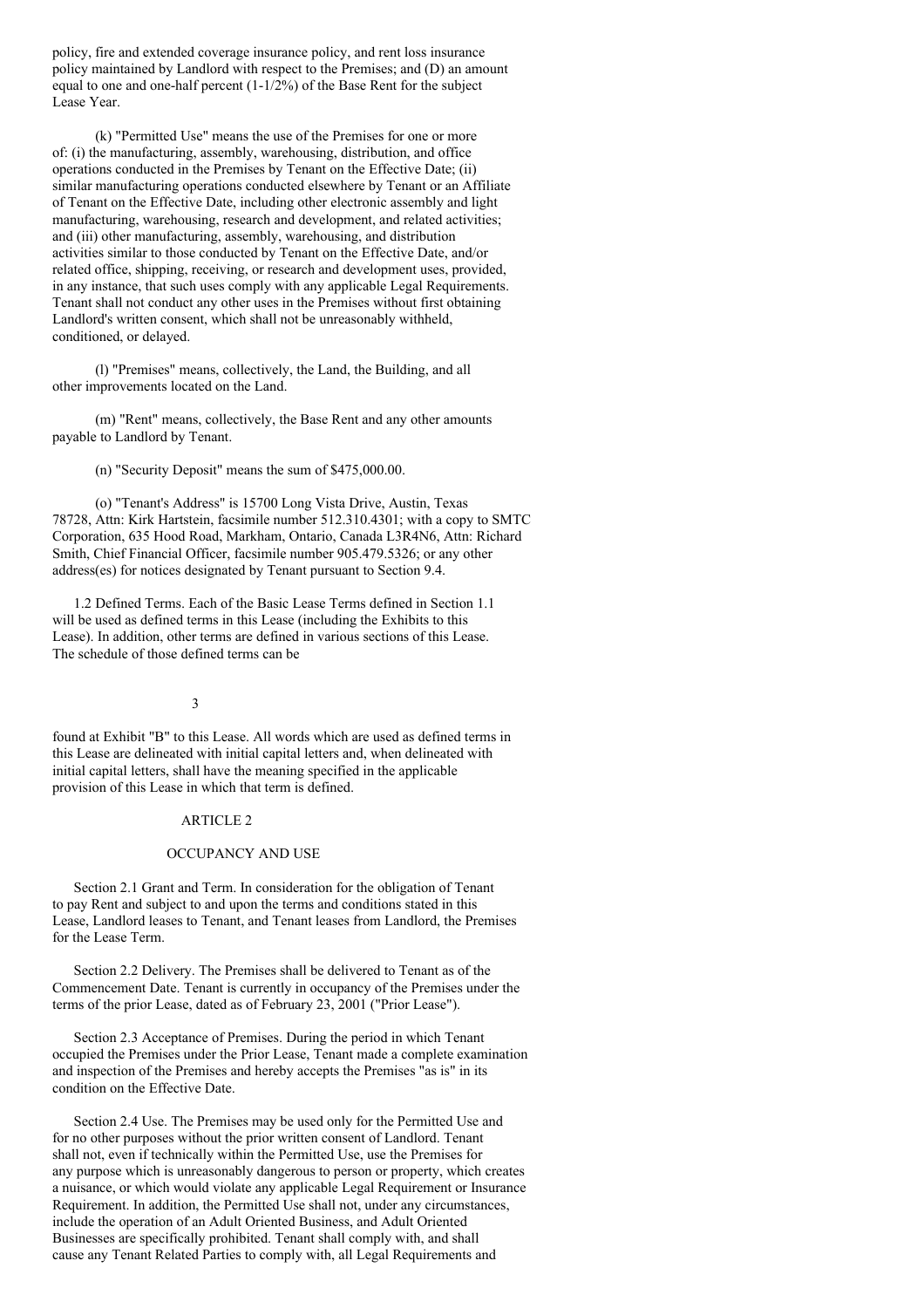Insurance Requirements relating to the use, condition, or occupancy of the Premises. "Insurance Requirements" means all terms of any insurance policy obtained by Landlord or Tenant covering or applicable to the Premises; all requirements for the issuing of each such insurance policy; and all orders, rules, regulations, and other requirements of the National Board of Fire Underwriters (or any other bodies exercising any similar functions) which are applicable to or affect the Premises or any use or condition of the Premises. "Legal Requirements" means (a) all laws, statutes, codes, acts, ordinances, orders, judgments, decrees, injunctions, rules, regulations, permits, licenses, authorizations, and requirements of all governmental authorities, foreseen or unforeseen, which now or at any time hereafter may be applicable to the Premises, including (i) the Americans with Disabilities Act, (ii) all federal, state, and local laws, regulations, and ordinances pertaining to air and water quality, hazardous materials, waste disposal, and other environmental matters; and (iii) all laws, codes, and regulations pertaining to zoning, land use, health, or safety; and (b) any restrictive covenants applicable to the Premises. "Adult Oriented Business" shall mean a nightclub, bar (i.e., an establishment which derives more than fifty percent  $(50\%)$  of its gross income from the sale of alcoholic beverages), movie theater, bowling alley, bingo hall, or sexually oriented business. Capital Costs required in order to comply

### 4

with any applicable Legal Requirements shall be allocated between Landlord and Tenant as provided in Section 5.1 of this Lease.

Section 2.5 Peaceful Enjoyment. Tenant may peacefully occupy the Premises for the Permitted Use during the Lease Term subject to the terms and provisions of this Lease and provided that Tenant pays the Rent and performs all of Tenant's covenants and agreements contained in this Lease.

### ARTICLE 3

### RENT

Section 3.1 Rental Payments. Tenant shall pay Rent to Landlord for each month during the Lease Term as provided in this Lease. Rent shall be due and payable in advance on the first day of each month during the Lease Term. If the Commencement Date is a date other than the first (1st) day of a calendar month, the Rent for the portion of the calendar month in which the Commencement Date occurs shall be due and payable on the Commencement Date; and the Rent for such partial month shall be prorated based upon the number of days from the Commencement Date to the end of that calendar month. Rent for any partial month at the end of the Lease Term shall be prorated based upon the number of days from the beginning of that month to the end of the Lease Term. Rent shall be payable at the address for Landlord designated in the first paragraph of this Lease (or at such other address as may be designated by Landlord from time to time). Tenant shall pay all Rent under this Lease at the times and in the manner provided in this Lease, without abatement, notice, demand, counterclaim, or set-off. No payment by Tenant or receipt by Landlord of a lesser amount than the total amount of Rent then due shall be deemed to be other than on account of the earliest past due installment of Rent required to be paid under this Lease. No endorsement or statement on any check or in any letter accompanying any check or payment of Rent shall ever be deemed an accord and satisfaction, and Landlord may accept such check or payment without prejudice to Landlord's right to recover the balance of the Rent then due or to pursue any other remedy available under this Lease, at law, or in equity.

Section 3.2 Pass Through Expenses. Landlord shall make a good faith estimate of the Pass Through Expenses from time to time for each upcoming fiscal year of Landlord (or remainder thereof, if applicable). Landlord's fiscal year ends on March 31 of each calendar year. Landlord may also, from time to time, revise that estimate; and upon thirty (30) days prior written notice to Tenant, Landlord may require the "Monthly Operating Payment" to be adjusted in accordance with such revised estimate. Any amount paid based upon an estimate shall be subject to adjustment when the Pass Through Expenses are actually determined for that calendar year. By April 1 of each calendar year during the Lease Term or as soon thereafter as reasonably practicable, Landlord shall furnish to Tenant a statement of the actual Pass Through Expenses for the previous calendar year. If for any calendar year Tenant's aggregate Monthly Operating Payments were in excess of the Pass Through Expenses actually paid during such prior year, then Landlord shall refund any overpayment (or at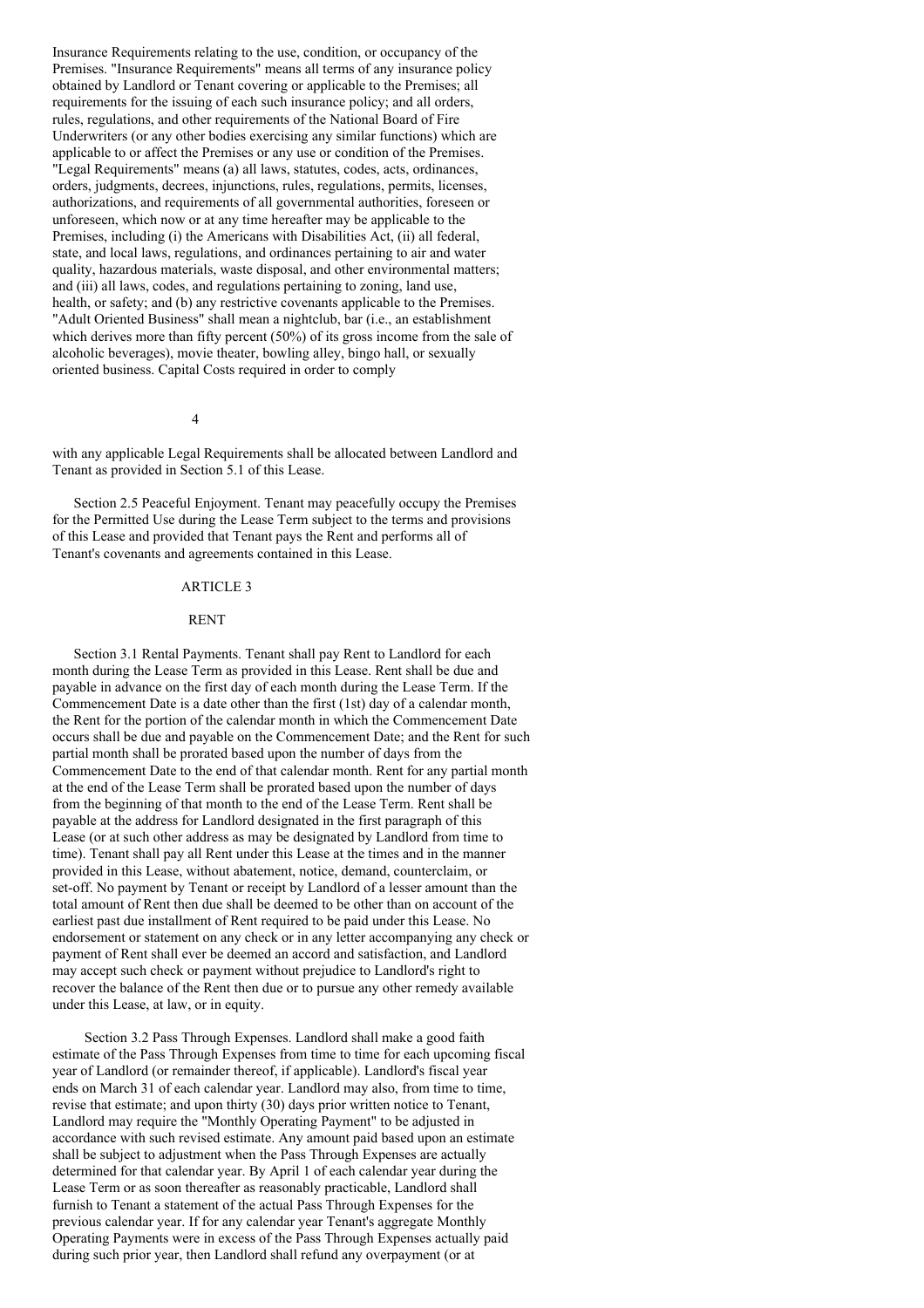Landlord's election, apply such amount against Base Rent due or to become due under the Lease). Likewise, Tenant shall pay

5

to Landlord, on demand, any underpayment of Pass Through Expenses with respect to the prior year. In the event that the Lease Term commences on a day other than January 1 or terminates on a day other than December 31, the Pass Through Expenses for that part of the initial calendar year or last calendar year during the Lease Term shall be prorated based upon the number of months in that partial calendar year. With respect to any partial calendar month occurring during that partial calendar year, the Pass Through Expenses shall also be prorated based upon the number of days in that partial calendar month. The provisions of this Section 3.2 shall survive the termination of the Lease Term. As used herein, the term "Monthly Operating Payment" shall mean one-twelfth (1/12) of the Pass Through Expenses for that calendar year, as estimated by Landlord, in the exercise of good faith and reasonable business judgment, with respect to the applicable period. Landlord shall apply amounts collected from Tenant under this Section for the payment of the Pass-Through Expenses.

Section 3.3 Net Lease. The Base Rent shall be absolutely net to Landlord, free of any Operating Expense, so that this Lease will yield the Base Rent net to or for the account to Landlord throughout the Lease Term. Without limiting the foregoing, Tenant shall be responsible for, and shall pay (a) all costs of obtaining utility service for the Property and assessments (if any) and all costs of maintenance and repairs to the Property directly to the provider thereof and (b) all Pass Through Expenses to Landlord..

Section 3.4 Security Deposit. Tenant shall pay the Security Deposit to Landlord on the date this Lease is executed by Tenant in cash or in such other manner acceptable to Landlord. Tenant hereby grants to Landlord a security interest in the Security Deposit. Landlord shall have, and Landlord expressly retains and reserves, all rights of setoff, recoupment, and similar remedies available to Landlord under applicable laws or in equity. Landlord may commingle the Security Deposit with its other funds and shall receive and hold the Security Deposit without liability for interest. Upon default by Tenant, Landlord may from time to time, and without prejudice to any other remedy, use the Security Deposit to the extent necessary to make good any arrears of Rent or other sums then due from Tenant to Landlord or to pay the cost of any damage, injury, expense, or liability caused by any default by Tenant under this Lease. After any such application of any portion of the Security Deposit, Tenant shall pay to Landlord, immediately upon demand, the amount so applied so as to restore the Security Deposit to its original amount; and such amount shall then be deemed to be part of the Security Deposit. Tenant's failure to restore the Security Deposit may, at Landlord's sole option, constitute a default under this Lease. If Tenant is not in default under this Lease and after application of the Security Deposit to the repair of any damage or injury to the Premises caused by Tenant or by any Tenant Related Party, any remaining balance of the Security Deposit held by Landlord shall be returned by Landlord to Tenant within forty-five (45) days following the expiration or termination of this Lease. The Security Deposit shall not be considered an advance payment of rental or a measure of Landlord's damages resulting from a default by Tenant.

### ARTICLE 4

# UTILITIES

Section 4.1 Utilities. The mains, conduits, and other facilities necessary to supply normal water, electricity, and sewage service to the

### 6

Premises are available to the Building. Tenant shall maintain those facilities during and throughout the Lease Term. Landlord shall not be responsible for, and shall have no liability with respect to, the quality, quantity, or condition of any services provided by such public utilities.

Section 4.2 Interruption of Utilities or Services. In the event that any utility services to the Premises are interrupted, malfunction, or are subject to partial curtailment; any equipment, machinery, or facility within the Building breaks down or, for any cause, ceases to function; or an interruption or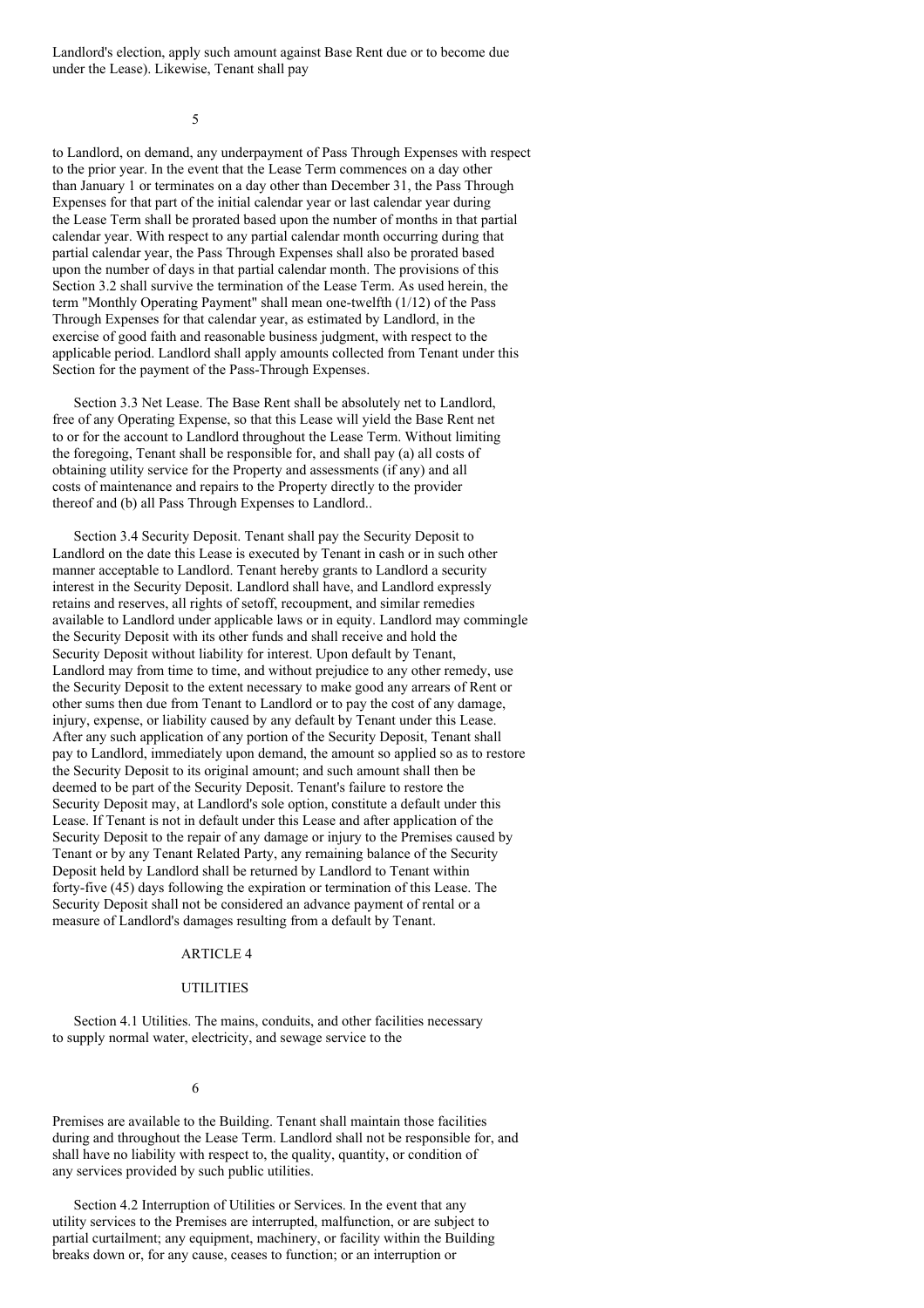malfunction occurs with respect to any utility services, Tenant shall repair (if related to facilities or equipment within the Premises) or obtain the restoration of such services as soon as reasonably practicable. No such occurrence, nor Landlord's compliance with any Legal Requirement or with any voluntary governmental or business guidelines related to the conservation of energy, shall ever (a) cause Landlord to be liable or responsible to Tenant for any loss or damage which Tenant may sustain or incur as a result of any such occurrence, (b) be construed as an eviction of Tenant or as a disturbance of Tenant's use or possession of the Premises, (c) constitute a breach by Landlord of any of Landlord's obligations under this Lease, (d) work an abatement or reduction of Rent, (e) entitle Tenant to any right of setoff or recoupment, or (f) relieve Tenant of any of Tenant's obligations under this Lease.

Section 4.3 Payment for Utility Services. The cost and expense of installing and maintaining the necessary pipes, conduits, and other facilities necessary to provide utility services to the Premises, and the charges and fees for all water, electricity, telephone services, and other utilities used in the Premises, will be borne by Tenant; and Tenant shall pay the applicable charges and fees for each of these utilities directly to the respective providers of each.

# ARTICLE 5

# MAINTENANCE, REPAIRS AND INSTALLATIONS

Section 5.1 Maintenance and Repairs. Tenant shall take good care of and maintain the Premises (including the foundation, exterior walls, and roof of the Building and all plate glass, improvements, additions, or alterations situated in the Premises; and all landscaping, parking, and other exterior areas of the Premises) in a first class, clean, and safe condition. Tenant shall also maintain and repair all Tenant Service Equipment installed in the Premises, above the acoustical ceiling, of the Premises, or elsewhere in the Premises. "Tenant Service Equipment" means any supplemental heating, ventilation, or air conditioning units, data and phone cabling, and all other equipment installed by or on behalf of Tenant which services the Premises. Tenant shall not commit or allow any waste or damage to be committed on any portion of the Premises and shall repair or replace any damage to any part of the Premises (casualty loss and reasonable wear and tear excepted). While Landlord shall not be required to maintain or repair the Premises, Landlord may, at its option, make such repairs, improvements, or replacements; and Tenant shall repay Landlord on demand the actual costs incurred by Landlord to make such repairs, improvements, or replacements

7

plus an additional charge in an amount not to exceed fifteen percent (15%) of the reasonable and actual cost so incurred by Landlord to cover Landlord's administrative overhead. In the event that Tenant must incur a Capital Cost in order to comply with Tenant's maintenance and repair obligations under this Lease or to comply with a Legal Requirement, Tenant shall, as soon as reasonably practicable, provide notice to Landlord of the nature and estimated amount of that Capital Cost. Any repair, replacement, or maintenance work which requires Tenant to incur a Capital Cost shall be considered to be an Installation and governed by the provisions of Section 5.2 of this Lease. Any Capital Cost which is incurred by Tenant under this Lease shall be allocated between Tenant and Landlord based upon the useful life of the capitalized item of repair, replacement, or maintenance, as determined in accordance with generally accepted accounting practices, consistently applied to prior reporting periods of Landlord ("GAAP"). Tenant shall be responsible for that portion of each Capital Cost applicable to the portion of the useful life of that capitalized item during the Lease Term, and Landlord shall reimburse Tenant for that portion of that Capital Cost relative to the portion of the useful life of that capitalized item during a period which extends beyond the Lease Term. In the event that Landlord has reimbursed Tenant for Landlord's share of a Capital Cost and Tenant thereafter exercises either Renewal Option provided in Exhibit "C" to this Lease, the reallocation of that cost should be made based upon that extension of the Lease Term; and Tenant shall repay Landlord the excess amount previously paid by Landlord with respect to each applicable Capital Cost. In the event that a Capital Cost is incurred during the Option Period (as defined in Exhibit "D" to this Lease) and Tenant thereafter exercises its Purchase Option, then Tenant shall have sole responsibility for paying that Capital Cost; and no allocation of that Capital Cost will be made to Landlord. As used in this Lease, the term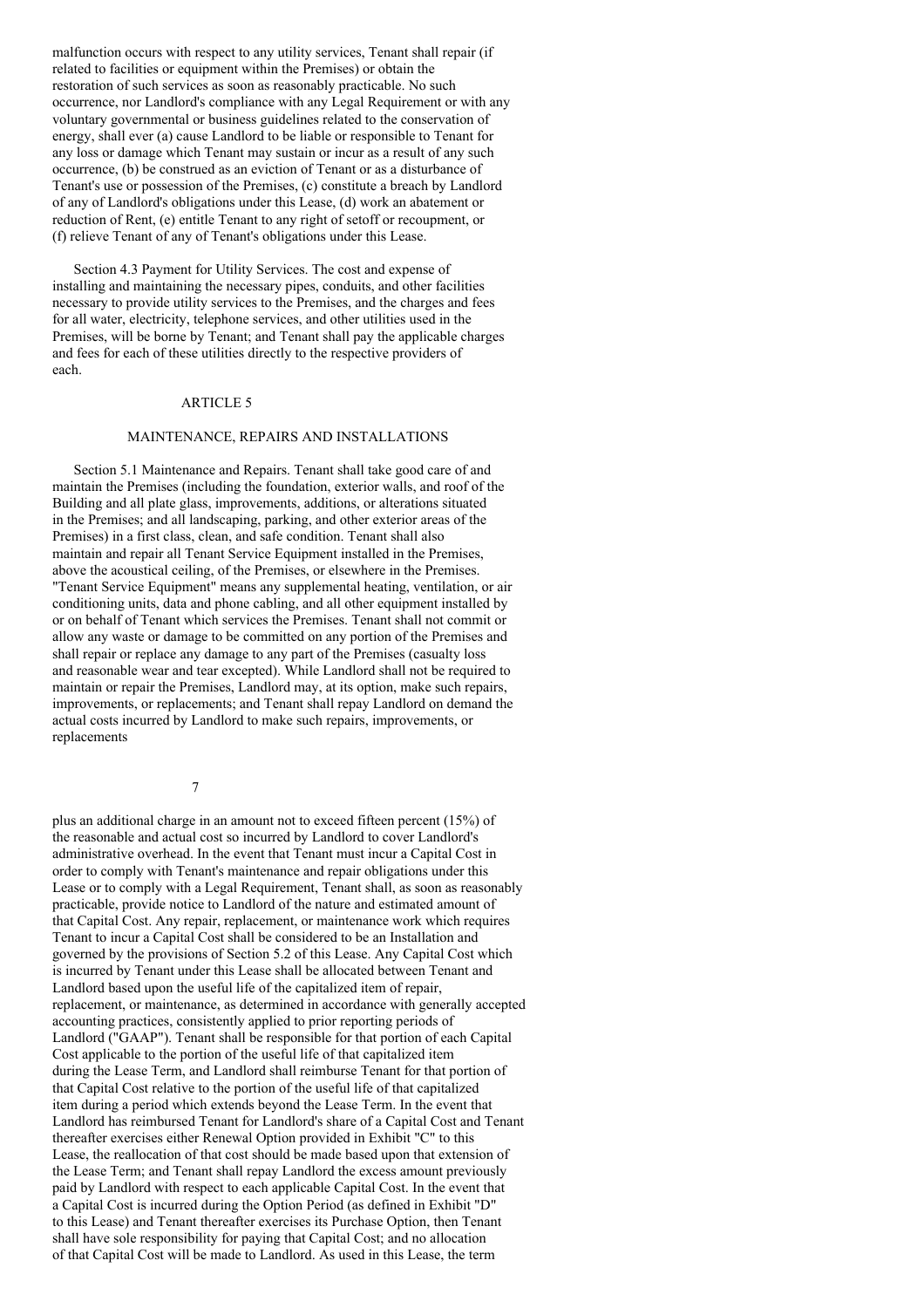"Capital Cost" means any maintenance, repair, or replacement costs which, under GAAP, is required to be capitalized.

Section 5.2 Tenant's Installations.

(a) Subject to the further provisions of this Section 5.2, Tenant shall not make any Installations in the Premises without Landlord's prior consent. "Installations" means any changes, modifications, alterations, additions, or improvements (including Tenant Service Equipment) made by or on behalf of Tenant in the Premises other than installations of Tenant's Property in the Premises. "Tenant's Property" means any office equipment and other unattached personal property of Tenant. By execution of this Lease, Landlord approves Tenant's Installations installed in the Premises as of the Commencement Date. All work done in connection with any Installations made by Tenant on or after the Commencement Date shall be subject to the conditions specified in this Section. No such work shall be commenced until approved in writing by Landlord (which approval will not be unreasonably withheld, conditioned, or delayed). All such work shall be (a) done at Tenant's sole cost, risk, and expense and in accordance with all Legal Requirements, Insurance Requirements, and construction guidelines and standards of Landlord; (b) performed in a good and workmanlike manner with labor and materials of such quality as Landlord may reasonably require; (c) performed in strict accordance with the plans and/or specifications previously approved by Landlord; (d) prosecuted diligently and continuously to completion; and (e) performed by

8

contractors approved in writing by Landlord. If requested by Landlord, any such contractor and all work to be performed by that contractor shall be fully bonded (with Landlord named as co-obligee) with companies and in amounts acceptable to Landlord in its sole discretion. No such work shall be commenced until approved in writing by Landlord and Landlord may impose such conditions with respect to such work as Landlord deems appropriate, including requiring Tenant to furnish Landlord with security for the payment of all costs to be incurred in connection with such work and requiring Tenant or Tenant's contractor to maintain insurance against liabilities which may arise out of such work. Upon completion of any such work, Tenant shall deliver to Landlord evidence of payment, contractors' affidavits, and full and final waivers of all liens for labor, services, or material. No Installations made to the Premises by or on behalf of either Landlord or Tenant may be removed by Tenant without Landlord's prior consent. Except as otherwise provided below, all Installations shall become the property of Landlord upon the termination or expiration of this Lease; and Tenant shall have no (and hereby waives all) rights to payment or compensation for any such alteration, improvement, or addition to the Premises. Tenant shall not allow any liens to be filed against the Premises in connection with any Installations. If any such liens are filed, Tenant shall cause the same to be released immediately by payment, bonding, or other method acceptable to Landlord. If Tenant shall fail to cancel or remove any lien, then Landlord, at its sole option, may obtain the release of that lien; and Tenant shall pay to Landlord, on demand, the amount incurred by Landlord for the release of each lien, plus an additional charge in an amount not to exceed fifteen percent (15%) of the amount incurred by Landlord for the release of that lien to cover Landlord's administrative overhead and expenses. Landlord's approval of any plans or specifications shall never constitute an indication, representation, or certification that such Installations will be in compliance with any applicable Legal Requirement or Insurance Requirement or as to the adequacy or sufficiency of the Installations to which that consent relates. In instances in which several sets of requirements must be met, the strictest applicable requirements shall control.

(b) Notwithstanding any provision of this Lease to the contrary, Tenant shall be entitled to remove from the Premises without compensation to Landlord other than repair of damage occasioned by such removal, at the expiration or termination of this Lease, the items of Tenant's Installations and/or Tenant's Property hereinafter described, even if the removal of such items requires unbolting from the Building: (i) air compressors, (ii) vacuum pumps, (iii) exhaust fans, (iv) computer equipment, (v) telephone switches, (vi) telephone handsets, (vii) security boxes, (viii) security cameras, and (ix) any like equipment that can be removed without material damage to the Building by unbolting or removing screws or similar fastening devices, provided that Tenant repairs any damage to the Building after such removal.

(c) Notwithstanding any provision of this Lease to the contrary, but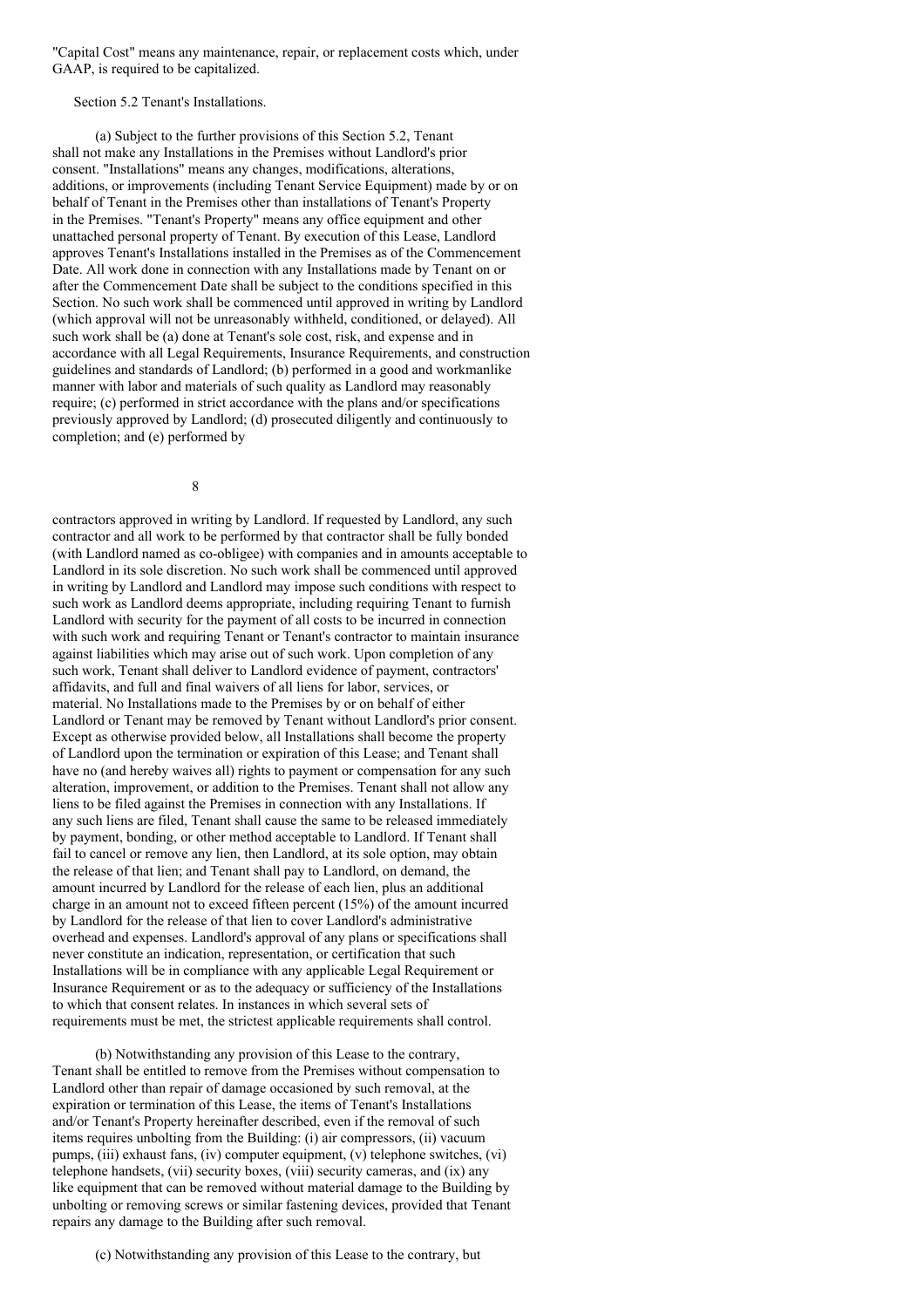subject to the further provisions of this Subsection (c), Tenant shall be entitled to make Permitted Alterations to the Building with prior notice to, but without the necessity for the prior consent of, Landlord. "Permitted Alterations" shall mean (i) the installation of and/or reconfiguration of electrical lines, vacuum lines, compressed air lines, exhaust lines, telephone and/or computer lines, and fiber

9

optic and similar cable, as needed to service Tenant's operations in the Building, and (ii) the installation of additional electrical panels and auxiliary and/or supplementary utility equipment as needed to support increases in or the reconfiguration of Tenant's operations in the Building. Tenant's right to make Permitted Alterations is subject to the condition that the specific alterations shall not result in the penetration of the roof, exterior walls, or slab of the Building or materially increase the load on the structural members of the Building. All Permitted Alterations shall be performed in accordance with all applicable Legal Requirements.

(d) Notwithstanding any provision to this Lease to the contrary, Tenant may erect such signs for the purposes of identifying Tenant's occupancy of the Premises which Tenant may deem reasonable without the necessity of first obtaining Landlord's prior consent to the installation or erection of any such signs; provided, however, that all signs installed or erected on or about the Premises by Tenant shall be in compliance with all applicable Legal Requirements. In addition, at the expiration or termination of this Lease, Tenant shall have the obligation to remove all such signs and to repair any damage to the Premises as a result of such removal, all at Tenant's sole cost and expense.

Section 5.3 Surrender of Premises. Upon the expiration or termination of this Lease and except in the event of a termination following a casualty permitted under Section 7.2 and subject to the limitations on restoration provided in Section 7.2, Tenant shall peaceably and quietly surrender the Premises to Landlord, broom-clean and in a good state of repair and condition, excepting only ordinary wear and tear and damage which was not caused by Tenant or a Tenant Related Party. Upon the expiration or termination of this Lease, Tenant will deliver all keys to the Premises to Landlord and inform Landlord of all combinations on locks, safes, and vaults, if any, which remain in the Premises. "Tenant Related Parties" means Tenant's officers, partners, employees, agents, contractors, licensees, concessionaires, subtenants, customers, suppliers, and invitees.

# ARTICLE 6

# RIGHTS RESERVED BY LANDLORD

Section 6.1 Landlord's Access. Landlord (and the Landlord Related Parties) shall have the right to enter upon the Premises at any reasonable time (and, in the case of an emergency, at any time) to (a) inspect the Premises; (b) make repairs; and (c) show the Premises to prospective tenants, (but only after a default by Tenant or during the final nine [9] months of the Lease Term), mortgagees, and purchasers in each instance as Landlord may deem necessary or desirable. Tenant shall have the right to have a representative present during any entry of the Building by Landlord; but if Tenant fails to provide a representative after having been given reasonable prior notice by Landlord (or in the case of an emergency), then Landlord shall have the right to enter the Building without a representative of Tenant being present. Tenant shall not be entitled to any abatement or reduction of any Rent by reason of any such entry by Landlord, and no such entry shall ever be construed to be an eviction of Tenant, a default by Landlord, or a breach of the

### 10

covenant of quiet enjoyment. In exercising its rights under this Section 6.1, Landlord shall (a) provide Tenant with reasonable notice of such proposed entry and (b) use reasonable efforts to avoid (to the extent reasonable and practicable under the circumstances) material interference with Tenant's Permitted Use of the Premises.

Section 6.2 Assignment, Subletting, or Other Transfers by Tenant. Landlord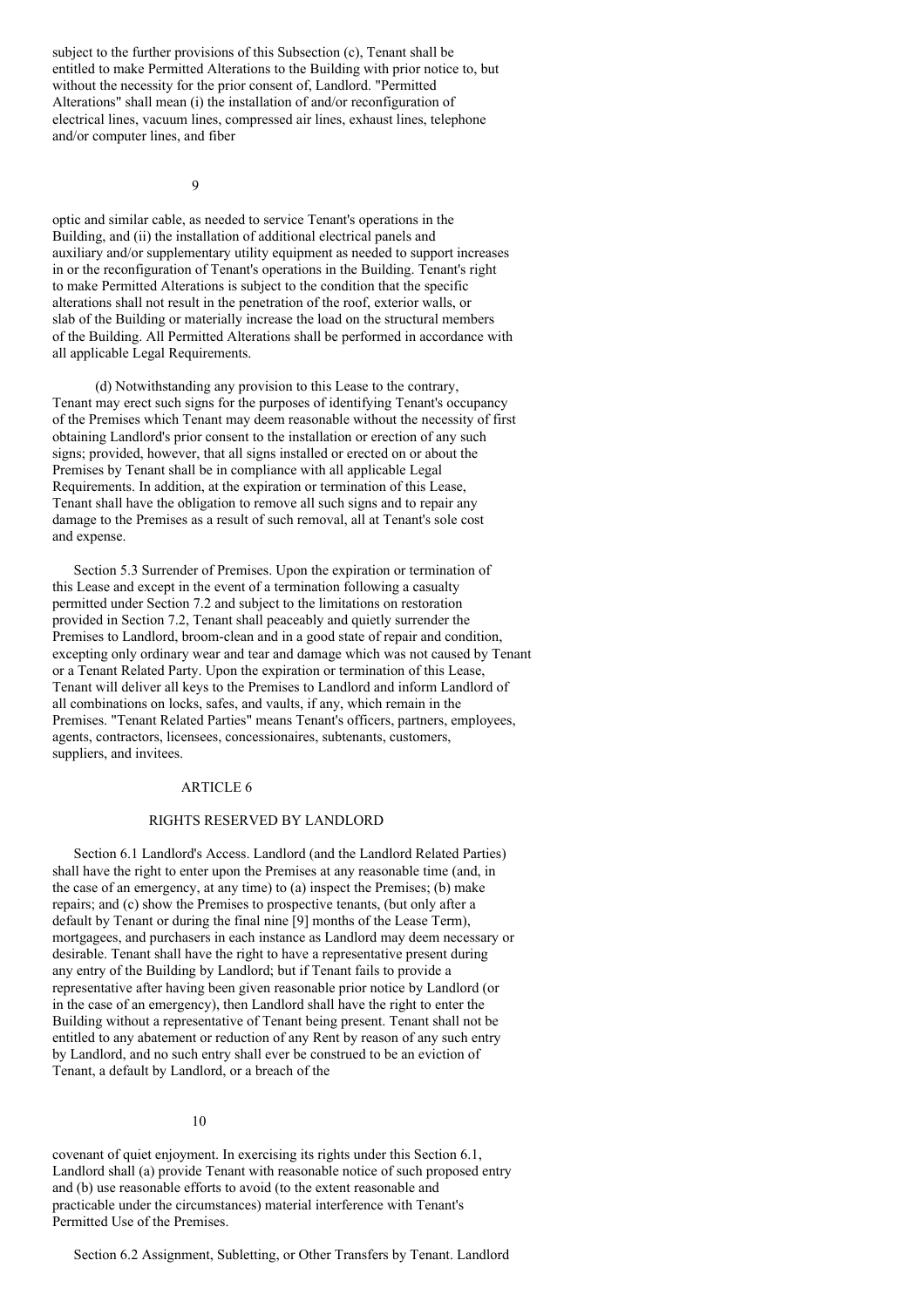reserves the right to approve any transfers of any interest of Tenant under this Lease. Tenant shall not, without having obtained Landlord's prior written consent, (a) assign, convey, mortgage, pledge, encumber, or otherwise transfer (whether voluntarily, by operation of law, or otherwise) this Lease, the Premises, or any interest of Tenant under this Lease, (b) grant any concession or license within the Premises, (c) allow any lien, security interest, or other encumbrance to be placed upon any interest of Tenant under this Lease, (d) sublet all or any part of the Premises, or (e) permit any other party to occupy or use all or any part of the Premises except as otherwise specifically permitted in this Section. Landlord shall not unreasonably withhold its consent in connection with a proposed assignment or sublease to a qualified third party if (f) Landlord receives evidence satisfactory to Landlord that such proposed third party is Creditworthy, (g) Landlord receives evidence satisfactory to Landlord that the proposed subtenant or assignee will only use the Premises or applicable portion, for the Permitted Use, and (h) the occupancy of the Premises, or applicable portion, by the proposed third party would not increase fire hazards, require substantial alterations to the Premises, reduce the rental value of space within the Premises, or adversely affect the reputation or image of the Premises. In no event shall Landlord be deemed to have unreasonably withheld consent to an assignment or sublease to a third party who is owned or controlled by a foreign government, involved in lobbying activities, or reputed to be involved in illegal or illicit activities. For purposes of this Lease, the term "Creditworthy" shall mean a net worth of not less than Fifteen Million and No/100 Dollars (\$15,000,000.00). The phrase "qualified third party" means an unrelated third party who meets the qualifications specified in this Section 6.2. Under no circumstances shall Tenant have the right, without first obtaining Landlord's prior consent, to advertise or to engage in any other promotional activities regarding an assignment or subletting. Any attempted transfer by Tenant without Landlord's prior consent shall be of no force or effect. If Tenant is other than a natural person and if Tenant's voting securities are not traded on a national securities exchange, any conveyance, assignment, or transfer of more than a twenty-five percent (25%) interest in Tenant in a single transaction or in a series of transactions shall be deemed an assignment, which shall require Landlord's consent. In the event of a transfer of any interest of Tenant under this Lease (whether with or without Landlord's consent), each transferee shall fully observe all covenants and obligations of Tenant under this Lease; and no transferee shall use the Premises for any use except the Permitted Use. Such transfer shall be subject to all of the terms, covenants, and conditions of this Lease; any transferee must assume in writing all of the applicable obligations of the Tenant under this Lease; and any expansion, renewal, or like options granted to Tenant under this Lease shall automatically terminate as of the date of such transfer unless that transfer is an Affiliate Transfer or a Customer Transfer Agreement. In the event of a transfer on terms that result in payment to Tenant of rental or other consideration which are

### 11

in excess of the amount of Rent payable by Tenant to Landlord for the same period, Tenant shall remit to Landlord promptly upon receipt of each such installment fifty percent (50%) of the excess amount received by Tenant over the Rent payable by Tenant to Landlord for that period; and Tenant hereby assigns all rights that Tenant might have or ever acquire to that portion of any such proceeds to Landlord. No such transfer shall ever be construed to constitute a waiver of any of Tenant's covenants contained in this Lease, a release of Tenant from any obligation or liability of Tenant under this Lease, or a waiver of any of Landlord's rights under this Lease. The consent by Landlord to a particular transfer shall not constitute Landlord's consent to any other or subsequent transfer. No transferee of Tenant shall have any right to further sublease or assign, or otherwise transfer, encumber, pledge, or mortgage its interest under this Lease. Notwithstanding the foregoing, Tenant shall have the right, without the necessity of obtaining Landlord's prior consent, to make an "Affiliate Transfer" or a "Customer Transfer" (as those terms are defined below). The term "Affiliate Transfer" means either a subletting of all or any part of the Premises or an assignment of this Lease to an Affiliate of Tenant or an assignment of this Lease in connection with the sale of all, or substantially all, of Tenant's assets. The term "Affiliate of Tenant" means any parent Person of Tenant; any subsidiary Person of Tenant, or any subsidiary Person of Tenant's parent Person; any entity in which Tenant, any parent Person of Tenant, or any subsidiary Person of Tenant or Tenant's parent Person holds, directly or indirectly, a majority of the outstanding shares or ownership interest in that entity; any Person who holds, directly or indirectly, a majority of the outstanding shares of ownership interest in Tenant; any subsidiary Person of any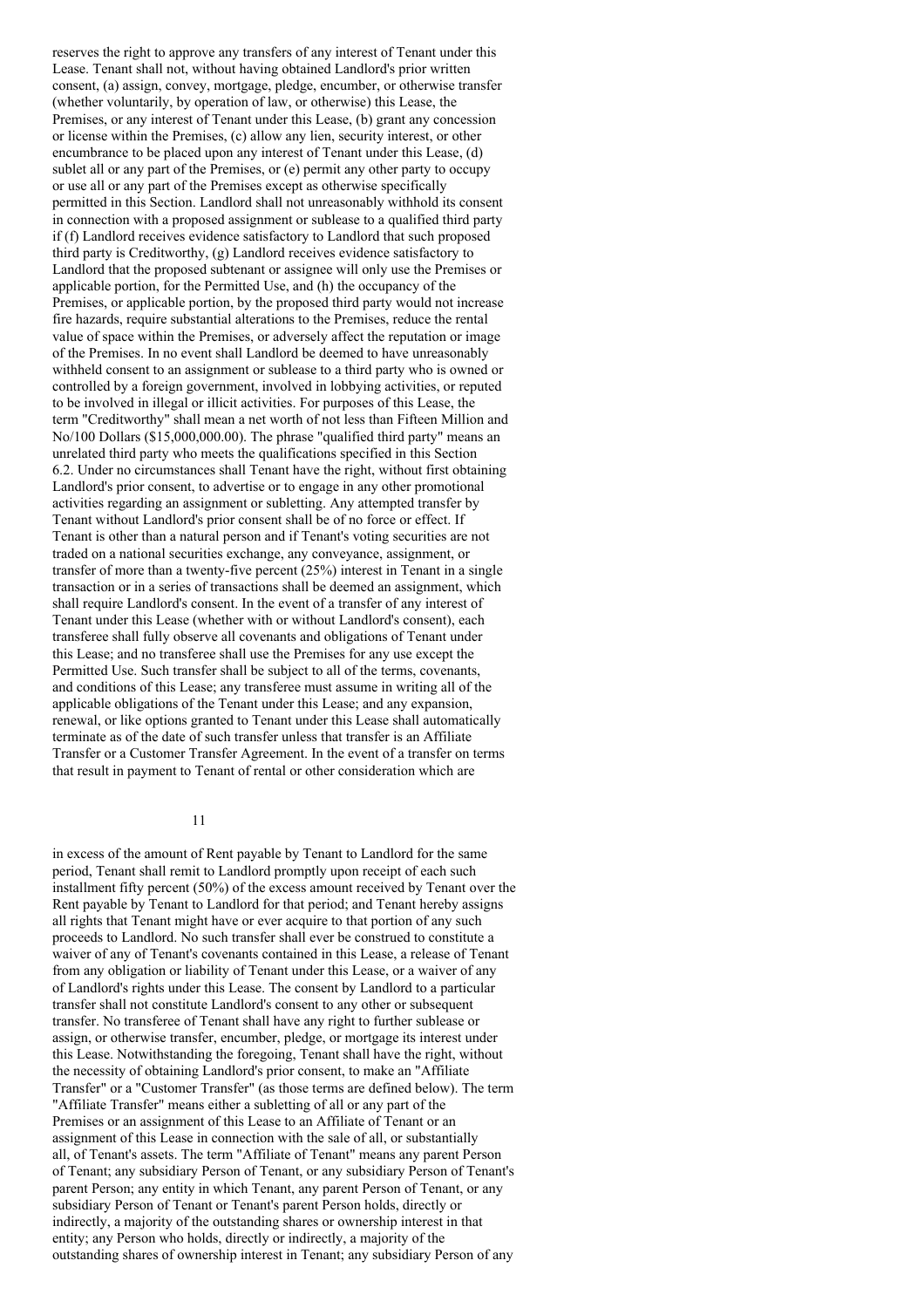Person who holds, directly or indirectly, a majority of the outstanding shares of ownership interest in Tenant; or any Person resulting from the merger, consolidation, or reorganization of Tenant or of Tenant's parent Person or of the parent Person of Tenant's parent Person with another Person; but only if such affiliate is Credit Worthy as of the date of such assignment or subletting. As used herein the term "Person" means, as applicable, a natural person, corporation, general partnership, limited partnership, limited liability partnership, limited liability company, or any other legal entity. The term "Customer Transfer" means an occupancy agreement (but not a sublease or assignment) between Tenant and its suppliers and/or customers for portions of the warehousing and manufacturing space within the Building for storage by such suppliers and/or customers of components supplied to Tenant or inventory of finished goods produced by Tenant, as applicable; provided that, in no event, shall areas in excess of twenty percent (20%) of the total floor area of the Building devoted to warehouse space or areas in excess of forty percent (40%) of the total floor area of the Building devoted to manufacturing space be the subject of Customer Transfers; and provided further that the agreement evidencing any Customer Transfer must not confer, or attempt to confer, any privity of contract between such suppliers and/or customers and Landlord; must not provide that any such customer or supplier is a third party beneficiary to this Lease; and must not grant any real property or leasehold rights in the Building or any portion of the Premises to those customers and/or suppliers.

Section 6.3 Assignment by Landlord. Landlord shall have the right at any time to transfer and assign Landlord's rights, benefits, privileges, duties, and obligations under this Lease, in the Building,

12

or in any portion of the Premises. Landlord shall then be released from any further obligation under this Lease, and Tenant agrees to look solely to Landlord's successor in interest for the performance of, all obligations of Landlord accruing subsequent to the date of such transfer. All covenants of Landlord under this Lease shall be binding upon Landlord and its successors only with respect to breaches occurring during its or their respective periods of ownership of Landlord's interest under this Lease.

Section 6.4 Subordination to Mortgages and Leases. Subject to the provisions of this Section 6.4, this Lease shall be subject and subordinate at all times to (a) all ground or underlying leases now existing or which may be subsequently executed affecting the Premises ("Ground Lease"), (b) the lien or liens of all mortgages and deeds of trust in any amount or amounts now existing or subsequently placed on the Premises or Landlord's interest or estate in the Premises ("Financing Lien"), and (c) all renewals, modifications, consolidations, replacements, and extensions of any Ground Lease or Financing Lien. However, Tenant's agreement to subordinate this Lease to any future Ground Lease or Financing Lien shall be specifically conditioned and contingent upon Tenant's receipt of a non-disturbance agreement from the future holder of a Financing Lien or the lessor under a Ground Lease which is reasonably acceptable to Tenant and to the holder of that Financing Lien or the lessor under that Ground Lease. The required non-disturbance agreement will be reasonably acceptable to Tenant if that non-disturbance agreement (a) is in recordable form and executed by the other party, (b) provides that Tenant shall not be named or joined in any action or proceeding to terminate a Ground Lease or to foreclose or enforce a Financing Lien, (c) such non-disturbance agreement provides that the rights of Tenant under this Lease shall not be disturbed but shall continue in full force and effect so long as there exists no uncured default by Tenant under this Lease in the event of a foreclosure of a Financing Lien or the termination of that Ground Lease and (d) such party will assume obligations of Landlord under this Lease which accrue subsequent to such transfer (but not prior thereto). Providing a non-disturbance agreement in compliance with the requirements of this Section 6.4 is provided to Tenant, the provisions of this Section shall be self-operative without the necessity of the execution of any other document by any party. In the event of the enforcement by the lessor under any such Ground Lease or by the holder of any Financing Lien of the remedies provided for by law or by such Ground Lease or Financing Lien, or in the event of the transfer of the Premises or Landlord's interest or estate in any part of the Premises by deed in lieu of foreclosure, Tenant, upon request of any person or party succeeding to the interest of Landlord as a result of such enforcement or deed in lieu of foreclosure, automatically will become the tenant of such successor in interest without change in the terms or provisions of this Lease. However, such successor in interest shall not be bound by any payment of Rent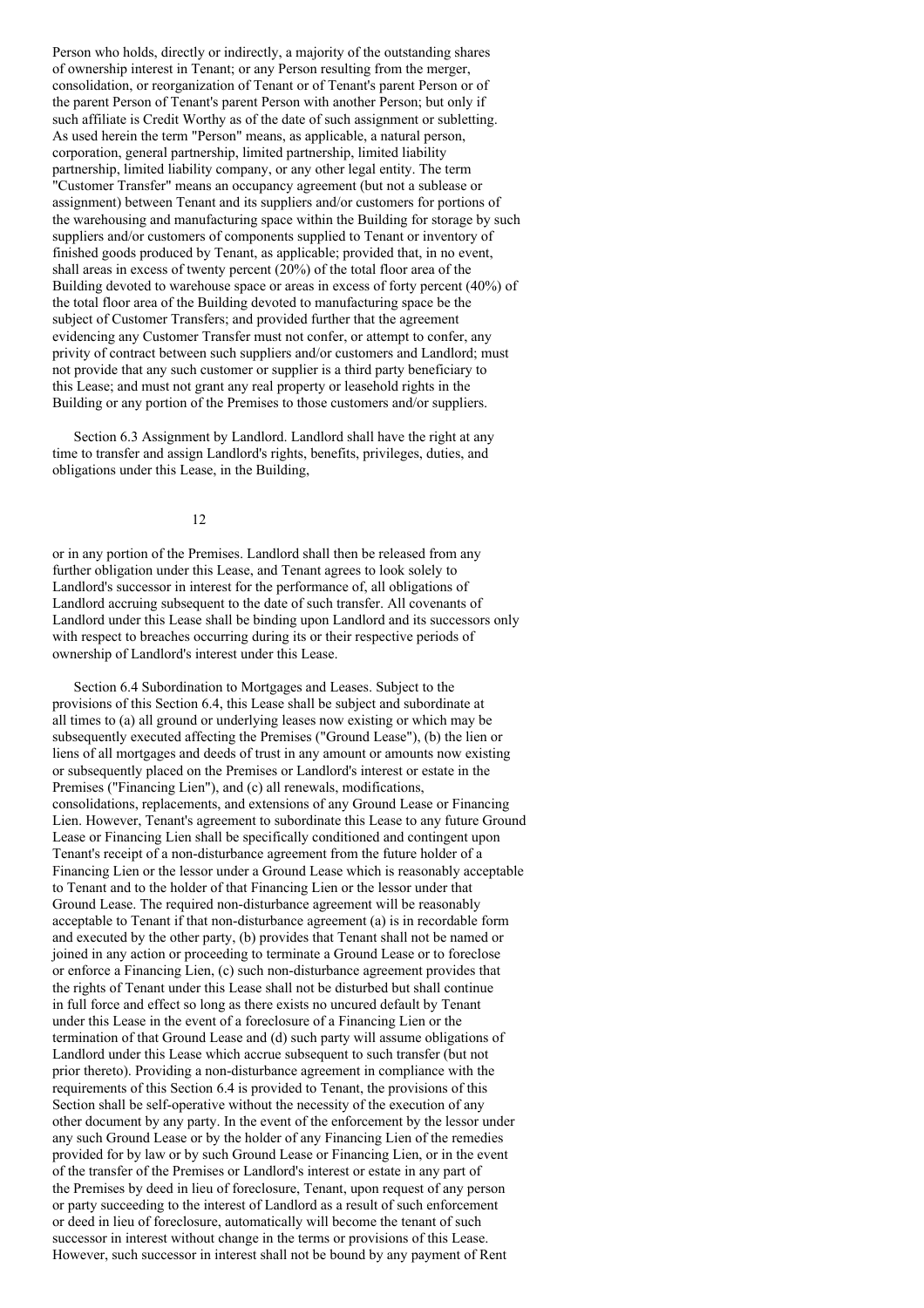for more than one (1) month in advance, except prepayments in the nature of security for the performance by Tenant of its obligations under this Lease which have been actually delivered to such successor; liable for the return of any security deposit or other deposit unless such security deposit or other deposit has actually been delivered to such successor; or bound by any amendment or modification of this Lease made after the applicable Ground Lease or Financing Lien is placed

13

against the Premises without the written consent of any trustee, mortgagee, beneficiary, or lessor. Tenant shall, upon request, execute and deliver an instrument or instruments confirming the attornment and other agreements contemplated by this Section. Notwithstanding anything to the contrary set forth in this Lease, the lessor under any Ground Lease or the holder of any Financing Lien may elect at any time to cause their interest in the Premises to be subordinate to Tenant's interest under this Lease by filing an instrument in the real property records of Travis County, Texas, affecting such election; and Tenant shall execute and deliver to Landlord immediately any such instruments or documents requested by the lessor under such Ground Lease or the holder of such Financing Lien for the purpose of confirming that such Ground Lease or Financing Lien is subordinated to Tenant's interest under this Lease. On the date of Landlord's execution of this Lease, no Ground Lease or Financing Lien exists with respect to the Premises.

Section 6.5 Certificates. Within ten (10) business days after Landlord's written request, Tenant will execute, acknowledge, and deliver to Landlord (and any other persons specified by Landlord) a certificate certifying as to such facts (to the extent true) as Landlord may reasonably request, including (a) that this Lease is in full force and effect, (b) the date and nature of each modification to this Lease, (c) the date to which Rent and other sums payable under this Lease have been paid, and (d) that Tenant is not aware of any default under this Lease which has not been cured, except those defaults which are specified in that certificate. Such request may be made by Landlord at any time, and from time to time, during the Lease Term. Any such certificate may be relied upon by Landlord and by such other persons specified by Landlord or to whom that certificate may be addressed. Tenant's failure to deliver any such certificate within the specified time period shall constitute a representation by Tenant that all factual statements made by Landlord relative to those matters are true and correct and may be relied upon by any person.

### ARTICLE 7

### CONDEMNATION, CASUALTY AND INSURANCE

Section 7.1 Condemnation. In the event of a Total Taking of the Premises or the Building, then this Lease shall terminate as of the date when physical possession is taken by the condemning authority. If a Partial Taking occurs which relates to a material portion of the Building or if Landlord is required to pay any of the proceeds from such Partial Taking to the lessor under a Ground Lease or to the holder of a Financing Lien, or if the Premises are rendered Untenantable as a result of that Partial Taking, then this Lease, at the option of either Tenant or Landlord, exercised by written notice to the other party within thirty (30) days after the date of such Partial Taking, shall terminate. In these events, Rent shall be apportioned as of the date when physical possession of the applicable portion of the Building is taken by the condemning authority. If a Partial Taking of the Premises occurs which does not result in the termination of this Lease, then Landlord shall allow Tenant a fair diminution of Rent as to that portion of the Premises subject to such Taking; and this Lease shall otherwise continue in full force and effect. All proceeds (whether in a lump sum or in

#### 14

separate awards) of any Taking shall be paid to Landlord, and Tenant shall not be entitled to (and expressly waives any claim to) any portion of any such award. Notwithstanding the foregoing, Tenant shall have the right to make a separate claim with the condemning authority for (a) any moving expenses incurred by Tenant as a result of such Taking; (b) any unamortized costs incurred and paid by Tenant for Tenant's Installations and any other alterations or improvements made by Tenant to the Premises; (c) the value of any of Tenant's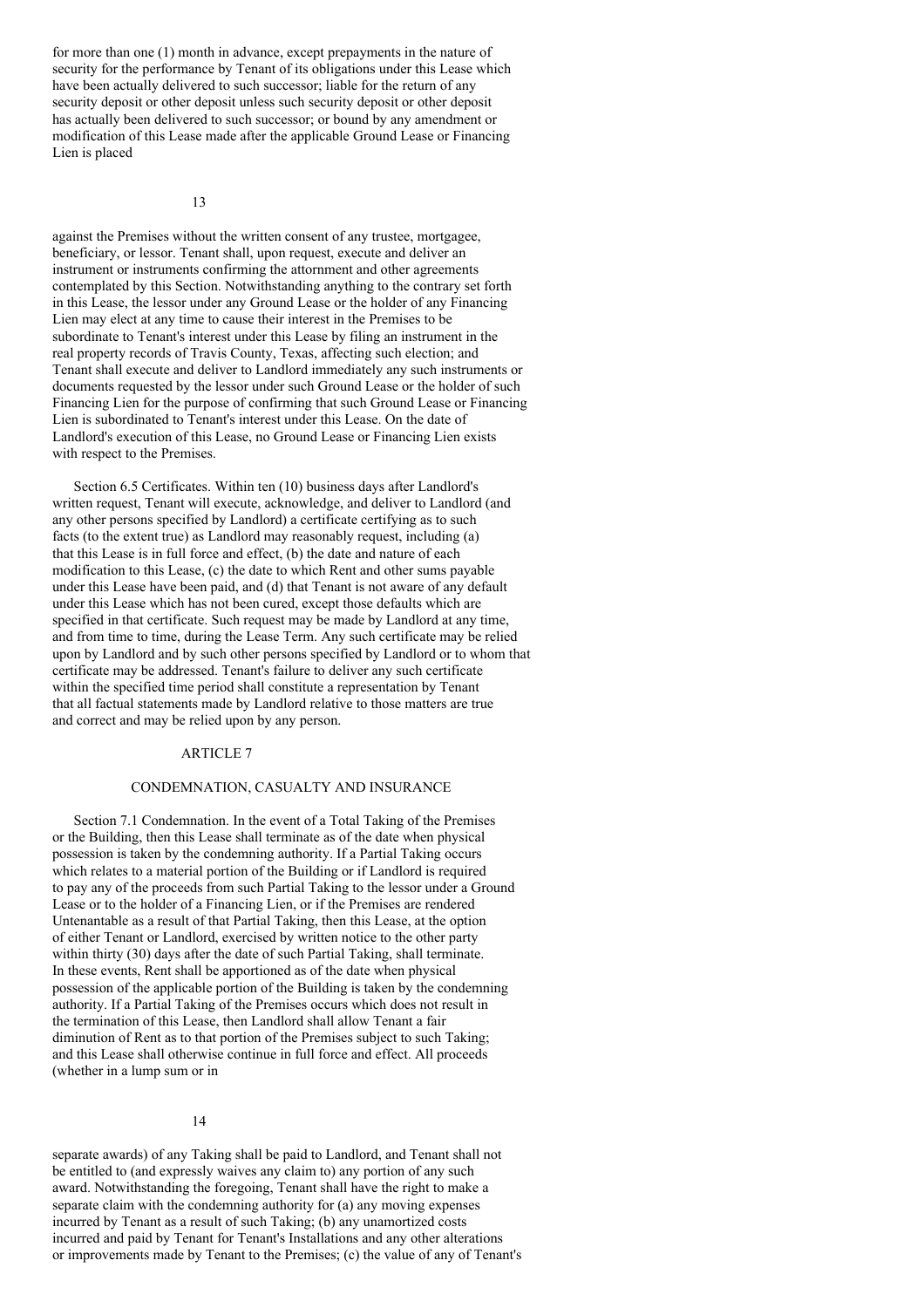Property subject to that Taking; and (d) any other separate claim which Tenant may be permitted to make. "Untenantable" shall mean that Tenant is unable to conduct its business in the Premises in a manner reasonably comparable to that conducted immediately before the applicable occurrence. The term "Taking" means a transfer during the Lease Term of all or any part of the Premises, as a result of, or in lieu of or in anticipation of, the exercise of the right of condemnation or eminent domain for any public or quasi-public use under any governmental law, ordinance, or regulation. The term "Partial Taking" means a Taking of less than the whole or substantially the whole of the Premises. The term "Total Taking" means a Taking of the whole or substantially the whole of the Premises or a Taking which results in the termination of an applicable Ground Lease.

Section 7.2 Casualty Damage. If the Premises shall be destroyed or damaged by fire or any other casualty, Tenant shall immediately give written notice of that occurrence to Landlord. In the event that any portion of the Premises is damaged by fire or other casualty and if (a) such damage is such that the necessary restoration work or repairs cannot reasonably be completed within one hundred eighty (180) days after the date of the casualty, (b) less than one (1) year remains in the Lease Term at the time of any damage to the Premises, or (c) the holder of a Financing Lien or lessor under a Ground Lease elects to take the applicable insurance proceeds, then either party, at its sole option, shall have the right to terminate this Lease. In such event, all Rent owed up to the time of the fire or other casualty shall be paid by Tenant to Landlord, whereupon this Lease shall cease and come to an end as of the date of written notice to the other party regarding such fire or other casualty. During the period from the occurrence of a casualty until the completion of the restoration work which is necessary to render the Premises tenantable, Rent shall be reduced to the extent that the Premises are rendered Untenantable. If, however, the Premises is damaged by fire or other casualty resulting from the fault or negligence of Tenant or any Tenant Related Party, Tenant shall not have the option to terminate this Lease unless clauses (b) or (c) of this Section 7.2 are applicable. If neither party elects to terminate this Lease as the result of such casualty, then Tenant shall commence and proceed with reasonable diligence to restore the Premises. Tenant's restoration work shall be conducted in accordance with the provisions of Section 5.2 above. In no event shall Landlord or Tenant have the obligation to expend for the restoration or repair of the Premises an amount in excess of the insurance proceeds actually received as a result of such casualty. Landlord shall not be liable for any inconvenience or annoyance to Tenant or injury to the business of Tenant resulting in any way from any casualty or the repair or restoration work made necessary by the occurrence of any casualty.

#### 15

Section 7.3 Insurance. Landlord shall maintain fire and extended coverage insurance on the Premises on an "All-Risk" or equivalent form (including demolition costs but excluding earthquake damage, site preparation, and foundations) against loss or damage to the Building and all other improvements now or hereafter located on the Land (including flood insurance if the Premises are located in a flood hazard area) in an amount equal to the full replacement cost thereof. The cost of Landlord's fire and extended coverage insurance policy shall be a Pass Through Expense. Tenant shall procure and maintain, at its sole cost and expense during and throughout the Lease Term, a policy or policies of (i) commercial general liability insurance in an amount of not less than \$1,000,000.00 per occurrence, with a general aggregate limit of not less than \$2,000,000.00, (ii) fire and extended coverage insurance with respect to Tenant's Property and Installations written on an "All Risk" basis for the full replacement cost, (iii) worker's compensation and employer's liability insurance, containing a limit of at least \$1,000,000.00 per accident for bodily injury by accident and at least \$1,000,000.00 per employee for bodily injury by disease, (iv) comprehensive catastrophic liability insurance in an amount of not less than Ten Million and No/100 Dollars (\$10,000,000.00), (v) business income insurance providing coverage for not less than six (6) months, (vi) commercial automobile liability insurance with policy limits of One Million and No/100 Dollars (\$1,000,000.00) combined single limit for bodily injury and property damage loss, and (vii) such other insurance as Landlord may, from time to time, reasonably require. Landlord and the Landlord Related Parties shall be named as "additional insureds" under each commercial general liability insurance policy to be carried by Tenant; and with respect to all insurance coverages and limits required under this Lease, Tenant's insurance will be deemed primary and non-contributory with any other valid and collectible insurance maintained by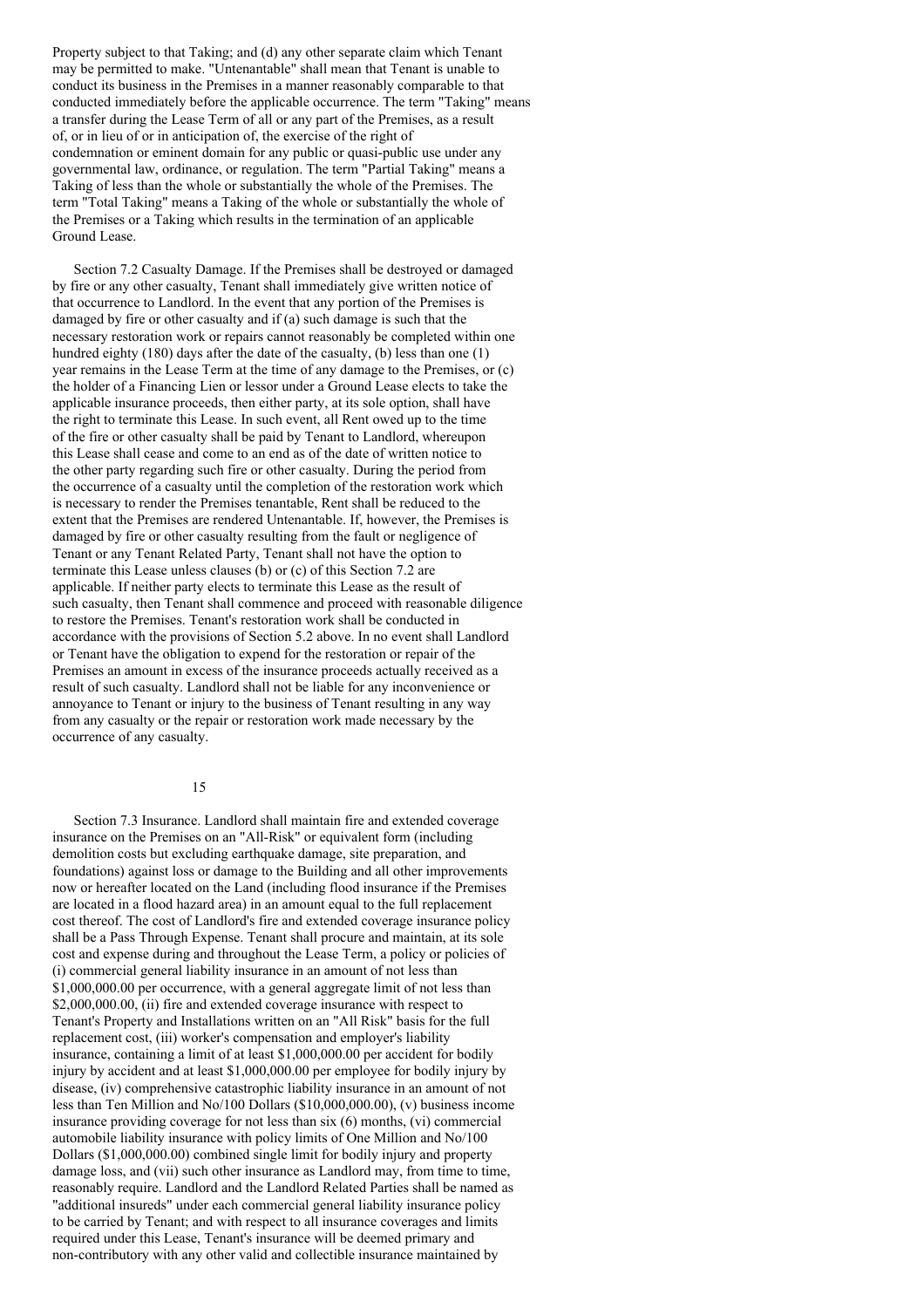Landlord. Each policy shall also contain a severability of interest clause. All such insurance to be obtained by Tenant shall be maintained with companies authorized to transact business in the State of Texas and of good financial standing (i.e., a rating of A-/VIII or better by A.M. Best Company) and on forms and in amounts acceptable to Landlord. All policies of insurance required to be maintained by Tenant shall provide that Landlord shall be given at least thirty (30) days' prior written notice of any cancellation or non-renewal of any such policy. All such policies shall provide that Tenant is solely responsible for the payment of premiums, that, in the event of payment for any loss covered by that policy, Landlord will be paid first by the insurance company for Landlord's loss, that Tenant's insurance is primary in the event of any overlapping coverage which may be carried by Landlord, and that any insurance policies carried by Landlord shall be excess, secondary, and noncontributing with the policy carried by Tenant. A duly executed certificate of insurance (in form and content approved by Landlord) with respect to each such policy shall be deposited with Landlord by Tenant on or before the Commencement Date, and a duly executed certificate of insurance (in form and content approved by Landlord) with respect to each subsequent policy shall be deposited with Landlord at least fifteen (15) days prior to the expiration of the policy then in effect.

Section 7.4 Compliance. Tenant shall not do or permit anything to be done in or about the Premises, nor bring nor keep nor permit anything to be brought to or kept in the Premises, which will in any way

16

adversely affect any insurance on the Premises or any of its contents, cause a cancellation or invalidation of any such insurance, or otherwise violate any Insurance Requirement.

Section 7.5 Waiver of Subrogation. All fire and extended coverage insurance policies carried by either Landlord or Tenant shall provide for a waiver of rights of subrogation against Landlord and Tenant on the part of the applicable insurance carrier unless either (i) such waiver is then prohibited by applicable Texas law or (ii) such waiver would invalidate, nullify, or provide a defense to coverage under any such insurance policy, except as caused by failure to notify or obtain the required consent from the applicable insurer as to the terms of this Section. As long as the waivers contemplated by this Section are in effect, Landlord and Tenant each hereby waives any and all rights of recovery, claims, actions, or causes of action against the other (and their respective employees, agents, officers, or partners) for any loss or damage which may occur to the Premises and/or Tenant's Property or Installations which is covered by valid and collectible insurance policies and to the extent that such loss is actually recovered under any such insurance policy. The failure of Landlord or Tenant to take out or maintain any insurance policy required under Section 7.3 shall be a defense to any claim asserted by the insuring party against the other party by reason of any loss sustained by the insuring party which would have been covered by any such required policy. The waivers set forth in this Section shall be in addition to, but shall not be in substitution for, any other waivers, indemnities or limitation of liabilities set forth in this Lease.

Section 7.6 Indemnity. Tenant shall not be liable to Landlord or to the Landlord Related Parties for any injury to person or damage to property caused by the negligence or willful misconduct of Landlord or the Landlord Related Parties. Subject to the provisions of Section 9.14 below, Landlord shall indemnify and hold Tenant and the Tenant Related Parties harmless from any liability, loss, cost, claim, or expense (including attorneys' fees and expenses, court costs, and costs of investigation) arising out of the negligence or willful misconduct of Landlord or the Protected Parties. Landlord and the other Protected Parties shall not be liable to Tenant or to the Tenant Related Parties for any injury to person or damage to property arising out of or related to the negligence or misconduct of Tenant or the Tenant Related Parties, any breach by Tenant under this Lease, or any use of, or the conduct of any business in, the Premises or other portions of the Premises, by Tenant or the Tenant Related Parties. Tenant shall indemnify and hold Landlord and the other Protected Parties harmless from any liability, loss, cost, claim, or expense (including attorneys' fees and expenses, court costs, and costs of investigation) arising out of, or alleged to have arisen out of, the negligence or misconduct of Tenant or the Tenant Related Parties, any breach by Tenant under this Lease, or any use of, or conduct of any business in, the Premises or any other portion of the Premises by Tenant or the Tenant Related Parties. In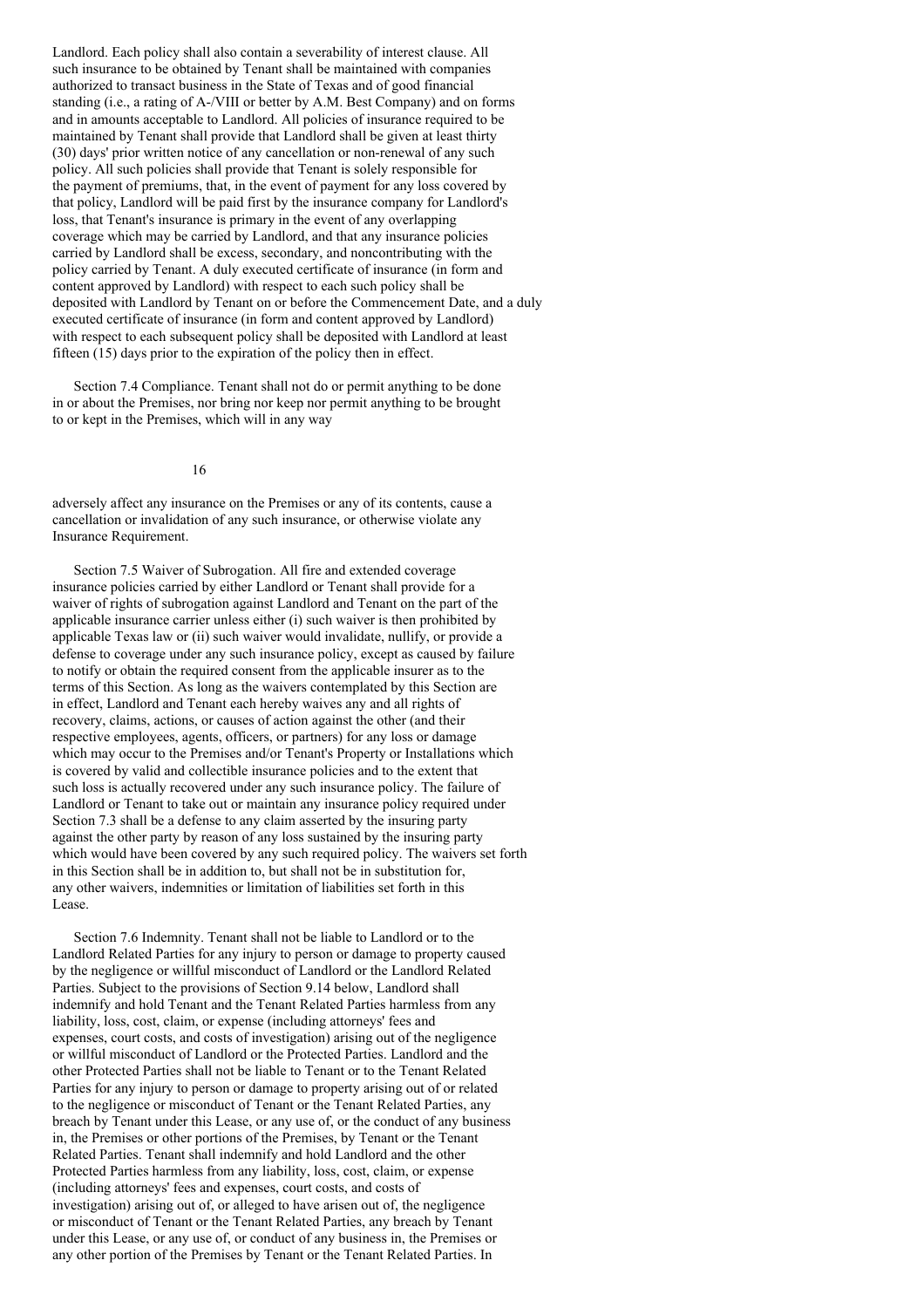the event that any injury or damage is attributable to both Landlord and Tenant, Landlord and Tenant agree, without regard to any concurrent or other negligence by the indemnified party, to provide each other with comparative indemnification for that portion of the injury or damage which is attributable to the indemnifying party. The indemnifications granted by both Landlord and Tenant in this Section 7.6 are subject to any express limitations to the contrary in this Lease. The provisions of this

17

Section 7.6 shall survive the expiration or termination of this Lease. "Landlord Related Parties" means Landlord's directors, officers, partners, employees, agents, contractors, and property managers (and their respective directors, officers, partners, employees, and agents). "Protected Parties" means the Landlord Related Parties and, to the extent applicable, the holder of any Financing Lien and the lessor under any Ground Lease (and their respective directors, partners, officers, employees, and agents).

Section 7.7 Damages from Certain Causes. Except for loss, injury to person, or damage to property arising from the negligence or willful misconduct of Landlord or the Protected Parties, neither Landlord nor the Protected Parties shall ever be liable or responsible to Tenant, or any person claiming through Tenant, for any loss, injury to person, or damage to property in, upon, or about the Premises resulting from (a) theft, fire, casualty, vandalism, acts of God, public enemy, injunction, riot, strike, inability to procure materials, insurrection, war, court order, requisition, or order of any governmental body or authority; (b) any other causes beyond Landlord's control; or (c) any damage or inconvenience which may arise through repair or alteration of the Premises. All goods, property, or personal effects stored or placed by Tenant in or about the Premises shall be at the sole risk of Tenant.

# ARTICLE 8

# DEFAULT AND REMEDIES

Section 8.1 Default by Tenant. The occurrence of any of the following events and the expiration of any grace periods hereafter described shall constitute a default by Tenant under this Lease:

(a) The failure to pay any Rent when due, and the continuance of such failure for a period of five (5) calendar days after the date Tenant receives written notice of such delinquency from Landlord; provided, however, that if Landlord has delivered two (2) such written notices of monetary default within the immediately preceding twelve (12) calendar month period, Tenant shall thereafter be in default if Tenant fails to pay any Rent when due and such failure continues for a period of three (3) calendar days after the calendar date such Rent is due.

(b) Tenant assigns its interest in this Lease or sublets any portion of the Premises except as permitted in this Lease or Tenant otherwise breaches the provisions of Section 6.2 of this Lease.

(c) Tenant breaches or fails to comply with any provision or covenant in this Lease (other than as described in Subsections (a) or (b) above), and such breach or failure continues for fifteen (15) calendar days after notice by Landlord to Tenant. However, if such failure cannot reasonably be cured within such fifteen (15) day period Tenant shall not be in default under this Lease so long as Tenant commences curative action within that fifteen (15) day period, diligently and continuously pursues that corrective action, and completely cures that failure within sixty (60) days after Landlord's notice to Tenant or such later date as Landlord may approve in writing

### 18

after a request for additional curative time by Tenant, which approval will not be unreasonably withheld, conditioned, or delayed. For purposes of this Subsection, the phrase "commences curative action" shall mean, at a minimum, that Tenant has taken steps in preparation for that cure (including, if applicable, contacting third parties who may supply labor or materials in the prosecution of that cure.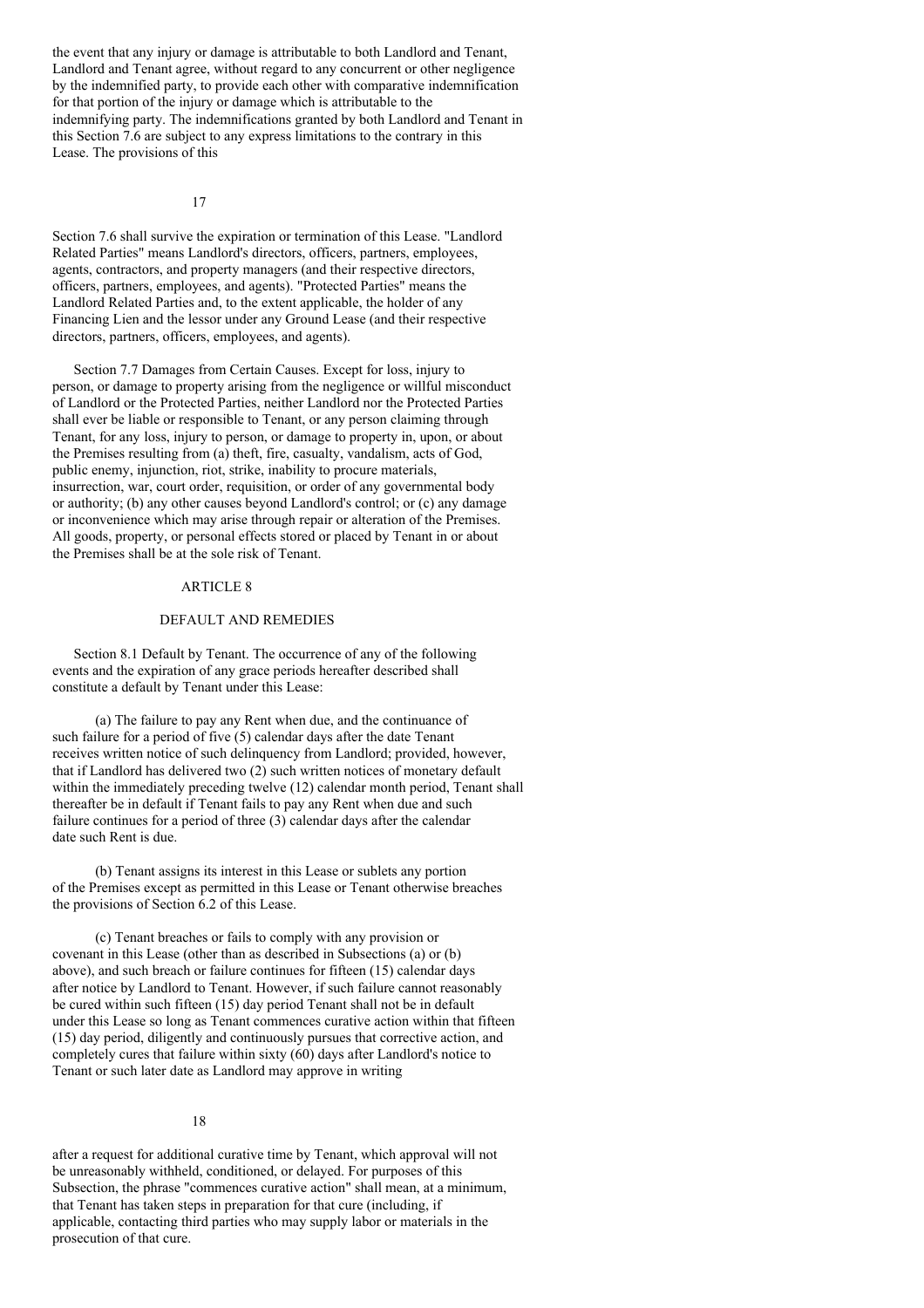(d) If the interest of Tenant under this Lease is levied on under execution or other legal process, or if Tenant becomes insolvent, makes an assignment for the benefit of creditors, or makes a transfer in fraud of creditors, or if a receiver or trustee is appointed for Tenant or any of its properties, or if any petition in bankruptcy or other insolvency proceedings is filed by or against Tenant, or any petition is filed or other action taken to declare Tenant as bankrupt or to delay, reduce or modify Tenant's debts or obligations or to reorganize or modify Tenant's capital structure or indebtedness or to appoint a trustee, receiver or liquidator of Tenant or of any property of Tenant, or any proceedings or other action is commenced or taken by a governmental authority for the dissolution or liquidation of Tenant (provided that no such levy, execution, legal process or petition filed against Tenant shall constitute a breach of this Lease if Tenant shall vigorously contest the same by appropriate proceedings and shall remove or vacate the same within sixty (60) calendar days from the date of its creation, service, or filing).

Section 8.2 Landlord's Remedies. Upon the occurrence of any default by Tenant under this Lease, Landlord, at Landlord's sole option, may exercise any one or more of the following described remedies, in addition to all other rights and remedies provided at law or in equity:

(a) Landlord may at any time thereafter (without being under any obligation to do so) re-enter the Premises and correct or repair any condition which shall constitute a failure on the part of Tenant to observe, perform, or satisfy any term, condition, covenant, agreement, or obligation of Tenant under this Lease; and Tenant shall fully reimburse and compensate Landlord on demand for the reasonable costs incurred by Landlord in doing so, plus profit and overhead in an amount equal to fifteen percent (15%) of such cost. No action taken by Landlord under this Subsection shall relieve Tenant from any of Tenant's obligations under this Lease or from any consequences or liabilities arising from the failure of Tenant to perform such obligations.

(b) Landlord may terminate this Lease and repossess the Premises. In the event that Landlord elects to terminate this Lease, Landlord shall be entitled to recover damages equal to the total of (i) the cost of recovering the Premises (including reasonable attorneys' fees and costs); (ii) the reasonable cost of removing and storing Tenant's or any other occupant's property; (iii) the unpaid Rent owed at the time of termination, plus interest thereon from the date when due at the maximum rate of interest then allowed by law; (iv) the reasonable cost of reletting the Premises (as reasonably estimated by Landlord and including the reasonable cost of alterations or repairs to the Premises and brokerage commissions applicable to the remainder of the Lease Term); (v) the costs of collecting any sum due to Landlord (including without limitation, attorneys' fees and costs); and (vi) any other sum

#### 19

of money or damages owed by Tenant to Landlord as a result of the default by Tenant, whether under this Lease, at law, or in equity.

(c) Landlord may terminate Tenant's right of possession of the Premises without terminating this Lease and repossess the Premises. In the event that Landlord elects to take possession of the Premises without terminating this Lease, Tenant shall remain liable for, and shall pay to Landlord, from time to time on demand, (i) all costs and damages described in Subsection (b) of this Section 8.2 and (ii) any deficiency between the total Rent due under this Lease for the remainder of the Lease Term and rents, if any, which Landlord is able to collect from another tenant for the Premises during the remainder of the Lease Term ("Rental Deficiency"). Landlord may file suit to recover any sums falling due under the terms of this Lease from time to time, and no delivery to or recovery by Landlord of any portion of the sums owed to Landlord by Tenant under this Lease shall be a defense in any action to recover any amount not previously reduced to judgment in favor of Landlord. Landlord shall use reasonable efforts to relet the Premises on such terms and conditions and to such parties as Landlord, in Landlord's sole discretion, may determine (including a term different from the Lease Term, rental concessions, and alterations and improvements to the Premises). However; Landlord shall be under no obligation to accept any tenant that Landlord deems undesirable or unacceptable or to expend any funds in connection with such reletting, it being the intent of the parties that Tenant shall not be placed in a preferential position by reason of Tenant's own default. Any net proceeds received by Landlord through reletting shall reduce the sums owing by Tenant to Landlord, but Tenant shall not be entitled to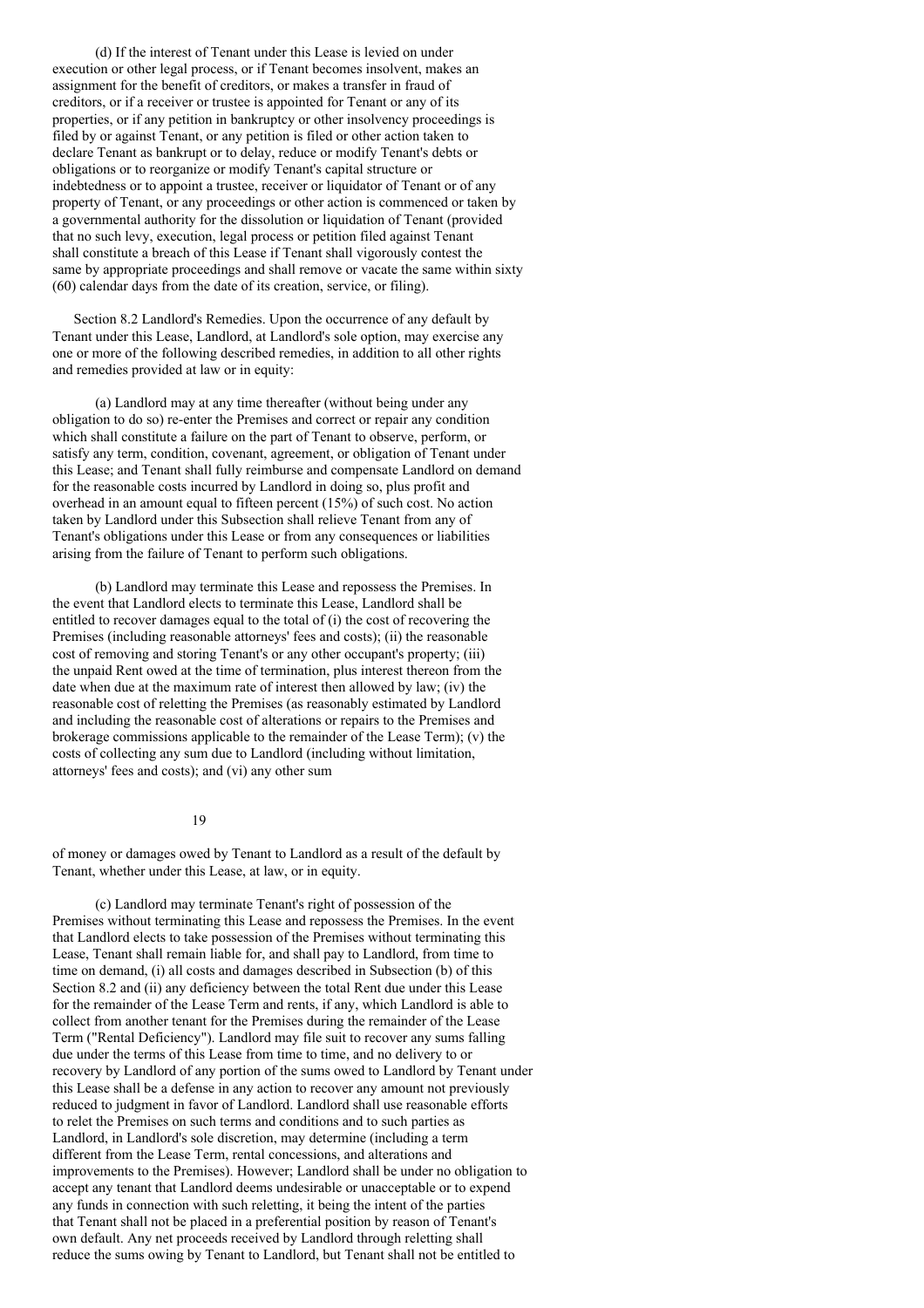any excess of any sums obtained by reletting over and above the Rent provided in this Lease under any circumstances. For the purpose of such reletting, Landlord is authorized to decorate or to make any repairs, changes, alterations, or additions in and to the Premises that Landlord may deem necessary or advisable. No reletting shall be construed as an election on the part of Landlord to terminate this Lease unless a written notice of such intention is given to Tenant by Landlord. Notwithstanding any such reletting without termination, Landlord may, at any time thereafter, elect to terminate this Lease for such previous default. In the alternative (but only in the event that Tenant's default constitutes a material breach), Landlord may elect to terminate Tenant's right to possession of the Premises and to immediately recover as damages, in lieu of the Rental Deficiency, a sum equal to the difference between (a) the total Rent due under this Lease for the remainder of the Lease Term and (b) the then fair market rental value of the Premises during such period, which difference shall be discounted to present value using a discount rate of nine percent (9%) per annum ("Discounted Future Rent"). In such event, Landlord shall have no obligation to relet the Premises or to apply any rentals received by Landlord as a result of any reletting to Tenant's obligations under this Lease; and the aggregate amount of all damages due to Landlord, including the Discounted Future Rent, shall be immediately due and payable to Landlord upon demand.

(d) In the event that Landlord elects to re-enter or take possession of the Premises after Tenant's default, Landlord shall deliver at least ten (10) calendar days prior notice of such reentry or repossession and of Landlord's intent to reenter or retake possession.

20

Landlord may, without prejudice to any other remedy which Landlord may have for possession or arrearages in or future Rent, expel or remove Tenant or any other person who may be occupying the Premises. Landlord may also change or alter the locks or other security devices on the doors to the Premises and/or, if applicable, remove Tenant's access media from the security system; and Tenant waives, to the fullest extent allowed by law, any requirement that notice be posted on the Premises as to the location of a key to such new locks and any rights to obtain such a key. The provisions of this Section 8.2 shall override and control over any conflicting provisions of Section 93.002 of the Texas Property Code (as amended), and Tenant expressly waives any and all rights Tenant may have under Section 93.002.

(e) In the event that Tenant fails to make any monthly Rent payment within five (5) days after the date on which that Rent payment becomes due, then Tenant shall also be obligated to pay interest on such past due amounts at a rate equal to the lesser of eighteen percent (18%) per annum or the highest rate of interest permitted by applicable law, as Rent under this Lease. Should Tenant make a partial payment of past due amounts, the amount of such partial payment shall be applied first to reduce all accrued and unpaid interest and late charges, in inverse order of their maturity, and then to reduce all other past due amounts, in the inverse order of their maturity. If Tenant fails in two (2) consecutive months to make Rent payments within five (5) days after the date when due, Landlord may require that future Rent payments be paid quarterly in advance instead of monthly. The election by Landlord to exercise either or both of the foregoing remedies shall be made by written notice to Tenant and shall be in addition to any interest accruing on the unpaid amount, as well as any other rights and remedies accruing as a result of such default. Any acceptance of a monthly Rent payment in the form of a personal or corporate check by Landlord thereafter shall not be construed as a subsequent waiver of these rights.

(f) Subsequent to the termination of this Lease or the termination of Tenant's right to possess the Premises as a result of a default, Landlord may remove and store any of Tenant's Property that remains within the Premises at Tenant's expense. In addition to Landlord's other rights and remedies, Landlord may dispose of the stored property if Tenant does not claim that property within thirty (30) days after the date on which that property is first stored by Landlord. Landlord shall deliver by certified mail to Tenant, at Tenant's last known address, a notice stating that Landlord will dispose of Tenant's Property if Tenant does not claim Tenant's Property within thirty (30) days after the date on which Tenant's Property was first seized and stored by Landlord. In addition, Tenant shall be liable to Landlord for all costs and expenses incurred by Landlord in moving, storing, and disposing of the abandoned Tenant's Property.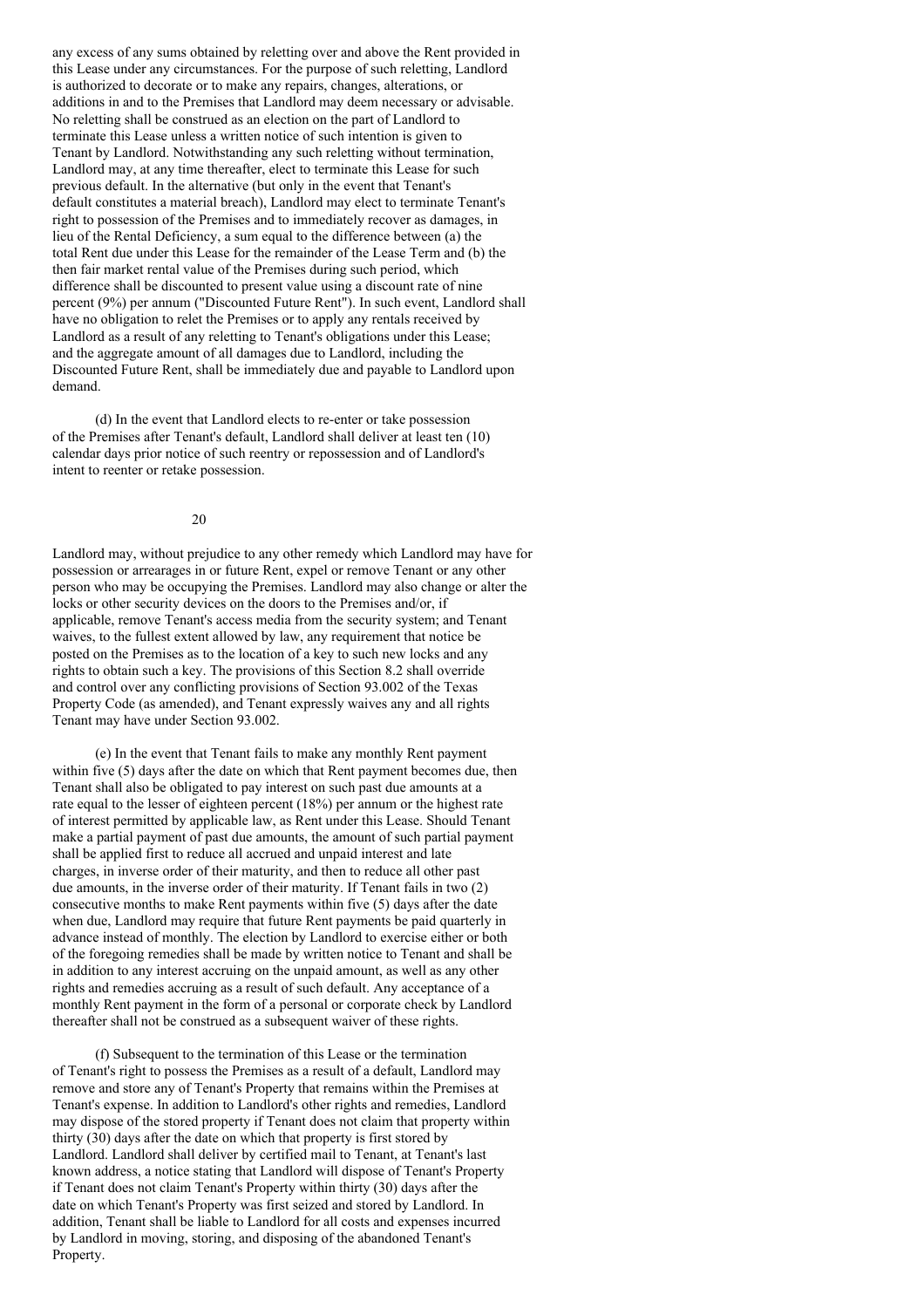(g) No termination of this Lease shall ever be deemed to have occurred unless Landlord specifically notifies Tenant in writing that Landlord has elected to terminate this Lease. No election of Landlord to reenter the Premises or to retake possession of the Premises shall ever be deemed or construed to be a termination of this Lease.

 $21$ 

(h) If Tenant commits any event of default under this Lease with respect to which written notice was provided on two (2) or more occasions within the immediately preceding twelve (12) month period and thereafter commits the same or a similar default, no notice after the second (2nd) such notice shall be required to be given by Landlord for or with respect to any subsequent default of a similar nature before the pursuit of any one or more of the remedies provided in this Lease during the twelve (12) months following the date of that second (2nd) notice. Thereafter, Tenant's right to notice, if any, shall be reinstated but shall again be subject to the provisions of this Subsection.

(i) All rights and remedies of Landlord under this Lease shall be non-exclusive and shall be in addition to an cumulative of all other rights or remedies available to Landlord under this Lease or by law or in equity.

Section 8.3 Landlord's Lien. Landlord hereby waives the statutory landlord's lien created pursuant to Section 54.021 of the Texas Property Code, as the same may be amended from time to time, and any successor statute. Landlord shall execute and acknowledge documents from time to time providing solely for confirmation of such waiver within ten (10) business days following receipt of written request for same from Tenant.

Section 8.4 Attorney's Fees and Other Expenses of Enforcement. In the event that either party seeks to enforce the performance or observance of any of the terms, covenants, agreements, or conditions contained in this Lease, then the prevailing party, to the extent permitted by applicable law, shall be entitled to recover all reasonable expenses incurred by the prevailing party in collecting any sums due under, or enforcing any of the terms of, this Lease including all reasonable attorneys' fees and other costs of collection and enforcement incurred by the prevailing party.

Section 8.5 Default by Landlord. Landlord shall be in default under this Lease in the event Landlord has not begun and pursued with reasonable diligence the cure of any failure of Landlord to meet its obligations under this Lease within thirty (30) days of the receipt by Landlord of written notice from Tenant of Landlord's alleged failure to perform. In no event shall Tenant have the right to terminate or rescind this Lease as a result of Landlord's default. Tenant waives such remedies of termination and rescission and agrees that Tenant's remedies for default under this Lease and for breach of any promise or inducement are limited to a suit for damages and/or injunction. Notwithstanding the foregoing, if Landlord's default involves non-payment by Landlord of any sums which have been collected from Tenant as Pass-Through Expenses, then Tenant shall be entitled to make such payments before they become delinquent and to offset the amount of any such payment (together with interest thereon at the rate of eighteen percent [18%] per annum) against Rent thereafter due under this Lease. In addition, Tenant shall, prior to the exercise of any such remedies, provide each holder of a Financing Lien and each lessor under a Ground Lease with written notice and a reasonable time to cure any default by Landlord.

# 22

# ARTICLE 9

### MISCELLANEOUS PROVISIONS

Section 9.1 Amendments. This Lease may not be altered, changed, or amended except by an instrument in writing signed by both Landlord and Tenant.

Section 9.2 Non-Waiver. No course of dealing between Landlord and Tenant or any other person, nor any delay on the part of Landlord in exercising any rights under this Lease, nor any failure to enforce any provision of this Lease, nor the acceptance of any Rent by Landlord shall operate as a waiver or a modification of the terms of this Lease or of any right which Landlord has to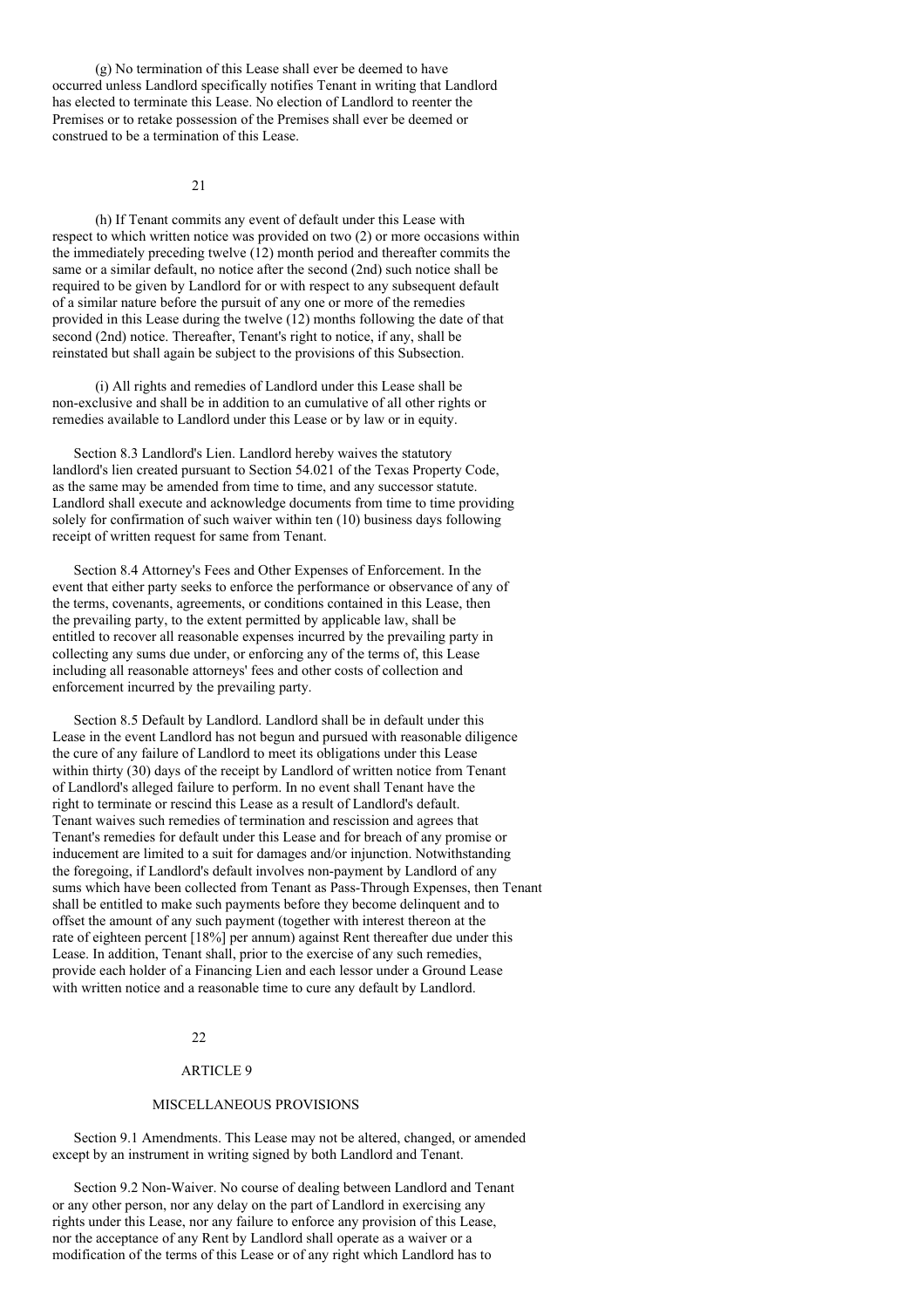demand strict compliance by Tenant with the terms of this Lease. If Landlord waives any agreement, condition, or provision of this Lease, such waiver must be expressly set forth in a writing signed by Landlord and shall not be deemed a waiver of any subsequent breach of the same or any other agreement, condition, or provision contained in this Lease.

Section 9.3 Holding Over. In the event Tenant remains in possession of the Premises after the expiration or termination of this Lease without the consent of Landlord, Tenant shall be deemed to be occupying the Premises as a tenant at will and shall pay Rent for each month (or partial month) during any such holdover period at a rate equal to (a) one hundred twenty-five percent (125%) of the Base Rent which Tenant was obligated to pay for the last full calendar month immediately preceding the end of the Lease Term (the amount due for that final full calendar month of the Lease Term being referred to as the "Base Amount") during all or any part of the first (1st) thirty (30) day period subsequent to the date on which the Lease Term expires or terminates (such date being the "Termination Date"), (b) one hundred fifty percent (150%) of the Base Amount during all or any part of the second (2nd) thirty (30) day period subsequent to the Termination Date, and (c) two hundred percent (200%) of the Base Amount thereafter, plus, during each period, the applicable portion of the Pass-Through Expenses for that period. No holding over by Tenant after the expiration or termination of this Lease shall be construed to extend the Lease Term or in any other manner be construed as permission by Landlord to holdover. Additionally, in the event of any unauthorized holding over by Tenant, Tenant shall indemnify Landlord against all claims for any damages by any other person or entity to whom Landlord may have leased all or any part of the Premises and for any other loss, cost, damage, or expense (including attorneys' fees and costs of suit) incurred by Landlord as a result of such holding over.

Section 9.4 Notices. Any notice, demand, consent, approval, request, or other communication required or permitted to be given pursuant to this Lease (including any Exhibit to this Lease) or by applicable law shall be in writing and shall be delivered by registered or certified mail, postage prepaid, return receipt requested, telegram, facsimile, or expedited delivery service with proof of delivery, addressed to Landlord or Tenant, as applicable, at Landlord's Address or Tenant's Address. Any such communication transmitted by telegram, facsimile, or personal delivery shall be deemed to have been delivered as of the date actually received by the addressee, provided that, in

# 23

each instance, transmission is successfully accomplished prior to 5:00 p.m., local time, at the place of receipt on a business day. Any communication transmitted by telegram, facsimile, or personal delivery which is not successfully transmitted prior to 5:00 p.m., local time, at the place of receipt on a business day shall be deemed to have been delivered on the next following business day. Any such communication transmitted by registered or certified mail shall be deemed to have been given or served on the third (3rd) day following the date on which such notice was deposited in a receptacle maintained by the United States Postal Service for such purpose. Any notice of default from Tenant to Landlord shall also be delivered to any holder of a Financing Lien or any lessor under a Ground Lease who has notified Tenant of its interest and the address to which notices are to be sent; and such notice shall not be effective until delivered to such parties. Either Landlord or Tenant may, by ten (10) days' prior notice to the other in accordance with this Section 9.4, designate a different address or different addresses to which communications intended for the party are to be sent.

Section 9.5 Independent Obligations. The obligations of Tenant under this Lease are independent of Landlord's obligations, and Tenant shall not, for any reason, withhold or reduce Tenant's required payments of Rent or fail to fully perform Tenant's obligations under this Lease.

Section 9.6 Survival. Neither the expiration or termination of the Lease Term pursuant to the provisions of this Lease, by operation of law, or otherwise, nor any repossession of the Premises pursuant to any remedy granted to Landlord under this Lease or otherwise shall ever relieve Tenant of Tenant's liabilities and obligations under this Lease, all of which shall survive such expiration, termination, or repossession.

Section 9.7 Unavoidable Delays. Except as otherwise specifically provided in this Lease, the time within which either party shall be required to perform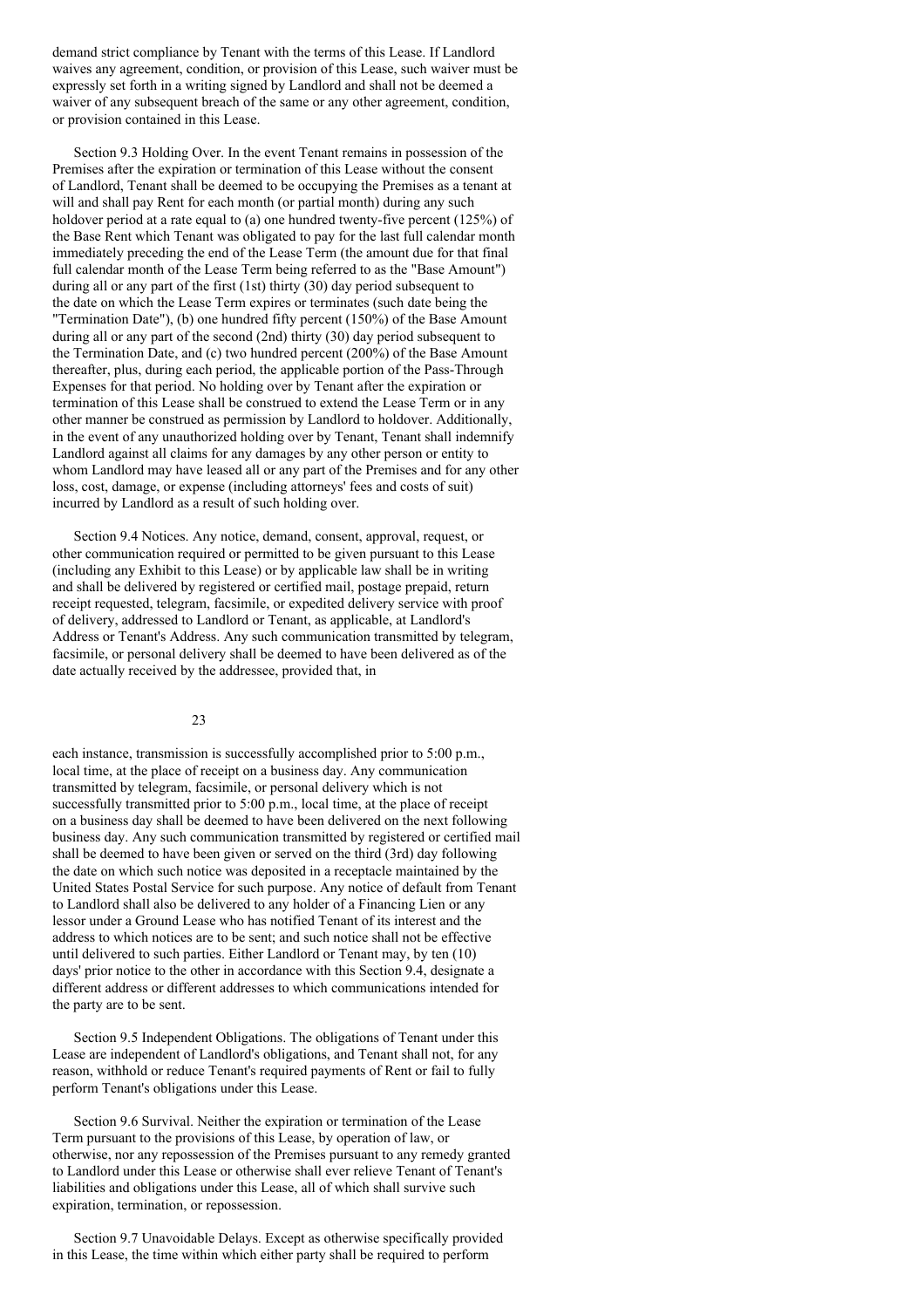any act under this Lease, other than the payment of money, shall be extended for a period of time equal to the number of days during which performance of that act is delayed due to an Unavoidable Delay. However, in order to qualify for an extension based upon an Unavoidable Delay, Tenant shall give notice to Landlord of Tenant's claim for that extension and the nature of the Unavoidable Delay giving rise to that claim within five (5) business days after the start of that Unavoidable Delay. "Unavoidable Delay" shall mean a delay due to strike, lock-out, or other labor or industrial disturbance (whether on the part of employee of either party to this lease); civil disturbance, act of a public enemy, riot, sabotage, or embargo; fire, storm, or other casualty or act of God; or any cause whatsoever beyond the reasonable control of the party claiming an Unavoidable Delay, whether or not similar to any of causes stated above. However, for the purpose of this definition, Tenant's lack of funds or inability to obtain financing shall not be deemed to be a cause beyond the control of Tenant with respect to Tenant's obligation to pay Rent or other sums as and when due under this Lease.

Section 9.8 Consent by Landlord. In each circumstance under this Lease in which the prior consent or approval of Landlord is required before Tenant is authorized to take any particular type of action, the decision of whether to grant or deny such consent or approval shall be

 $24$ 

within the sole and exclusive judgment and discretion of Landlord unless otherwise specifically provided in this Lease with respect to that specific matter. Tenant shall not have any claim for breach by Landlord or any defense to performance of any covenant, duty, or obligation of Tenant under this Lease on the basis that Landlord delayed or withheld the granting of such consent or approval. Landlord's consent or approval to any particular act by Tenant which requires such consent or approval shall not be deemed to waive or render unnecessary consent to or approval of any subsequent similar act.

Section 9.9 Legal Interpretation. This Lease, and the rights and obligations of Landlord and Tenant under this Lease, shall be interpreted, construed, and enforced in accordance with the laws of the State of Texas. All obligations of the parties shall be performable in, and all legal actions to enforce or construe this Lease shall be instituted in, the courts of, Travis County, Texas. All defined terms and other words used in this Lease shall include the singular and plural, as applicable. References to the Premises, the Building, or the Land shall also include any portion of each. References to the Premises shall include the Building and the Land, and references to the Building shall include the Premises. Words which are not used as defined terms in this Lease shall be construed in accordance with the meanings commonly ascribed to those words, relative to the context in which each is used. The word "including" shall be construed as if followed, in each instance, by the phrase "but not limited to." All article, section, and subsection headings used in this Lease are for reference and identification purposes only and are not intended to, and shall not under any circumstances, alter, amend, amplify, vary, or limit the express provisions in this Lease. All rights, powers, and remedies provided in this Lease may be exercised only to the extent that their exercise does not violate any applicable law and are intended to be limited to the extent necessary so that such provision will not render this Lease invalid or unenforceable under applicable law. In the event that any provision in this Lease, or the application of such provision to any person or circumstance, shall be invalid or unenforceable to any extent, the remainder of this Lease, or the application of such term or provision to persons or circumstances other than those to which it is held invalid or unenforceable, shall not be affected thereby. Landlord and Tenant hereby respectively acknowledge that each such party has substantial experience in negotiation commercial real estate leases, that this Lease is the product of extension negotiations between the parties, and that, therefore, neither Landlord nor Tenant shall be charged with having promulgated this Lease and that no rule of strict construction with respect to the provisions of this Lease shall be applicable.

Section 9.10 Entire Agreement. Tenant agrees that (a) this Lease supersedes and cancels any and all previous statements, negotiations, arrangements, brochures, agreements, and understandings, if any, between Landlord and Tenant or displayed by Landlord to Tenant with respect of the subject matter of this Lease, the Premises, the Building, or the Premises and (b) there are no representations, agreements or warranties (express or implied, oral or written) between Landlord and Tenant with respect to the subject matter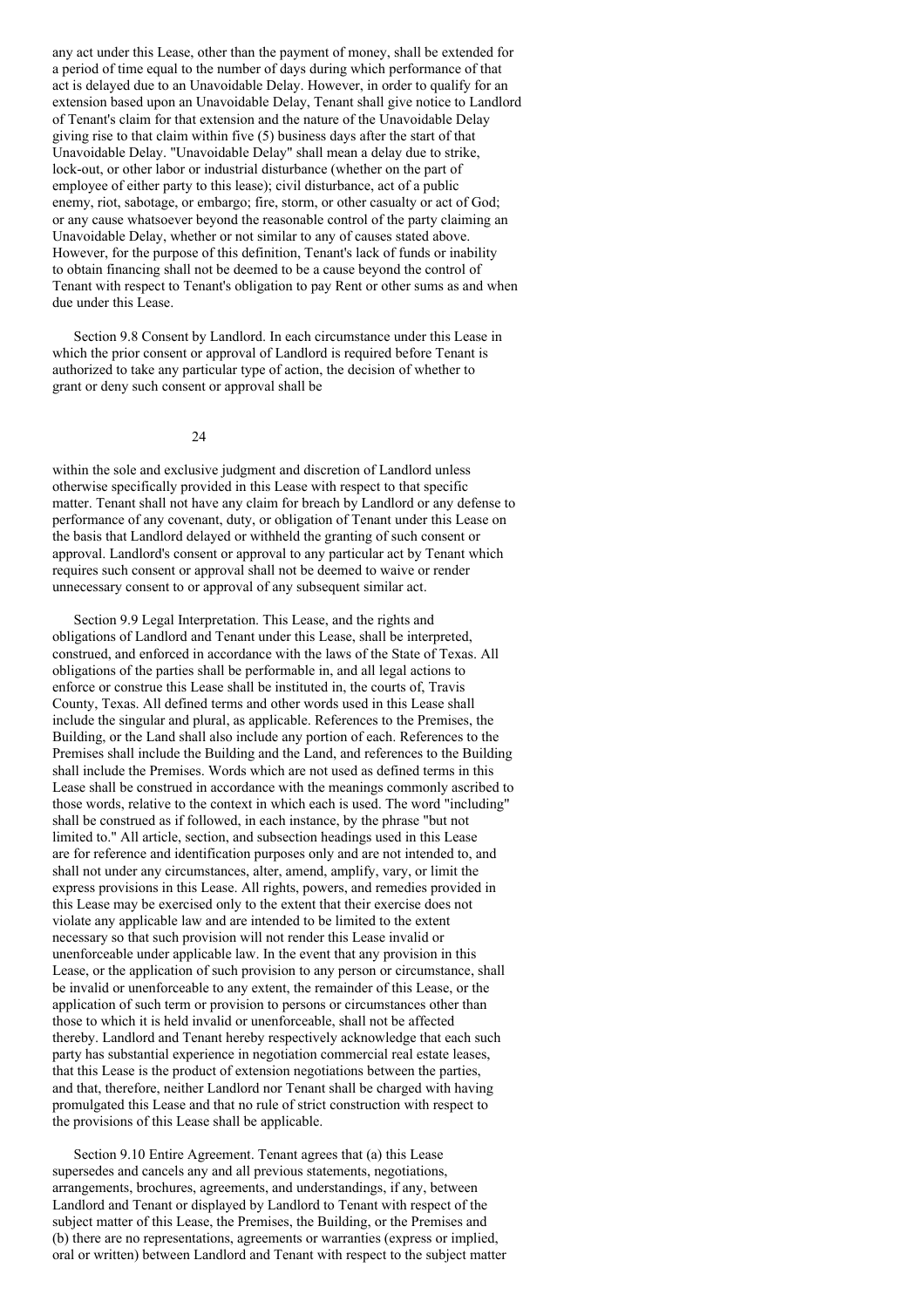of this Lease, the Premises, the Building, or the Premises other than as set forth in this Lease. Landlord expressly disclaims any warranty that the Premises

25

are suitable for Tenant's intended use. Landlord does not make any warranties, express or implied, with respect to the Premises, the Building, or the Premises. All implied warranties (including those of habitability, merchantability, or fitness for a particular purpose) are expressly negated and waived.

Section 9.11 Waiver of Consumer Rights. TENANT HEREBY WAIVES ALL OF ITS RIGHTS UNDER THE DECEPTIVE TRADE PRACTICES - CONSUMER PROTECTION ACT, SECTION 17.41 ET SEQ. OF THE TEXAS BUSINESS AND COMMERCE CODE, A LAW THAT GIVES CONSUMERS SPECIAL RIGHTS AND PROTECTIONS. AFTER CONSULTATION WITH AN ATTORNEY OF TENANT'S OWN SELECTION, TENANT VOLUNTARILY CONSENTS TO THIS WAIVER. The provisions of this section shall survive any termination of this Lease.

Section 9.12 Authority. Landlord and Tenant represent and warrant to the other party that (a) such party has the full right, power, and authority to enter into, and to perform its obligations under, this Lease, and (b) upon execution of this Lease by such party, this Lease shall constitute a valid and legally binding obligation of such party.

Section 9.13 Taxes on Tenant's Property. Tenant shall be liable for all taxes levied against any of Tenant's Property in the Premises. If any such taxes are ever assessed against Landlord or Landlord's property and Landlord elects to pay the same or if the assessed value of Landlord's property is increased by the inclusion of Tenant's Property, Tenant shall pay to Landlord, within ten (10) days of demand, that part of such taxes attributable to Tenant's Property. If any Installations made by Tenant causes an increase in the real property taxes, assessments, or other governmental charges levied against the Premises, Tenant shall pay to Landlord, within ten (10) days of demand, the amount of any such increase.

Section 9.14 Landlord's Liability. Notwithstanding anything to the contrary set forth in this Lease, Tenant agrees that no personal, partnership, or corporate liability of any kind or character whatsoever shall attach to Landlord or the Protected Parties for payment or performance of any obligation under this Lease. The exclusive remedies of Tenant for the failure of Landlord to perform any of Landlord's obligations under this Lease shall be to proceed against the interest of Landlord in and to the Premises. The foregoing limitation does not apply to the misappropriation of Pass-Through Expenses or the Security Deposit paid by Tenant to Landlord or a failure by Landlord to apply insurance proceeds or condemnation awards in accordance with the terms of this Lease (provided, however, that in no event shall Landlord be responsible for any insurance proceeds or condemnation awards which are not actually received by Landlord). Landlord shall not be responsible in any way to Tenant or any Tenant Related Party for any loss of property from the Premises or public areas of the Premises or for any damages to any property from any cause whatever. Landlord shall never be liable for consequential or special damages.

Section 9.15 Time of the Essence. In all instances in which either party is required to pay any sum or do any act at a particular time or within a particular period, it is understood that time is of the essence.

### 26

Section 9.16 Instruments and Evidence Required to be Submitted to Landlord. Each written instrument and all evidence of the existence or non-existence of any circumstances or conditions which is required by this Lease to be furnished to Landlord shall in all respects be in form and substance reasonably satisfactory to Landlord.

Section 9.17 Counterparts. This Lease may be executed in any number of counterparts, each of which, when executed and delivered, shall be an original; but such counterparts shall together constitute one and the same instrument.

Section 9.18 Recordation. Tenant shall not record this Lease or any instrument to which this Lease may now or hereafter be attached. However, Tenant may record a Memorandum of Lease which is in form and content identical to the form of Memorandum of Lease attached at Exhibit "G" to this Lease. Upon the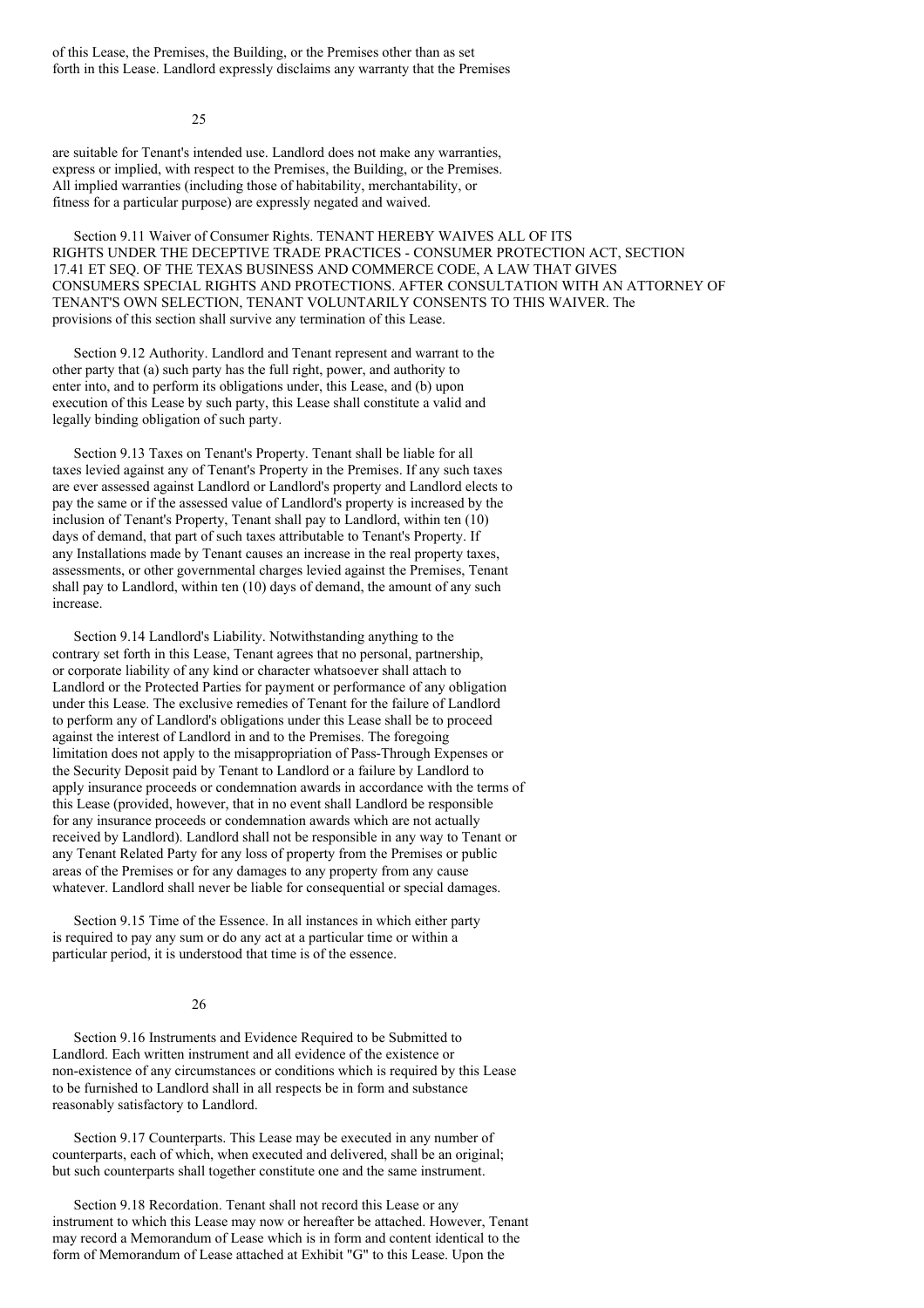expiration of the Lease Term, or the earlier termination of this Lease, Tenant shall (or Landlord may) execute a Termination Memorandum of Lease in the form attached at Exhibit "H" to this Lease.

Section 9.19 Effective Date. The submission of this Lease to Tenant for examination does not constitute a reservation of or offer or option for the Premises, and this Lease shall become effective only upon execution by both Landlord and Tenant. The term "Effective Date" shall mean the date on which this Lease is first fully executed by both Landlord and Tenant.

Section 9.20 Successors and Assigns. From and after the Effective Date, this Lease shall be binding upon, inure to the benefit of, and be enforceable by the parties to this Lease and their respective successors and assigns (subject to the provisions of this Lease). As used in this Lease, the phrase "successors and assigns" is used in its broadest possible context and includes, without limitation and as applicable, the respective heirs, personal representatives, successors, and assigns of each of the parties to this Lease and any person, partnership, corporation, or other entity succeeding to any interest in this Lease, the Premises, the Building, or the Premises. Nothing contained in this Section 9.20 nor in the definition of Tenant Related Parties shall serve to alter or vary the provisions of Section 6.2 prohibiting the types of transfers by Tenant described in that Section.

Section 9.21 Joint and Several Liability. If there is more than one party executes this Lease as Tenant, or if Tenant is a partnership, Tenant's obligations under this Lease shall be the joint and several obligations of all such parties executing as Tenant or all such partners constituting Tenant (as applicable).

Section 9.22 Commissions. Tenant represents and warrants to Landlord that no Person has any other claim through Tenant for brokerage commissions or finder's fees in connection with this Lease. Landlord represents and warrants to Tenant that no Person has any claim through Landlord for brokerage commissions of finder's fees in connection with the Lease. Landlord and Tenant shall each indemnify the other against all liabilities and costs arising from the other claims, commissions, brokerage fees, or finder's fees relating to this Lease arising through

### 27

Persons claiming through such indemnifying party. Such indemnification shall include reasonable attorneys' fees and costs of investigation.

Section 9.23 Tax Protests. The provisions of Section 41.413 and 42.015 of the Texas Tax Code ("Protest Provisions") provides tenants with the right to protest and appeal ad valorem real estate taxes under certain circumstances. The Protest Provisions shall be deemed to be incorporated into this Lease, so that, in the event that the Protest Provisions are either repealed or modified to preclude the filing of a protest by a tenant, Tenant shall still have the right to make a protest of an assessed evaluation under this Lease, as if the Protest Provisions, as in effect on the Commencement Date, had remained in effect.

Section 9.24 Exhibits. The following Exhibits (and, if applicable, addenda, riders, or other attachments to this Lease) are attached, to and incorporated in, this Lease for all purposes.

| Exhibit "A" | Legal Description                  |
|-------------|------------------------------------|
| Exhibit "B" | <b>Index to Defined Terms</b>      |
| Exhibit "C" | Renewal Option                     |
| Exhibit "D" | <b>Purchase Option</b>             |
| Exhibit "E" | <b>Right of First Refusal</b>      |
| Exhibit "F" | Special Warranty Deed              |
| Exhibit "G" | Memorandum of Lease                |
| Exhibit "H" | Termination of Memorandum of Lease |
|             |                                    |

IN WITNESS WHEREOF, the parties hereto have executed this Lease as of the Effective Date.

### LANDLORD:

FLEXTRONICS INTERNATIONAL USA, INC., a California corporation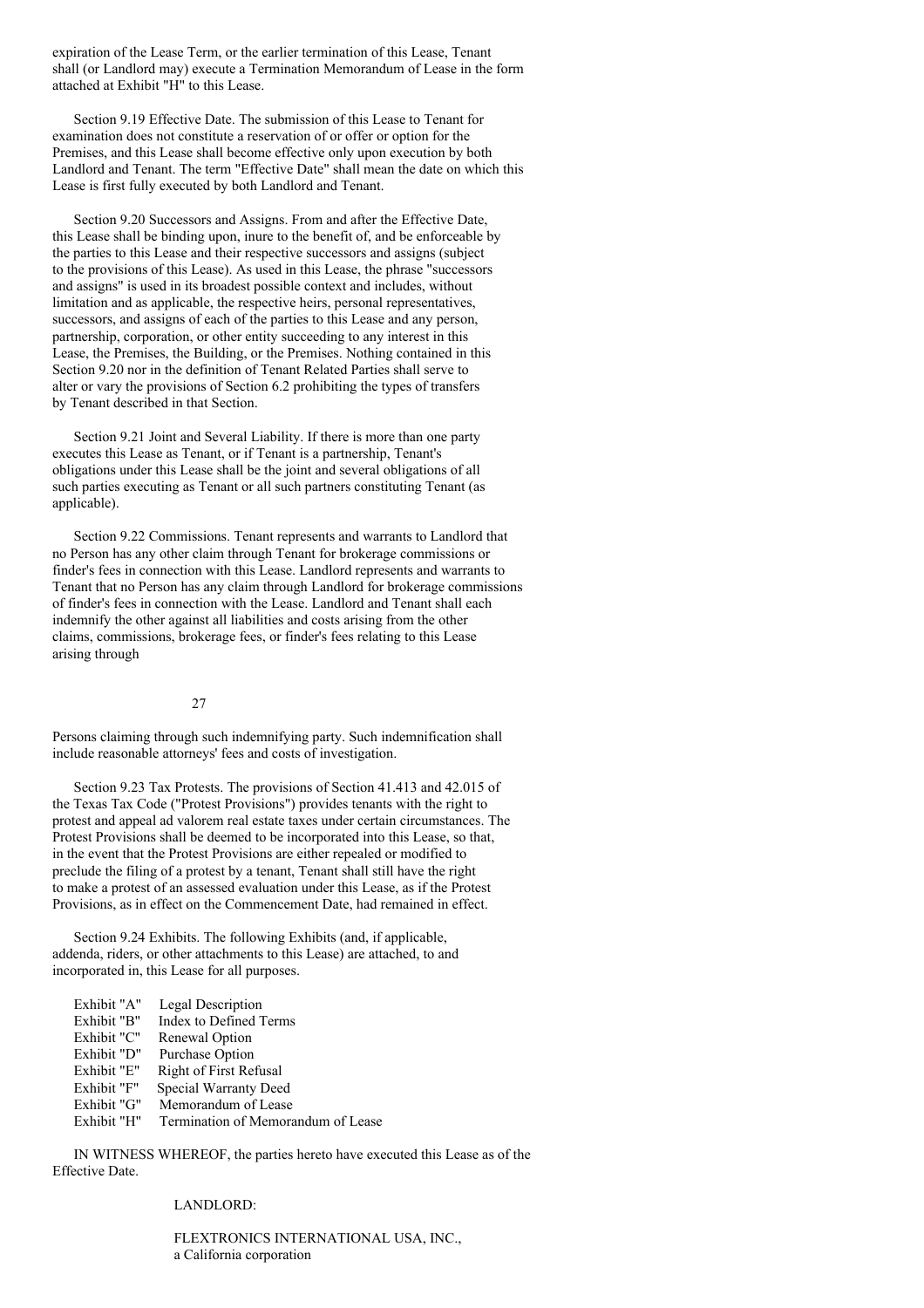By: /s/ Mike Carney

------------------------------------------- Name: Mike Carney

-----------------------------------------

Title: General Manager ----------------------------------------

# TENANT:

SMTC MANUFACTURING CORPORATION OF TEXAS, a Texas corporation

# 28

By: /s/ Paul Walker

------------------------------------------- Name: Paul Walker

-----------------------------------------

Title: President ----------------------------------------

### 29

EXHIBIT "A" TO LEASE AGREEMENT BETWEEN FLEXTRONICS INTERNATIONAL USA, INC., as Landlord, and SMTC MANUFACTURING CORPORATION OF TEXAS, as Tenant

# LEGAL DESCRIPTION

Lots 1, 2, and 3 of ROLM BUSINESS PARK, a subdivision of Travis County, Texas, according to the map or plat recorded in Volume 89, Pages 263-265, of the Plat Records of Travis County, Texas.

# 30

EXHIBIT "B" TO LEASE AGREEMENT BETWEEN FLEXTRONICS INTERNATIONAL USA, INC., as Landlord, and SMTC MANUFACTURING CORPORATION OF TEXAS, as Tenant

| <b>INDEX TO DEFINED TERMS</b> |                 |
|-------------------------------|-----------------|
|                               | Section         |
|                               | at which        |
| Defined Term                  | Term is Defined |
| - ------------                | --------------- |
|                               |                 |
|                               |                 |
|                               |                 |
|                               |                 |
|                               |                 |
|                               |                 |
|                               |                 |
|                               |                 |
|                               |                 |
|                               |                 |
|                               |                 |
|                               |                 |
|                               |                 |
|                               |                 |
|                               |                 |
|                               |                 |
|                               |                 |
|                               |                 |
|                               |                 |
|                               |                 |
|                               |                 |
|                               |                 |
|                               |                 |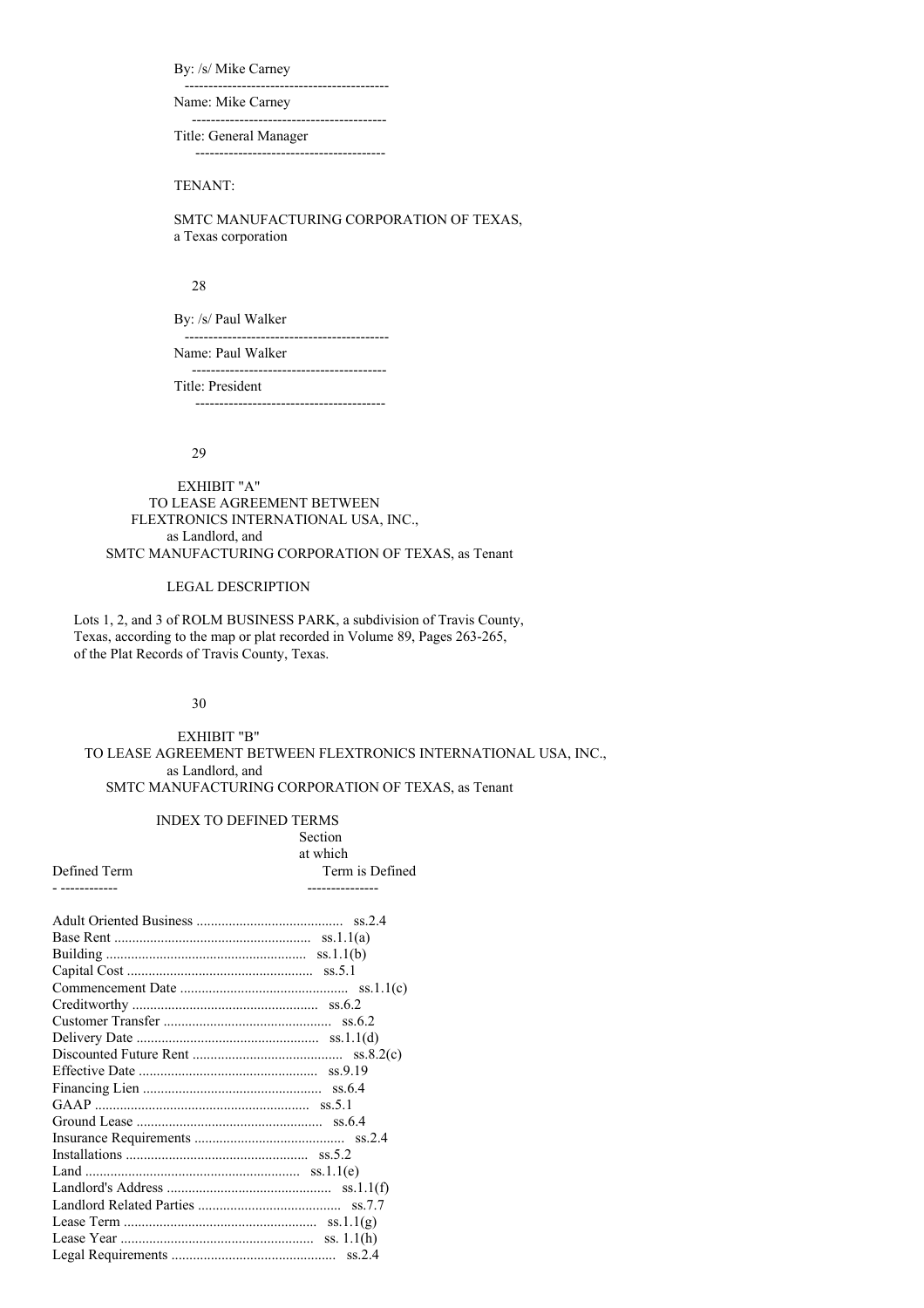#### 31

# EXHIBIT "C" TO LEASE AGREEMENT BETWEEN FLEXTRONICS INTERNATIONAL USA, INC., as Landlord, and SMTC MANUFACTURING CORPORATION OF TEXAS, as Tenant

# RENEWAL OPTION'

This Exhibit "C" describes the Renewal Option, which is being granted to Tenant upon the following terms and conditions:

- 1. DEFINED TERMS. For purposes of this Exhibit, all terms defined in this Lease (including other exhibits to this Lease) will be used in this Exhibit without further definition. In addition, when delineated with initial capital letters, the following terms shall have the following respective meanings:
	- (a) "Comparable Buildings" shall mean manufacturing/warehouse/office buildings having comparable amenities and infrastructures and being of comparable condition, construction, age, and size to the Building and being located within the greater metropolitan area of Austin, Texas.
	- (b) "First Renewal Date" shall mean the first day next following the expiration date of the Lease Term.
	- (c) "First Renewal Option" shall mean the option being granted to Tenant to renew this Lease for the First Renewal Term in accordance with the provisions of this Exhibit.
	- (d) "First Renewal Term" shall mean a period commencing on the First Renewal Date and continuing for sixty (60) full calendar months.
	- (e) "Prevailing Market Rate" shall mean the rate of base rental being charged by the owners of Comparable Buildings for comparable space in those Comparable Buildings, in each case to new tenants who have a financial condition reasonably comparable to that of Tenant as of as of the time in question for reasonably comparable space, for uses which are comparable to the Permitted Use, and for a term comparable to the applicable Renewal Term as of the date of Tenant's exercise of the applicable Renewal Option.
	- (f) "Renewal Rate" shall mean the Base Rent payable during the Renewal Term determined in accordance with this Exhibit.
	- (g) "Renewal Option" shall mean, individually or collectively as applicable, the First Renewal Option or the Second Renewal Option.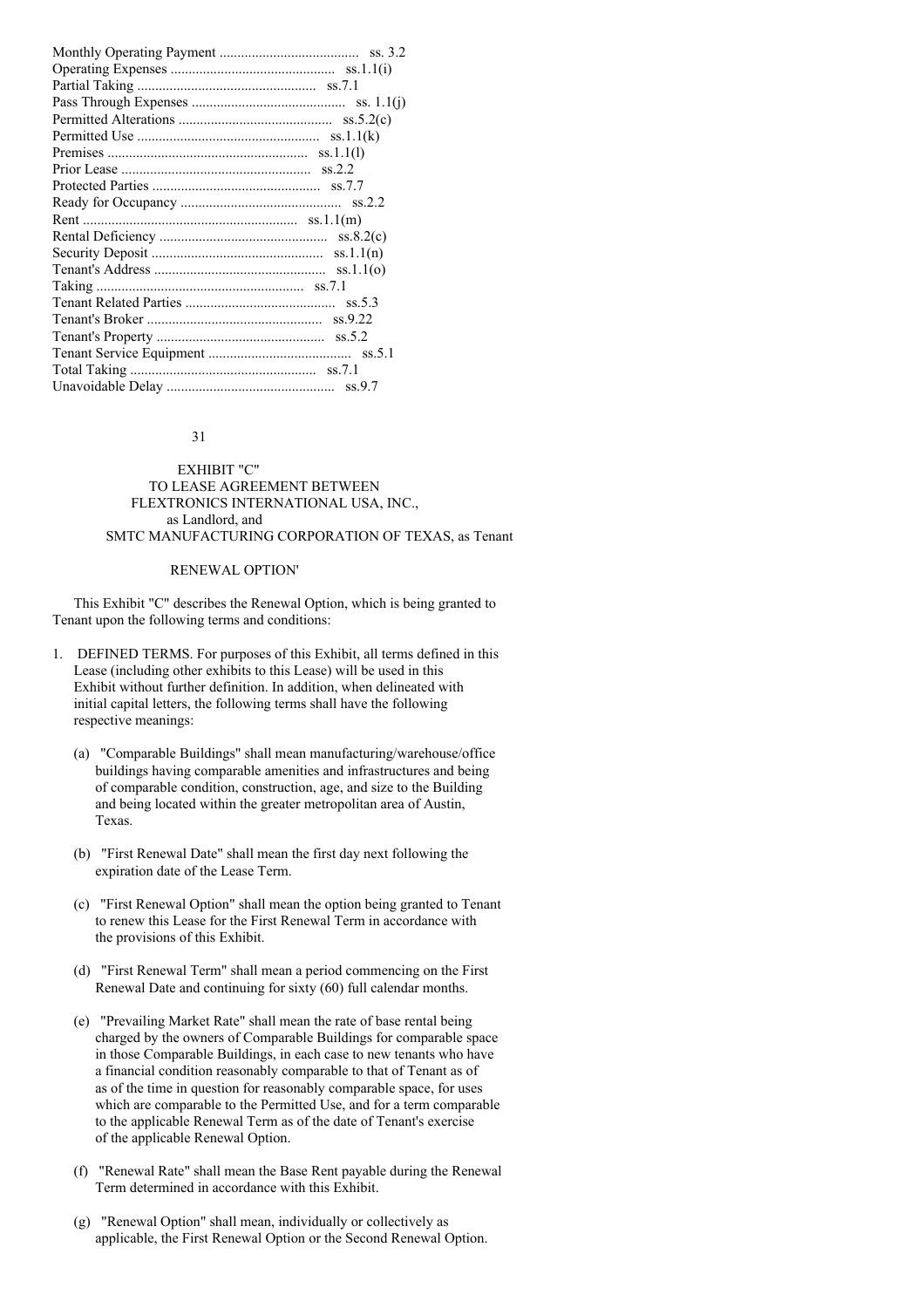- (h) "Renewal Term" shall mean the First Renewal Term or the Second Renewal Term, as applicable.
- (i) "Second Renewal Date" shall mean the first day next following the expiration date of the First Renewal Term.
- (f) "Second Renewal Option" shall mean the option being granted to Tenant to renew this Lease for the Second Renewal Term in accordance with the provisions of this Exhibit.
- (g) "Second Renewal Term" shall mean a period commencing on the Second Renewal Date and continuing for sixty (60) full calendar months.
- 2. FIRST RENEWAL OPTION. Tenant may, by notifying Landlord of its election in writing at least nine (9) full calendar months prior to the end of the Lease Term, renew this Lease for the First Renewal Term. Such renewal shall be on all of the terms and conditions of this Lease which are not inconsistent with the terms of this Exhibit, except that the Base Rent payable beginning on the First Renewal Date and continuing through the end of the First Renewal Term shall be the Renewal Rate determined in accordance with Paragraph 4 and Paragraph 5 of this Exhibit.
- 3. SECOND RENEWAL OPTION. Tenant may, by notifying Landlord of its election in writing at least nine (9) full calendar months prior to the end of the First Renewal Term, renew this Lease for the Second Renewal Term. Such renewal shall be on all of the terms and conditions of this Lease which are not inconsistent with the terms of this Exhibit, except that (a) the Base Rent payable beginning on the Second Renewal Date and continuing through the end of the Second Renewal Term shall be the Renewal Rate determined in accordance with Paragraph 4 and Paragraph 5 of this Exhibit.

### 33.

- 4. DETERMINATION BY AGREEMENT. The Base Rent payable beginning on the first (1st) day of the applicable Renewal Term and continuing thereafter through the expiration of the applicable Renewal Term shall be at the Prevailing Market Rate as of the first (1st) day of the applicable Renewal Term and shall be increased by three percent (3%) per Lease Year during each year of such Renewal Term. Landlord shall notify Tenant ("Rate Notice") of the then Prevailing Market Rate ("Landlord Estimate") within twenty (20) calendar days following Tenant's exercise of the applicable Renewal Option; and if such rate is not acceptable to Tenant, then Tenant has the right to either (i) rescind its exercise of that Renewal Option by providing a written revocation notice to Landlord within twenty (20) days of Tenant's receipt of Landlord's Rate Notice, in which case Tenant will have no further right to renew this Lease, or (ii) provide landlord with a Resolution Notice, whereupon the Prevailing Market Rate shall be determined in accordance with Paragraph 5 below.'
- 5. DISPUTE RESOLUTION. In the event that Tenant disagrees with Landlord's determination of the Prevailing Market Rate applicable to any Renewal Term, Tenant may, by written notice to Landlord ("Resolution Notice"), elect to have the Prevailing Market Rate determined in accordance with the provisions of this Paragraph 5. In the Resolution Notice, Tenant shall also notify Landlord of Tenant's estimate of the then Prevailing Market Rate ("Tenant's Estimate"). A Resolution Notice must be delivered to Landlord within twenty (20) days of Tenant's receipt of Landlord's Rate Notice, and the failure of Tenant to deliver a Resolution Notice to Landlord within that twenty (20) day period shall constitute an irrevocable waiver by Tenant of Tenant's right to have the Prevailing Market Rate determined under this Paragraph 5 and an irrevocable election by Tenant to accept Landlord's determination of the Prevailing Market Rate. If Tenant does provide Landlord with a Resolution Notice in the time period specified in this Paragraph 5, Landlord and Tenant shall attempt, in good faith, to resolve their dispute as to the Prevailing Market Rate for a period of thirty (30) days following Landlord's receipt of the Resolution Notice ("Agreement Period"). If Landlord and Tenant shall agree upon the Prevailing Market Rate, such agreement shall be confirmed in writing by both Landlord and Tenant in an amendment to the Lease specifying the applicable Renewal Term, Prevailing Market Rate, and Base Rent payable during each Lease Year of that Renewal Term. If Landlord and Tenant are unable to agree upon the Prevailing Market Rate within the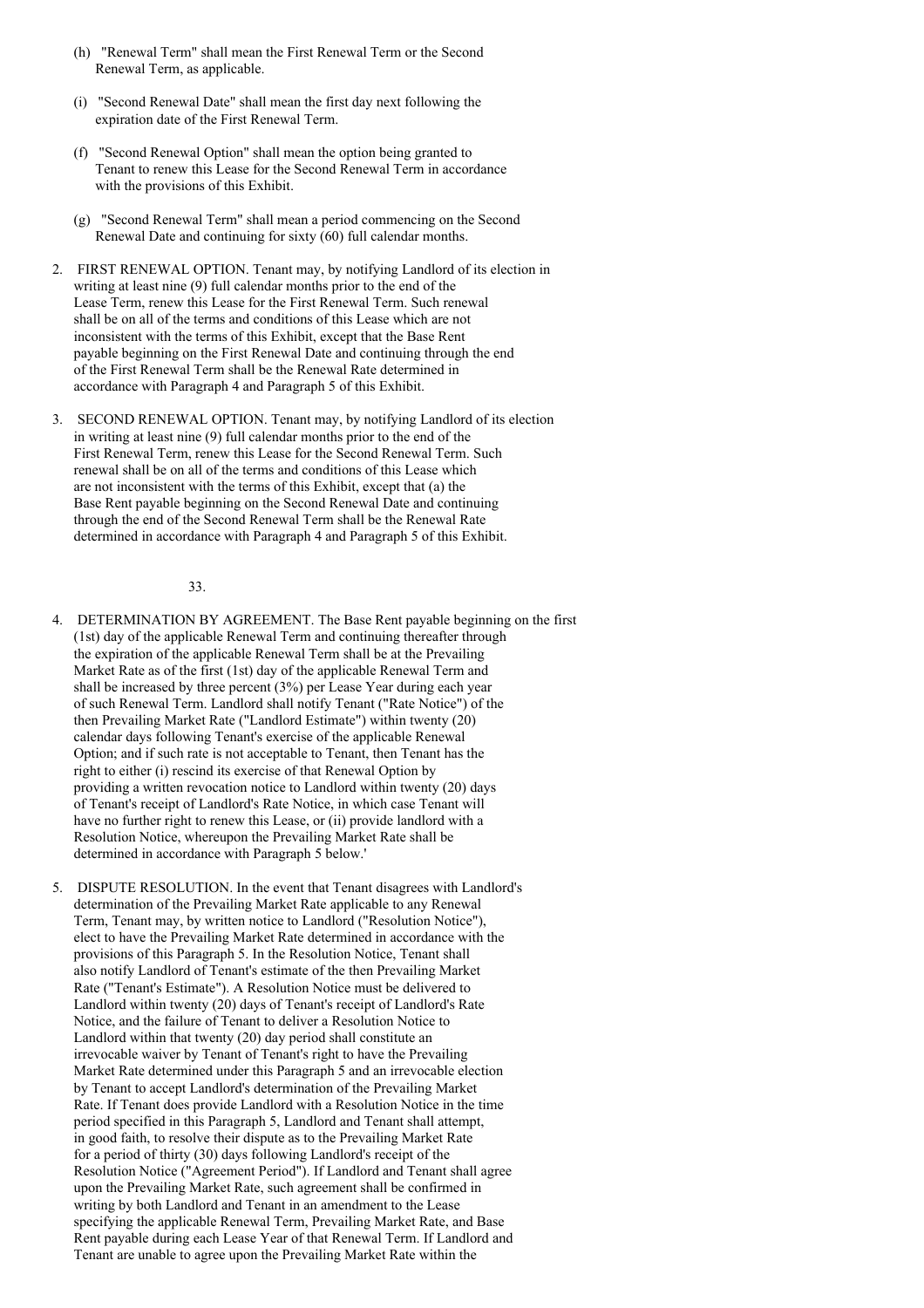Agreement Period, Tenant may, if Tenant so elects, withdraw Tenant's exercise of the applicable Renewal Option, by providing written notice of Tenant's election to withdraw Tenant's exercise of that Renewal Option within five (5) days following the expiration of the Agreement Period. If Tenant does not withdraw Tenant's exercise of the applicable Renewal Option in the manner and within the time period specified above, then Tenant shall within twenty (20) days following the expiration of the Agreement Period, appoint an appraiser (having the qualifications specified in this Paragraph 5) to assist in the determination of the Prevailing Market Rate in accordance with the provisions of this Exhibit. Tenant shall provide written notice to the Landlord,

#### 34.

within twenty (20) days of the expiration of the Agreement Period of Tenant's appointment of Tenant's appraiser ("Tenant's Appointment Notice"). Tenant's Appointment Notice shall advise Landlord of the identity of Tenant's appraiser, and the delivery of Tenant's Appointment Notice to Landlord shall be deemed to be an irrevocable waiver of Tenant's right to withdraw Tenant's election to exercise the applicable Renewal Option, as a confirmation of Tenant's election to exercise the applicable Renewal Option, and as an extension of the Lease Term for the applicable Renewal Term. However, the failure of Tenant to deliver Tenant's Appointment Notice within that twenty (20) period shall constitute a withdrawal of Tenant's exercise of that Renewal Option and an irrevocable waiver of that Renewal Option. Within twenty (20) days of Landlord's receipt of Tenant's Appointment Notice, Landlord should also appoint an appraiser (having the qualifications specified in this Paragraph 5) to assist in the determination of the Prevailing Market Rate. Each such appointed appraiser shall be a member of the American Appraisal Institute who is located in Austin, Texas, and who has at least ten (10) years experience in appraising Comparable Buildings in the greater Austin, Texas metropolitan area. No appointed appraiser may be (a) a person who has a direct and continuing business relationship, either personally or through one or more companies, with Landlord or Tenant or (b) any person who, for any reason whatsoever, cannot reasonably be expected to render a competent, objective and impartial decision with respect to the Prevailing Market Rate. The two (2) appraisers shall promptly proceed to determine the Prevailing Market Rate as defined in this Exhibit and in accordance with this Lease. If they are unable to agree upon which of Landlord's Estimate or Tenant's Estimate most closely reflects the Prevailing Market Rate within thirty (30) days following their appointment ("Initial Appraisal Period"), then they shall appoint a third appraiser ("Independent Appraiser"), with the same qualifications specified above, within twenty (20) business days following the end of the Initial Appraisal Period. Should the two initial appraisers not agree upon an Independent Appraiser within that ten (10) business day period specified, then the Independent Appraiser shall be appointed by a District Court Judge in Travis County, Texas. Such request of the District Court for appointment of the Independent Appraiser shall be made immediately upon the expiration of the ten (10) business day period specified above. The Independent Appraiser shall also determine whether Landlord's Estimate or Tenant's Estimate most closely reflects the Prevailing Market Rate within thirty (30) days of the date of his or her appointment. Each appraiser shall submit in writing to both Landlord and Tenant, acknowledged by that appraiser, that appraiser's determination of which of the two (2) specified estimates most closely reflects the Prevailing Market Rate. The actual Prevailing Market Rate will then be determined by the agreement of any two (2) appraisers as to which of Landlord's Estimate or Tenant's Estimate most closely reflects the Prevailing Market Rate. If two (2) appraisers cannot agree, the decision of the Independent Appraiser on this issue shall be final and binding on both parties. The appraisers shall not have the power to add or to subtract from or otherwise alter or vary the terms or provisions of this Lease, and their determination shall be consistent and in accordance with the terms and provisions of this Lease, including, without limitation, the definitions of Prevailing Market Rate and Comparable Buildings specified in this Exhibit. Each appraiser shall be provided with a copy of this Exhibit in order to assure compliance with its terms. The determination of the Prevailing Market Rate shall be initiated and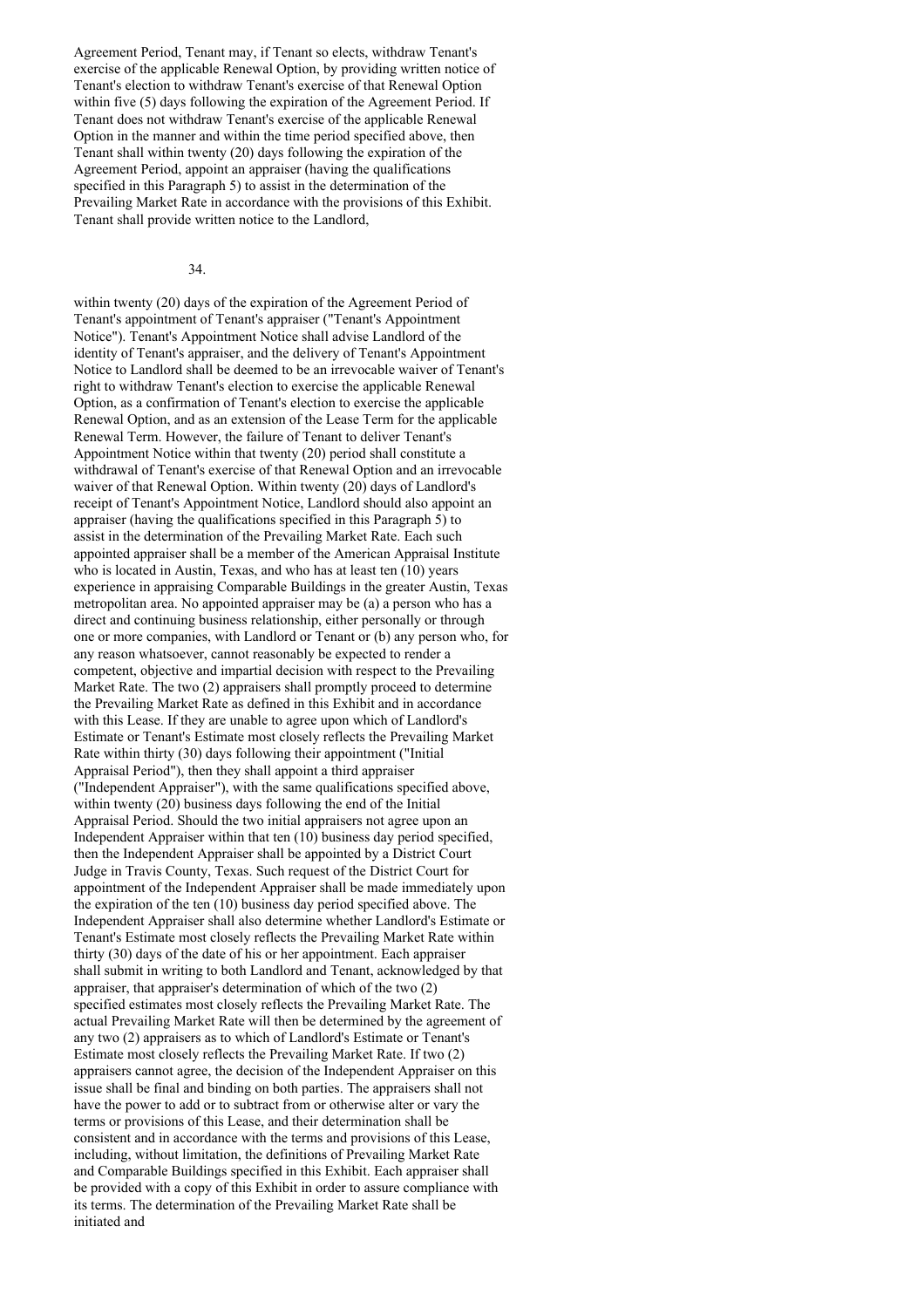conducted in good faith and concluded as expeditiously as possible under the circumstances. Each party shall pay the appraiser which is chosen by that party (or on behalf of that party). In regard to the Independent Appraiser, all costs shall be shared equally by Landlord and Tenant. The Prevailing Market Rate, whether determined by the agreement of the parties or by appraisal (in accordance with the provisions of this Paragraph 5), shall be final and binding upon both Landlord and Tenant and enforceable in any court of competent jurisdiction. In the event that the Prevailing Market Rate applicable to any Renewal Term has not been determined by the applicable Renewal Date, then Landlord's Estimate specified in Landlord's Rate Notice shall be applicable unless and until the Prevailing Market Rate for that Renewal Period has been determined in accordance with this Paragraph 5. At that time, the Prevailing Market Rate determined in accordance with this Paragraph 5 shall then become applicable, and the Renewal Rate shall be computed on that basis. This determination of the Renewal Rate and of extension of the Lease Term for the Renewal Term shall be evidenced by a written amendment to this Lease executed by Landlord and Tenant, but the failure of either party to execute that amendment shall not alter or nullify the provisions of this Exhibit.

6. GENERAL PROVISIONS. Tenant's failure to notify Landlord of Tenant's election to exercise a Renewal Option in the manner provided herein and within the specified time limit, shall constitute an irrevocable waiver of the Renewal Option. Notwithstanding the foregoing, a Renewal Option shall not be applicable at any time when there is an uncured event of default under the Lease. In addition, both Renewal Options shall automatically terminate upon the termination of the Lease Term, whether by Landlord upon the occurrence of an event of default or otherwise or, at the option of Landlord, in its sole discretion, upon the assignment, subletting, or other transfer by Tenant, whether or not with the approval of Landlord, to any Person or entity other than under an Affiliate Transfer or a Customer Transfer.

### 36.

EXHIBIT "D" TO LEASE AGREEMENT BETWEEN FLEXTRONICS INTERNATIONAL USA, INC., as Landlord, and SMTC MANUFACTURING CORPORATION OF TEXAS, as Tenant

#### PURCHASE OPTION

This Exhibit "D" describes the Purchase Option being granted to Tenant upon the following terms and conditions:

- 1. DEFINED TERMS. For purposes of this Exhibit, all terms defined in this Lease (including other exhibits to this Lease) will be used in this Exhibit without further definition. In addition, when delineated with initial capital letters, the following terms shall have the following respective meanings:
	- (a) "Option Closing Date" shall mean the business day following the expiration of thirty (30) calendar days from the date on which Landlord receives Purchaser's Option Notice.
	- (b) "Option Notice" shall mean a written notice from Tenant to Landlord of Tenant's election to exercise its Purchase Option.
	- (c) "Option Period" shall mean the period commencing on the Commencement Date and ending on July 31, 2002.
	- (d) "Option Price" shall mean the sum of Sixteen Million Three Hundred Thousand and No/100 Dollars (\$16,300,000.00).
	- (e) "Purchase Option" shall mean the option being granted to Tenant to purchase the Premises in accordance with the terms and provisions of this Exhibit.
- 2. GRANT AND EXERCISE OF OPTION. Landlord hereby grants the Purchase Option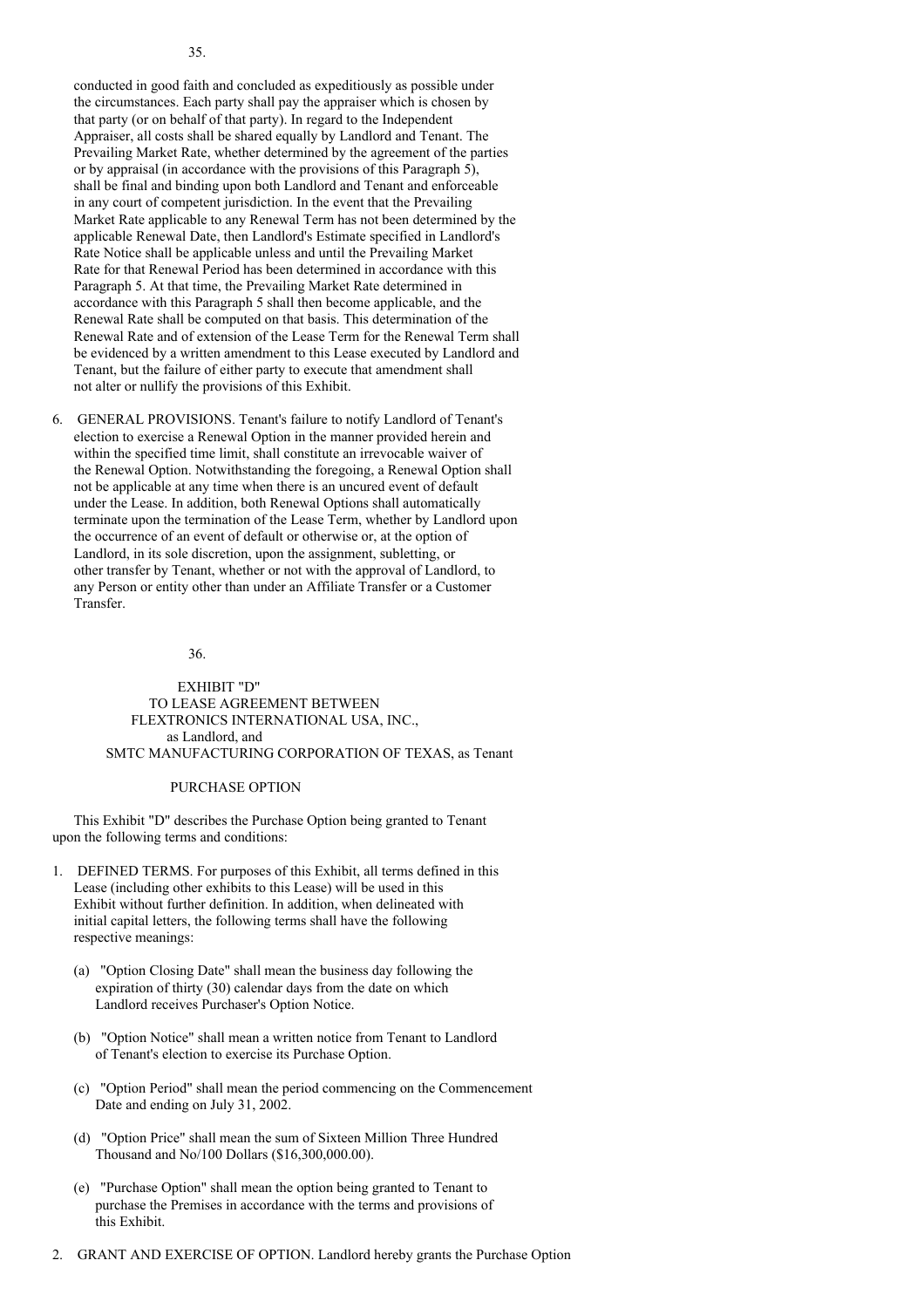to Tenant during the Option Period. Tenant may, by providing an Option Notice to Landlord, during the Option Period, elect to exercise the Purchase Option.

- 3. CLOSING. The sale and purchase of the Premises pursuant to the Purchase Option shall be consummated at a Closing ("Closing") to be held on the Option Closing Date at such time and place as Landlord and Tenant may agree in writing.
- 4. LANDLORD'S CLOSING OBLIGATION. At the Closing, Landlord shall deliver, or cause to be delivered, to Tenant:
	- (a) a Special Warranty Deed in the form of Exhibit "F" to this Lease, duly executed by Landlord, in recordable form, and evidencing Landlord's conveyance of title to the Premises to Tenant, subject to all matters of record as of the date thereof;

37.

- (b) a Certificate of Corporate Resolutions adopted by the Board of Directors of Landlord and containing resolutions authorizing Landlord to close the sale of the Premises to Tenant in accordance with the terms of this Exhibit;
- (c) an Incumbency Certificate with respect to the officers of Landlord who are authorized to execute the Closing documents on behalf of Landlord;
- (d) all keys and master keys to all locks located on the Premises (to the extent that same are in Landlord's possession), unless Landlord and Tenant have made an alternative arrangement for the delivery of same; and
- (e) all records and documents, if any, regarding the Premises (but specifically excluding agreements and other documents regarding Landlord's acquisition of the Premises) to the extent that any of these are in Landlord's possession, unless Landlord and Tenant make an arrangement for the alternative delivery of same.

# 5. TENANT'S CLOSING OBLIGATIONS. At the Closing, Tenant shall:

- (a) deliver, or cause to be delivered, to Landlord cash or current funds in the amount of the Option Price, together with such additional funds as may be necessary to pay its share of the Closing costs and prorations described in this Exhibit; and
- (b) deliver to Landlord a Certificate of Corporate Resolutions containing a certified resolution of the Board of Directors of Tenant, authorizing Tenant to close the transactions contemplated by this Exhibit, together with an Incumbency Certificate with respect to the officers of Tenant who are authorized to execute the Closing documents on behalf of Tenant.

6. CLOSING COSTS. Tenant shall pay all recordation fees and any sales or transfer taxes applicable to the subject transaction and the premium for the issuance of an Owner's Policy of Title Insurance, if requested by Tenant. Each party shall be responsible for paying its respective attorneys' fees incurred in connection with the transaction contemplated by this Exhibit. Tenant shall also pay escrow fees and any other Closing costs.

7. PRORATION. Ad valorem taxes and personal property taxes shall be prorated between Landlord and Tenant for the year in which the Closing based on the tax statements for such year; provided, however, that if such tax statements are not available as of the Option Closing Date, the tax proration between Landlord and Tenant shall be based on the actual tax rate for the prior year applied to the most recent valuation of the Premises. Because Tenant will be in occupancy of the Premises, no other prorations shall be made. If ad valorem taxes for the year in which the Closing occurs cannot be determined with certainty at the time of Closing, Landlord and Tenant shall reallocate the amounts charged to each with respect to the year of Closing once such taxes are determined with certainty. This covenant to adjust ad valorem taxes after Closing for the year of Closing shall survive the Closing.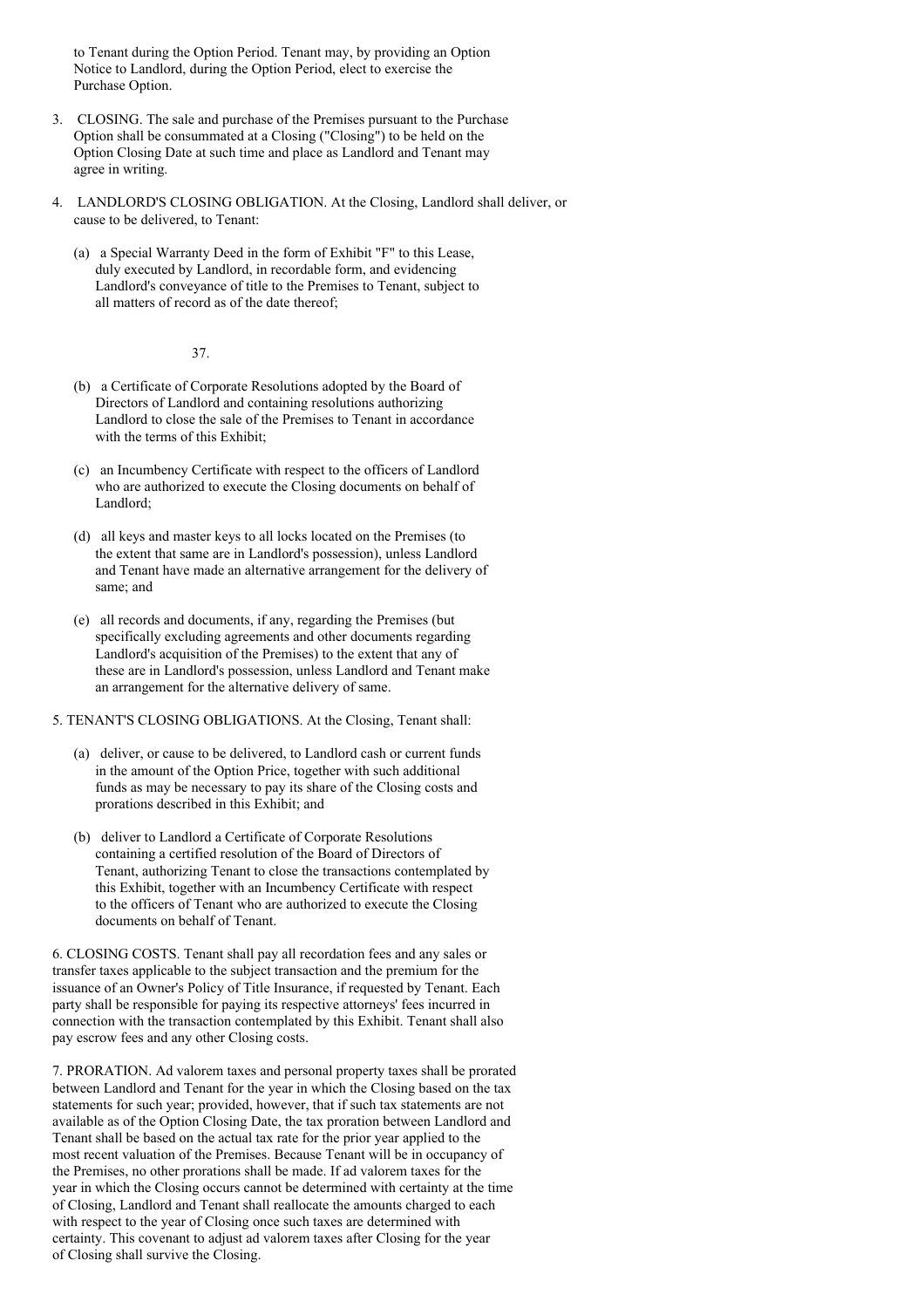8. DISCLAIMER OF WARRANTIES. EXCEPT AS OTHERWISE SPECIFICALLY STATED IN THIS EXHIBIT, OR IN THE SPECIAL WARRANTY DEED TO BE DELIVERED TO TENANT AT CLOSING, TENANT HEREBY SPECIFICALLY DISCLAIMS ANY WARRANTY, GUARANTY OR REPRESENTATION, ORAL OR WRITTEN, PAST, PRESENT OR FUTURE, OF, AS TO, OR CONCERNING (a) THE NATURE AND CONDITION OF THE PREMISES, INCLUDING, WITHOUT LIMITATION, THE WATER, SOIL AND GEOLOGY, AND THE SUITABILITY THEREOF FOR ANY AND ALL ACTIVITIES AND USES WHICH TENANT MAY ELECT TO CONDUCT THEREON, AND THE EXISTENCE OF ANY ENVIRONMENTAL HAZARDS OR CONDITIONS THEREON (INCLUDING THE PRESENCE OF ASBESTOS) OR COMPLIANCE WITH ALL APPLICABLE LAWS, RULES OR REGULATIONS; (b) THE NATURE AND EXTENT OF ANY RIGHT-OF-WAY, LEASE, POSSESSION, LIEN, ENCUMBRANCE, LICENSE, RESERVATION, CONDITION OR OTHERWISE; AND (c) THE COMPLIANCE OF THE LANDLORD (OR ANY PRIOR OWNER OR ITS OPERATION WITH ANY LAWS, ORDINANCES OR REGULATIONS OF ANY GOVERNMENTAL AUTHORITY OR ENTITY OR OTHER BODY. TENANT ACKNOWLEDGES THAT IT WILL INSPECT THE PREMISES AND TENANT WILL RELY SOLELY ON ITS OWN INVESTIGATION OF THE PREMISES AND NOT ON ANY INFORMATION PROVIDED OR TO BE PROVIDED BY LANDLORD, OTHER THAN THE REPRESENTATIONS OF LANDLORD SET FORTH IN THE SPECIAL WARRANTY DEED TO BE DELIVERED BY LANDLORD AT CLOSING. THE SALE OF THE PREMISES IS MADE ON AN "AS IS" BASIS, AND TENANT EXPRESSLY ACKNOWLEDGES THAT IN CONSIDERATION OF THE AGREEMENTS OF LANDLORD AND EXCEPT AS OTHERWISE SPECIFIED IN THE SPECIAL WARRANTY DEED TO BE DELIVERED TO BY LANDLORD, LANDLORD MAKES NO WARRANTY OR REPRESENTATION, EXPRESS OR IMPLIED, OR ARISING BY OPERATION OF LAW, INCLUDING, BUT NOT LIMITED TO, ANY WARRANTY OF CONDITION, HABITABILITY, MERCHANTABILITY, OR FITNESS FOR A PARTICULAR PURPOSE, RELATIVE TO THE PROJECT.

9. WAIVER OF CLAIMS. Except as specifically set forth in this Exhibit, Tenant agrees that Landlord shall not be responsible or liable to Tenant for any construction defect, errors, omissions, or on account of any other conditions affecting the Project, and that Tenant is purchasing the Project AS-IS, WHERE-IS, and WITH ALL FAULTS. Tenant hereby fully releases Landlord, its executors, beneficiaries, representatives and agents from any and all claims that it may now have or hereafter acquire against Landlord, its executors, beneficiaries, directors, representatives and agents for any cost, loss, liability, damage, expense, demand, action or cause of action arising from or related to any construction defects, errors, omissions, or other conditions affecting the Project (including, without limitation, any claim for contribution and/or cost recovery under the Comprehensive Environmental Response, Compensation and Liability Act, 42 U.S.C.A. ss. 9601, et seq. ("CERLA"), and the Texas Solid Waste Disposal Act, Tex. Health & Safety Code, Ch. 361 ("Texas Act"). Tenant further acknowledges and agrees that this release shall be given full force and effect according to each of its expressed terms and provisions, including, but not limited to, those relating to unknown and unsuspected claims, damages and causes of action. This waiver and release of claims shall survive the Closing.

39.

38.

10. DECEPTIVE TRADE PRACTICES. TO THE EXTENT APPLICABLE AND PERMITTED BY LAW (AND WITHOUT ADMITTING SUCH APPLICABILITY), TENANT HEREBY WAIVES THE PROVISIONS OF THE TEXAS DECEPTIVE TRADE PRACTICES-CONSUMER PROTECTION ACT, CHAPTER 17, SUBCHAPTER E, SECTIONS 17.41 THROUGH 17.63, INCLUSIVE (OTHER THAN SECTION 17.555, WHICH IS NOT WAIVED).

11. INDEMNIFICATION. Tenant hereby agrees to indemnify, protect, defend, save and hold harmless Landlord, and Landlord's executors, beneficiaries, representatives and agents, from and against (a) any and all debts, duties, obligations, liabilities, suits, claims, demands, causes of action, damages to persons or Premises, losses, costs and expenses (including, without limitation, attorneys' fees and expenses and court costs) in any way relating to, connected with, or arising out of the Project or the ownership, leasing, use, operation, maintenance and management of the Project which arise from and after the Commencement Date and (b) any and all duties, obligations, liabilities, suits, claims, demands, causes of actions, damages to person or Premises, losses, costs, and expenses, (including without limitation, reasonable attorney's fees and expenses and court costs) in any way relating to, connected with, or arising out of the environmental condition of the Project or the existence of any environmental hazard or conditions on, in, or under the Project, arising after the Commencement Date, and including, without limitation, any compensation and/or cost recovery claim under the CERCLA or the Texas Act.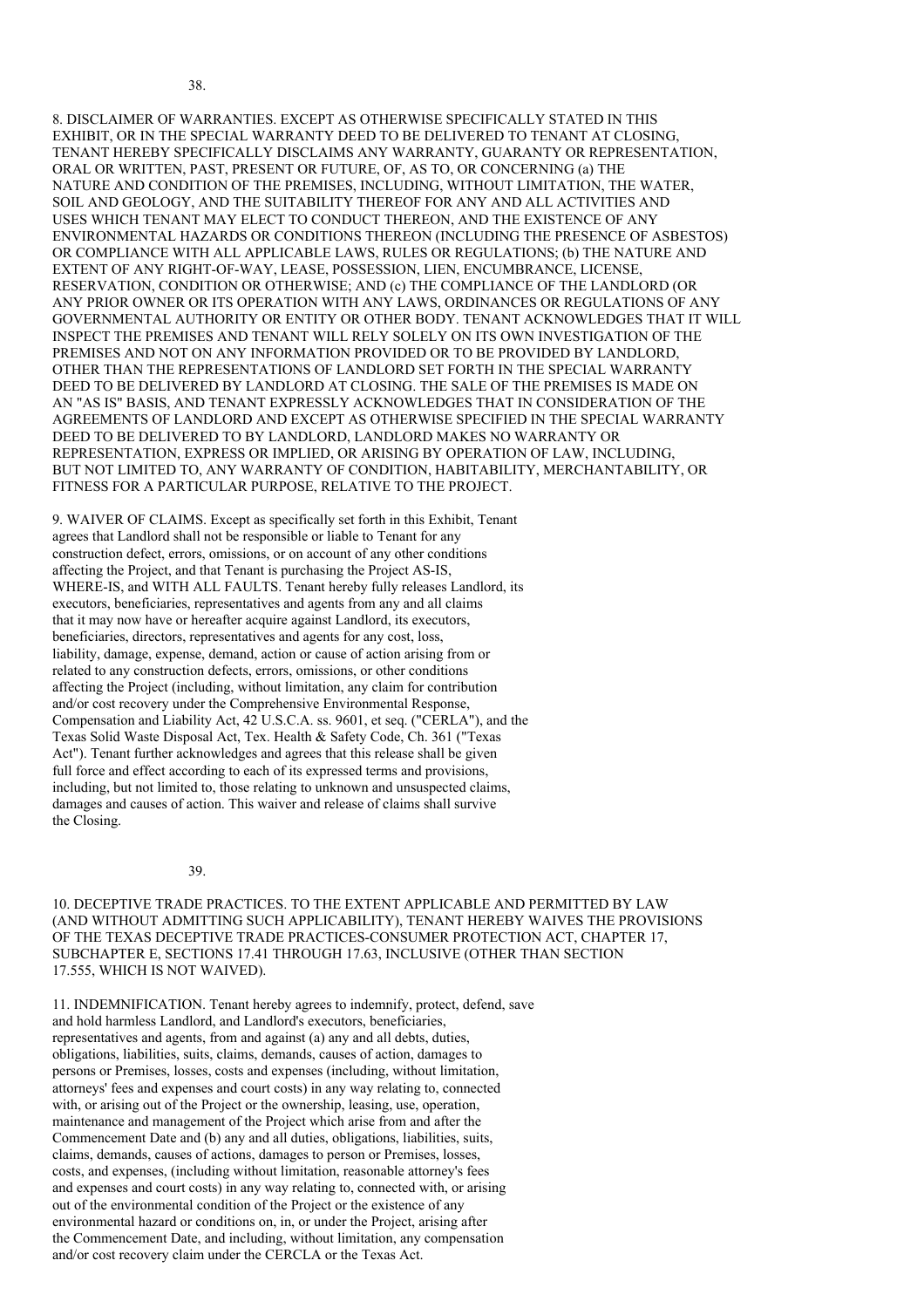12. GENERAL PROVISIONS. Tenant's failure to provide Landlord with an Option Notice during the Option Period will constitute an irrevocable waiver of the Purchase Option. In addition, the Purchase Option shall not be applicable at any time when there is an uncured event of default under the Lease; and the Purchase Option shall automatically terminate upon the termination of the Lease Term, whether by Landlord upon the occurrence of an event of default or otherwise, or at the option of Landlord, in its sole discretion, upon the assignment, subletting, or other transfer by Tenant, whether with the approval of Landlord, to any Person or entity other than under an Affiliate Transfer or a Customer Transfer. Landlord shall not market, engage in attempts to sell, or sell the Premises during the Option Period.

40.

# EXHIBIT "E" TO LEASE AGREEMENT BETWEEN FLEXTRONICS INTERNATIONAL USA, INC., as Landlord, and SMTC MANUFACTURING CORPORATION OF TEXAS, as Tenant

# RIGHT OF FIRST REFUSAL

This Exhibit "E" describes and specifies the Refusal Right which is being granted by Landlord to Tenant upon the following terms and conditions:

1. DEFINED TERMS. For purposes of this Exhibit "E", all terms defined in the Lease (including other Exhibits to the Lease) will be used in this Exhibit without further definition. In addition, when delineated with initial capital letters, the following terms will have the following respective meanings:

- (a) "Refusal Right" means the right of first refusal to purchase all or a part of the Premises being granted to Tenant pursuant to the provisions of Paragraph 2 below.
- (b) "Bona Fide Offer" means an offer from an unrelated third party to purchase the Premises (or any improved or unimproved platted lot within the Premises) which Landlord is willing to accept.
- (c) "Refusal Period" means the period commencing on September 1, 2002, and extending through the remainder of the Lease Term (but not during any Renewal Term).

2. GRANT OF REFUSAL RIGHT. Provided that Tenant is not in default under this Lease, Landlord hereby grants Tenant the Refusal Right during the Refusal Period after Landlord's receipt of a Bona Fide Offer.

3. EXERCISE OF REFUSAL RIGHT. Landlord shall notify Tenant in writing ("Offer Notice") in the event that Landlord receives a Bona Fide Offer to purchase the Premises or any platted lot within the Premises during the Refusal Period and shall include all material terms of the proposed sale (including the purchase price, identification of the portion of the Premises which is the subject of that Bona Fide offer, contingencies, cost and risk allocations, and other material terms) in the Offer Notice or attach a copy of the Bona Fide Offer (with the identity of the offeree omitted) to the Offer Notice. Tenant shall have fifteen (15) days from the receipt of

41.

the Offer Notice in which to notify Landlord, in writing, of Tenant's decision to exercise the Refusal Right; and in the event Tenant fails to so notify Landlord within that fifteen (15) day period, Tenant shall be deemed to have irrevocably waived the Refusal Right, as to the portion of the Premises which was the subject of that Offer Notice or, if the Offer Notice related to Lot 2 within the Premises, the Refusal Right as to all portions of the Premises.

4. EFFECTIVE EXERCISE OF REFUSAL RIGHT. In the event Tenant exercises Tenant's Refusal Right, Tenant shall purchase the applicable part of Premises upon the same terms and conditions as specified in the Offer Notice.

5. TERMINATION OF REFUSAL RIGHT. The Refusal Right shall automatically terminate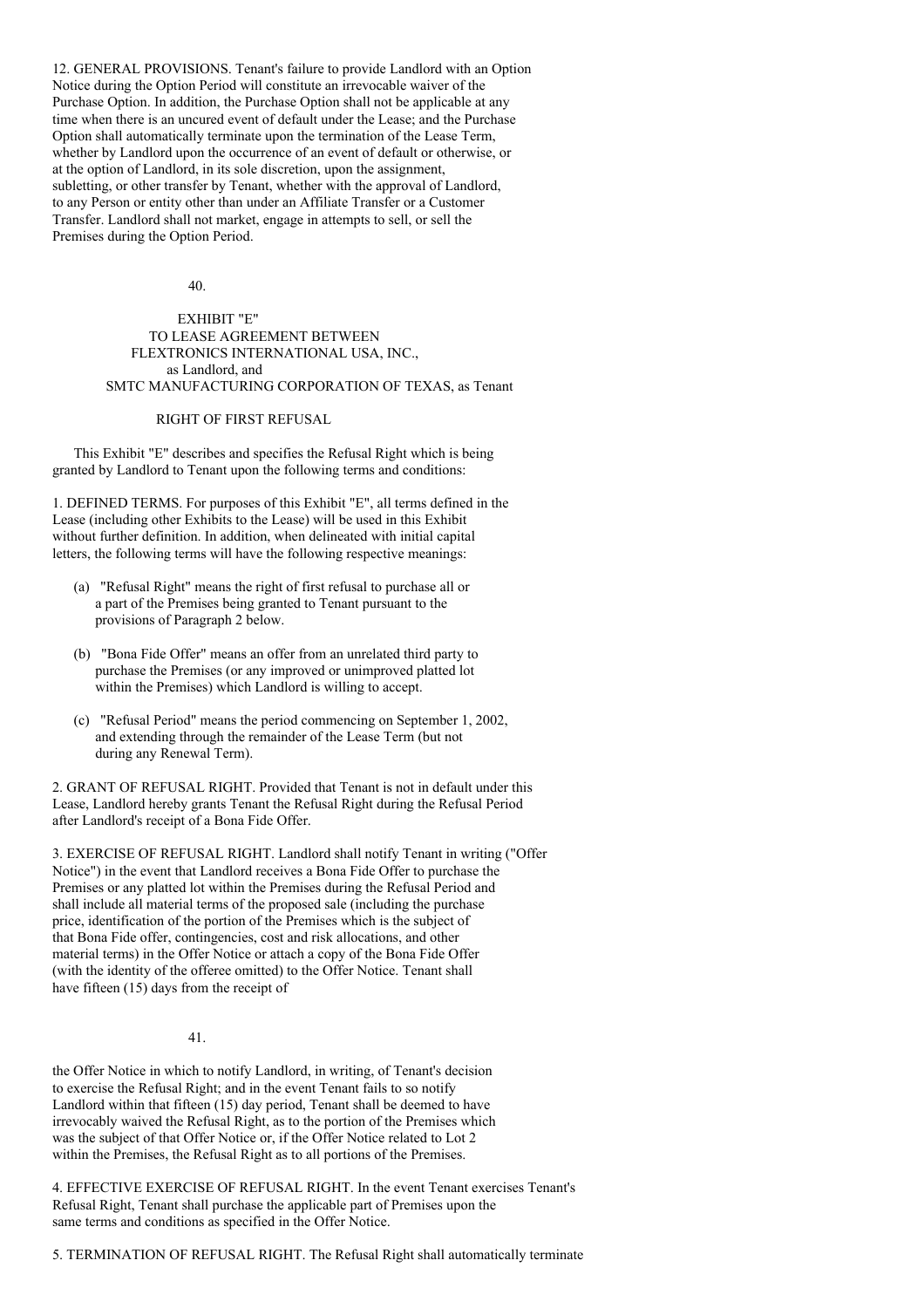upon (a) the expiration or termination of the Lease Term, whether by Landlord or upon the occurrence of an event of default or otherwise, or (b) an assignment, subletting, or other transfer by Tenant of any part of its leasehold interest under the Lease to any Person, whether with the approval of Landlord, other than an Affiliate Transfer or a Customer Transfer. In addition, the Refusal Right shall not be applicable during any renewal or extension of the Lease Term.

### $42^{\circ}$

EXHIBIT "F" TO LEASE AGREEMENT BETWEEN FLEXTRONICS INTERNATIONAL USA, INC., as Landlord, and SMTC MANUFACTURING CORPORATION OF TEXAS, as Tenant

### SPECIAL WARRANTY DEED

STATE OF TEXAS ss. ss. KNOW ALL MEN BY THESE PRESENTS: COUNTY OF TRAVIS ss.

THAT FLEXTRONICS INTERNATIONAL USA, INC. ("Grantor"), for and in consideration of the sum of Ten Dollars (\$10.00) and other valuable consideration paid to Grantor by SMTC MANUFACTURING CORPORATION OF TEXAS ("Grantee"), the receipt and sufficiency of which are hereby acknowledged, does hereby GRANT, SELL, CONVEY, ASSIGN and DELIVER to Grantee the real property situated in Travis County, Texas described in Exhibit "A" attached hereto and made a part hereof together with all improvements thereon, fixtures affixed thereto, and appurtenances ("Property"), subject to general real estate taxes on the Property for the current year, zoning laws, regulations and ordinances of municipal and other governmental authorities, if any, affecting the Property, and all other liens, encumbrances, or other matters of record as of the date hereof (all of the foregoing hereinafter referred to as the "Permitted Exceptions").

TO HAVE AND TO HOLD the Property, together with all and singular the rights, and appurtenances thereto in anywise belonging, unto Grantee, its successors and assigns forever, and Grantor does hereby bind itself and its successors and assigns to warrant and forever defend all and singular the Property unto Grantee, its successors and assigns, against every person whomsoever lawfully claiming, or to claim the same, or any part thereof by, through or under Grantor, but not otherwise, subject, however, to the Permitted Exceptions.

BY THE ACCEPTANCE OF THIS DEED, GRANTEE, EXCEPT FOR THE WARRANTIES OF TITLE SET FORTH IN THIS CONVEYANCE, SPECIFICALLY WAIVES, AND ACKNOWLEDGES THAT GRANTOR HAS SPECIFICALLY DISCLAIMED, ANY WARRANTY, GUARANTY, OR REPRESENTATION, ORAL OR WRITTEN, PAST, PRESENT OR FUTURE, OF, AS TO OR CONCERNING (A) THE NATURE AND CONDITION OF THE PROPERTY, INCLUDING, WITHOUT LIMITATION, THE WATER, SOIL, AND GEOLOGY, AND THE SUITABILITY THEREOF FOR ANY AND ALL ACTIVITIES AND USES WHICH GRANTEE MAY ELECT TO CONDUCT THEREON, AND THE EXISTENCE OF ANY ENVIRONMENTAL HAZARD OR CONDITIONS ON, IN, OR UNDER THE PROPERTY (INCLUDING THE PRESENCE OF ASBESTOS) OR COMPLIANCE WITH ALL APPLICABLE LAWS, RULES OR REGULATIONS; (B) THE NATURE AND EXTENT OF ANY RIGHT-OF-WAY, LEASE, POSSESSION, LIEN, ENCUMBRANCE, LICENSE, RESERVATION, CONDITION, OR OTHERWISE AFFECTING THE PROPERTY; AND (C) THE COMPLIANCE OF THE PROPERTY OR ITS OPERATION WITH ANY LAWS, ORDINANCES, OR REGULATIONS

### 43.

OF ANY GOVERNMENTAL AUTHORITY OR ENTITY OR OTHER BODY. GRANTEE ACKNOWLEDGES THAT IT HAS INSPECTED THE PROPERTY AND THAT GRANTEE HAS RELIED SOLELY ON ITS OWN INVESTIGATIONS OF THE PROPERTY AND NOT ON ANY INFORMATION PROVIDED BY GRANTOR, OTHER THAN THE WARRANTIES OF TITLE OF GRANTOR SET FORTH HEREIN. THE SALE OF THE PROPERTY IS MADE ON AN "AS IS" BASIS, AND GRANTEE EXPRESSLY ACKNOWLEDGES THAT IN CONSIDERATION OF THE AGREEMENTS OF GRANTOR AND EXCEPT AS OTHERWISE SPECIFIED HEREIN, GRANTOR MAKES NO WARRANTY OR REPRESENTATION, EXPRESS OR IMPLIED OR ARISING BY OPERATION OF LAW, INCLUDING, BUT NOT LIMITED TO, ANY WARRANTY OF CONDITION, HABITABILITY, MERCHANTABILITY OR FITNESS FOR A PARTICULAR PURPOSE, RELATIVE TO THE PROPERTY.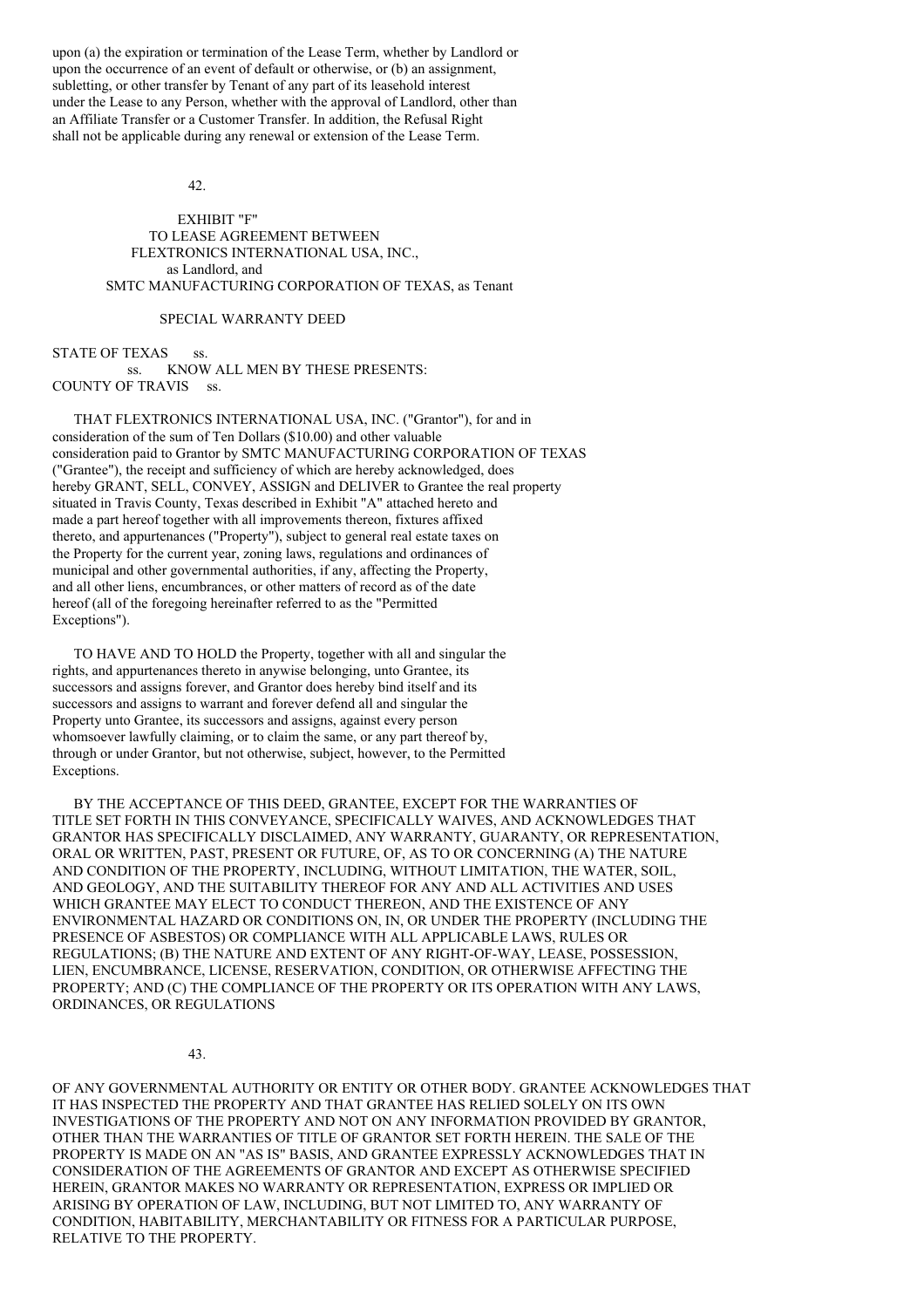Current ad valorem taxes relative to the Property having been prorated, Grantee hereby assumes the payment thereof.

IN WITNESS WHEREOF, this Special Warranty Deed is executed by Grantor and Grantee to be effective as of the day of  $\qquad \qquad .2001.$ 

|                        | <b>GRANTOR:</b>                                                                                                                     |
|------------------------|-------------------------------------------------------------------------------------------------------------------------------------|
|                        | FLEXTRONICS INTERNATIONAL USA, INC.                                                                                                 |
|                        | By:<br>--------------------------------------                                                                                       |
|                        | Name:<br>--------------------------------------                                                                                     |
|                        | Title:<br>                                                                                                                          |
| $STATE OF$ ss.         |                                                                                                                                     |
| SS.                    |                                                                                                                                     |
|                        | This instrument was acknowledged before me on this ____ day of _________<br>INTERNATIONAL USA, INC., on behalf of said corporation. |
|                        | Notary Public, State of                                                                                                             |
| My Commission Expires: | ---------------------------                                                                                                         |

44.

EXHIBIT "A" TO SPECIAL WARRANTY DEED

# LAND DESCRIPTION

Lots 1, 2, and 3 of ROLM BUSINESS PARK, a subdivision of Travis County, Texas, according to the map or plat recorded in Volume 89, Pages 263-265, of the Plat Records of Travis County, Texas.

#### 45.

EXHIBIT "G" TO LEASE AGREEMENT BETWEEN FLEXTRONICS INTERNATIONAL USA, INC., as Landlord, and SMTC MANUFACTURING CORPORATION OF TEXAS, as Tenant

### MEMORANDUM OF LEASE

THIS MEMORANDUM OF LEASE (hereinafter referred to as the "Memorandum") by and between FLEXTRONICS INTERNATIONAL USA, INC., a California corporation (hereinafter referred to as "Landlord"), and SMTC MANUFACTURING CORPORATION OF TEXAS, a Texas corporation (hereinafter referred to as "Tenant"), is made and executed on this  $\_\_\_\_\$  day of  $\_\_\_\_\_\$ , 200 $\_\_\_\_\$ .

1. Landlord, for good and valuable consideration, the receipt of which is hereby acknowledged and confessed is, contemporaneously with Landlord's execution hereof, entering into that certain Lease Agreement, dated effective as of September 1, 2001 (hereinafter referred to as the "Lease"), under the terms of which Landlord is leasing to Tenant certain improved premises ("Premises") located on those certain tracts of real property in Travis County, Texas, which are more particularly described in Exhibit "A" attached hereto and incorporated herein by reference for all purposes. The Lease is for a term commencing on September 1, 2001, and ending one hundred twenty (120) calendar months thereafter, unless sooner terminated or extended pursuant to the provisions of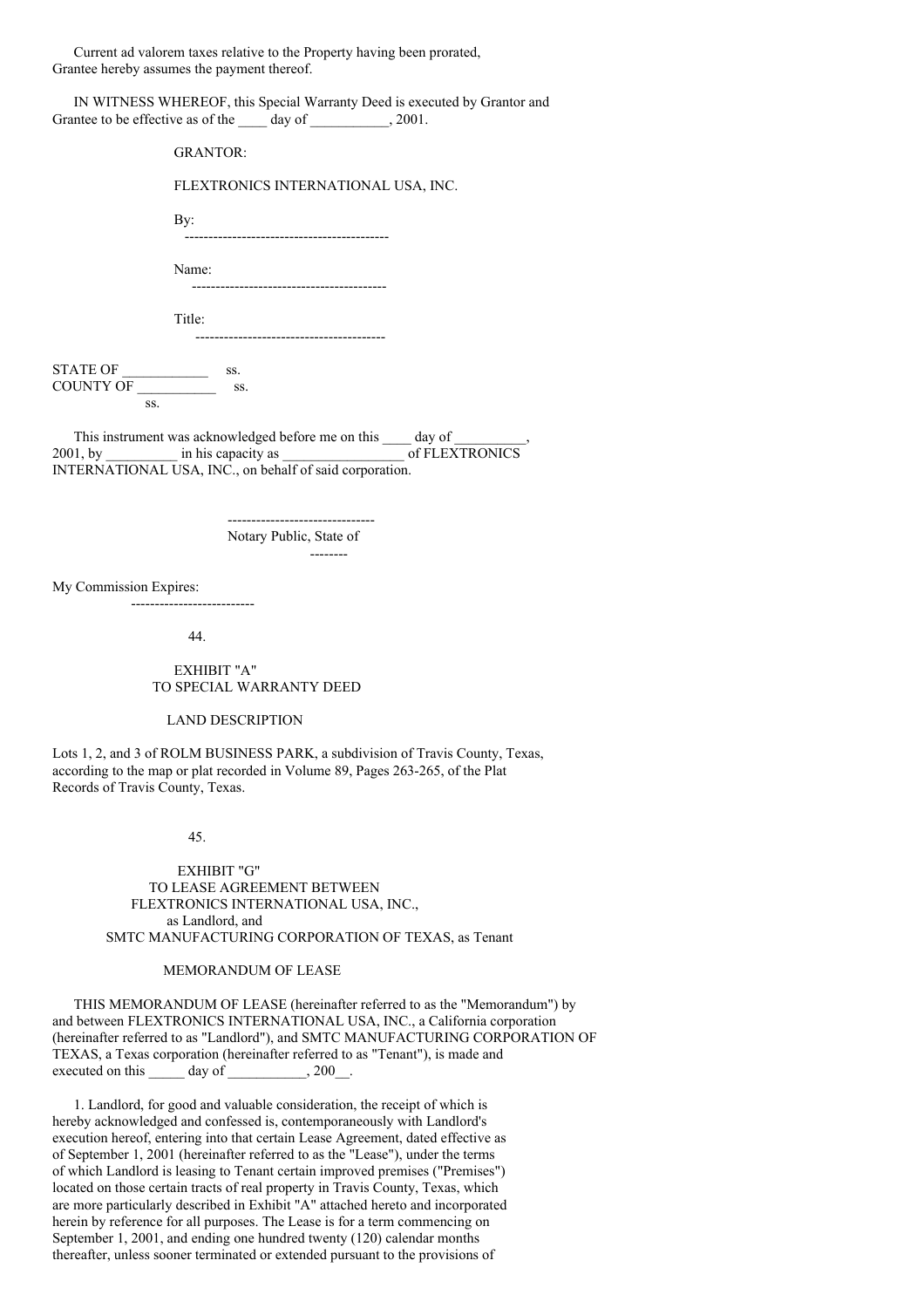the Lease ("Lease Term").

2. The Lease provides for two (2) five (5) year renewal options and a right of first refusal to purchase the Premises during the Lease Term.

3. Landlord and Tenant have executed this Memorandum of Lease in recordable form in order to identify the names of the parties and the Premises and to provide public notice of the existence of the Lease.

4. Tenant, for good and valuable consideration, hereby appoints Landlord as Tenant's attorney-in-fact and lawful agent, with power of substitution, to execute and file of record documents evidencing the cancellation of this Memorandum at the expiration of the Lease, whether by reason of default or otherwise. The rights, powers, and authority of Landlord to act as Tenant's attorney-in-fact and agent may not be modified, canceled or revoked by Tenant during or after the expiration or earlier termination of the term of the Lease. Tenant hereby acknowledges that Landlord has a compelling interest in being able to execute the appropriate documents canceling this Memorandum in order to maintain clear title to the Property and that, therefore, Tenant's appointment of Landlord as Tenant's attorney-in-fact is coupled with an interest.

46.

IN WITNESS WHEREOF, Landlord and Tenant have executed this Memorandum as of the day and year first above written.

LANDLORD:

FLEXTRONICS INTERNATIONAL USA, INC., a California corporation

By: -------------------------------------------

Name: -----------------------------------------

Title:

----------------------------------------

TENANT:

SMTC MANUFACTURING CORPORATION OF TEXAS, a Texas corporation

By:

-------------------------------------------

Name:

-----------------------------------------

Title: ----------------------------------------

(Add Acknowledgment and Exhibit "A" before filing)

47.

EXHIBIT "H" TO LEASE AGREEMENT BETWEEN FLEXTRONICS INTERNATIONAL USA, INC., as Landlord, and SMTC MANUFACTURING CORPORATION OF TEXAS, as Tenant

# TERMINATION OF MEMORANDUM OF LEASE

On \_\_\_\_\_\_\_\_\_\_, 20\_\_, a Memorandum of Lease was signed by FLEXTRONICS INTERNATIONAL USA, INC., a California corporation, as Landlord, and SMTC MANUFACTURING CORPORATION OF TEXAS, a Texas corporation, as Tenant. That Memorandum of Lease was recorded in Volume \_\_\_, Page \_\_\_, of the Real Property Records of Travis County, Texas. It covered certain leased premises which are